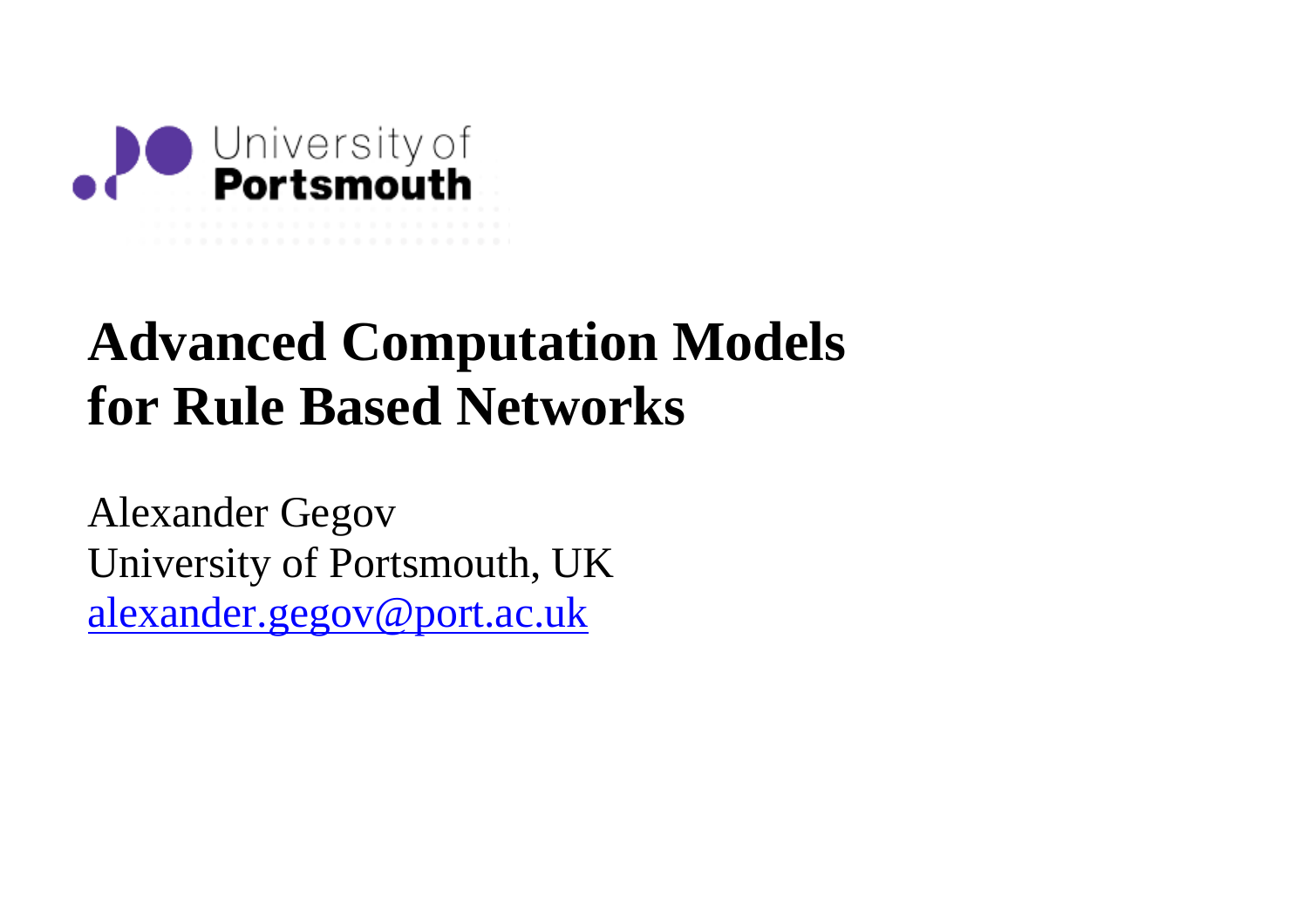### **Presentation Outline**

Introduction Types of Rule Based Systems Formal Models for Rule Based Networks Basic Operations in Rule Based Networks Structural Properties of Basic Operations Advanced Operations in Rule Based Networks Feedforward Rule Based Networks Feedback Rule Based Networks Evaluation of Rule Based Networks Rule Based Network Toolbox Conclusion References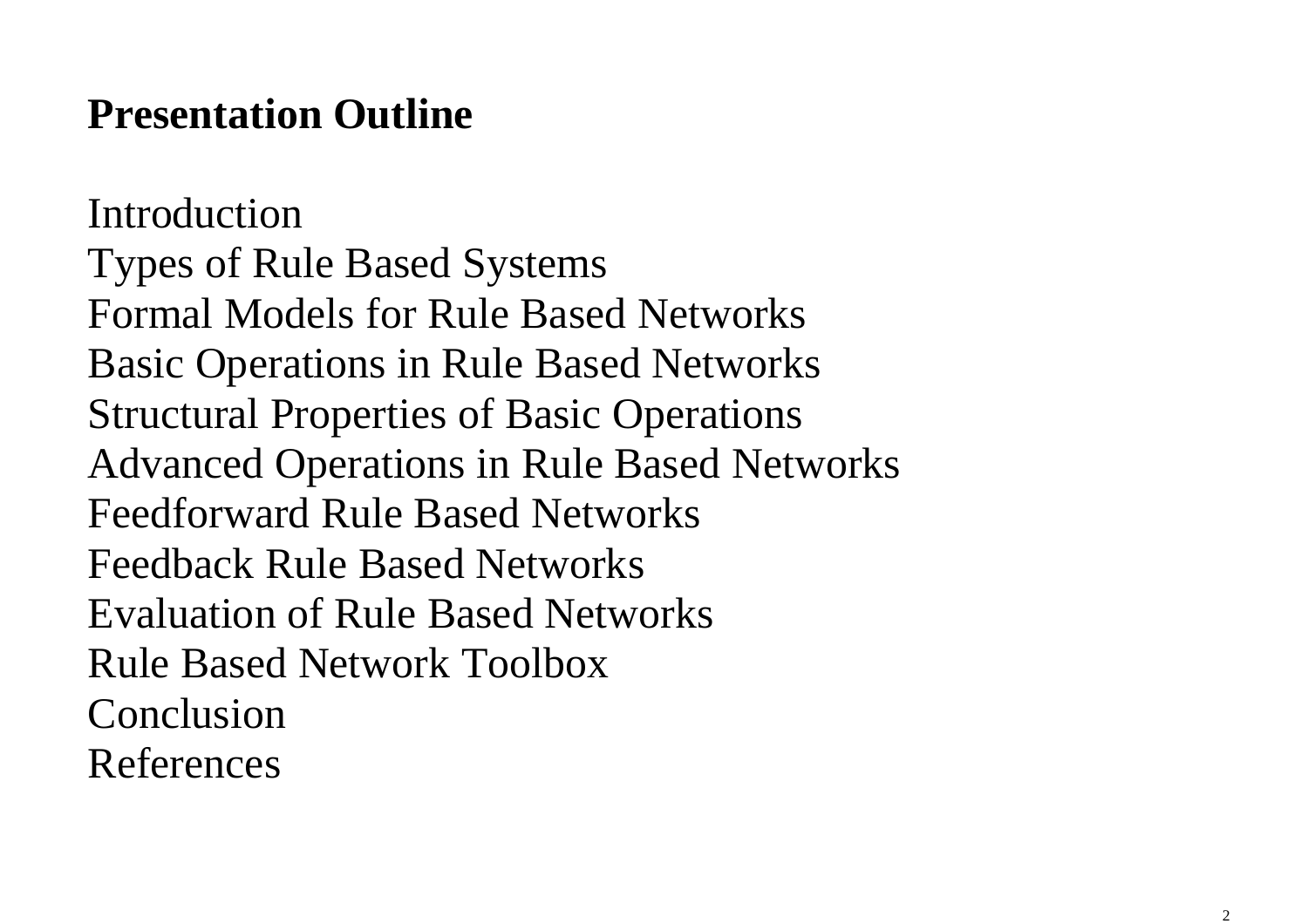## **Introduction**

## Modelling Aspects of Systemic Complexity

- non-linearity (input-output functional relationships)
- uncertainty (incomplete and imprecise data)
- dimensionality (large number of inputs and outputs)
- structure (interacting subsystems)

## Complexity Management by Rule Based Systems

- model feasibility (achievable in the case of non-linearity)
- model accuracy (achievable in the case of uncertainty)
- model efficiency (problematic in the case of dimensionality)
- model transparency (problematic in the case of structure)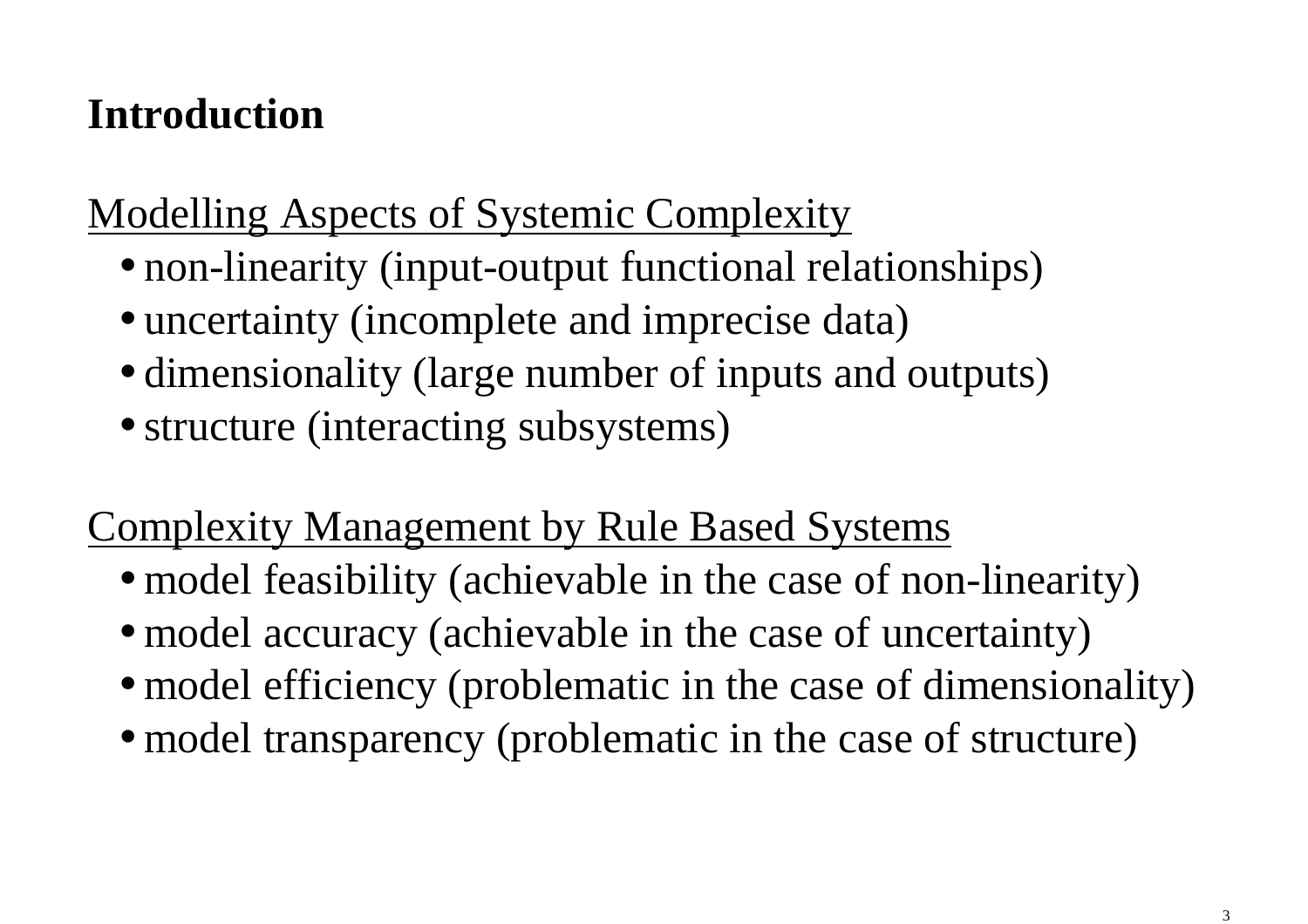## Logical Connections

- disjunctive antecedents and conjunctive rules
- conjunctive antecedents and conjunctive rules
- disjunctive antecedents and disjunctive rules
- conjunctive antecedents and disjunctive rules

## Inputs and Outputs

- single-input-single-output
- single-input-multiple-output
- multiple-input-single-output
- multiple-input-multiple-output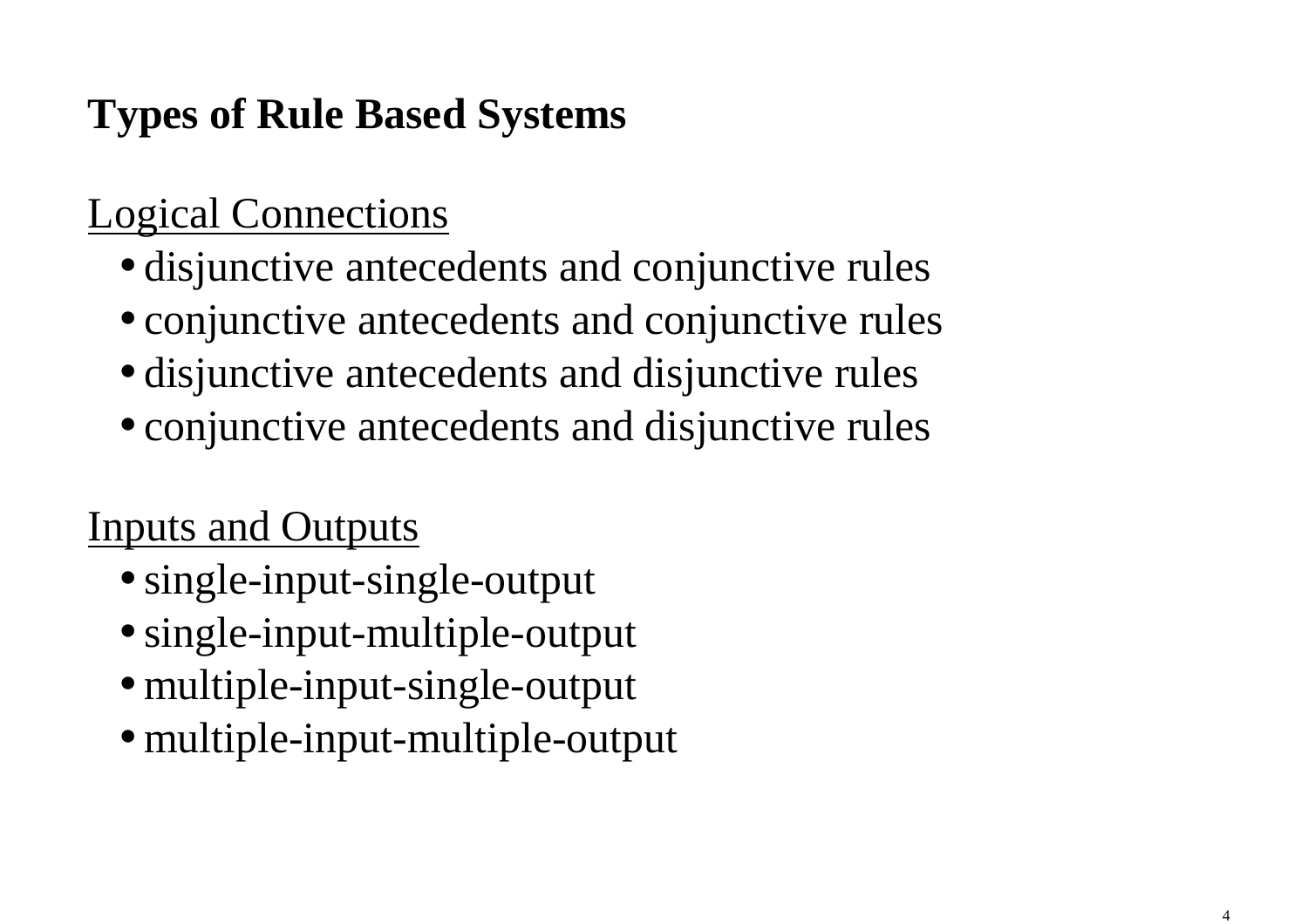## Rule Base Properties

- completeness
- consistency
- exhaustiveness
- monotonicity

## Rule Base Type

- single rule base (standard rule based system)
- chained rule bases (hierarchical rule based system)
- modular rule bases (rule based network)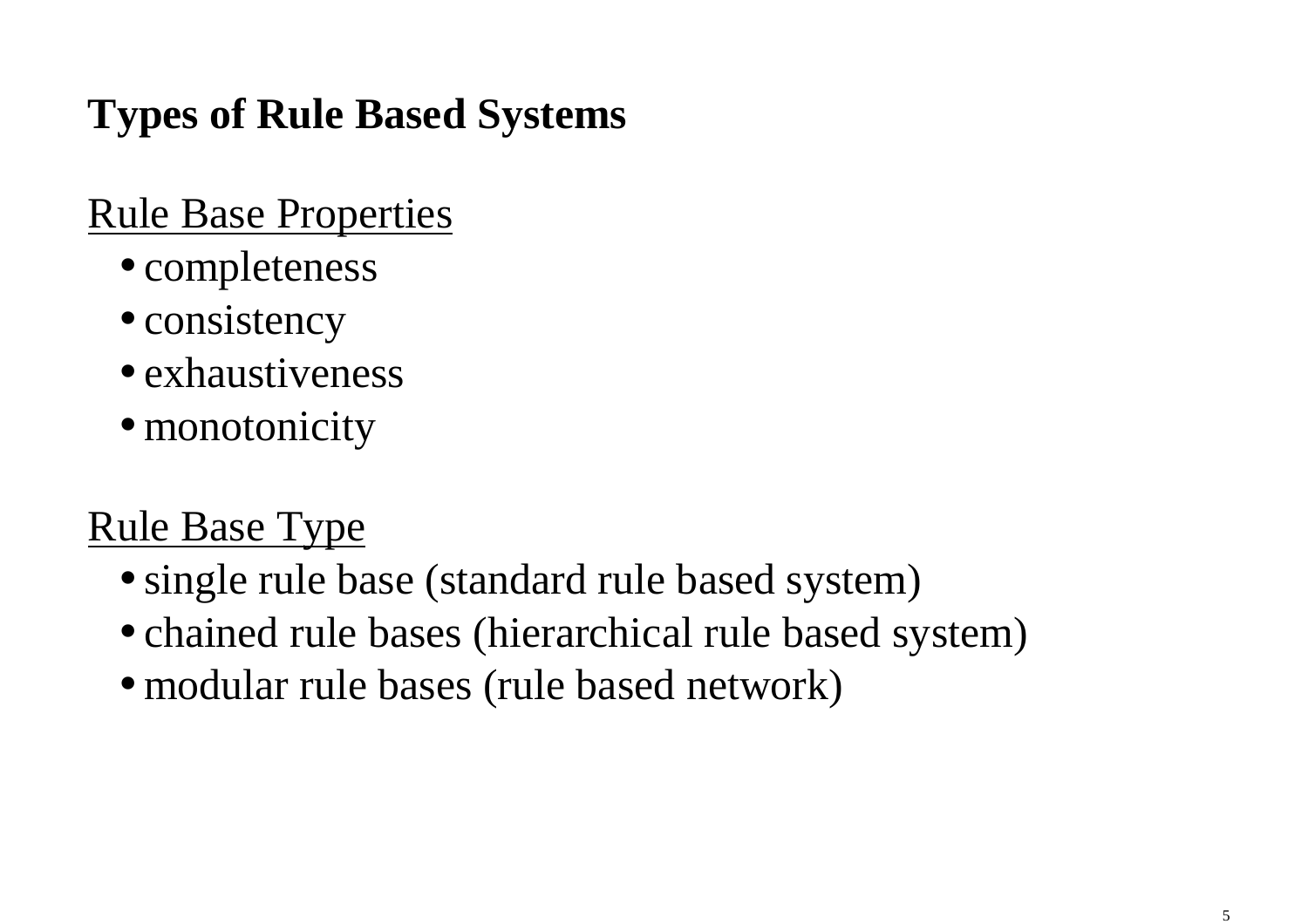

#### Figure 1: Standard rule based system (single rule base)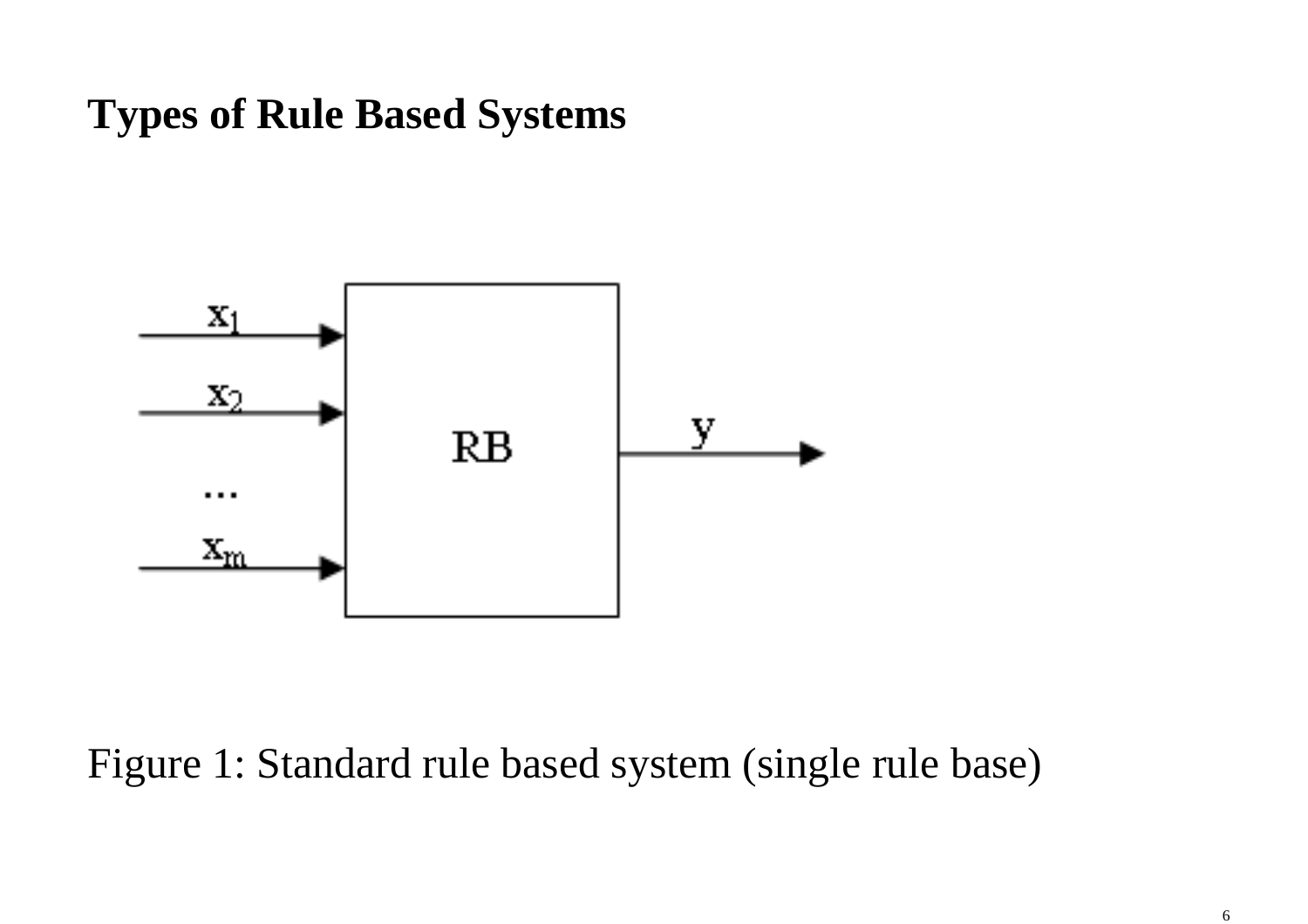

#### Figure 2: Hierarchical rule based system (chained rule bases)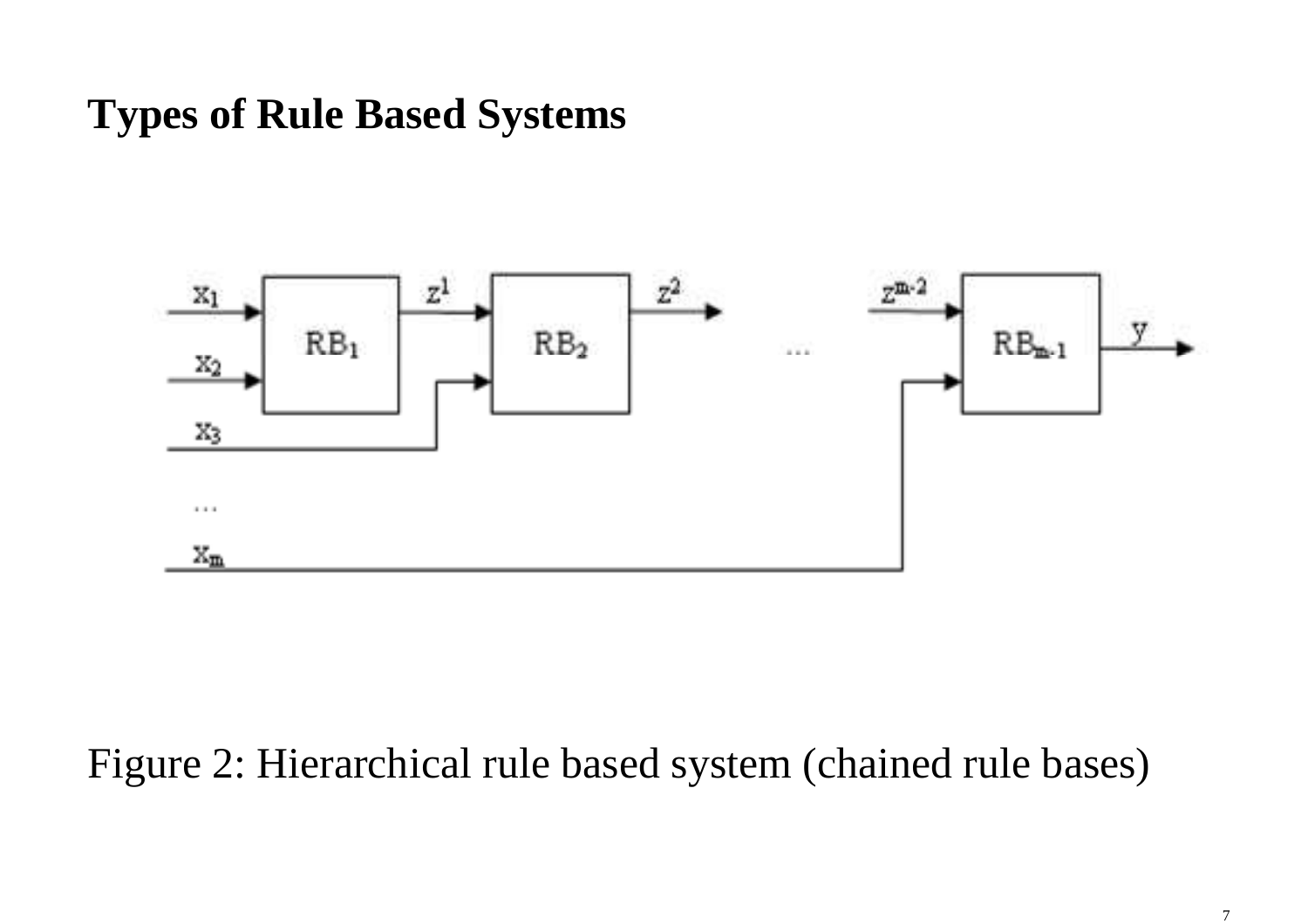

Figure 3: Rule based network (modular rule bases)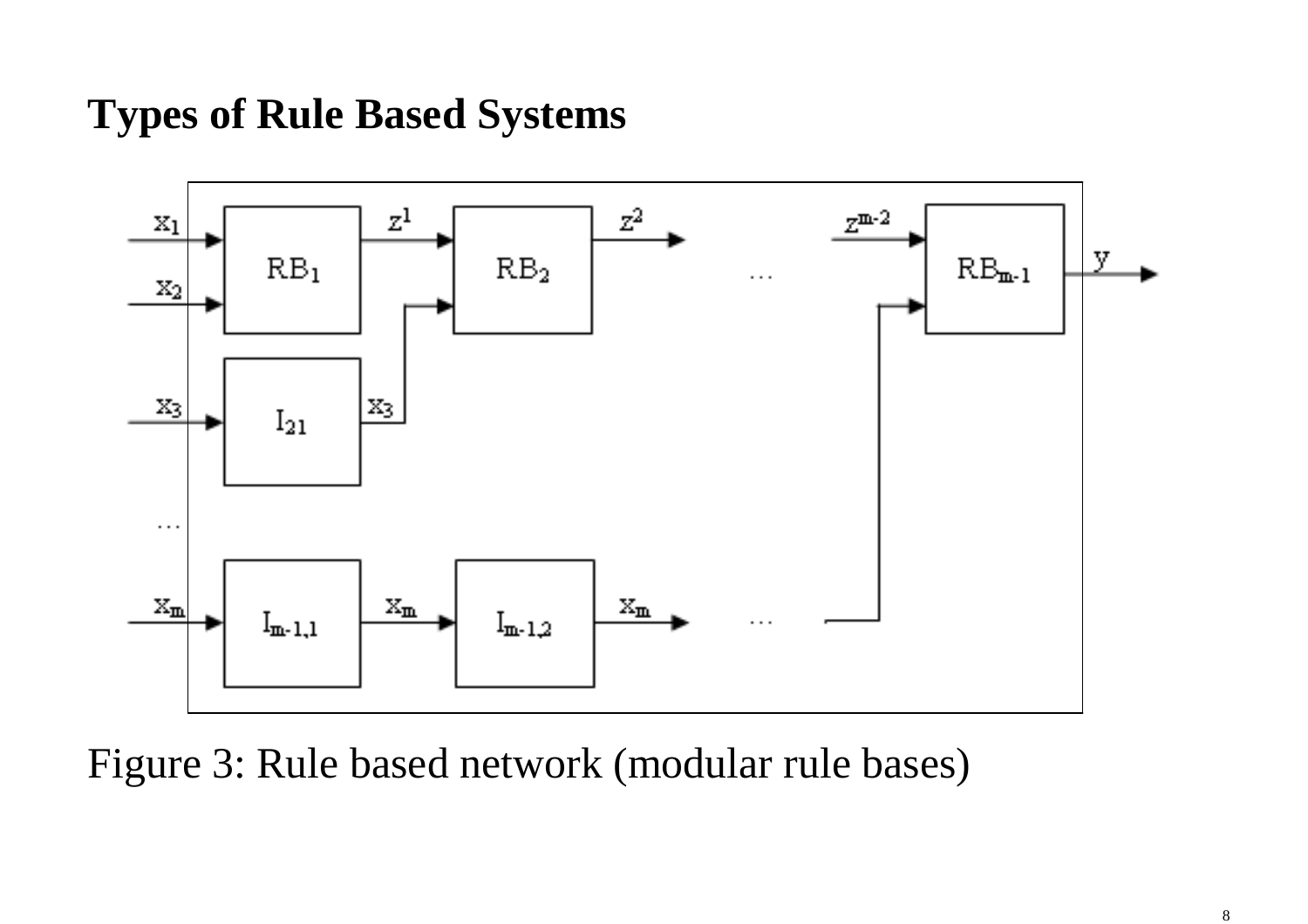### Node Modelling by If-then Rules

Rule 1: If x is low, then y is small Rule 2: If x is average, then y is mediumRule 3: If x is high, then y is big

Node Modelling by Integer Tables

| Linguistic terms for $x \mid$ Linguistic terms for y |             |
|------------------------------------------------------|-------------|
| $\vert 1$ (low)                                      | $1$ (small) |
| $ 2 \text{ (average)}$                               | 2 (medium)  |
| $\beta$ (high)                                       | $3$ (big)   |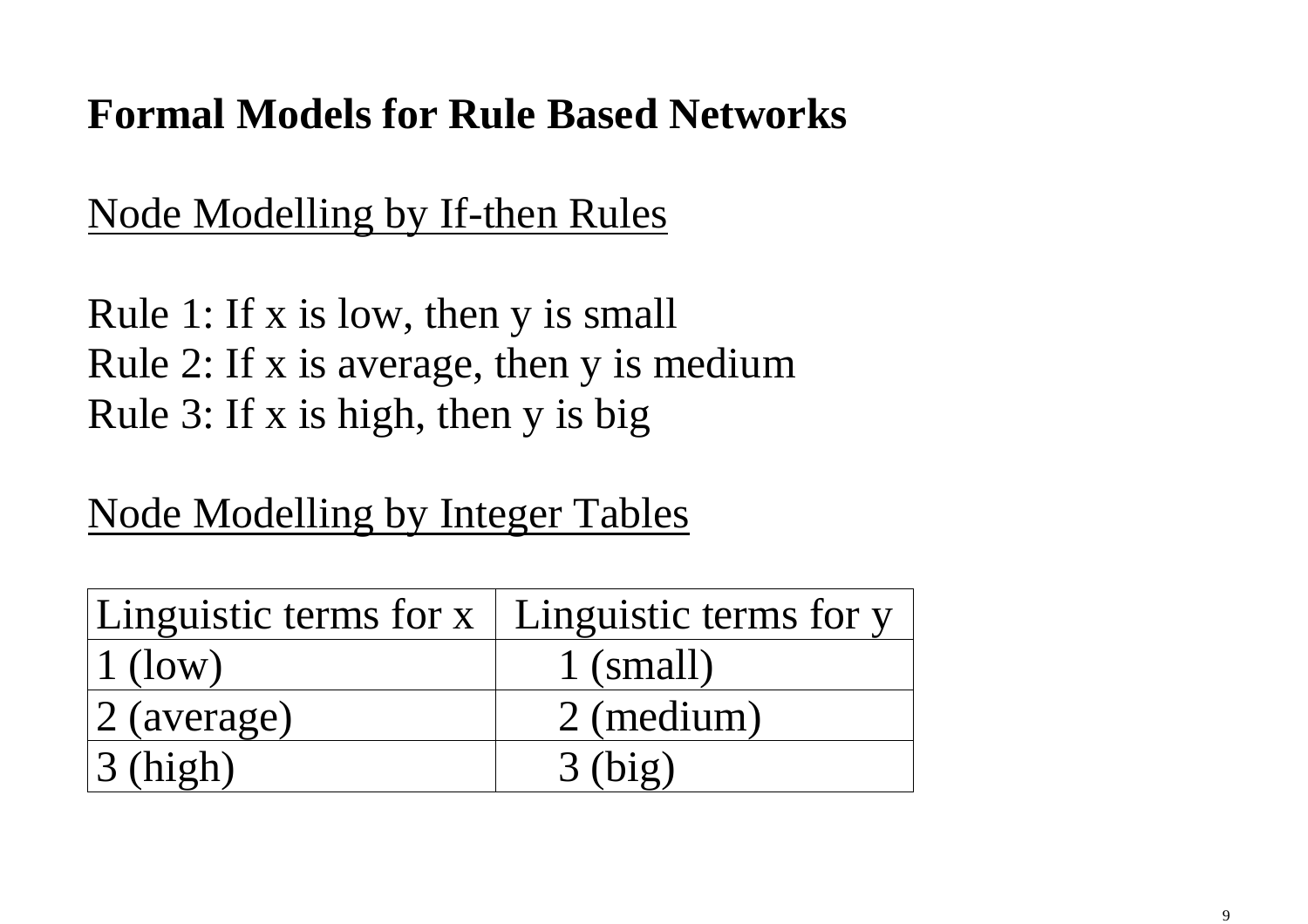## Node Modelling by Boolean Matrices

|                         | $1$ (small) $ 2$ (medium) $ 3$ (big) |  |
|-------------------------|--------------------------------------|--|
| $\vert 1 \rangle$ (low) |                                      |  |
| $ 2 \text{ (average)}$  |                                      |  |
| $\sqrt{3}$ (high)       |                                      |  |

Node Modelling by Binary Relations

 $\{(1, 1), (2, 2), (3, 3)\}\$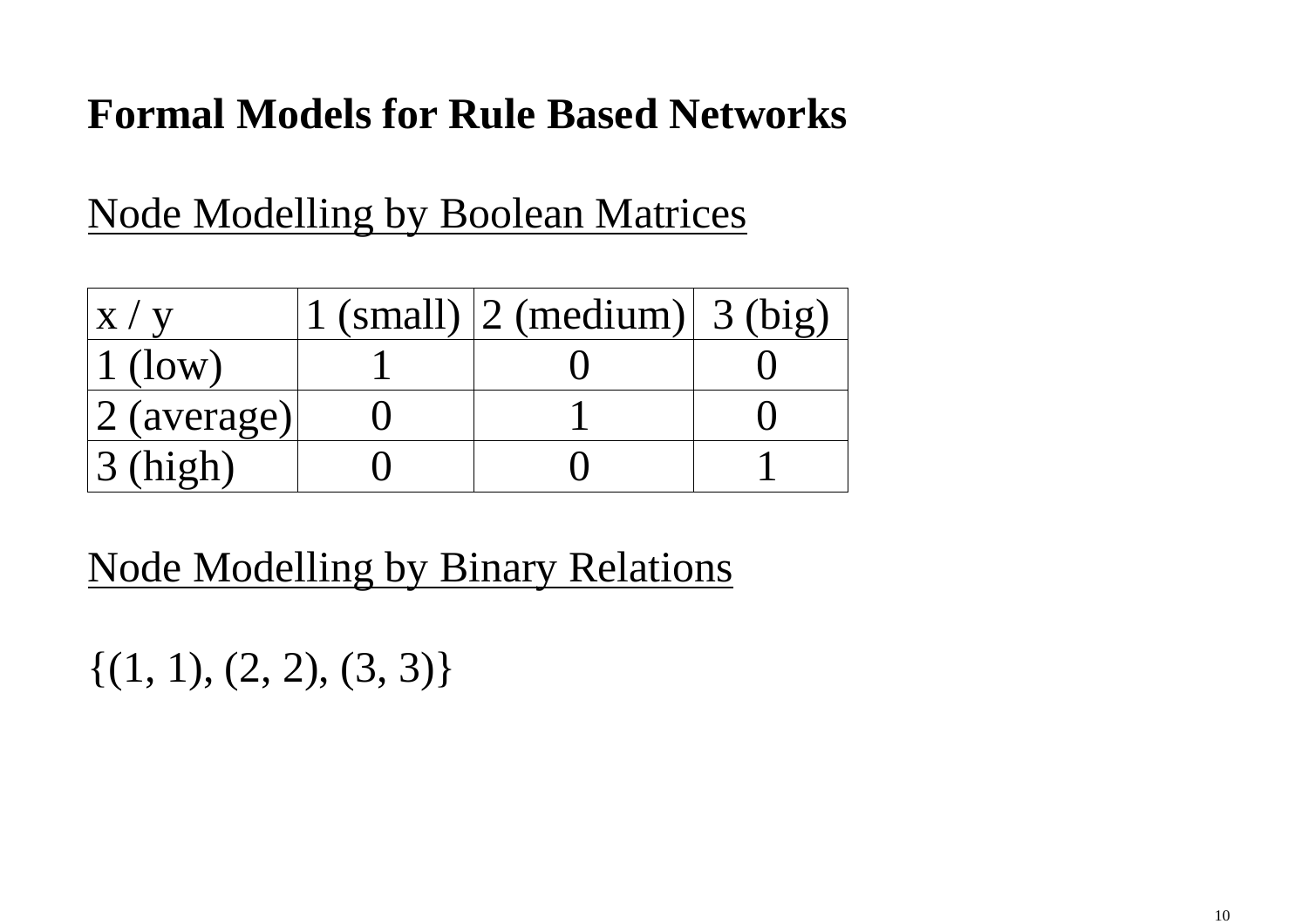### Network Modelling by Grid Structures

Layer 1

Level 1  $N_{11}(x, y)$ 

Network Modelling by Interconnection Structures

Layer 1

Level 1 y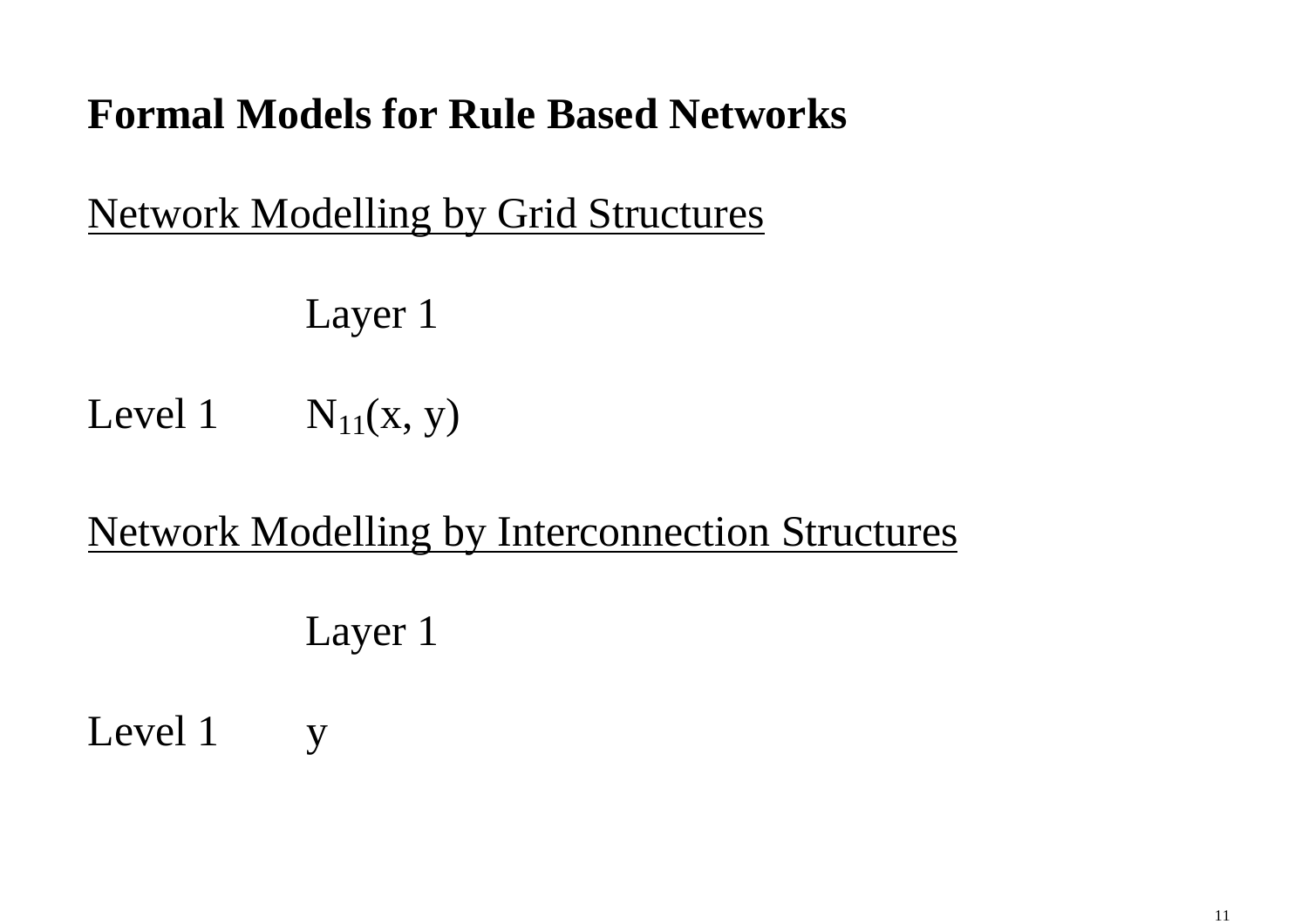Network Modelling by Block Schemes



Network Modelling by Topological Expressions

 $[N_{11}]$   $(X | y)$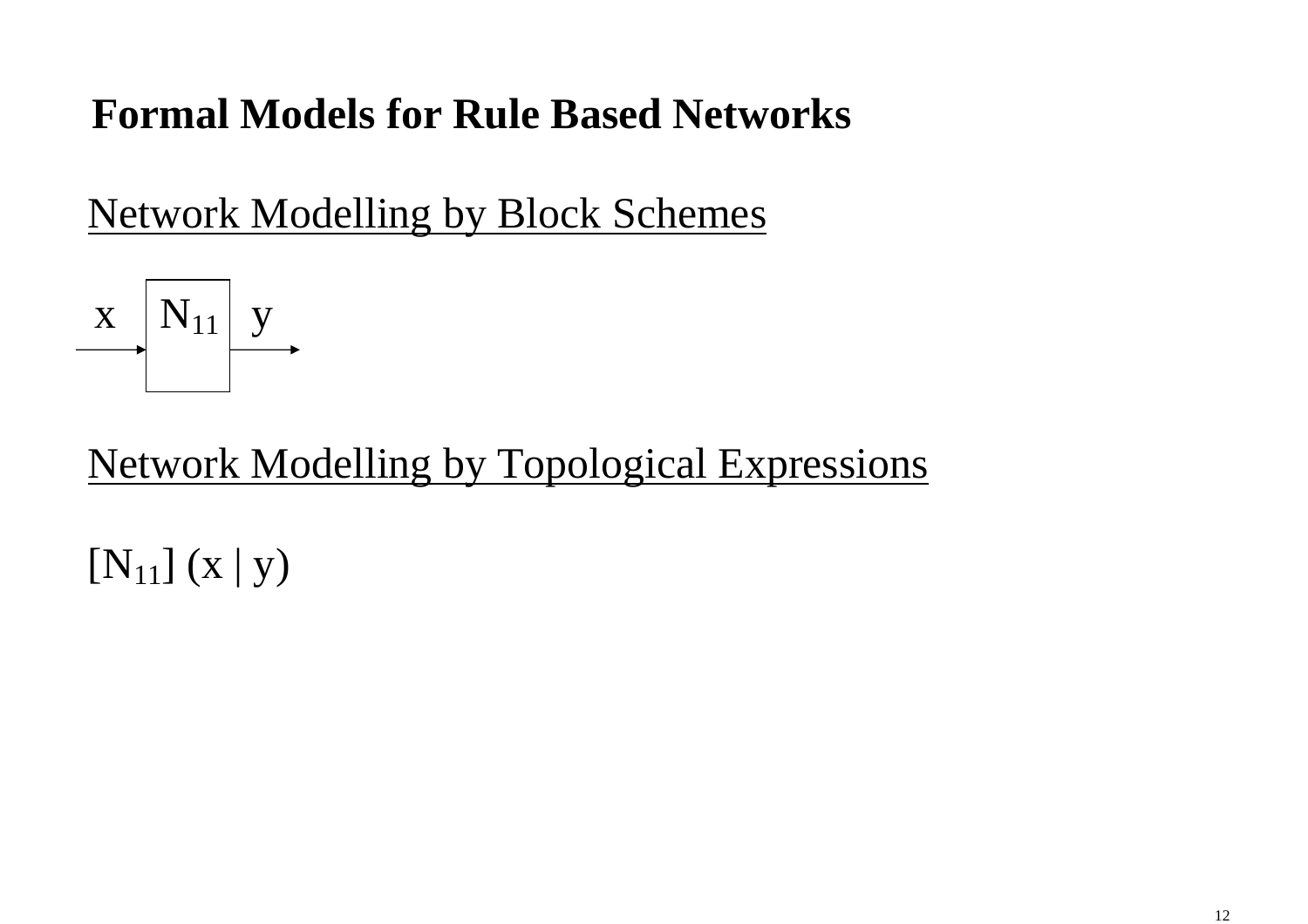## Horizontal Merging of Nodes

 $[N_{11}] (x_{11} | z_{11,12}) * [N_{12}] (z_{11,12} | y_{12}) = [N_{11*12}] (x_{11} | y_{12})$ 

\* symbol for horizontal merging

| $\mathrm{N}_{11}$ : |          | $Z_{11,12}$ | $\mathbf{I}$      | $\overline{2}$ | $\rightarrow$     |
|---------------------|----------|-------------|-------------------|----------------|-------------------|
|                     | $X_{11}$ |             |                   |                |                   |
|                     |          |             | $\mathbf 1$       | $\mathbf{O}$   | $\mathbf{\Omega}$ |
|                     |          |             | $\mathbf{\Omega}$ | $\blacksquare$ |                   |
|                     |          |             | $\mathbf{\Omega}$ |                |                   |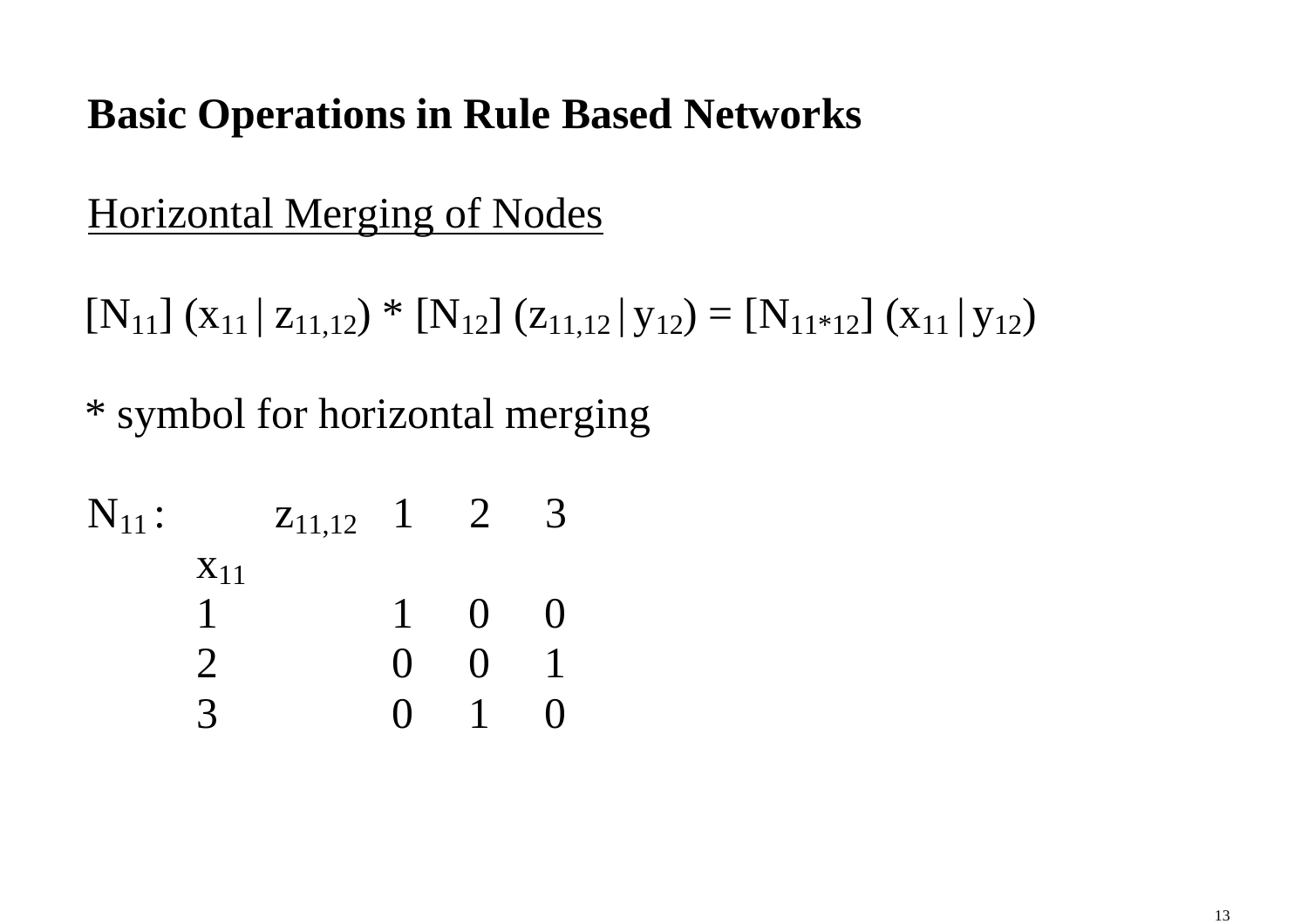| $N_{12}$ :     | $y_{12}$ | $\mathbf{1}$    | $\overline{2}$  | 3   |
|----------------|----------|-----------------|-----------------|-----|
| $Z_{11,12}$    |          |                 |                 |     |
| 1              |          | $\mathbf{()}$   | $\mathbf{1}$    | ( ) |
| $\overline{2}$ |          | $\left(\right)$ | $\Omega$        | 1   |
| 3              |          | 1               | $\left(\right)$ | ( ) |
| $N_{11*12}$ :  | $y_{12}$ | $\mathbf{1}$    | $\overline{2}$  | 3   |
| $X_{11}$       |          |                 |                 |     |
| 1              |          | ( )             | $\mathbf{1}$    |     |
| $\overline{2}$ |          |                 | $\left(\right)$ |     |
| 3              |          |                 |                 |     |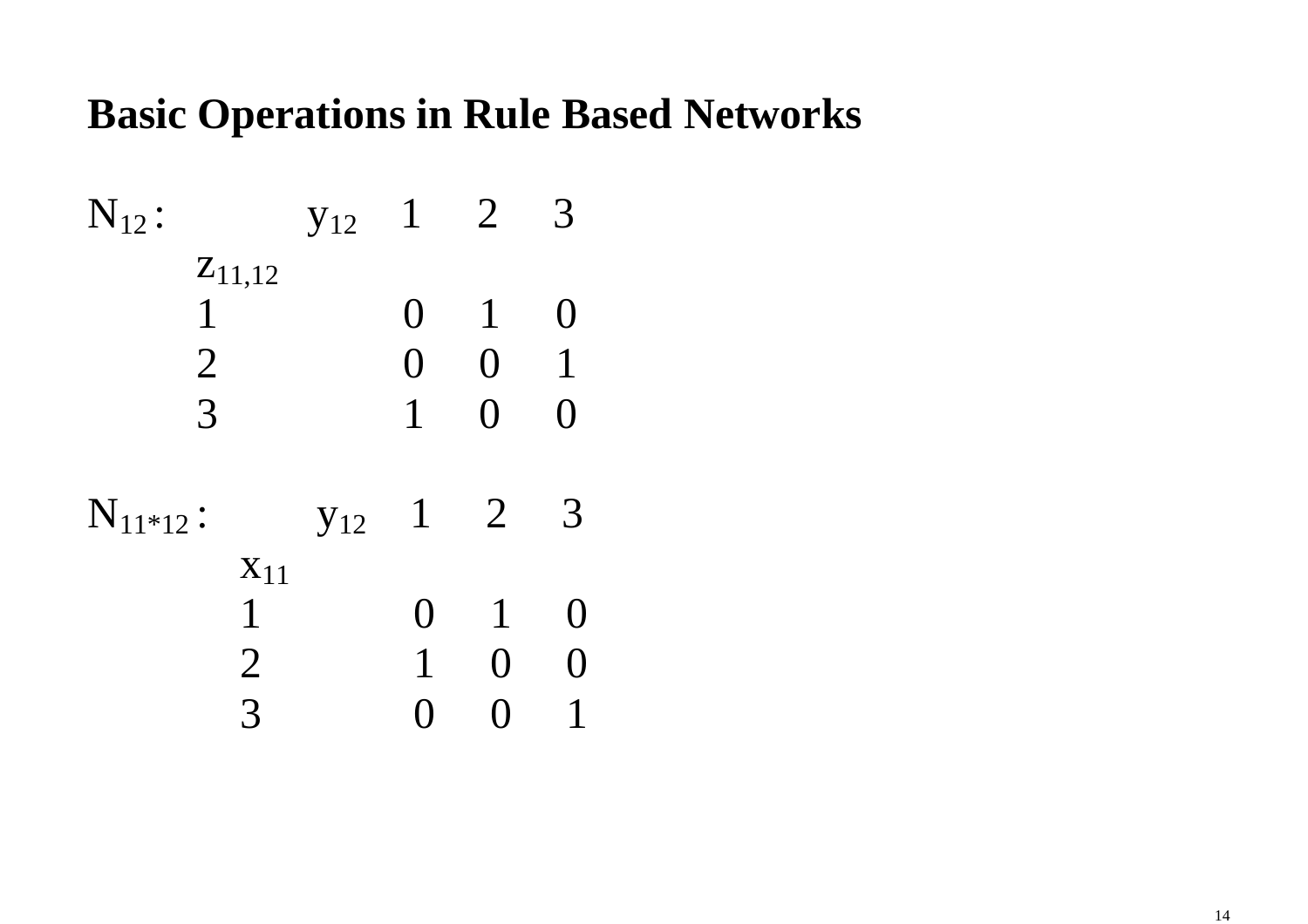## Horizontal Splitting of Nodes

 $[N_{11/12}] (x_{11} | y_{12}) = [N_{11}] (x_{11} | z_{11,12}) / [N_{12}] (z_{11,12} | y_{12})$ 

/ symbol for horizontal splitting

| ${\rm N}_{11/12}$ : |          | $y_{12}$ | $\perp$ | $\mathbb{Z}$      | $\boldsymbol{\mathcal{L}}$ |
|---------------------|----------|----------|---------|-------------------|----------------------------|
|                     | $X_{11}$ |          |         |                   |                            |
|                     |          |          |         | $\mathbf{O}$      | ( )                        |
|                     |          |          | ( )     | $\mathbf{\Omega}$ |                            |
|                     |          |          | 0       |                   |                            |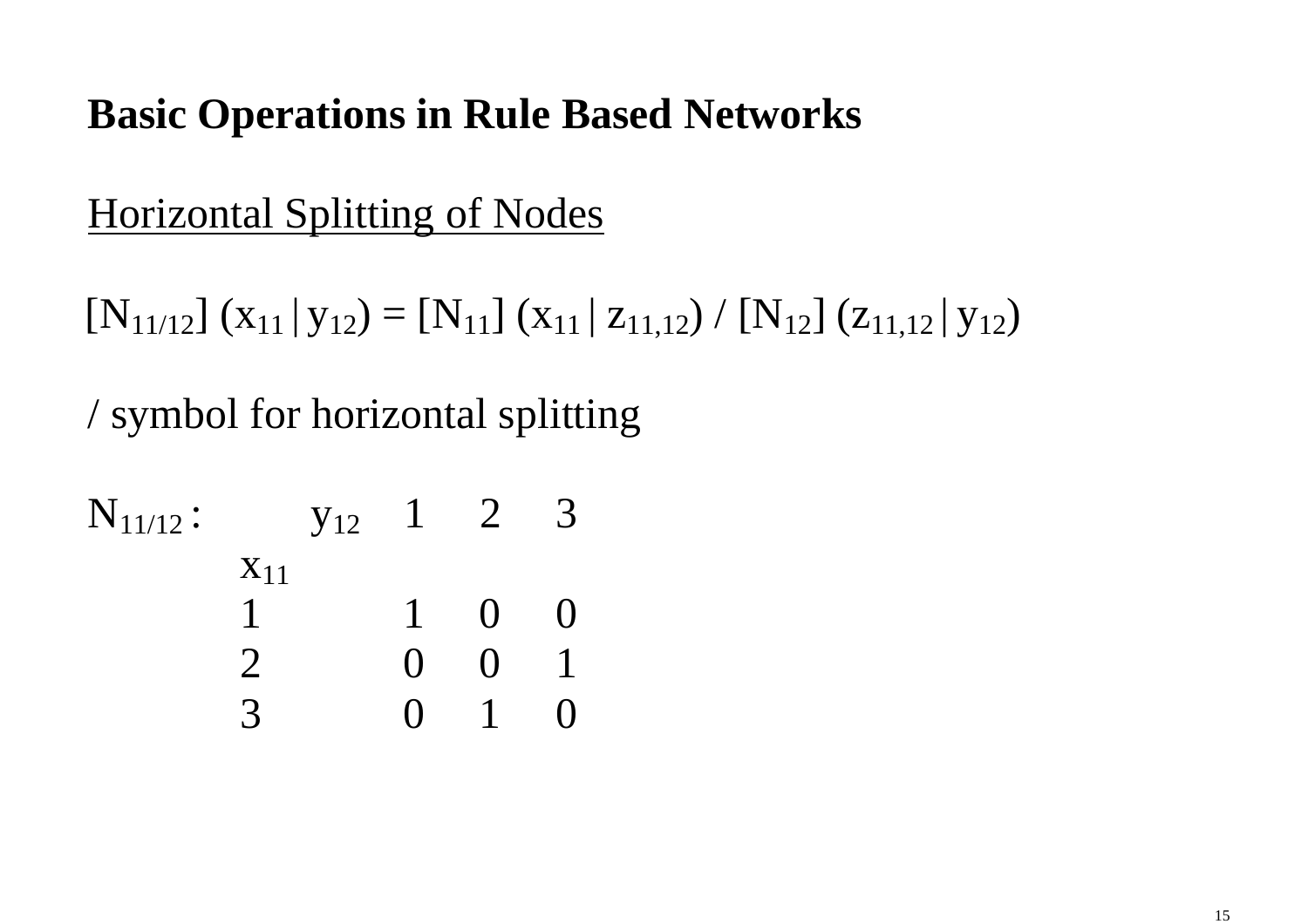| $N_{11}$ : |                | $Z_{11,12}$ | $\mathbf{1}$    | $\overline{2}$           | 3                  |
|------------|----------------|-------------|-----------------|--------------------------|--------------------|
|            | $X_{11}$       |             |                 |                          |                    |
|            | 1              |             | $\Omega$        | $\mathbf{1}$             | O                  |
|            | $\overline{2}$ |             | 1               | $\left(\right)$          | $\bm{\mathrm{()}}$ |
|            | 3              |             | $\left(\right)$ | $\overline{\phantom{0}}$ | $\mathbf 1$        |
| $N_{12}$ : |                | $y_{12}$    | $\mathbf{1}$    | $\overline{2}$           |                    |
|            | $Z_{11,12}$    |             |                 |                          |                    |
|            | 1              |             | $\left(\right)$ | $\left(\right)$          | $\mathbf{1}$       |
|            | $\overline{2}$ |             |                 | ( )                      | ( )                |
|            | 3              |             |                 |                          |                    |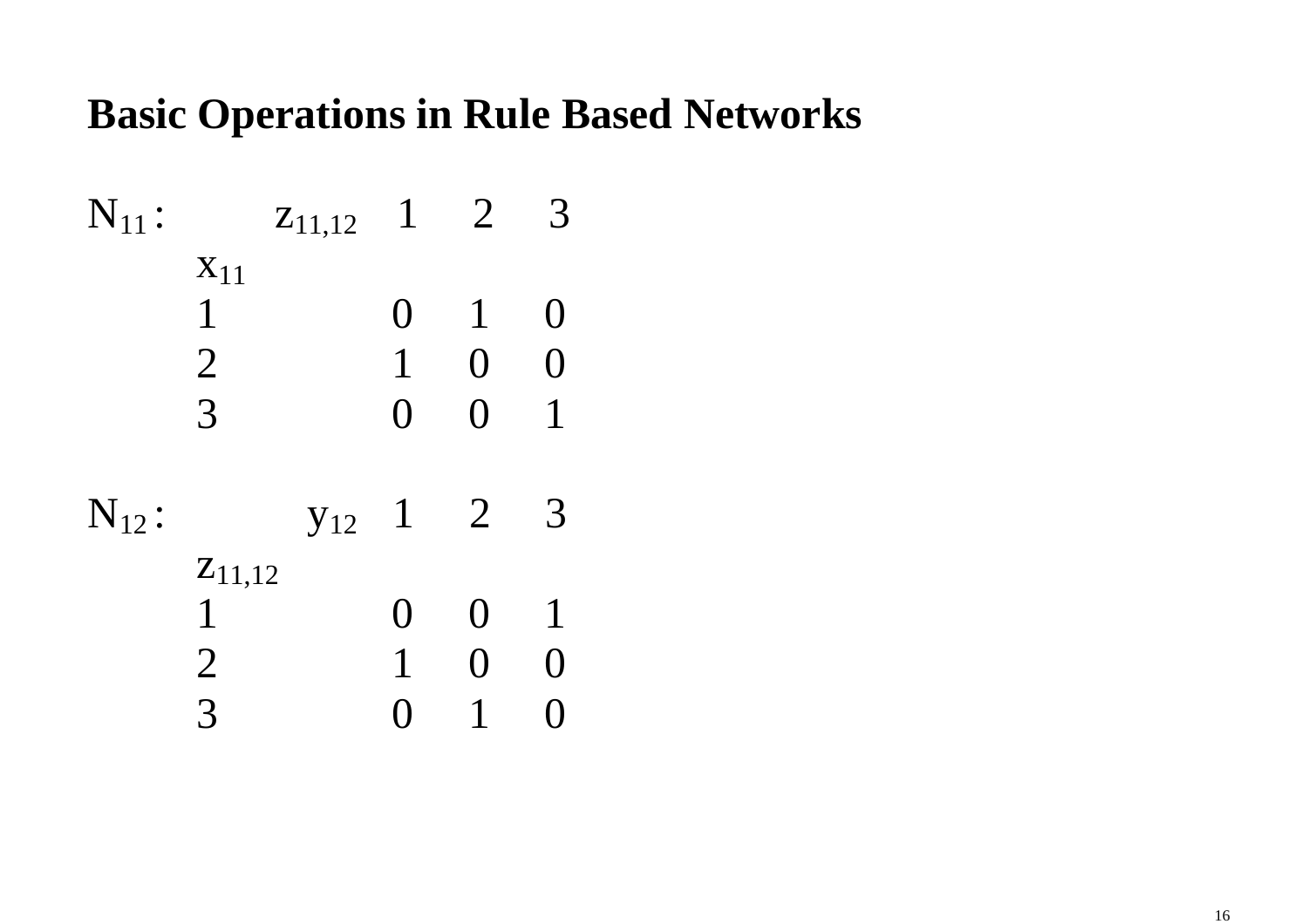### Vertical Merging of Nodes

 $[N_{11}] (x_{11} | y_{11}) + [N_{21}] (x_{21} | y_{21}) = [N_{11+21}] (x_{11}, x_{21} | y_{11}, y_{21})$ 

+ symbol for vertical merging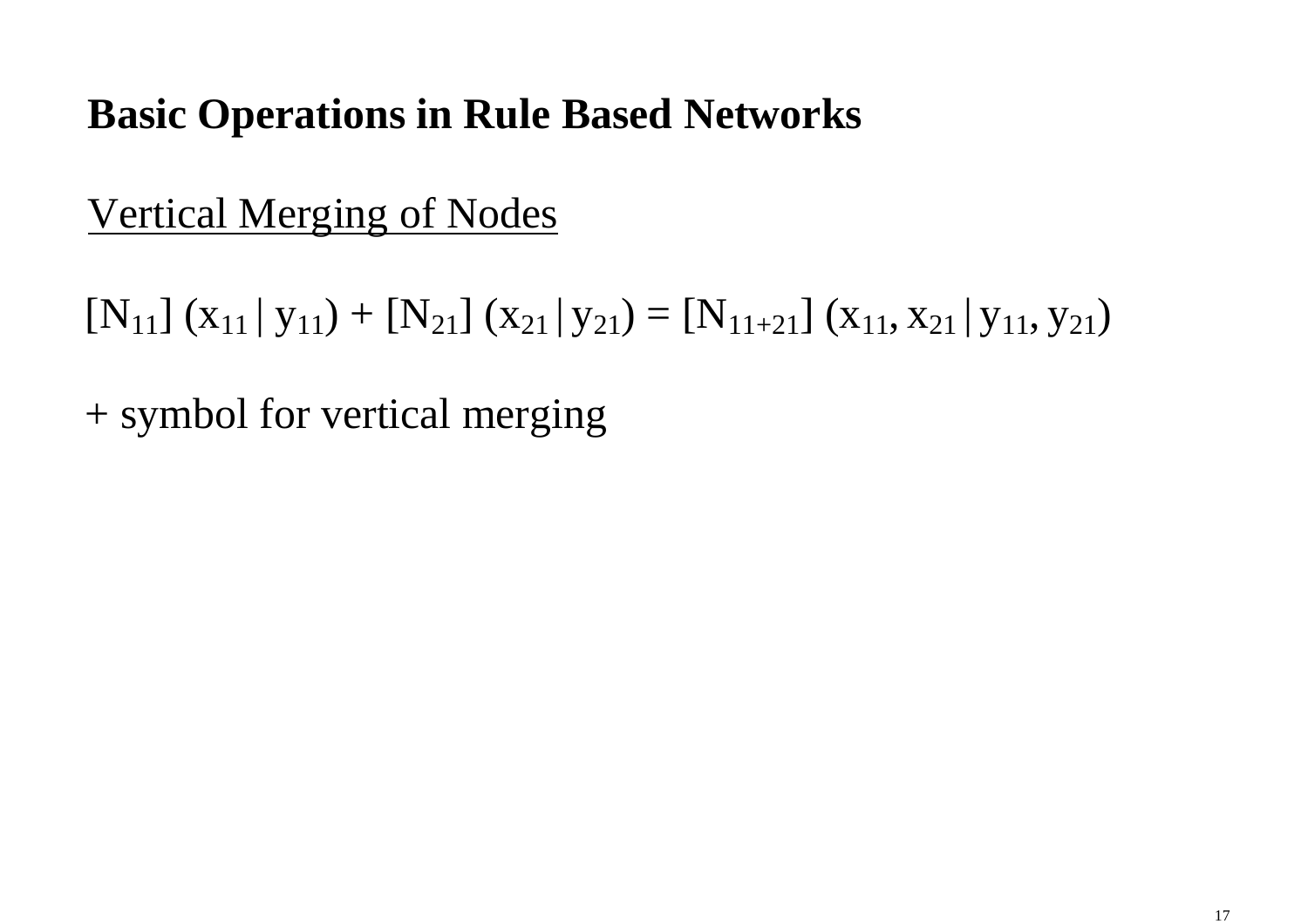| N <sub>11</sub> : | N <sub>11</sub> | 1 | 2 | 3 |
|-------------------|-----------------|---|---|---|
| $x_{11}$          | 1               | 0 | 0 |   |
| 2                 | 0               | 0 | 1 |   |
| 3                 | 0               | 1 | 0 |   |
| N <sub>21</sub> : | $y_{21}$        | 1 | 2 | 3 |
| $x_{21}$          | 1               | 0 | 1 | 0 |
| 2                 | 1               | 0 | 0 |   |
| 3                 | 0               | 0 | 1 |   |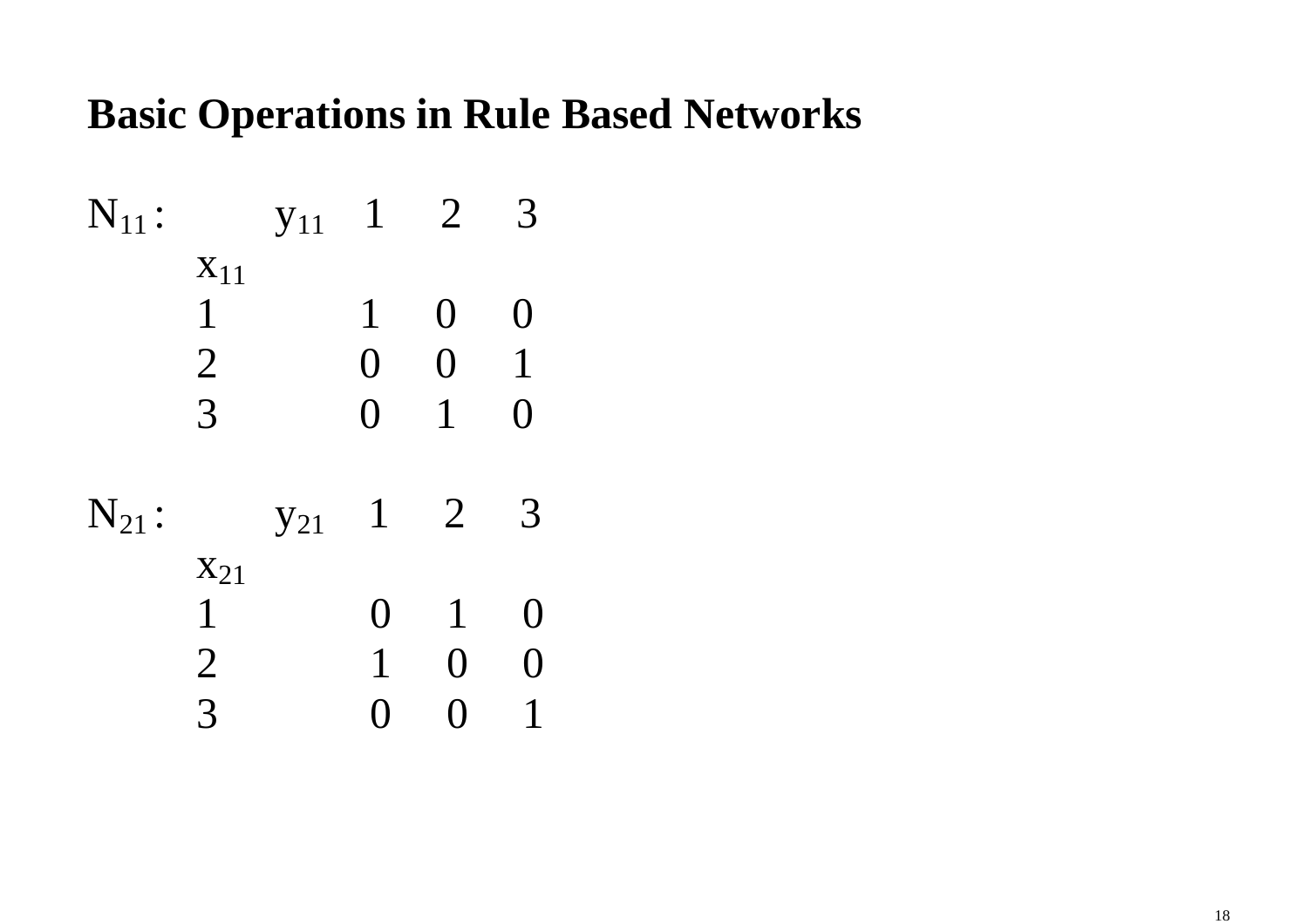| $N_{11+21}$ : |                     | <b>y</b> <sub>11</sub> , <b>y</b> <sub>21</sub> | 11             | 12               |                  |                  | 13 21 22 23    |                | 31             | 32               | 33               |
|---------------|---------------------|-------------------------------------------------|----------------|------------------|------------------|------------------|----------------|----------------|----------------|------------------|------------------|
|               | $X_{11}$ , $X_{21}$ |                                                 |                |                  |                  |                  |                |                |                |                  |                  |
| 11            |                     |                                                 |                |                  | $\left( \right)$ | $\left( \right)$ | $\overline{0}$ | $\overline{0}$ | $\bf{O}$       |                  | $\left( \right)$ |
| 12            |                     |                                                 |                | $\bigcup$        | $\overline{0}$   | $\overline{0}$   | $\overline{0}$ | $\overline{0}$ | $\overline{0}$ | $\overline{0}$   | $\overline{0}$   |
| 13            |                     |                                                 | $\overline{0}$ | $\left( \right)$ |                  | $\overline{0}$   | $\overline{0}$ | $\overline{0}$ | $\overline{0}$ | $\overline{0}$   | $\overline{0}$   |
| 21            |                     |                                                 | $\overline{0}$ | $\bf{0}$         | $\overline{0}$   | $\overline{0}$   | $\overline{0}$ | $\overline{0}$ | $\overline{0}$ | 1                | $\Omega$         |
| 22            |                     |                                                 | $\overline{0}$ | $\overline{0}$   | $\overline{0}$   | $\overline{0}$   | $\overline{0}$ | $\overline{0}$ | 1              | $\left( \right)$ | $\left( \right)$ |
| 23            |                     |                                                 | $\bf{0}$       | $\overline{0}$   | $\overline{0}$   | $\overline{0}$   | $\overline{0}$ | $\overline{0}$ | $\overline{0}$ | $\overline{0}$   | $\mathbf 1$      |
| 31            |                     |                                                 | $\overline{0}$ | $\bigcup$        | $\overline{0}$   | $\overline{0}$   |                | $\overline{0}$ | $\overline{0}$ | $\overline{0}$   | $\left( \right)$ |
| 32            |                     |                                                 | $\overline{0}$ | $\overline{0}$   | $\overline{0}$   |                  | $\overline{0}$ | $\bf{0}$       | $\overline{0}$ | $\overline{0}$   | $\Omega$         |
| 33            |                     |                                                 | $\bf{0}$       |                  | $\bf{0}$         |                  | $\overline{0}$ |                | $\rm 0$        |                  | $\left( \right)$ |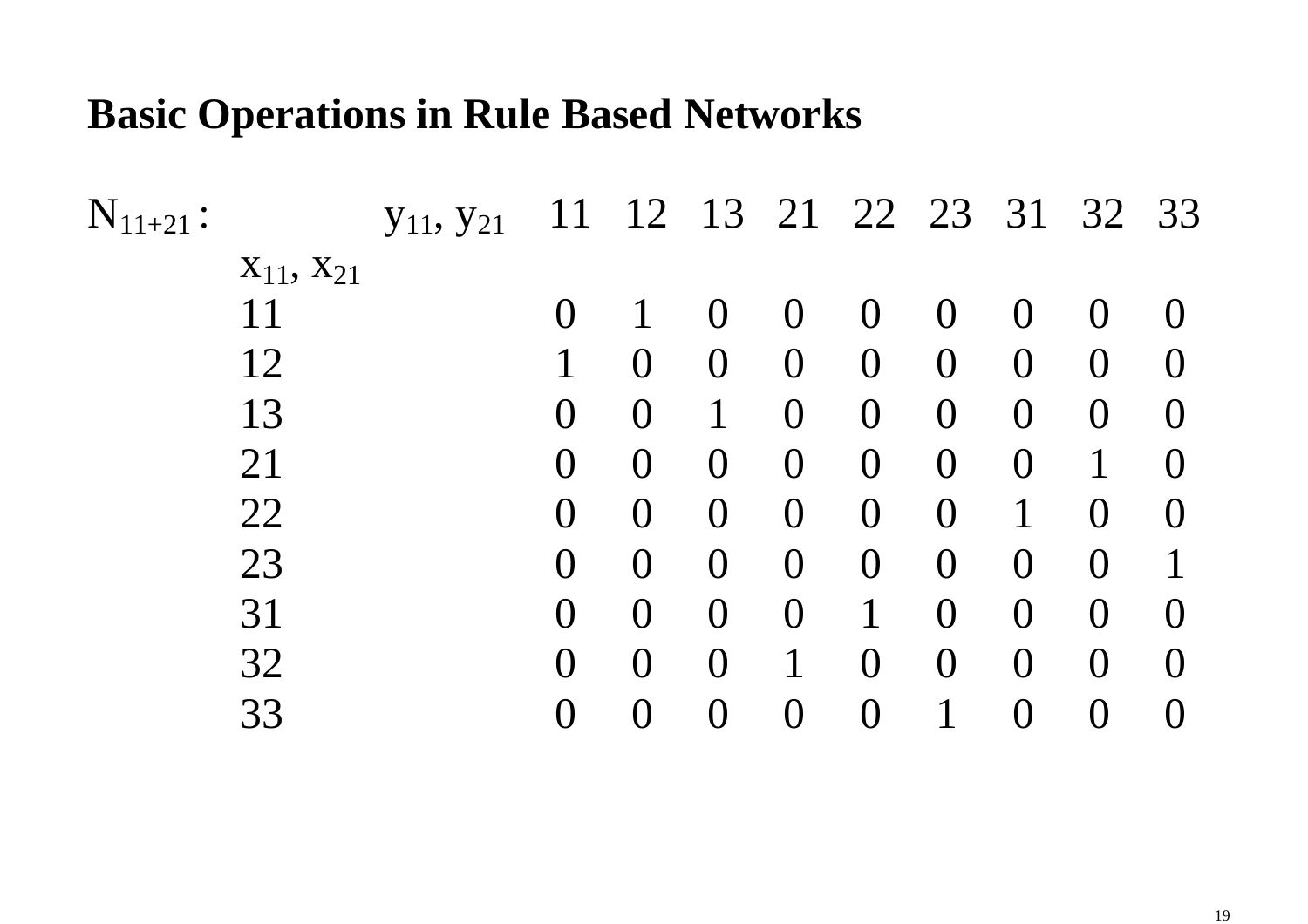### Vertical Splitting of Nodes

 $[N_{11-21}] (x_{11}, x_{21} | y_{11}, y_{21}) = [N_{11}] (x_{11} | y_{11}) - [N_{21}] (x_{21} | y_{21})$ 

– symbol for vertical splitting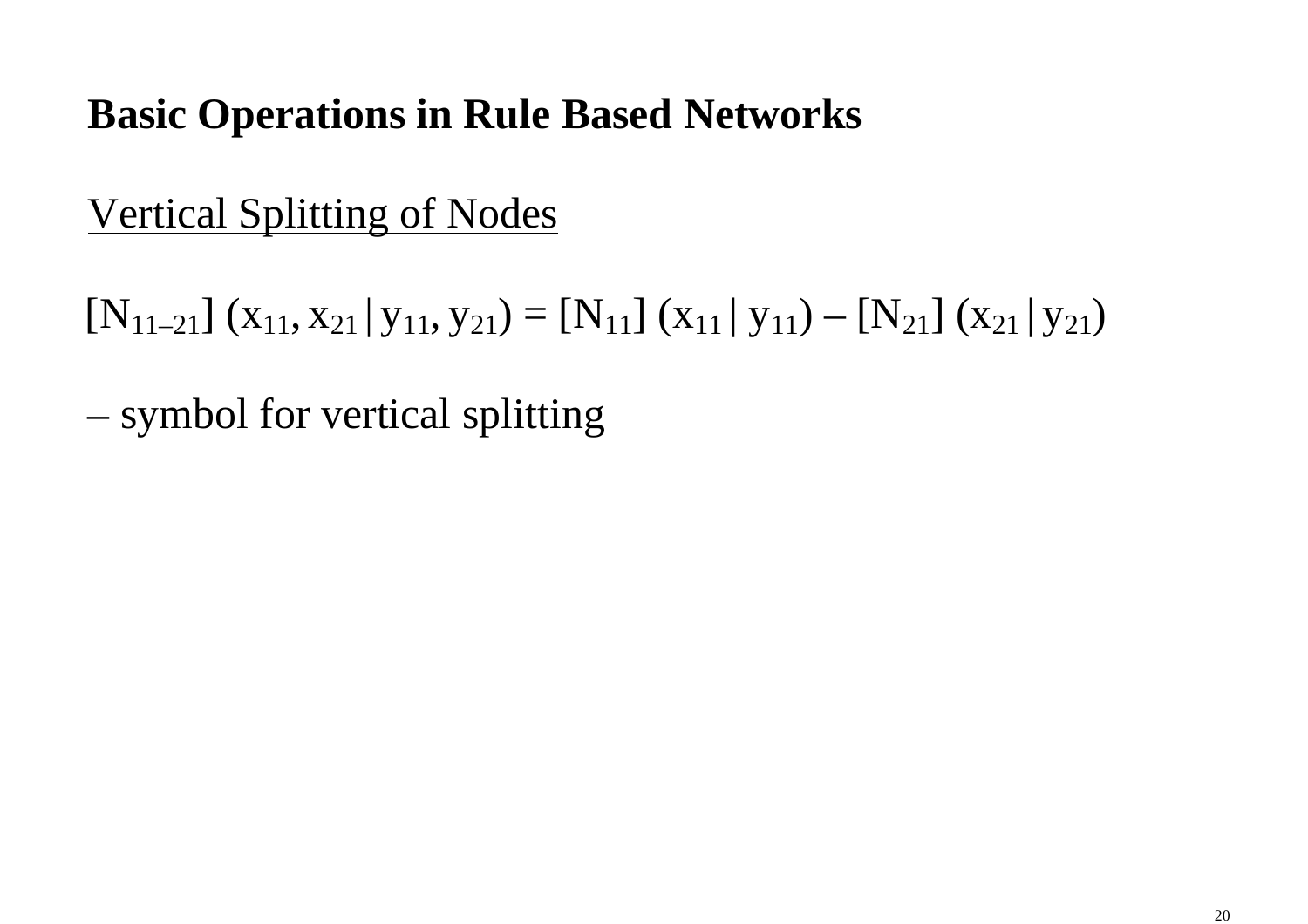| $N_{11+21}$ :       | <b>y</b> <sub>11</sub> , <b>y</b> <sub>21</sub> |                 | 11 12 13 21      |                  |                   |                  |                 | 22 23 31         | 32 33            |                  |
|---------------------|-------------------------------------------------|-----------------|------------------|------------------|-------------------|------------------|-----------------|------------------|------------------|------------------|
| $X_{11}$ , $X_{21}$ |                                                 |                 |                  |                  |                   |                  |                 |                  |                  |                  |
| 11                  |                                                 |                 | $\left( \right)$ | $\left( \right)$ | $\overline{0}$    | $\left( \right)$ |                 | $\left( \right)$ | $\left( \right)$ | $\left( \right)$ |
| 12                  |                                                 | $\bf{O}$        | $\mathbf{O}$     | $\bf{O}$         | $\mathbf 1$       | $\overline{0}$   | $\overline{0}$  | $\overline{0}$   | $\left( \right)$ | $\Omega$         |
| 13                  |                                                 | $\overline{0}$  | $\overline{0}$   | $\overline{0}$   | $\overline{0}$    | 1                | $\overline{0}$  | $\overline{0}$   | $\left( \right)$ | $\Omega$         |
| 21                  |                                                 | $\overline{0}$  | $\left( \right)$ | $\overline{0}$   | $\overline{0}$    | $\overline{0}$   | $\overline{0}$  | $\overline{0}$   | $\overline{0}$   | $\mathbf 1$      |
| 22                  |                                                 | $\bf{O}$        | $\overline{O}$   | $\overline{O}$   | $\overline{0}$    | $\overline{O}$   | $\overline{0}$  | 1                | $\left( \right)$ | $\left( \right)$ |
| 23                  |                                                 | $\overline{0}$  | $\Omega$         | $\overline{0}$   | $\overline{0}$    | $\overline{0}$   | $\overline{0}$  | $\overline{0}$   |                  | $\left( \right)$ |
| 31                  |                                                 | $\bf{O}$        | $\overline{()}$  |                  | $\overline{0}$    | $\bf{O}$         | $\overline{0}$  | $\bf{O}$         | $\left( \right)$ | $\left( \right)$ |
| 32                  |                                                 |                 | $\Omega$         | $\Omega$         | $\overline{0}$    | $\overline{0}$   | $\overline{0}$  | $\overline{0}$   | $\Omega$         | $\Omega$         |
| 33                  |                                                 | $\overline{()}$ |                  |                  | $\mathbf{\Omega}$ | $\bf{0}$         | $\overline{()}$ | $\bigcup$        |                  | $\left( \right)$ |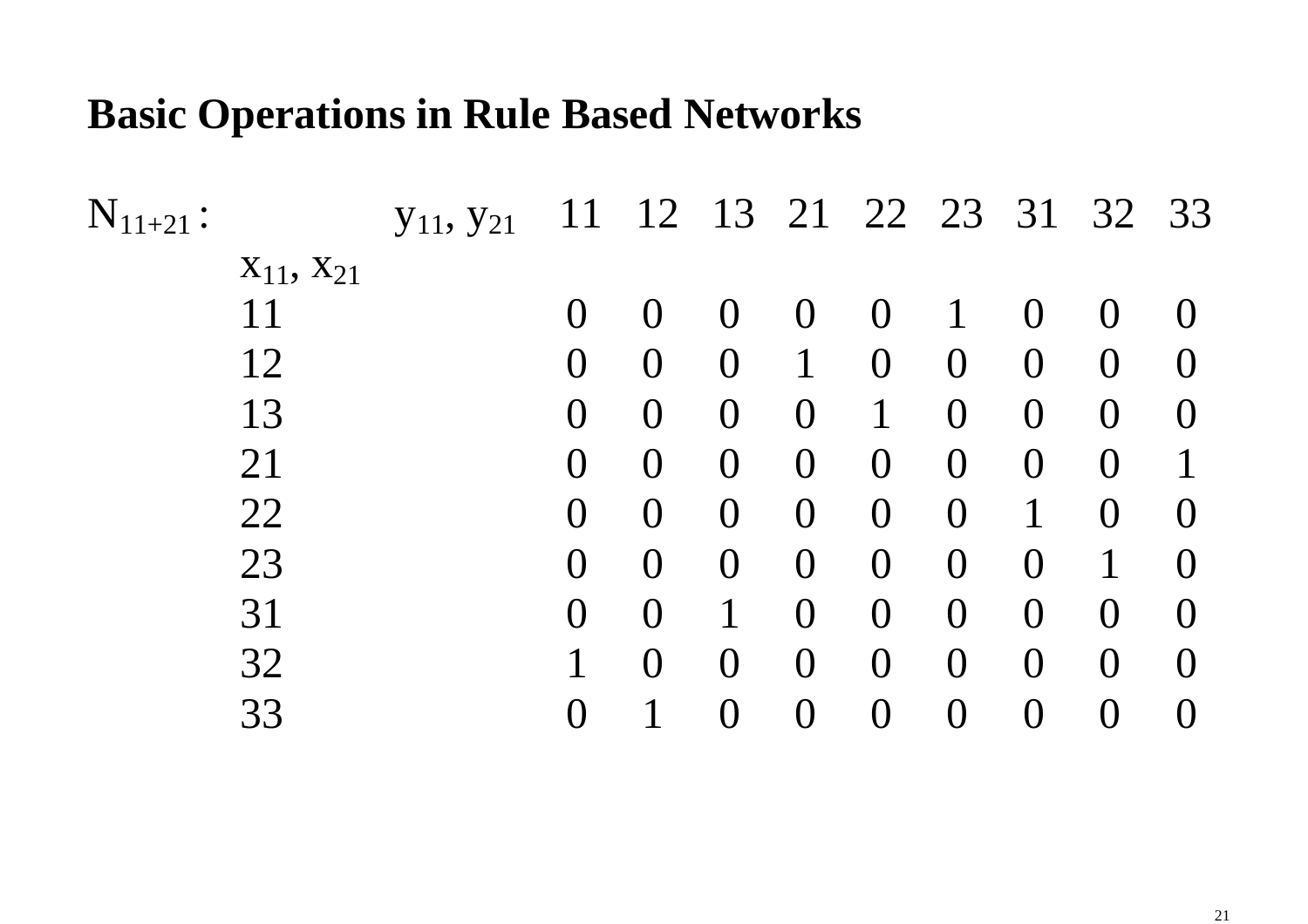N11 : y11 1 2 3 x11 1 0 1 0 2 0 0 1 3 1 0 0 N21 : y21 1 2 3 x21 1 0 0 1 2 1 0 0 3 0 1 0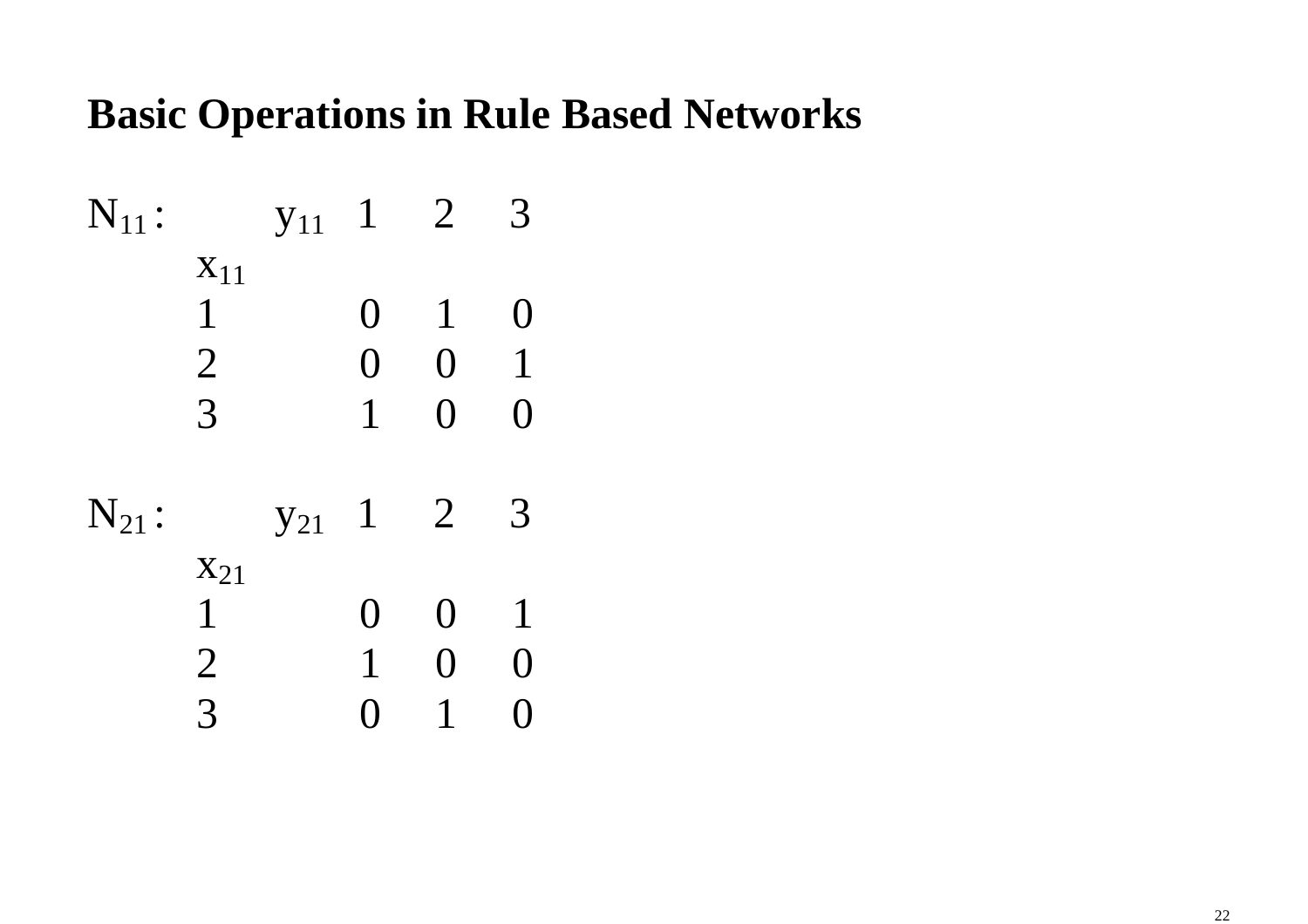## **Output Merging of Nodes**

 $[N_{11}]$  ( $x_{11,21}$  |  $y_{11}$ );  $[N_{21}]$  ( $x_{11,21}$  |  $y_{21}$ ) =  $[N_{11,21}]$  ( $x_{11,21}$  |  $y_{11}, y_{21}$ )

; symbol for output merging

| $N_{11}$ : |             | $y_{11}$ | $\perp$           | $\overline{2}$ |     |
|------------|-------------|----------|-------------------|----------------|-----|
|            | $X_{11,21}$ |          |                   |                |     |
|            |             |          |                   | $\Omega$       | ( ) |
|            |             |          | $\mathbf{\Omega}$ | 0              |     |
|            |             |          | ( )               |                |     |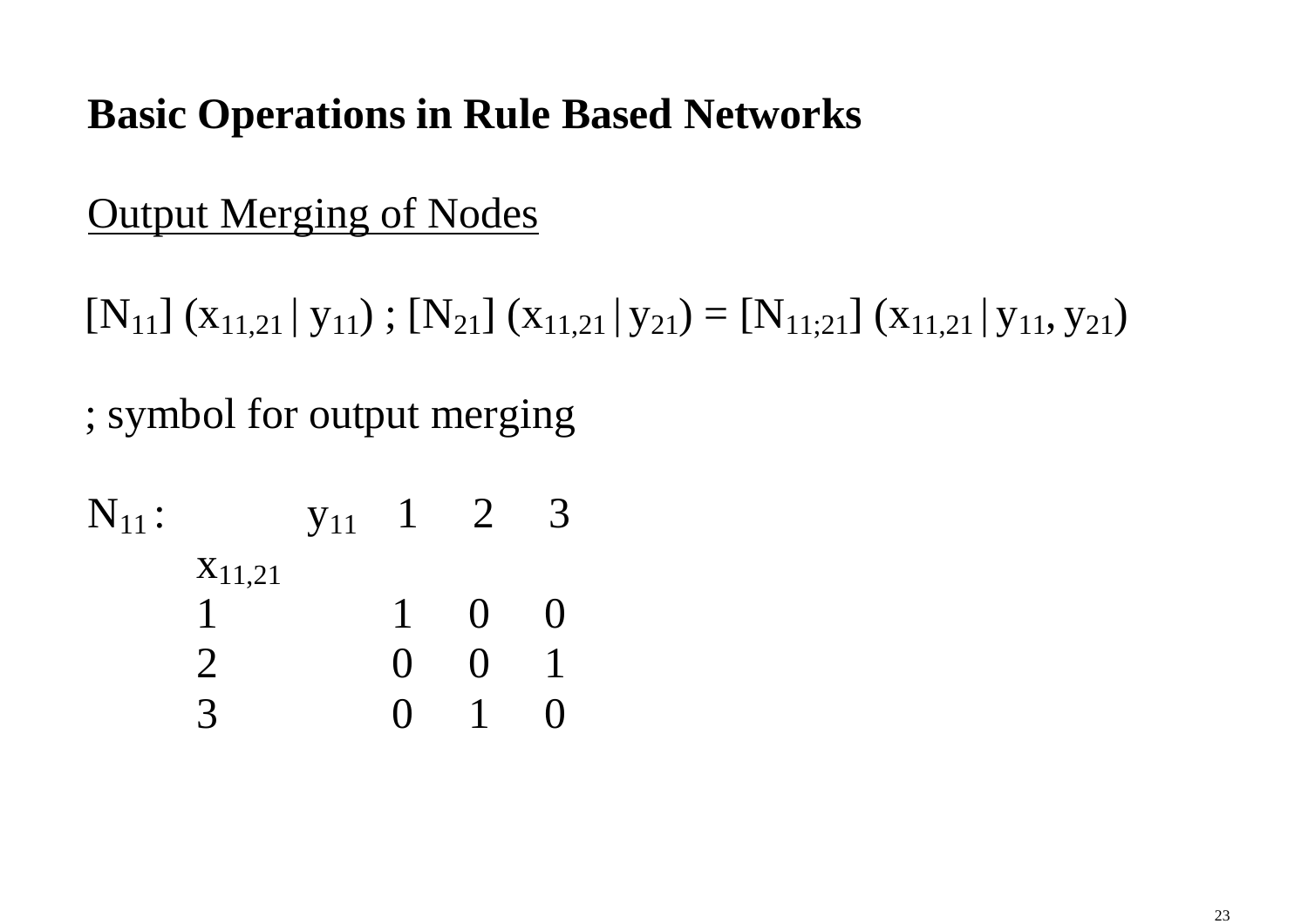$$
N_{21}: \n\begin{array}{ccc}\n & y_{21} & 1 & 2 & 3 \\
& x_{11,21} & 0 & 1 & 0 \\
& 1 & 0 & 0 & 0 \\
& 2 & 1 & 0 & 0 \\
& 3 & 0 & 0 & 1\n\end{array}
$$

 $N_{11;21}$ :  $Y_{11}, Y_{21}$  11 12 13 21 22 23 31 32 33 x11,211 0 0 0 0 0 0 0 0 0 2 0 0 0 0 0 0 0 1 0 0 3 0 0 0 0 0 1 0 0 0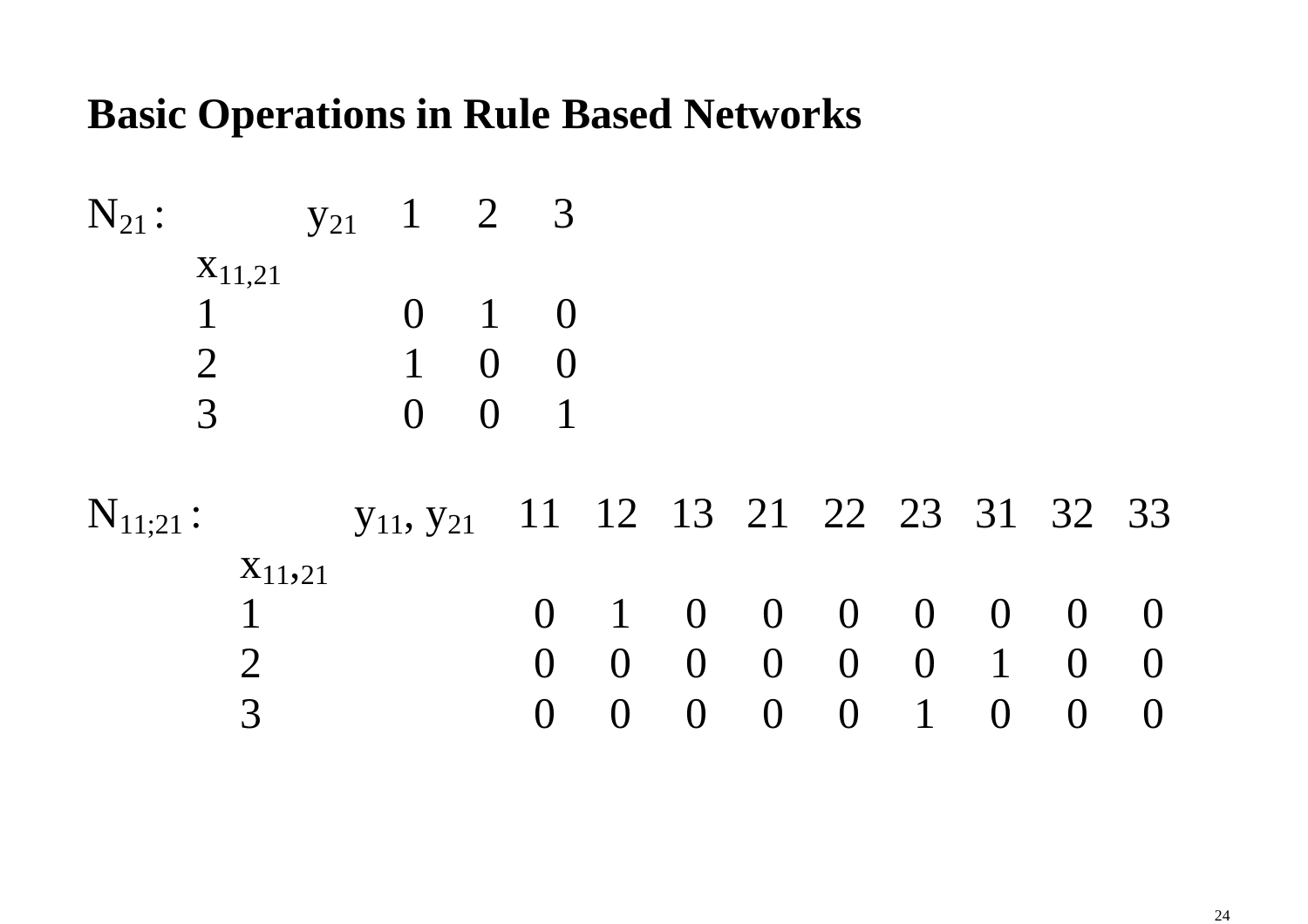## Output Splitting of Nodes

 $[N_{11:21}] (x_{11}, 21 | y_{11}, y_{21}) = [N_{11}] (x_{11,21} | y_{11}) : [N_{21}] (x_{11,21} | y_{21})$ 

: symbol for output splitting

 $N_{11:21}$ :  $y_{11}, y_{21}$  11 12 13 21 22 23 31 32 33  $X_{11,21}$  1 0 0 0 0 0 1 0 0 0 2 0 0 0 0 0 0 1 0 0 3 0 1 0 0 0 0 0 0 0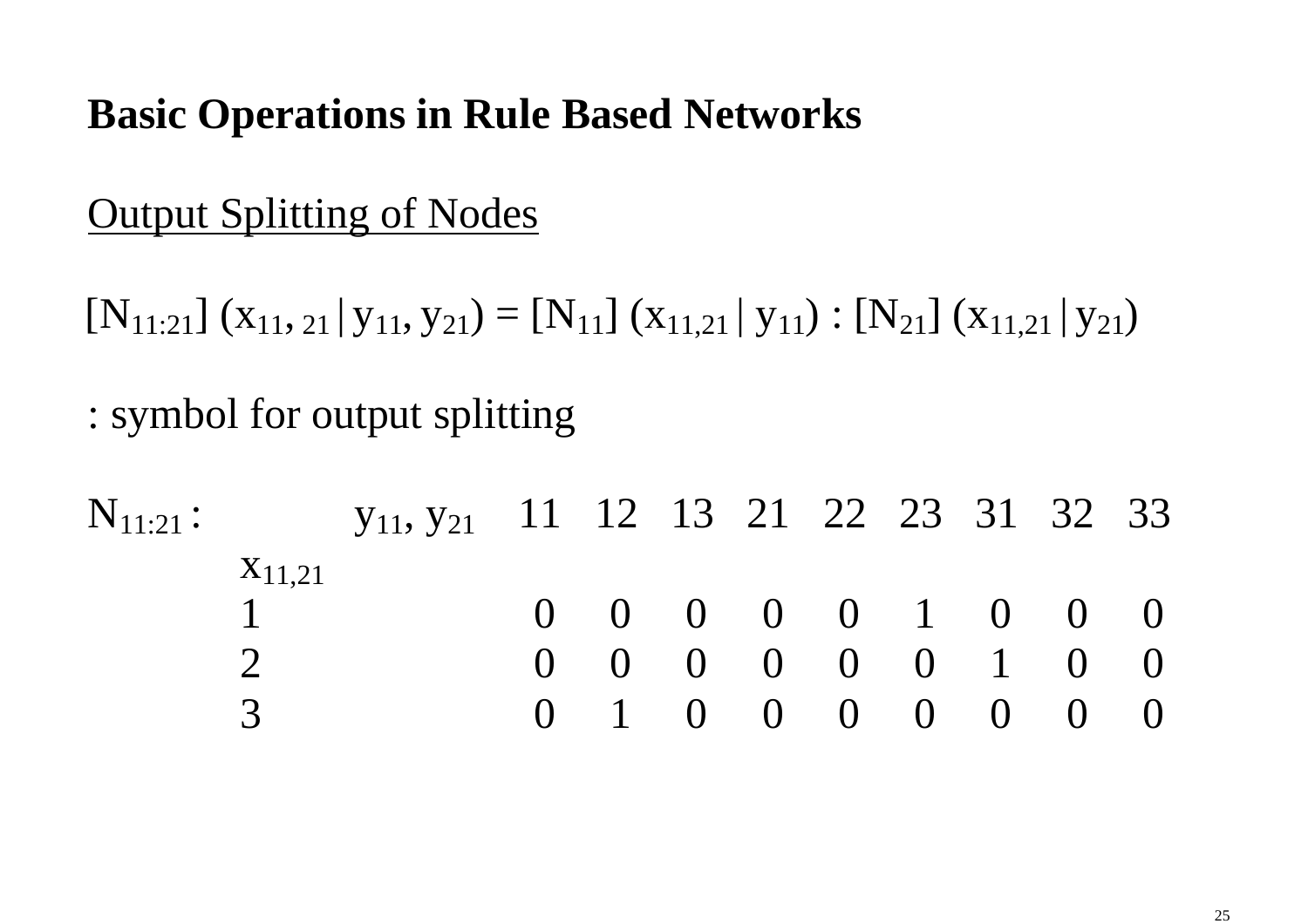N11 : y11 1 2 3 <sup>x</sup>11,21 1 0 1 0 2 0 0 1 3 1 0 0 N21 : y21 1 2 3 <sup>x</sup>11,21 1 0 0 1 2 1 0 0 3 0 1 0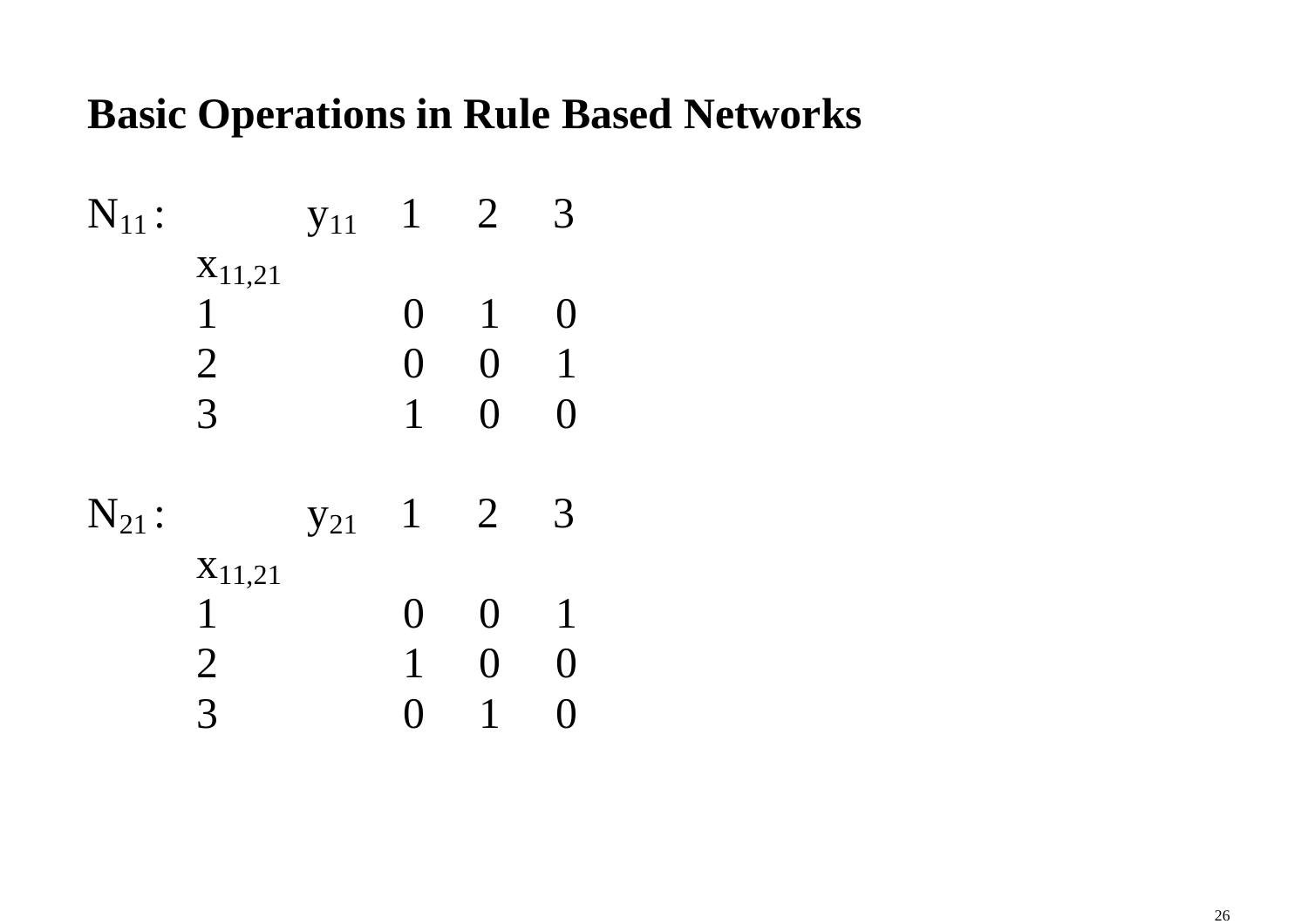## Associativity of Horizontal Merging

 $[N_{11}] (x_{11} | z_{11,12}) * [N_{12}] (z_{11,12} | z_{12,13}) * [N_{13}] (z_{12,13} | y_{13}) =$  $[N_{11*12}] (x_{11} | z_{12,13}) * [N_{13}] (z_{12,13} | y_{13}) =$  $[N_{11}] (x_{11} | z_{11,12}) * [N_{12*13}] (z_{11,12} | y_{13}) =$  $[N_{11^*12^*13}] (x_{11} | y_{13})$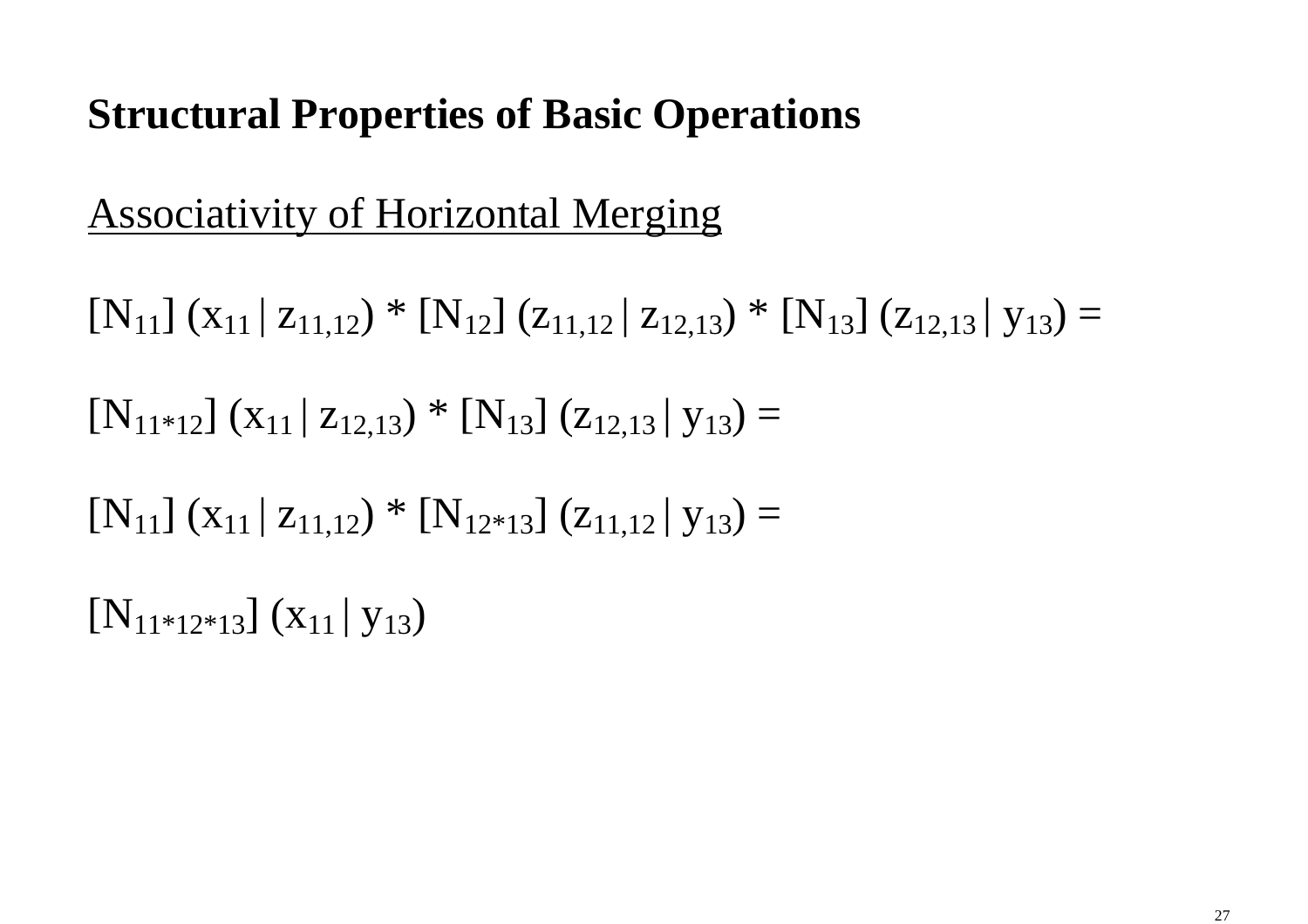N11 : z11,12 1 2 3 x11 1 1 0 0 2 0 0 1 3 0 1 0 N12 : z12,13 1 2 3 <sup>z</sup>11,12 1 0 1 0 2 0 0 1 3 1 0 0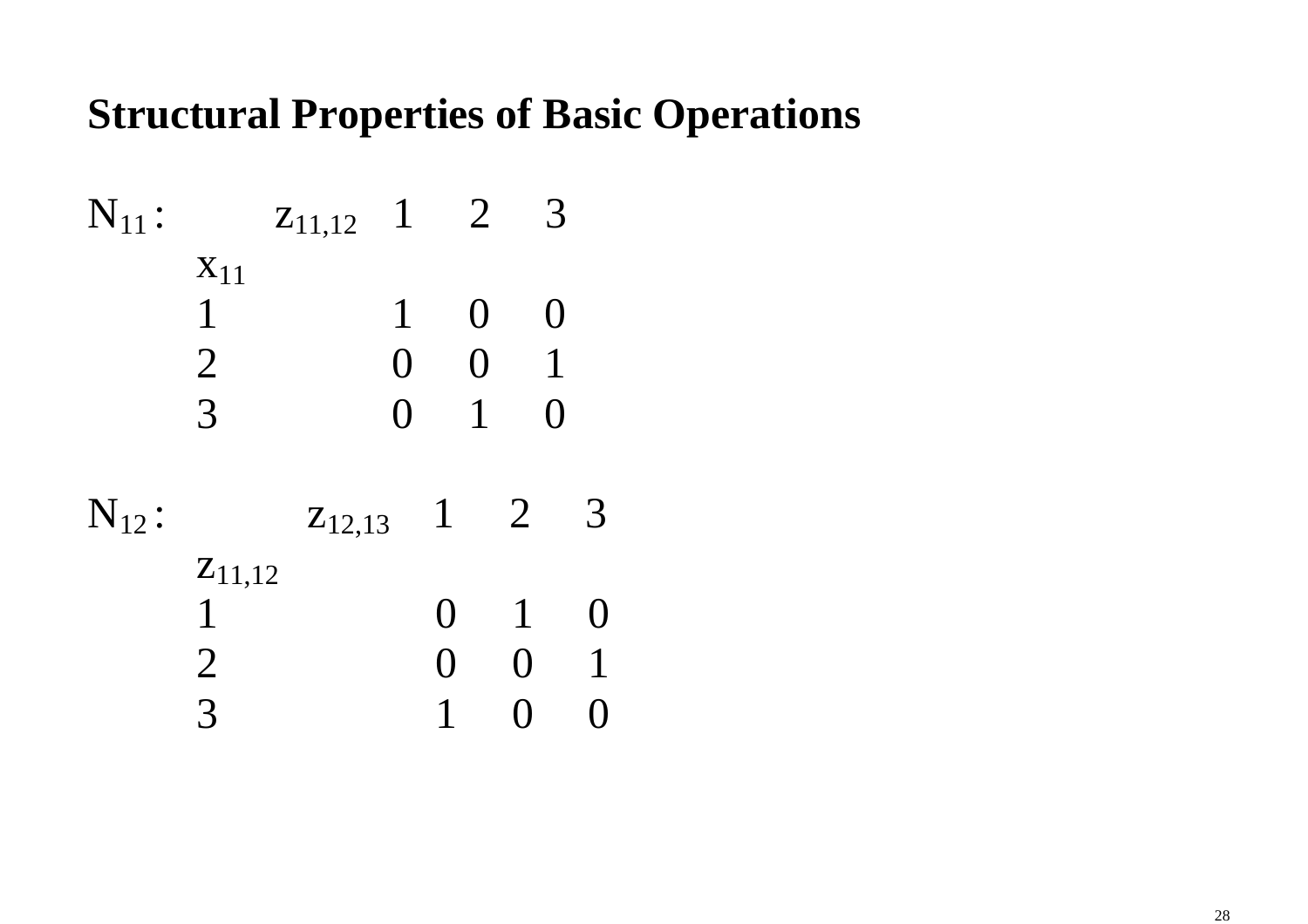| $N_{13}$ :  | $y_{13}$ | 1 | 2 | 3 |
|-------------|----------|---|---|---|
| $z_{12,13}$ | 0        | 0 | 1 |   |
| 1           | 0        | 0 | 1 |   |
| 2           | 0        | 1 | 0 |   |
| 3           | 1        | 0 | 0 |   |

$$
N_{(11*12)*13} = N_{11*(12*13)}: \t y_{13} 1 2 3
$$
  
\n
$$
X_{11} 0 1 0
$$
  
\n
$$
2 0 0 1
$$
  
\n
$$
3 1 0 0
$$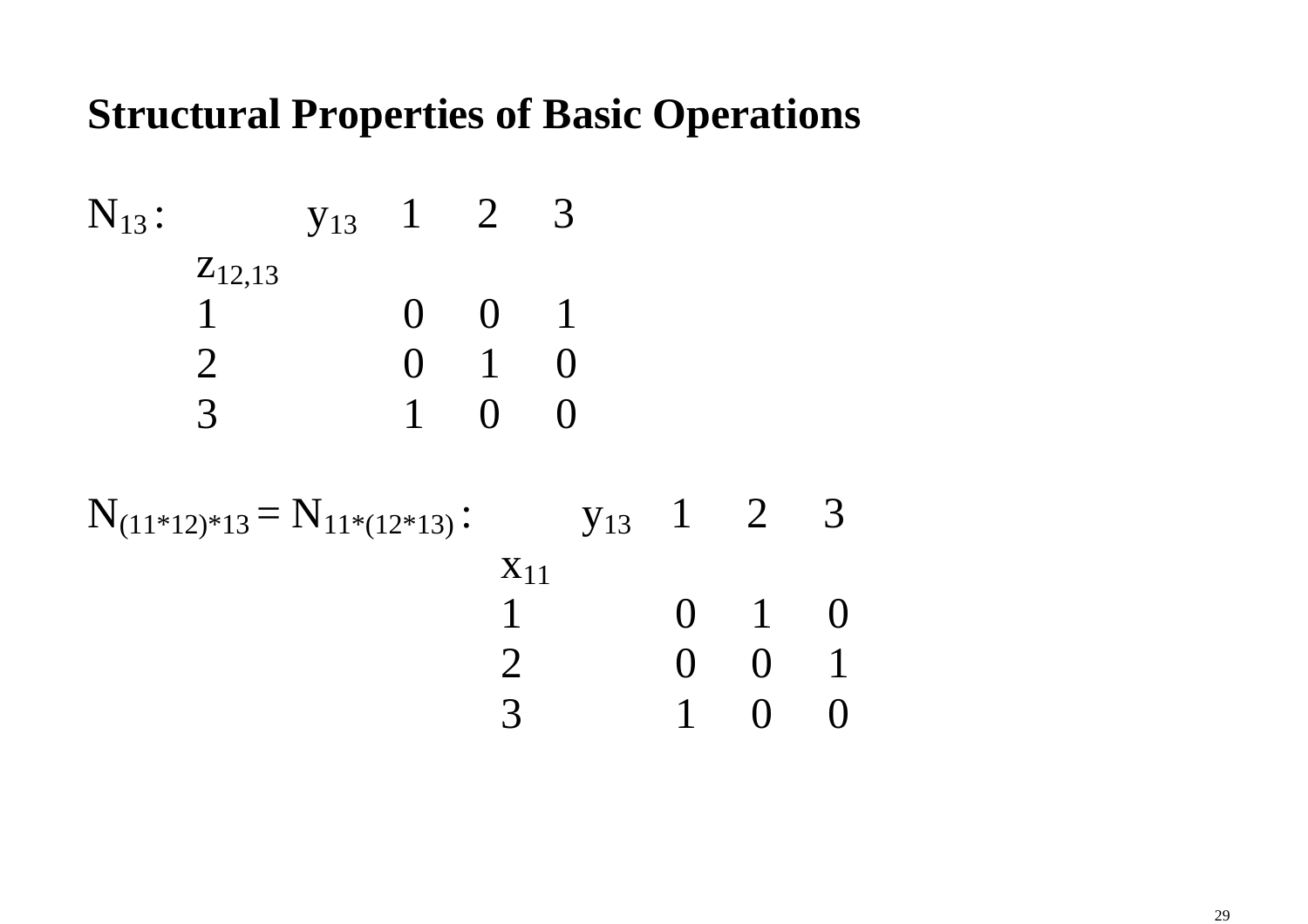Variability of Horizontal Splitting

 $[N_{11/12/13}] (x_{11} | y_{13}) =$ 

 $[N_{11}] (x_{11} | z_{11,12}) / [N_{12/13}] (z_{11,12} | y_{13}) =$ 

 $[N_{11/12}] (x_{11} | z_{12,13}) / [N_{13}] (z_{12,13} | y_{13}) =$ 

 $[N_{11}] (x_{11} | z_{11,12}) / [N_{12}] (z_{11,12} | z_{12,13}) / [N_{13}] (z_{12,13} | y_{13})$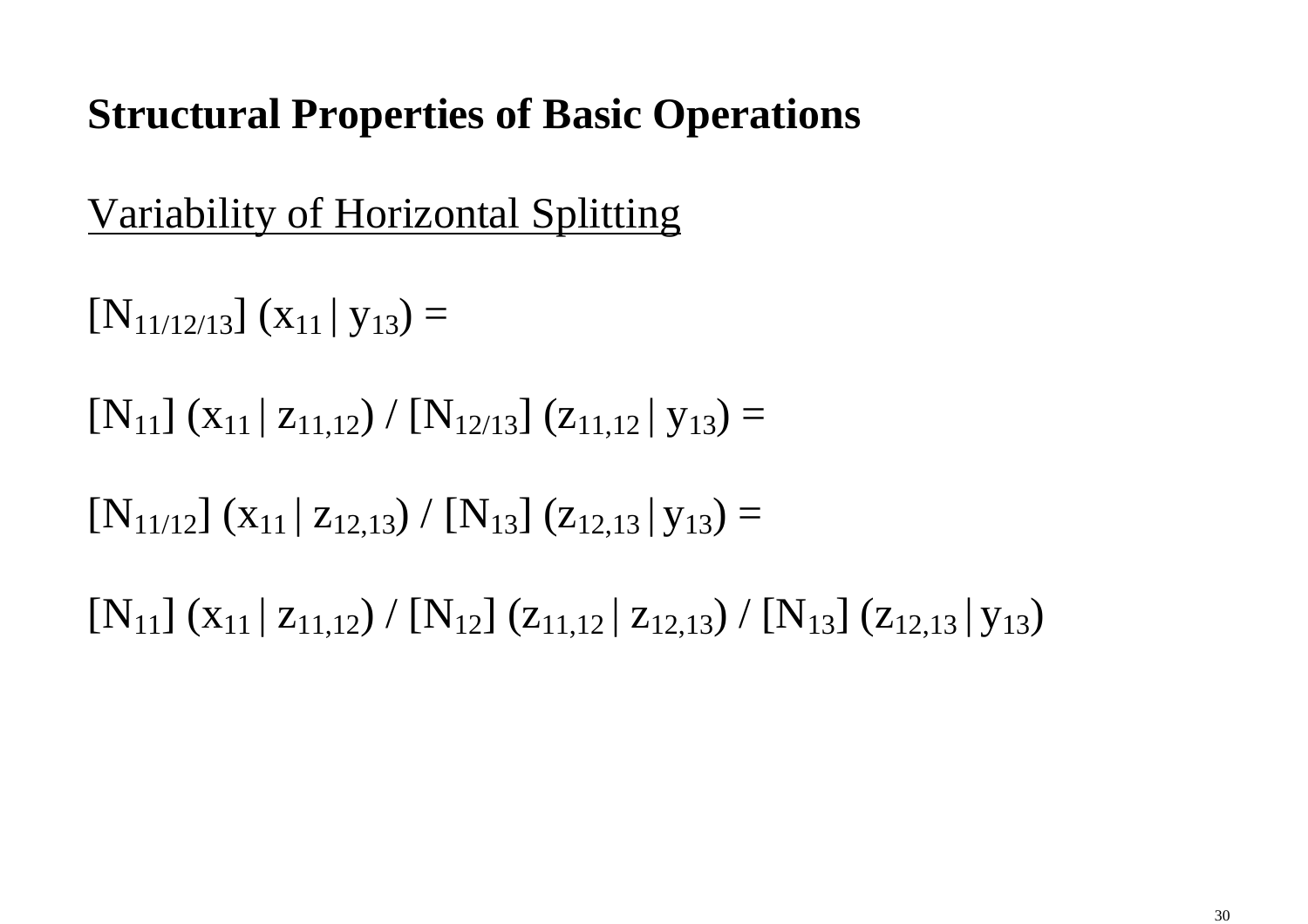$$
N_{11/(12/13)} = N_{(11/21)/31}: \t y_{13} 1 2 3
$$
  
\n
$$
N_{11} 0 0 1
$$
  
\n
$$
2 1 0 0
$$
  
\n
$$
3 0 1 0
$$

$$
N_{11}: \n

| $x_{11}$ | $z_{11,12}$ | 1 | 2 | 3 |
|----------|-------------|---|---|---|
| 1        | 0           | 1 | 0 |   |
| 2        | 1           | 0 | 0 |   |
| 3        | 0           | 0 | 1 |   |
$$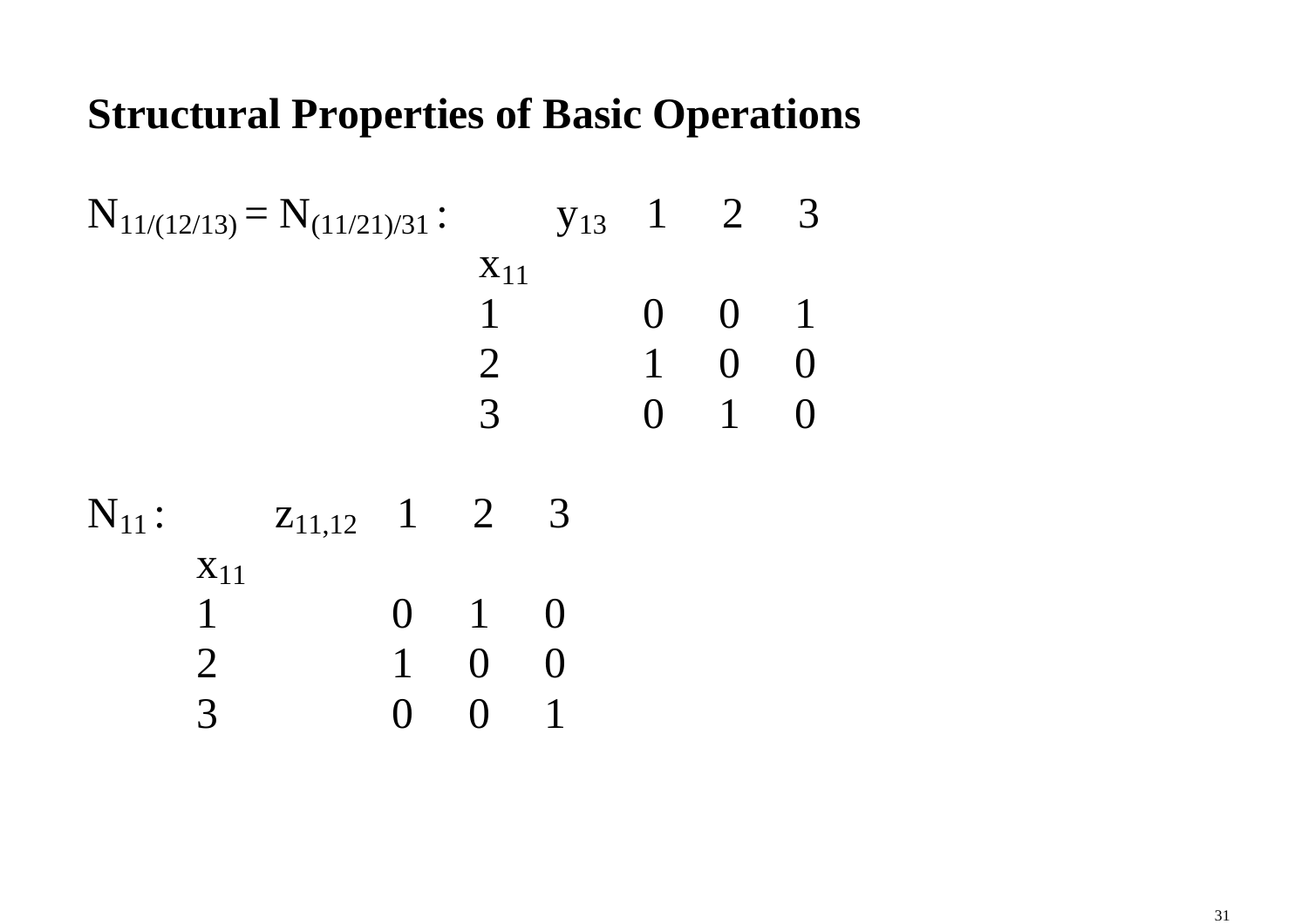| $N_{12}$ : |                  | $Z_{12,13}$ | $\mathbf 1$     | $\overline{2}$   |     |
|------------|------------------|-------------|-----------------|------------------|-----|
|            | $Z_{11,12}$<br>1 |             | $\Omega$        | $\left( \right)$ | 1   |
|            | $\overline{2}$   |             | 1               | $\left( \right)$ | ( ) |
|            | 3                |             | $\left(\right)$ | 1                |     |
| $N_{13}$ : |                  | $y_{13}$    | $\mathbf{1}$    | $\overline{2}$   | 3   |
|            | $Z_{12,13}$      |             |                 |                  |     |
|            |                  |             | 0               | $\left( \right)$ | 1   |
|            | $\overline{2}$   |             | ( )             | 1                |     |
|            | 3                |             |                 |                  |     |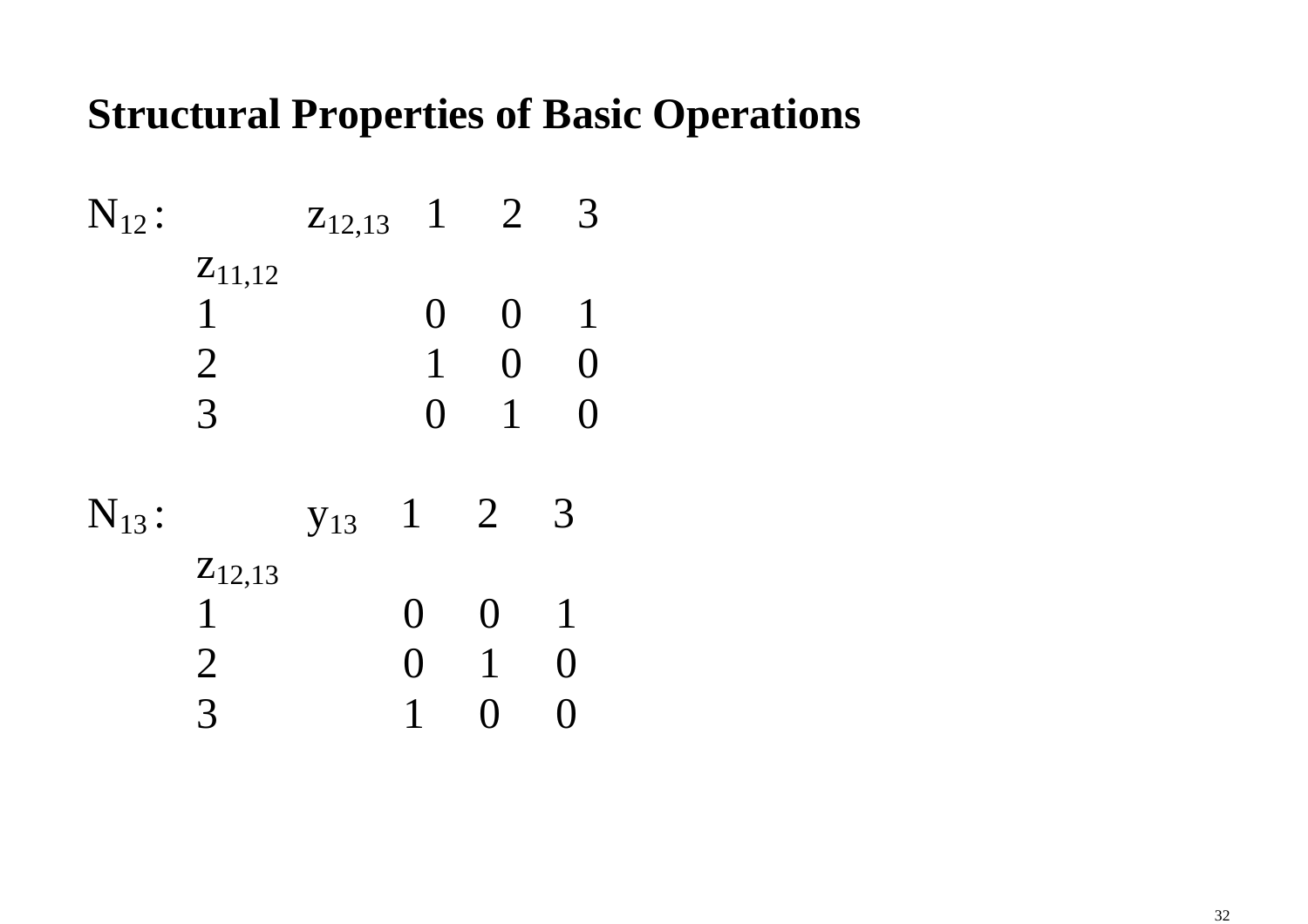## Associativity of Vertical Merging

 $[N_{11}] (x_{11} | y_{11}) + [N_{21}] (x_{21} | y_{21}) + [N_{31}] (x_{31} | y_{31}) =$  $[N_{11+21}] (x_{11}, x_{21} | y_{11}, y_{21}) + [N_{31}] (x_{31} | y_{31}) =$  $[N_{11}] (x_{11} | y_{11}) + [N_{21+31}] (x_{21}, x_{31} | y_{21}, y_{31}) =$ 

 $[N_{11+21+31}] (x_{11}, x_{21}, x_{31} | y_{11}, y_{21}, y_{31})$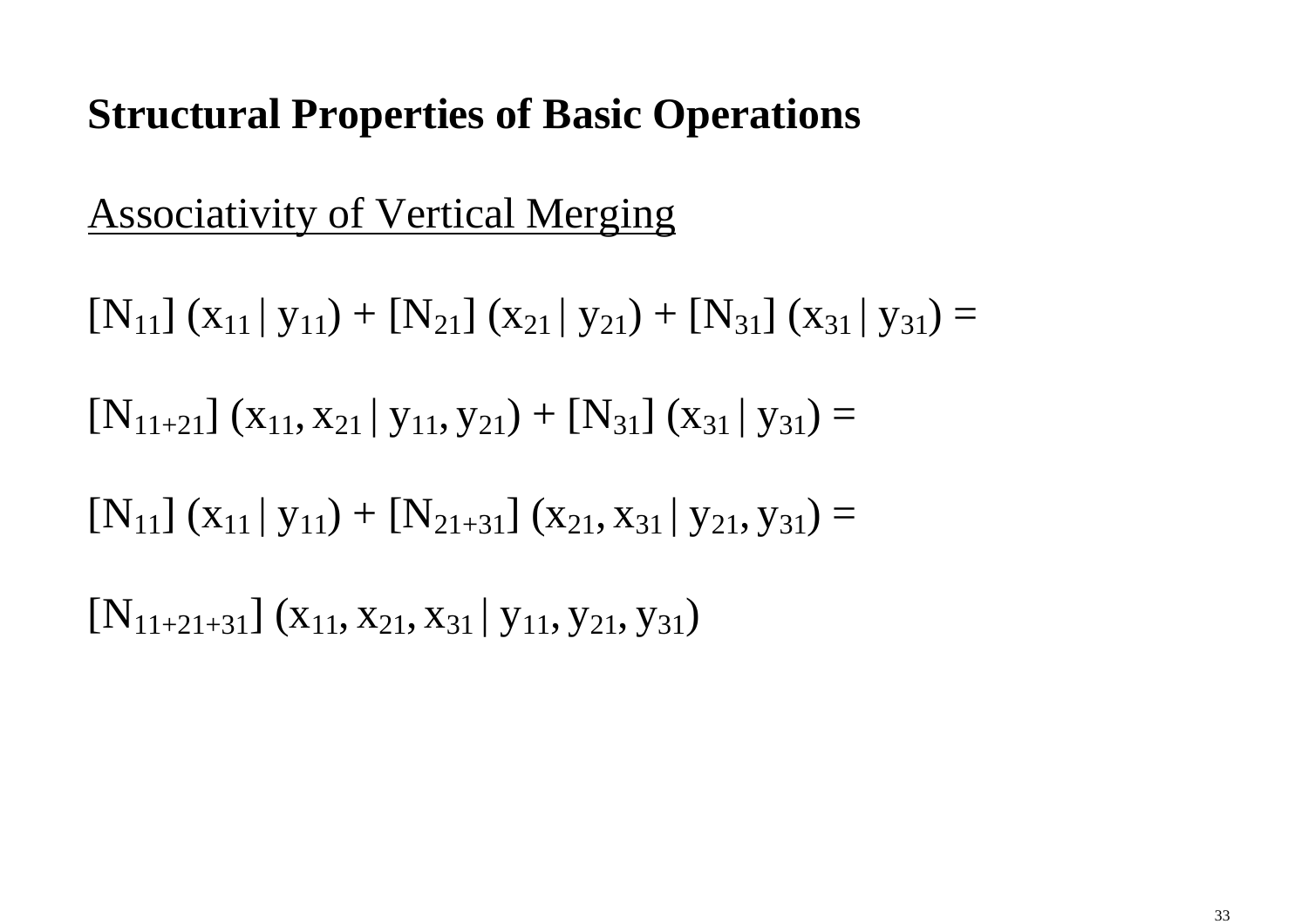| N <sub>11</sub> :                                                                                                                                                                                                                                                                                                                                                                                                                                                                                                                                               | N <sub>11</sub> | 1 | 2 | 3 |
|-----------------------------------------------------------------------------------------------------------------------------------------------------------------------------------------------------------------------------------------------------------------------------------------------------------------------------------------------------------------------------------------------------------------------------------------------------------------------------------------------------------------------------------------------------------------|-----------------|---|---|---|
| $\begin{array}{ccccccc}\n & & & & & & \\ & & & & & & & \\ & & & & & & & \\ & & & & & & & \\ & & & & & & & \\ & & & & & & & \\ & & & & & & & \\ & & & & & & & \\ & & & & & & & \\ & & & & & & & & \\ & & & & & & & & \\ & & & & & & & & & \\ & & & & & & & & & \\ & & & & & & & & & \\ & & & & & & & & & \\ & & & & & & & & & \\ & & & & & & & & & \\ & & & & & & & & & \\ & & & & & & & & & & \\ & & & & & & & & & & \\ & & & & & & & & & & \\ & & & & & & & & & & \\ & & & & & & & & & & & \\ & & & & & & & & & & & \\ & & & & & & & & & & & \\ & & & & & & &$ |                 |   |   |   |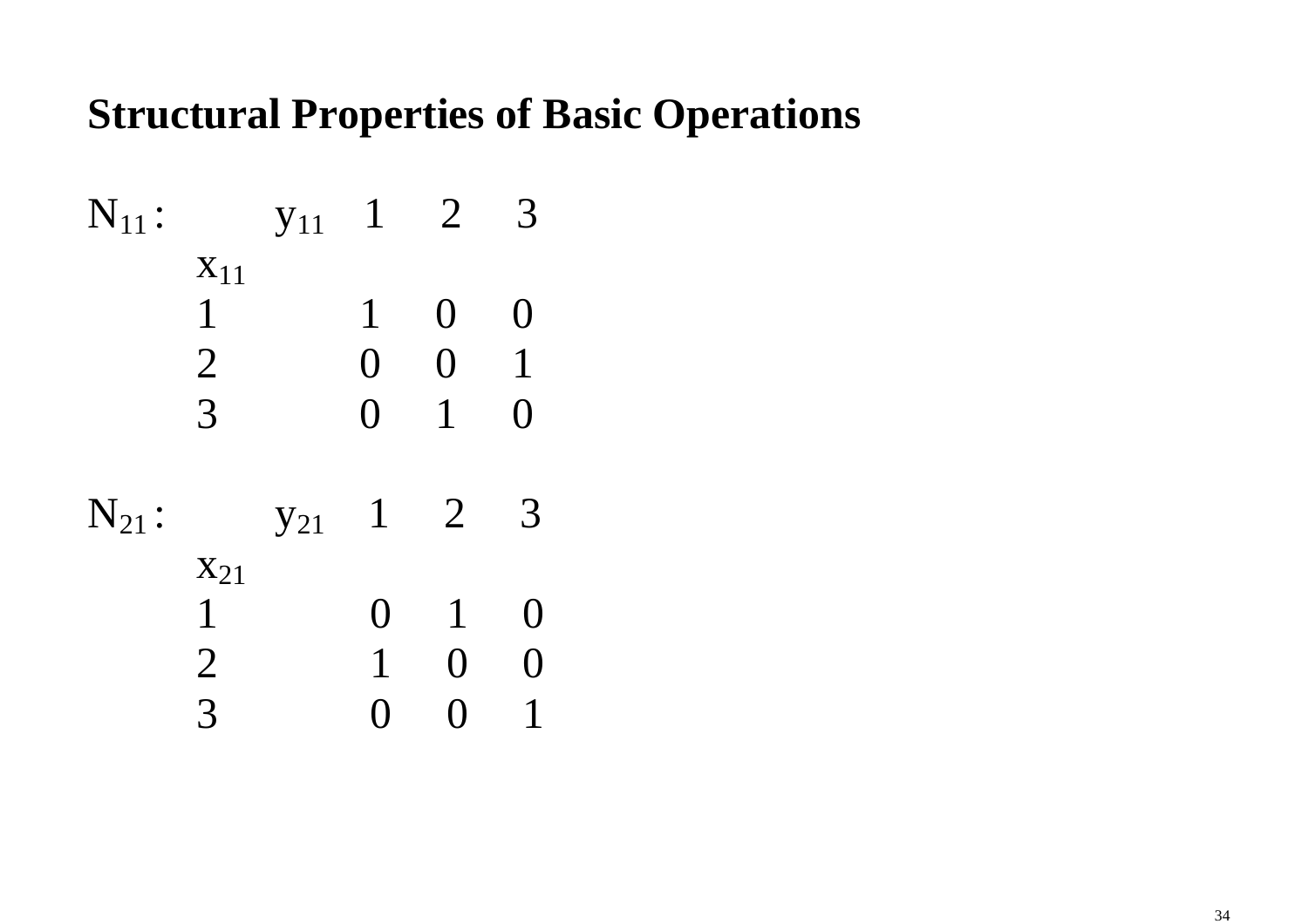| $N_{31}$ : | $y_{13}$ | 1 | 2 | 3 |
|------------|----------|---|---|---|
| $X_{31}$   | 1        | 0 | 0 | 1 |
| 1          | 0        | 0 | 1 | 0 |
| 2          | 0        | 1 | 0 |   |
| 3          | 1        | 0 | 0 |   |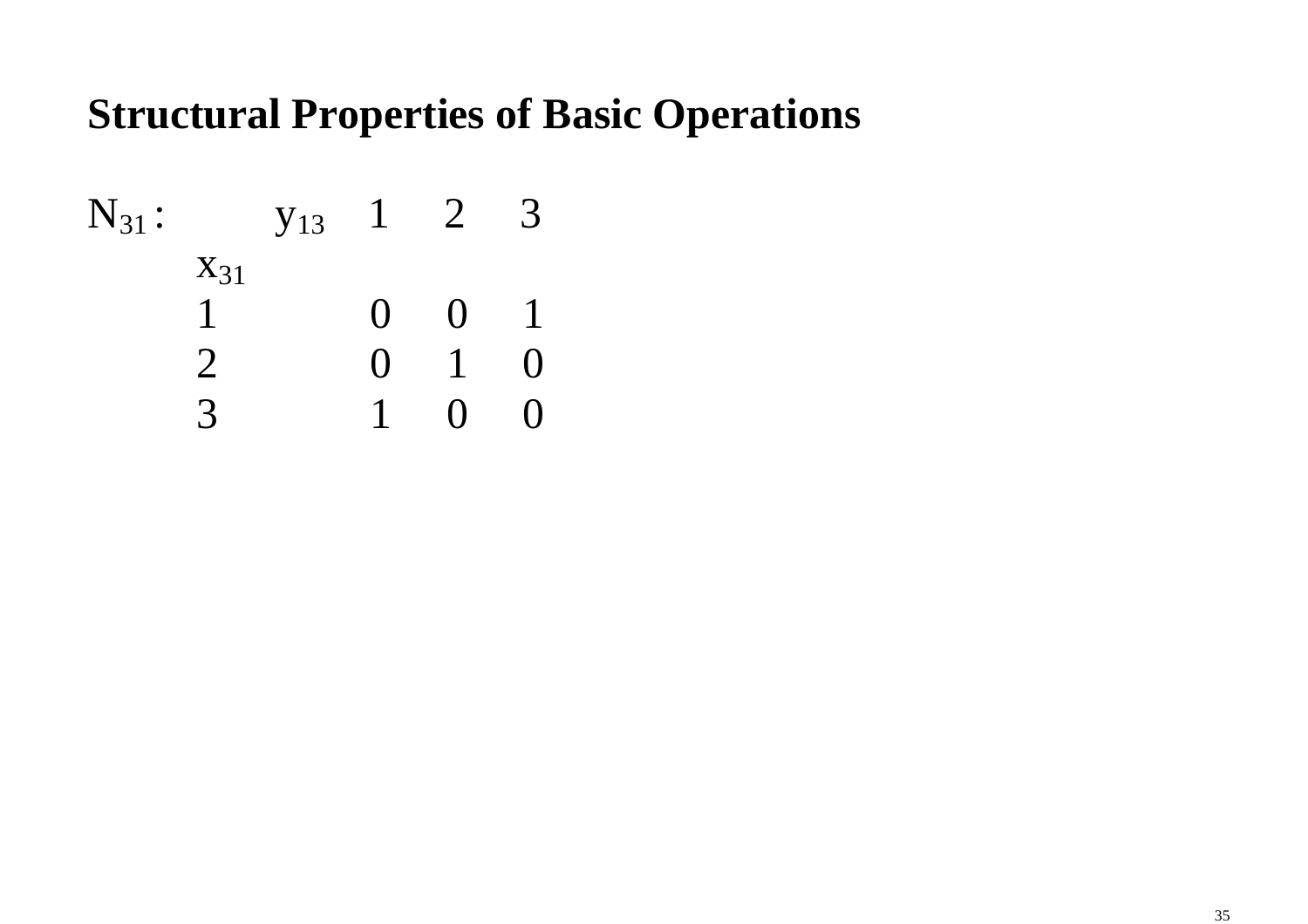$N_{(11+21)+31} = N_{11+(21+31)}$ :  $y_{11}$ ,  $y_{21}$ ,  $y_{31}$  A B C D E F G H I  $X_{11}$ ,  $X_{21}$ ,  $X_{31}$  $A(111-113)$  0<sub>3</sub> 1  $3$   $0_3$   $0_3$   $0_3$   $0_3$   $0_3$   $0_3$   $0_3$   $0_3$  $3$   $0_3$   $0_3$   $0_3$   $0_3$   $0_3$   $0_3$   $0_3$  $B(121-123)$  $0_3$   $0_3$   $1_3$   $0_3$   $0_3$   $0_3$   $0_3$   $0_3$   $0_3$  $C(131-133)$  $0_3$   $0_3$   $0_3$   $0_3$   $0_3$   $0_3$   $0_3$   $0_3$   $1_3$   $0_3$  $D(211-213)$  $0_3$   $0_3$   $0_3$   $0_3$   $0_3$   $0_3$   $0_3$   $1_3$   $0_3$   $0_3$  $E(221-223)$  $0_3$   $0_3$   $0_3$   $0_3$   $0_3$   $0_3$   $0_3$   $0_3$   $1_3$  $F(231-133)$  $0_3$   $0_3$   $0_3$   $0_3$   $1_3$   $0_3$   $0_3$   $0_3$   $0_3$  $G(311-313)$  $0_3$   $0_3$   $0_3$   $1_3$   $0_3$   $0_3$   $0_3$   $0_3$   $0_3$  $H (321-323)$  $0_3$   $0_3$   $0_3$   $0_3$   $0_3$   $1_3$   $0_3$   $0_3$   $0_3$ I  $(331-333)$ 

 $0_3$  = '3 by 3' null matrix,  $1_3$  = '3 by 3' anti-diagonal matrix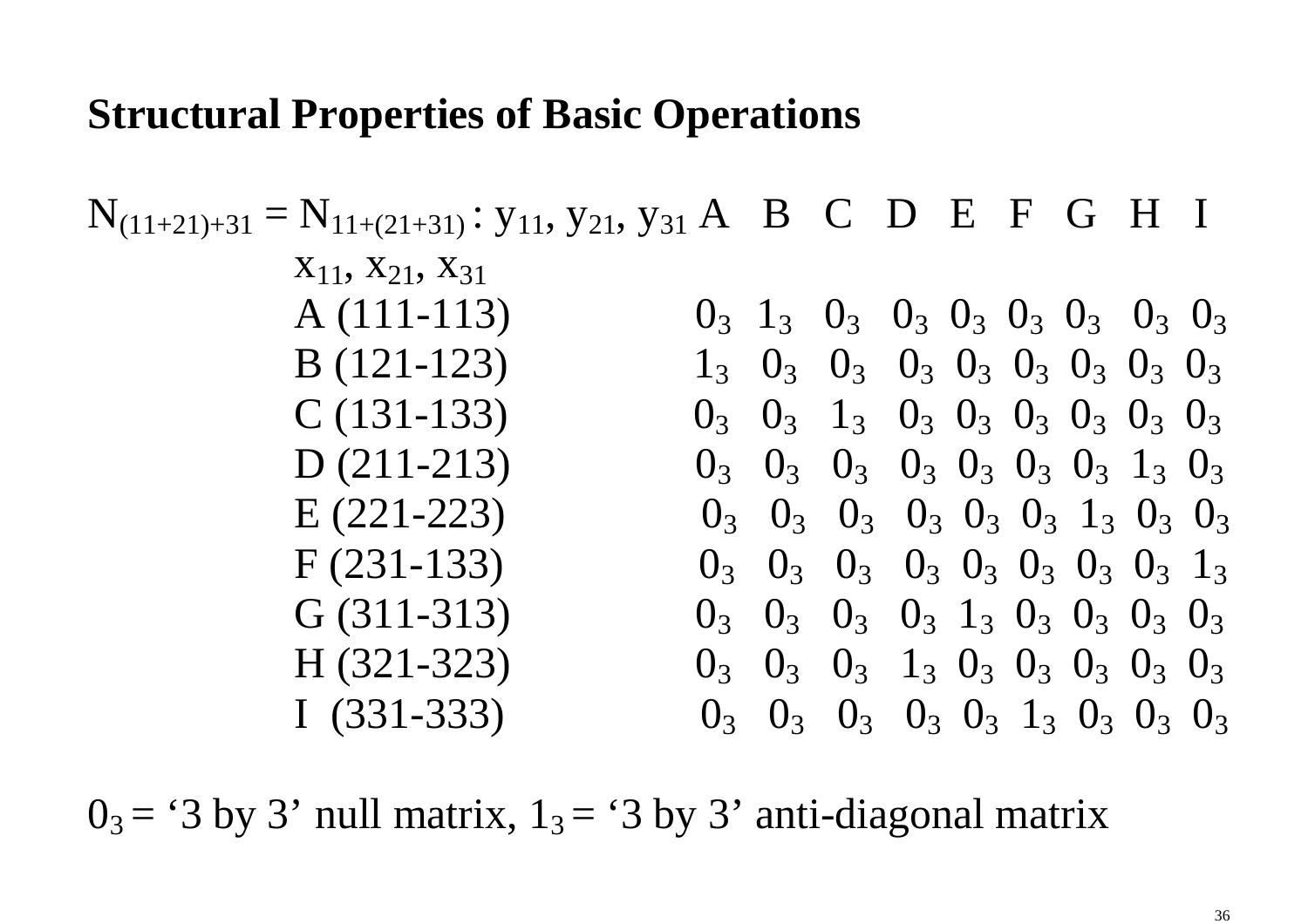## Variability of Vertical Splitting

 $[N_{11-21-31}] (x_{11}, x_{21}, x_{31} | y_{11}, y_{21}, y_{31}) =$  $[N_{11}] (x_{11} | y_{11}) - [N_{21-31}] (x_{21}, x_{31} | y_{21}, y_{31}) =$  $[N_{11-21}] (x_{11}, x_{21} | y_{11}, y_{21}) - [N_{31}] (x_{31} | y_{31}) =$  $[N_{11}] (x_{11} | y_{11}) - [N_{21}] (x_{21} | y_{21}) - [N_{31}] (x_{31} | y_{31})$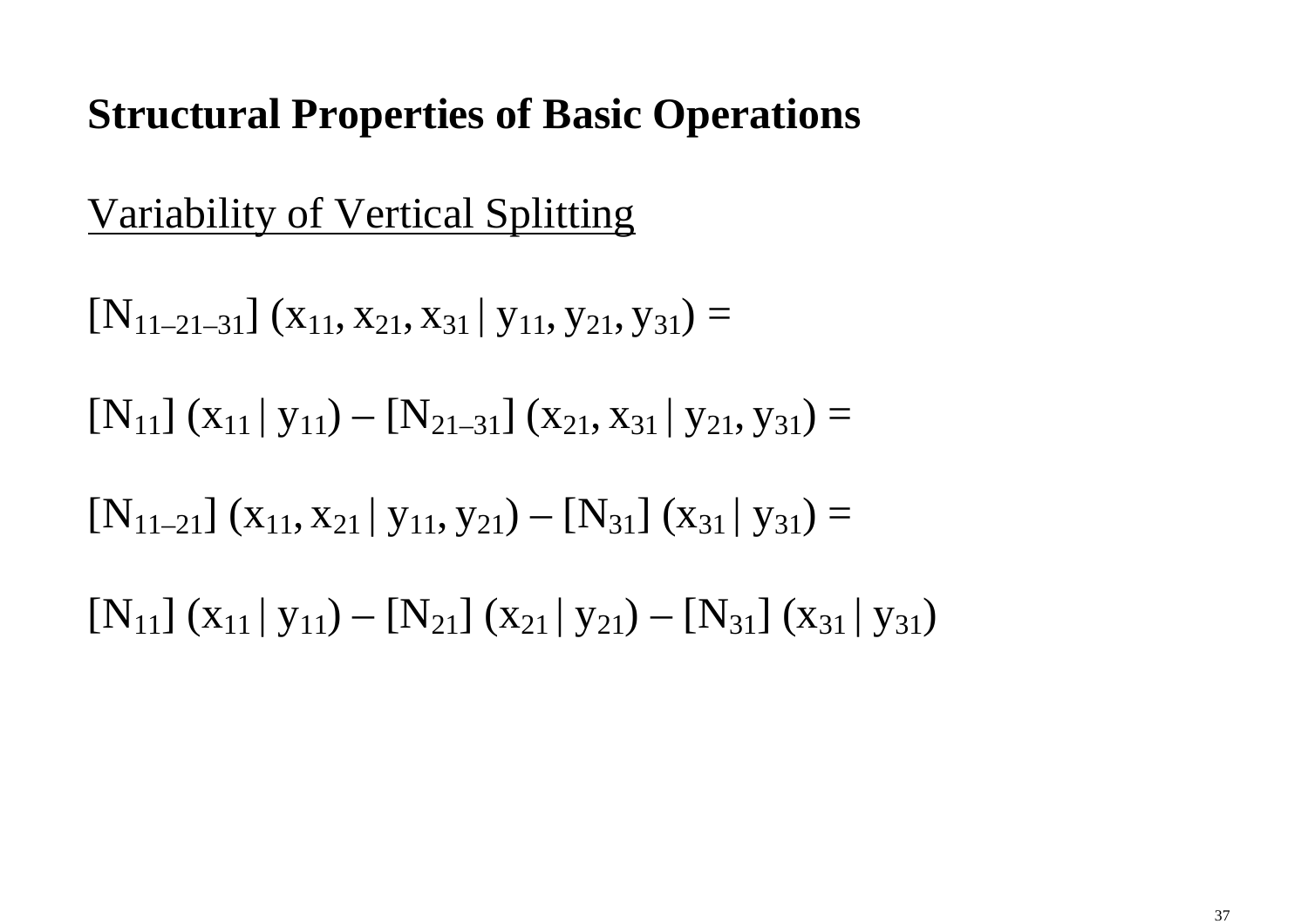$N_{11-(21-31)} = N_{(11-21)-31}$ :  $y_{11}, y_{21}, y_{31}$  A B C D E F G H I  $X_{11}$ ,  $X_{21}$ ,  $X_{31}$  $A(111-113)$   $0_3$  0  $3$   $0_3$   $0_3$   $1_3$   $0_3$   $0_3$   $0_3$   $0_3$   $0_3$  $_3$   $0_3$   $0_3$   $0_3$   $1_3$   $0_3$   $0_3$   $0_3$  $B(121-123)$  $0_3$   $0_3$   $0_3$   $0_3$   $1_3$   $0_3$   $0_3$   $0_3$   $0_3$  $C(131-133)$  $0_3$   $0_3$   $0_3$   $0_3$   $0_3$   $0_3$   $0_3$   $0_3$   $1_3$  $D(211-213)$  $0_3$   $0_3$   $0_3$   $0_3$   $0_3$   $0_3$   $0_3$   $1_3$   $0_3$   $0_3$  $E(221-223)$  $0_3$   $0_3$   $0_3$   $0_3$   $0_3$   $0_3$   $0_3$   $0_3$   $1_3$   $0_3$  $F(231-133)$  $0_3$   $0_3$   $1_3$   $0_3$   $0_3$   $0_3$   $0_3$   $0_3$   $0_3$  $G(311-313)$  $1_3$   $0_3$   $0_3$   $0_3$   $0_3$   $0_3$   $0_3$   $0_3$   $0_3$  $H$  (321-323)  $0_3$  1<sub>3</sub>  $0_3$   $0_3$   $0_3$   $0_3$   $0_3$   $0_3$   $0_3$ I  $(331-333)$ 

 $0_3$  = '3 by 3' null matrix,  $1_3$  = '3 by 3' anti-diagonal matrix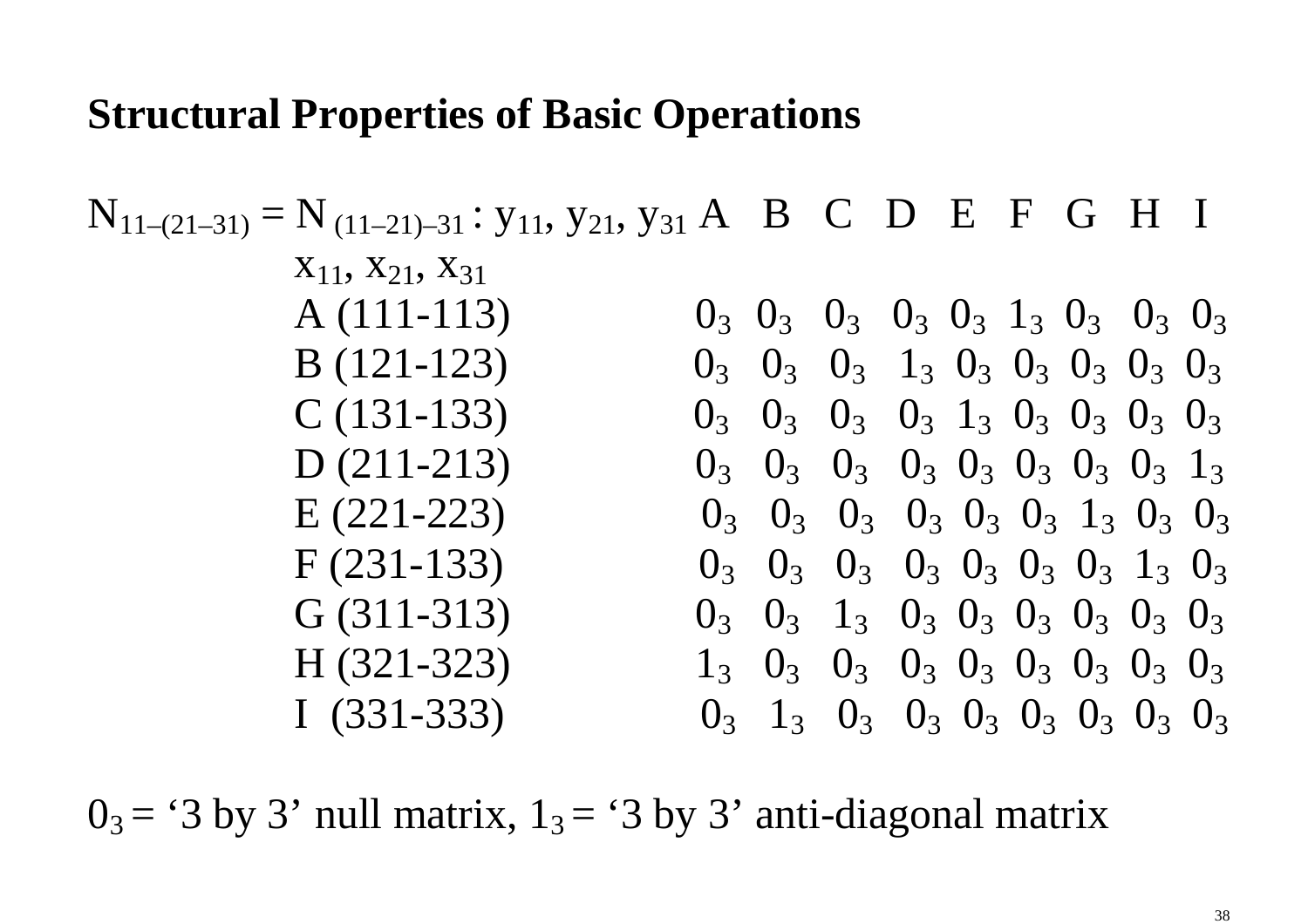N11 : y11 1 2 3 x11 1 0 1 0 2 0 0 1 3 1 0 0 N21 : y21 1 2 3 x21 1 0 0 1 2 1 0 0 3 0 1 0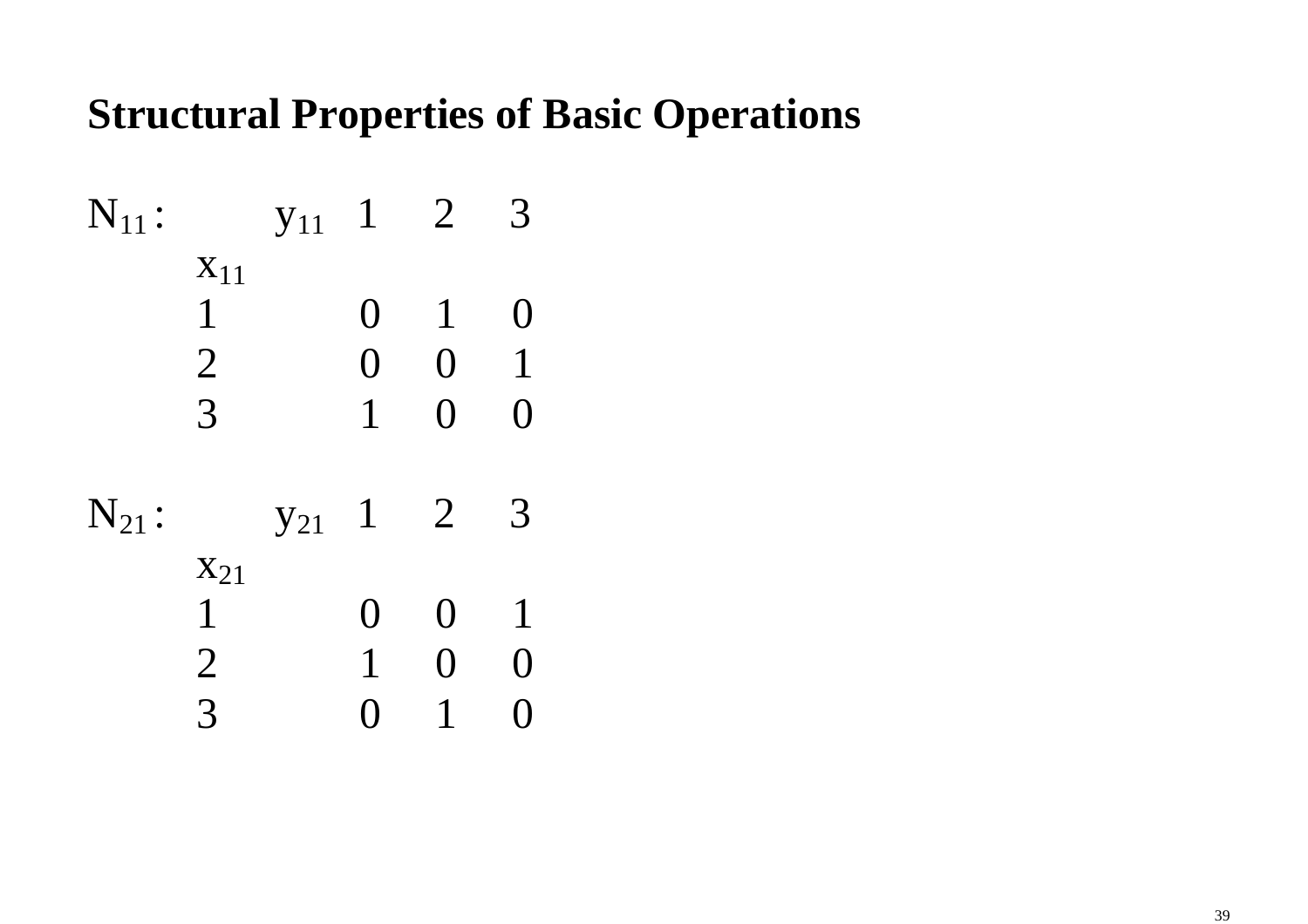| $N_{31}$ : | $y_{13}$ | 1 | 2 | 3 |
|------------|----------|---|---|---|
| $X_{31}$   | 1        | 0 | 0 | 1 |
| 1          | 0        | 0 | 1 | 0 |
| 2          | 0        | 1 | 0 |   |
| 3          | 1        | 0 | 0 |   |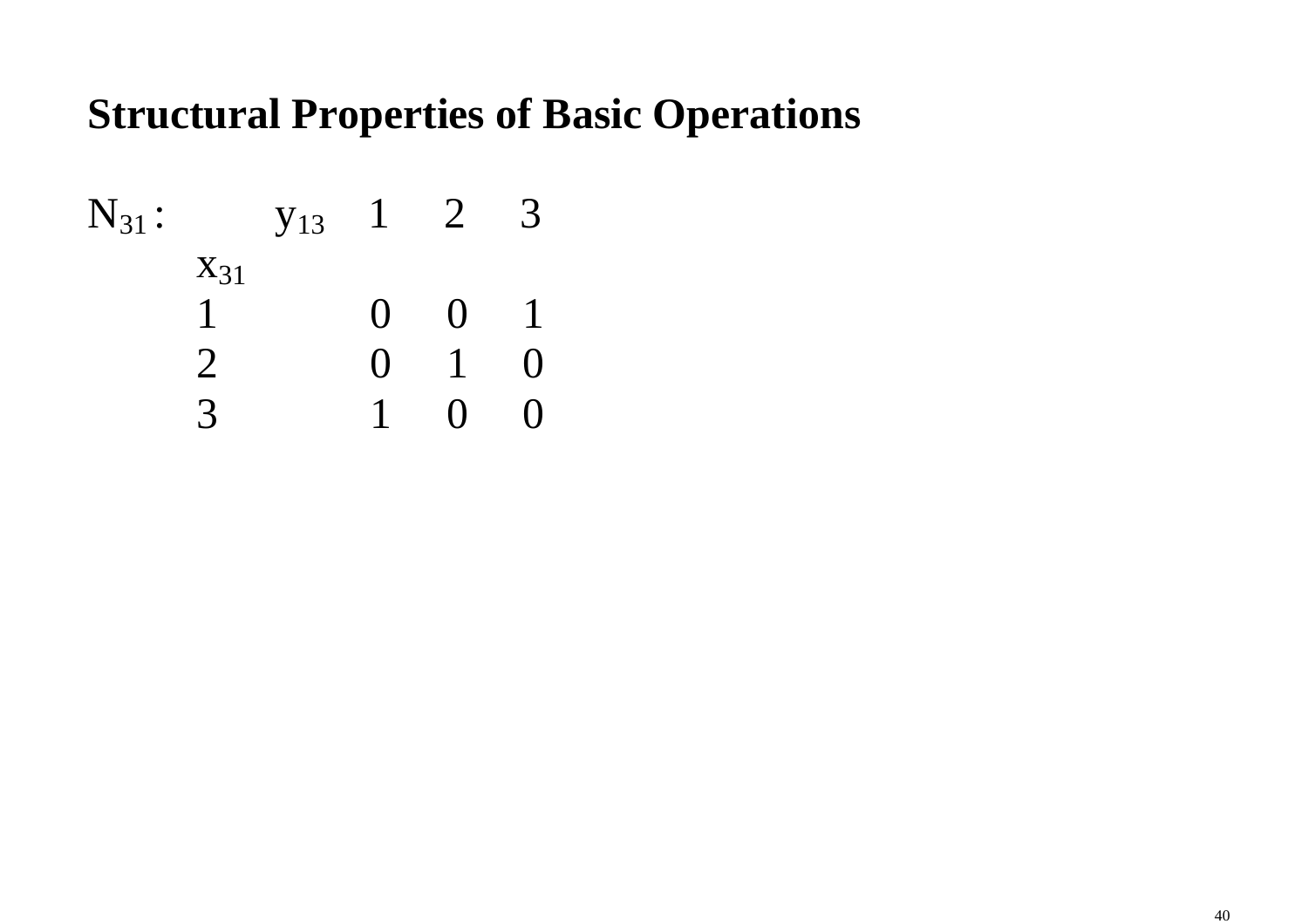## Associativity of Output Merging

 $[N_{11}]$  ( $X_{11,21,31}$  |  $Y_{11}$ );  $[N_{21}]$  ( $X_{11,21,31}$  |  $Y_{21}$ );  $[N_{31}]$  ( $X_{11,21,31}$  |  $Y_{31}$ ) =  $[N_{11;21}]$   $(X_{11,21,31} | y_{11}, y_{21})$ ;  $[N_{31}]$   $(X_{11,21,31} | y_{31}) =$  $[N_{11}]$  ( $X_{11,21,31}$  |  $Y_{11}$ );  $[N_{21,31}]$  ( $X_{11,21,31}$  |  $Y_{21}, Y_{31}$ ) =  $[N_{11;21;31}]$   $(X_{11,21,31} | Y_{11}, Y_{21}, Y_{31})$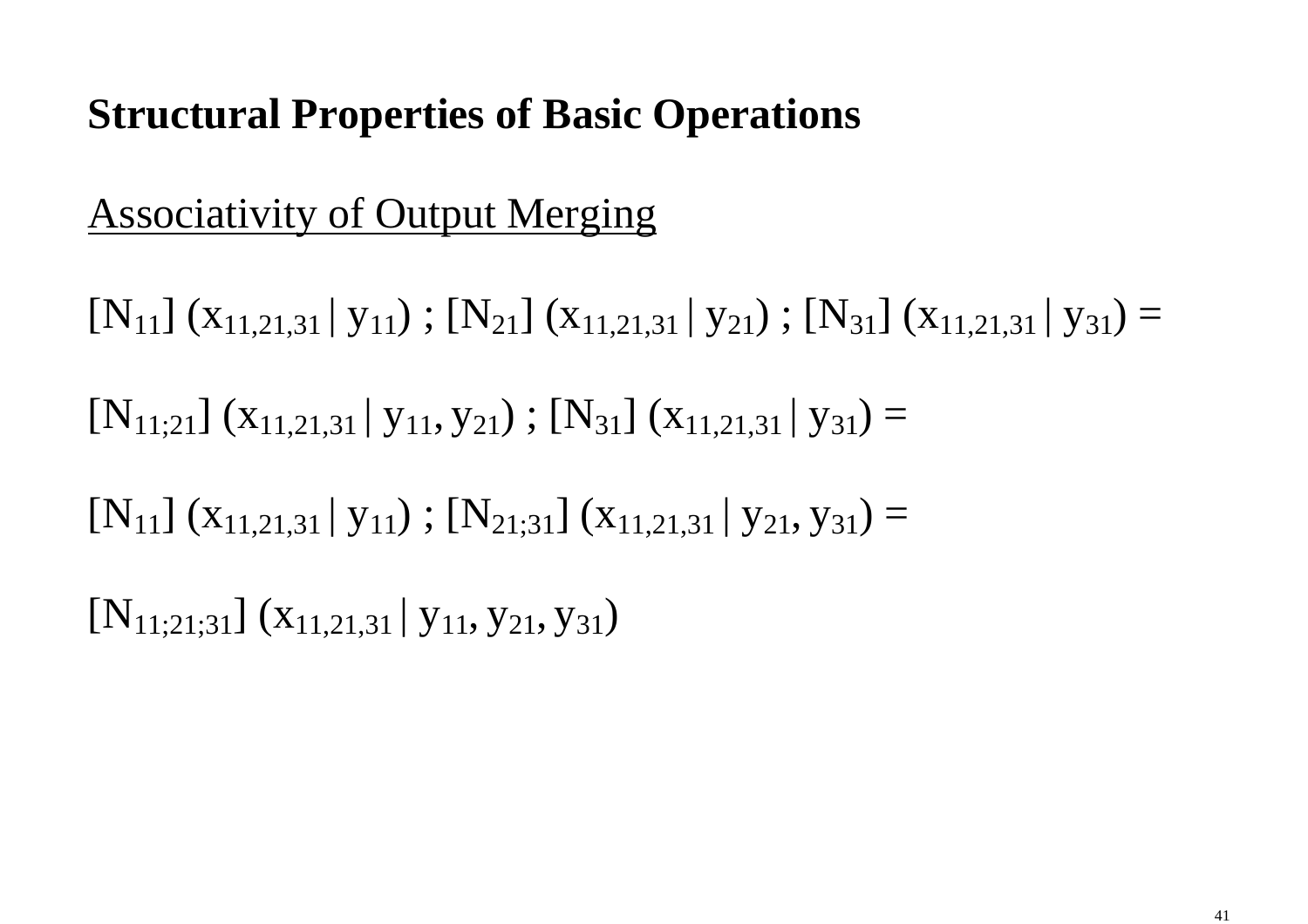| $N_{11}$ : |                | $y_{11}$ | $\mathbf{1}$     | $\overline{2}$   |                 |
|------------|----------------|----------|------------------|------------------|-----------------|
|            | $X_{11,21,31}$ |          |                  |                  |                 |
|            | 1              |          | $\mathbf{1}$     | $\left( \right)$ | $\left(\right)$ |
|            | $\overline{2}$ |          | $\left( \right)$ | $\left( \right)$ | $\pmb{1}$       |
|            | 3              |          | $\left( \right)$ | 1                | $\left(\right)$ |
| $N_{21}$ : |                | $y_{21}$ | $\mathbf{1}$     | $\overline{2}$   | 3               |
|            | $X_{11,21,31}$ |          |                  |                  |                 |
|            | 1              |          | $\left(\right)$  | $\mathbf 1$      | $\left(\right)$ |
|            | $\overline{2}$ |          |                  | ( )              |                 |
|            | 3              |          |                  |                  |                 |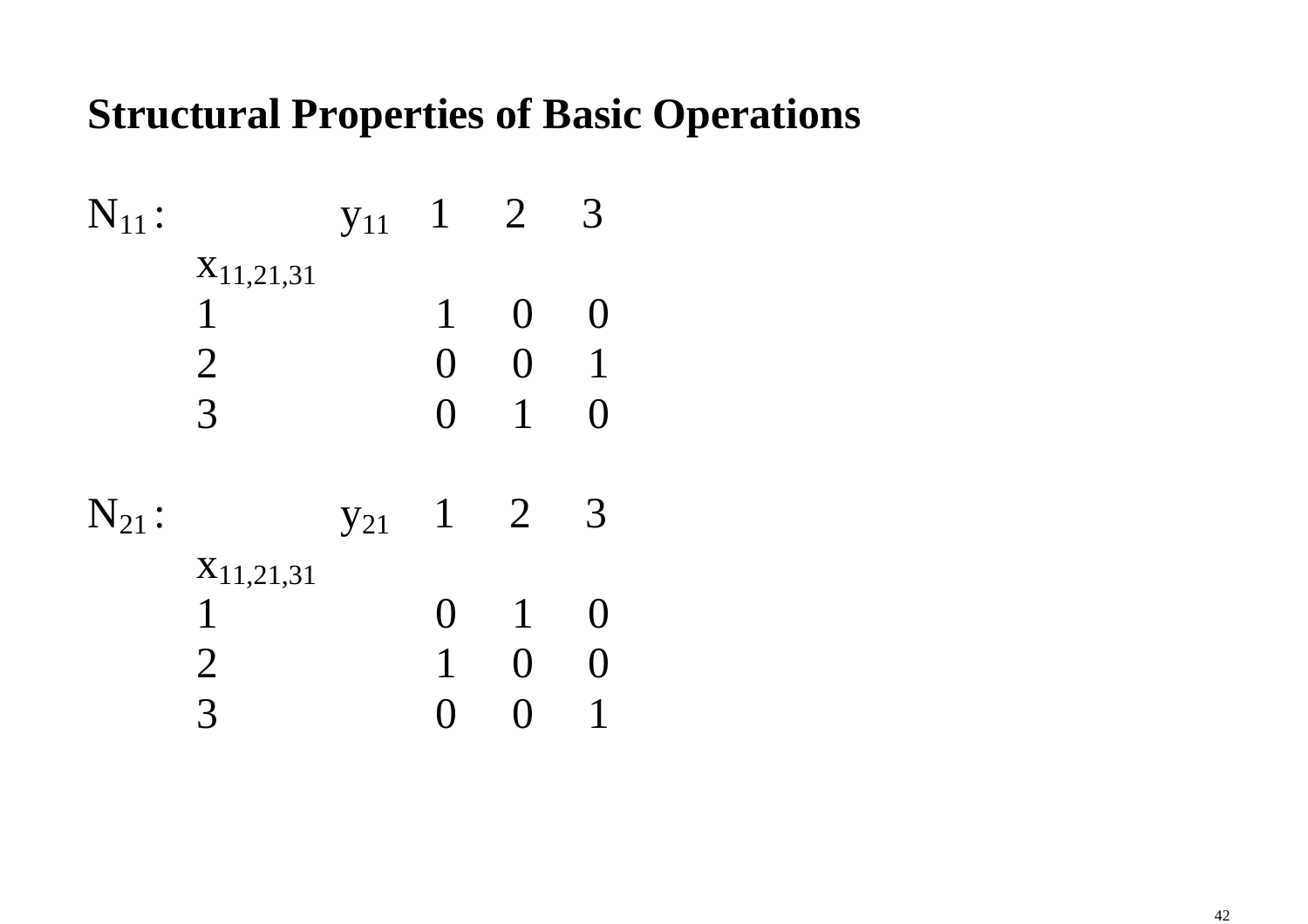$N_{31}$ :  $V_{13}$  1 2 3  $X_{11,21,31}$  1 0 0 1 2 0 1 0 3 1 0 0

 $N_{(11;21);31} = N_{11;(21;31)}$ :  $y_{11}, y_{21}, y_{31}$  A B C D E F G H I X<sub>11</sub>,2<sub>1</sub>,3<sup>1</sup>  $0_3$  1<sub>3</sub>  $0_3$  0<sub>3</sub>  $0_3$  0<sub>3</sub>  $0_3$  0<sub>3</sub>  $0_3$  0<sub>3</sub> 2  $0_3$   $0_3$   $0_3$   $0_3$   $0_3$   $0_3$   $0_3$   $1_2$   $0_3$   $0_3$  $_3$   $0_3$   $0_3$   $0_3$   $0_3$   $1_1$   $0_3$   $0_3$   $0_3$ 3 0

 $0_3 = 0\ 0\ 0$ ,  $1_3 = 0\ 0\ 1$ ,  $1_2 = 0\ 1\ 0$ ,  $1_1 = 1\ 0\ 0$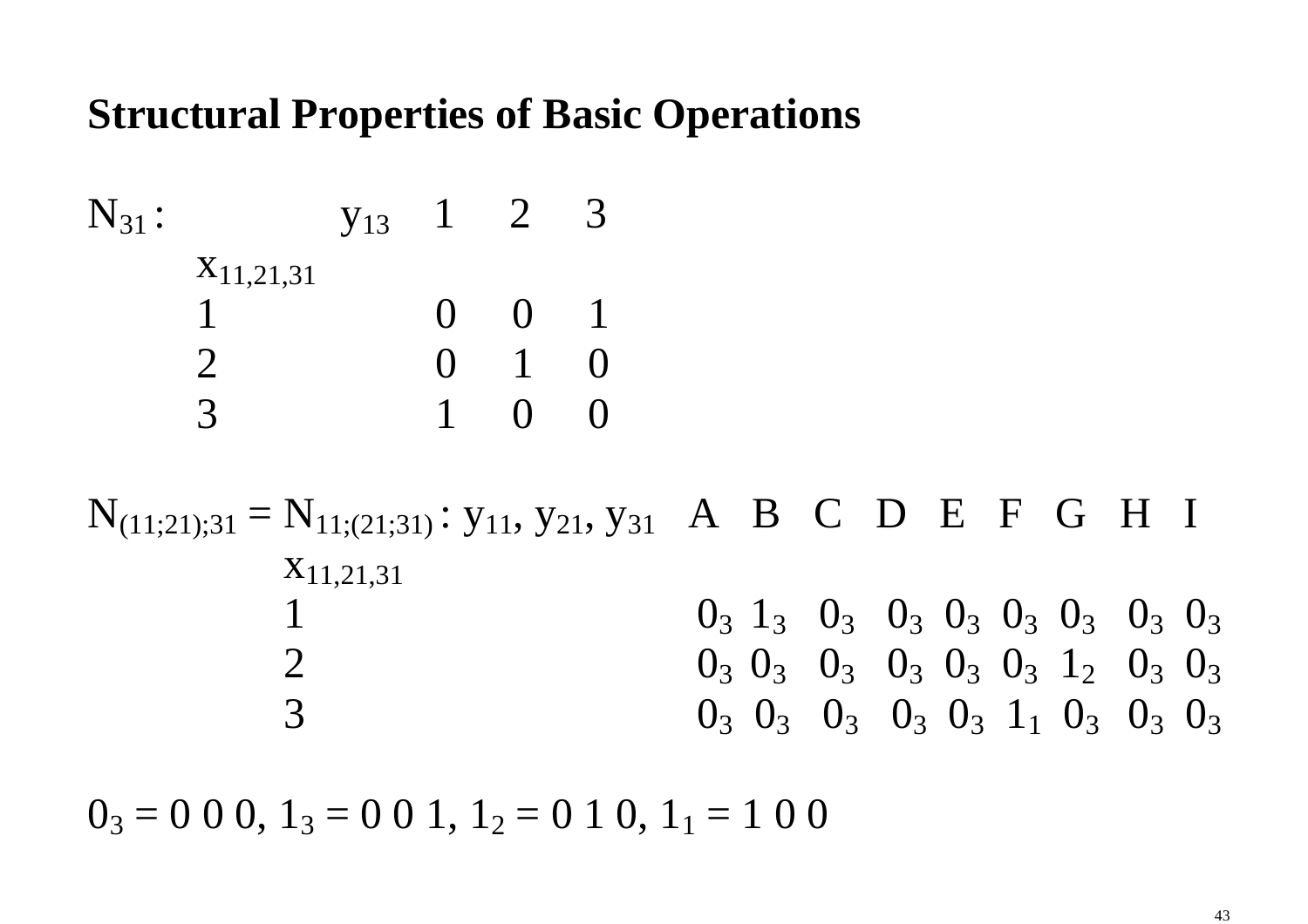## Variability of Output Splitting

 $[N_{11:21:31}]$   $(X_{11,21,31} | Y_{11}, Y_{21}, Y_{31}) =$ 

- $[N_{11}]$   $(X_{11,21,31} | y_{11})$  :  $[N_{21:31}]$   $(X_{11,21,31} | y_{21}, y_{31}) =$
- $[N_{11:21}] (x_{11,21,31} | y_{11}, y_{21}) : [N_{31}] (x_{11,21,31} | y_{31}) =$

 $[N_{11}] (x_{11,21,31} | y_{11}) : [N_{21}] (x_{11,21,31} | y_{21}) : [N_{31}] (x_{11,21,31} | y_{31})$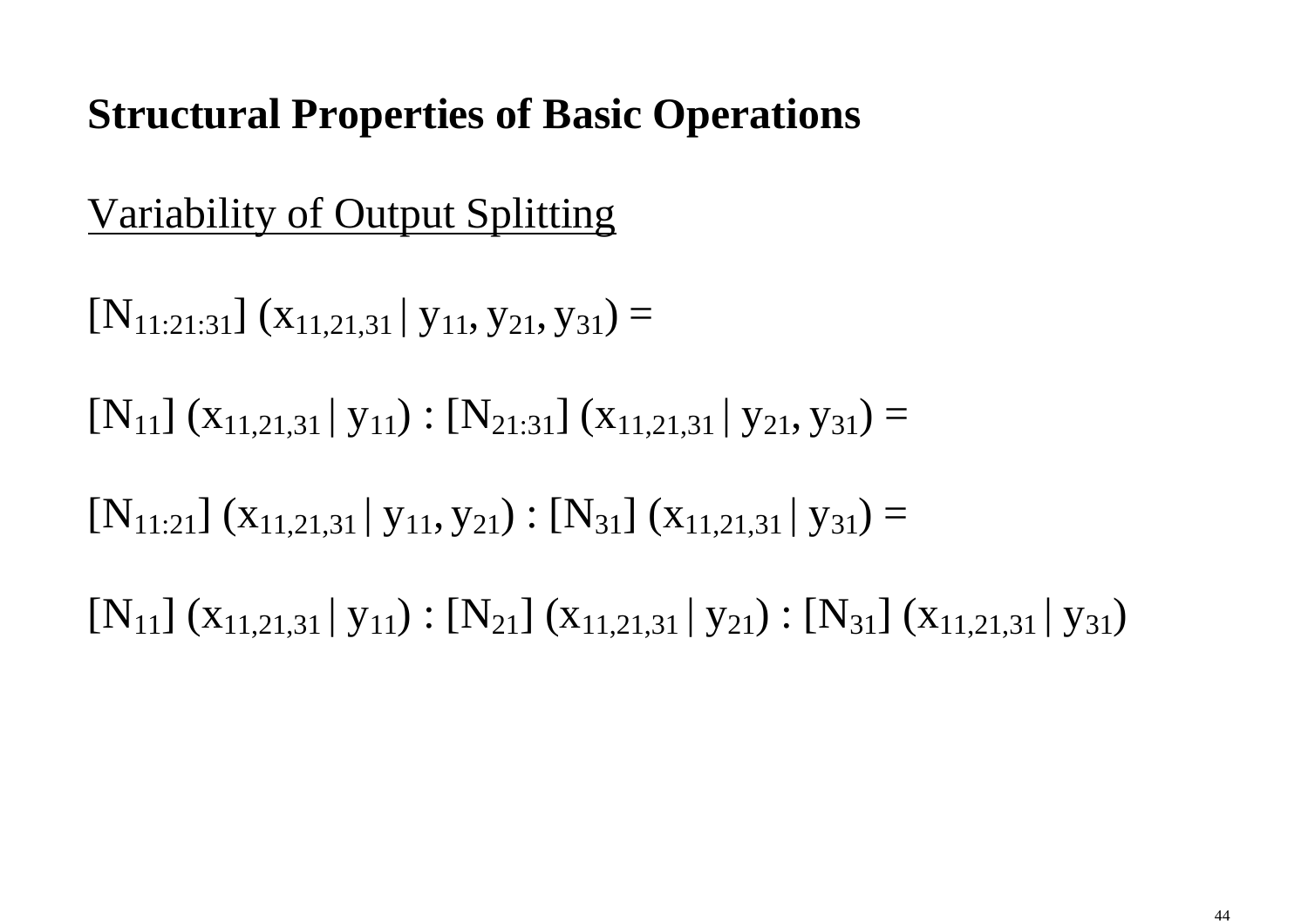$$
N_{11:(21:31)} = N_{(11:21):31}: y_{11}, y_{21}, y_{31} A B C D E F G H I
$$
  
\n
$$
N_{11,21,31}
$$
  
\n
$$
1
$$
  
\n
$$
0_3 0_3 0_3 0_3 0_3 1_3 0_3 0_3 0_3 0_3 0_3
$$
  
\n
$$
0_3 0_3 0_3 0_3 0_3 0_3 0_3 1_2 0_3 0_3
$$
  
\n
$$
0_3 1_1 0_3 0_3 0_3 0_3 0_3 0_3 0_3
$$
  
\n
$$
0_3 0_3 0_3 0_3 0_3 0_3 0_3 0_3
$$

 $0_3 = 0 0 0$ ,  $1_3 = 0 0 1$ ,  $1_2 = 0 1 0$ ,  $1_1 = 1 0 0 1$ 

 $N_{11}$  :  $y_{11}$  1 2 3  $X_{11,12,13}$  1 0 1 0 2 0 0 1 3 1 0 0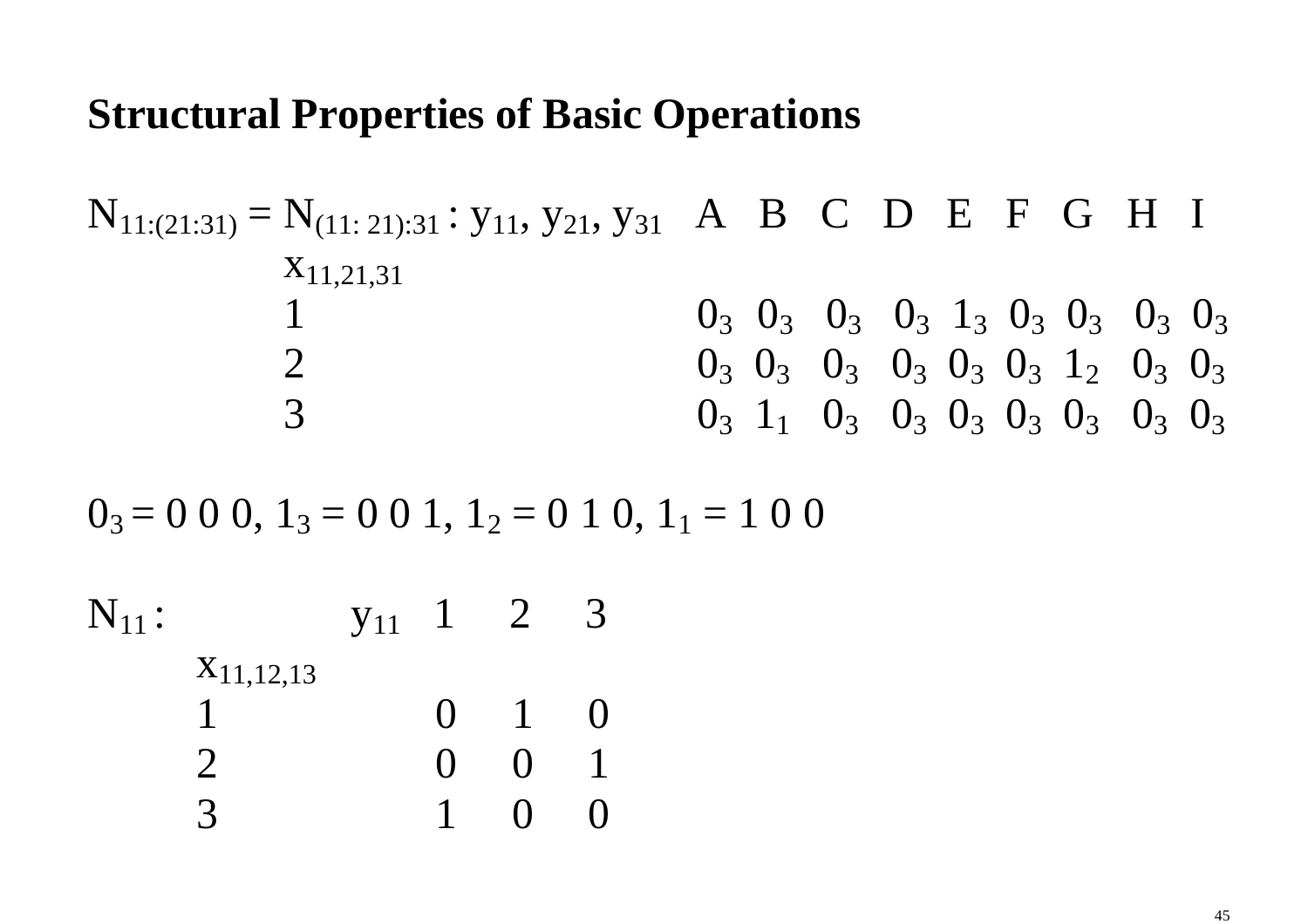| $N_{21}$ : |                | $y_{21}$ | $\mathbf{1}$    | $\overline{2}$   |              |
|------------|----------------|----------|-----------------|------------------|--------------|
|            | $X_{11,21,31}$ |          |                 |                  |              |
|            | 1              |          | $\left(\right)$ | $\left( \right)$ | $\mathbf{1}$ |
|            | $\overline{2}$ |          |                 | $\Omega$         | O            |
|            | 3              |          | $\left(\right)$ | 1                |              |
| $N_{31}$ : |                | $y_{31}$ | $\mathbf{1}$    | $\overline{2}$   | 3            |
|            | $X_{11,21,31}$ |          |                 |                  |              |
|            | 1              |          | ( )             | $\left(\right)$  |              |
|            | $\overline{2}$ |          | ( )             |                  | ( )          |
|            | 3              |          |                 |                  |              |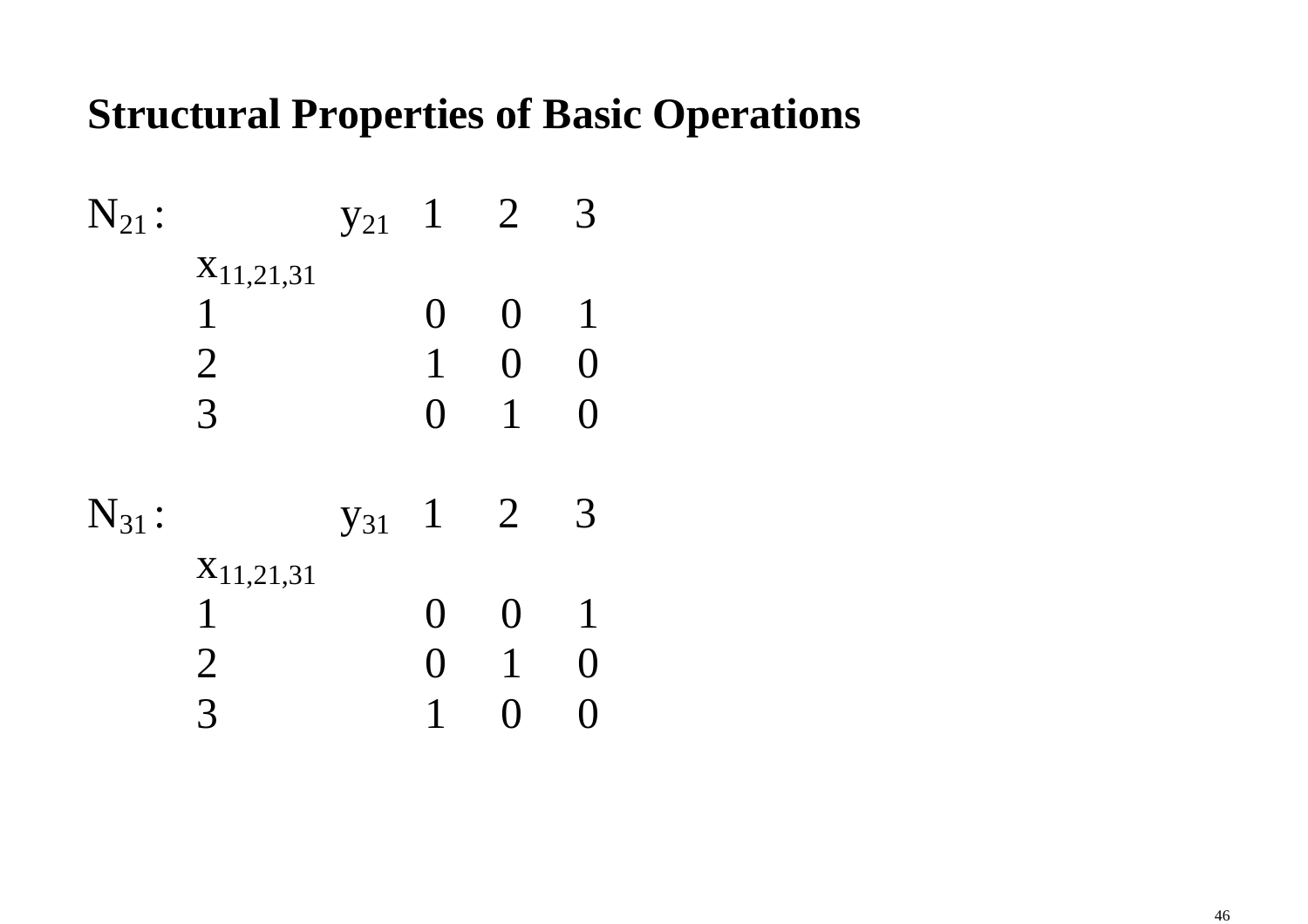Node Transformation in Input Augmentation

 $[N]$  (x | y)  $\Rightarrow$   $[N^{AI}]$  (x,  $x^{AI}$  | y) | N: y 1 2 3

$$
\begin{array}{cccccc}\n & x & & & \\
 & 1 & & 0 & 1 & 0 \\
 & 2 & & 1 & 0 & 0 \\
 & 3 & & 0 & 0 & 1\n\end{array}
$$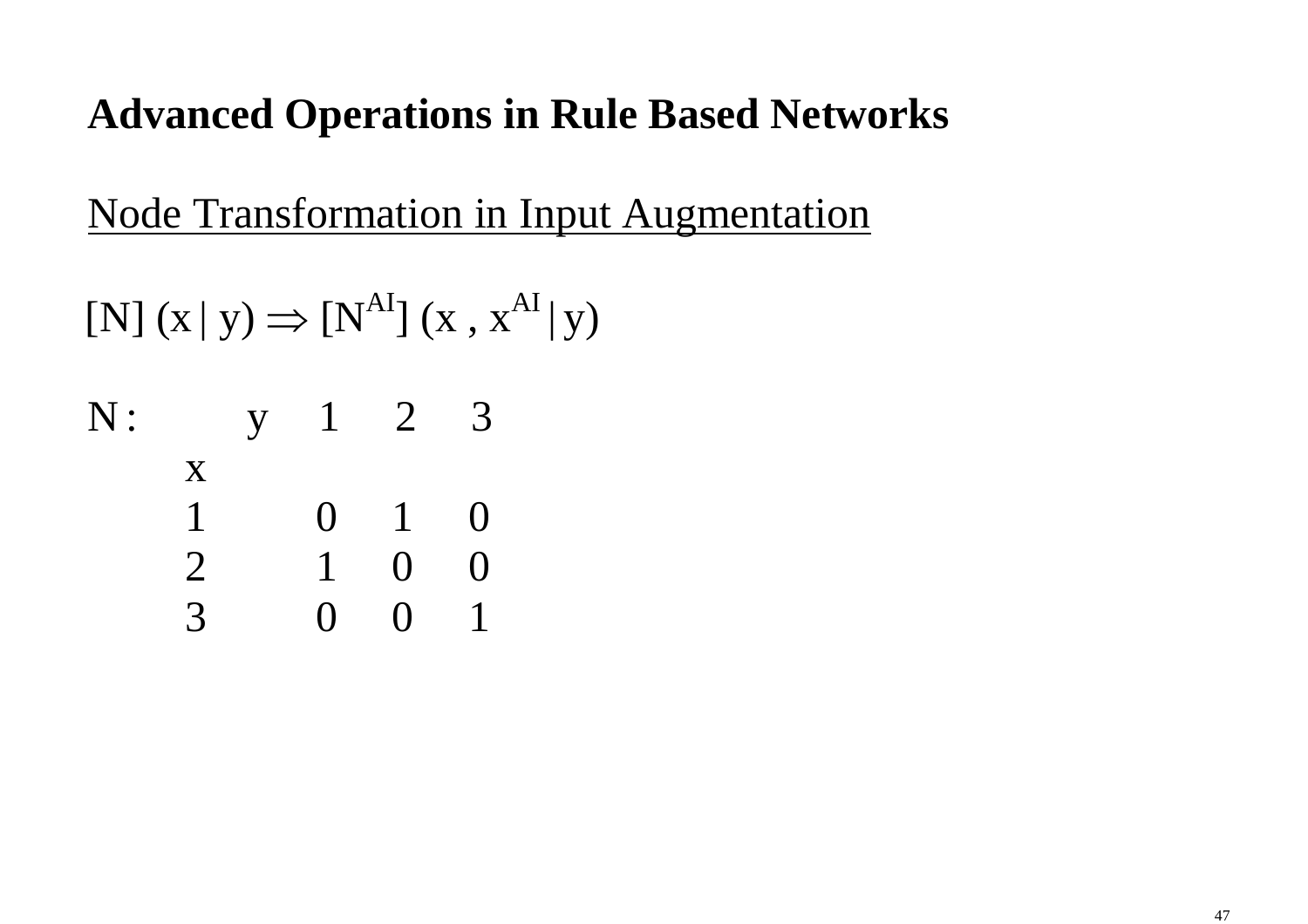| $N^{AI}$ |             | y | 1                | $\overline{2}$    |                 |
|----------|-------------|---|------------------|-------------------|-----------------|
|          | $x, x^{AI}$ |   |                  |                   |                 |
|          | 11          |   | $\left( \right)$ | $\mathbf 1$       | $\left(\right)$ |
|          | 12          |   | $\Omega$         | $\mathbf 1$       | $\Omega$        |
|          | 13          |   | $\Omega$         | $\mathbf 1$       | $\Omega$        |
|          | 21          |   |                  | $\Omega$          | $\overline{0}$  |
|          | 22          |   | 1                | $\Omega$          | $\overline{0}$  |
|          | 23          |   |                  | $\bm{0}$          | O               |
|          | 31          |   | $\left(\right)$  | O                 | 1               |
|          | 32          |   | ( )              | $\bm{\mathrm{O}}$ | 1               |
|          | 33          |   |                  |                   |                 |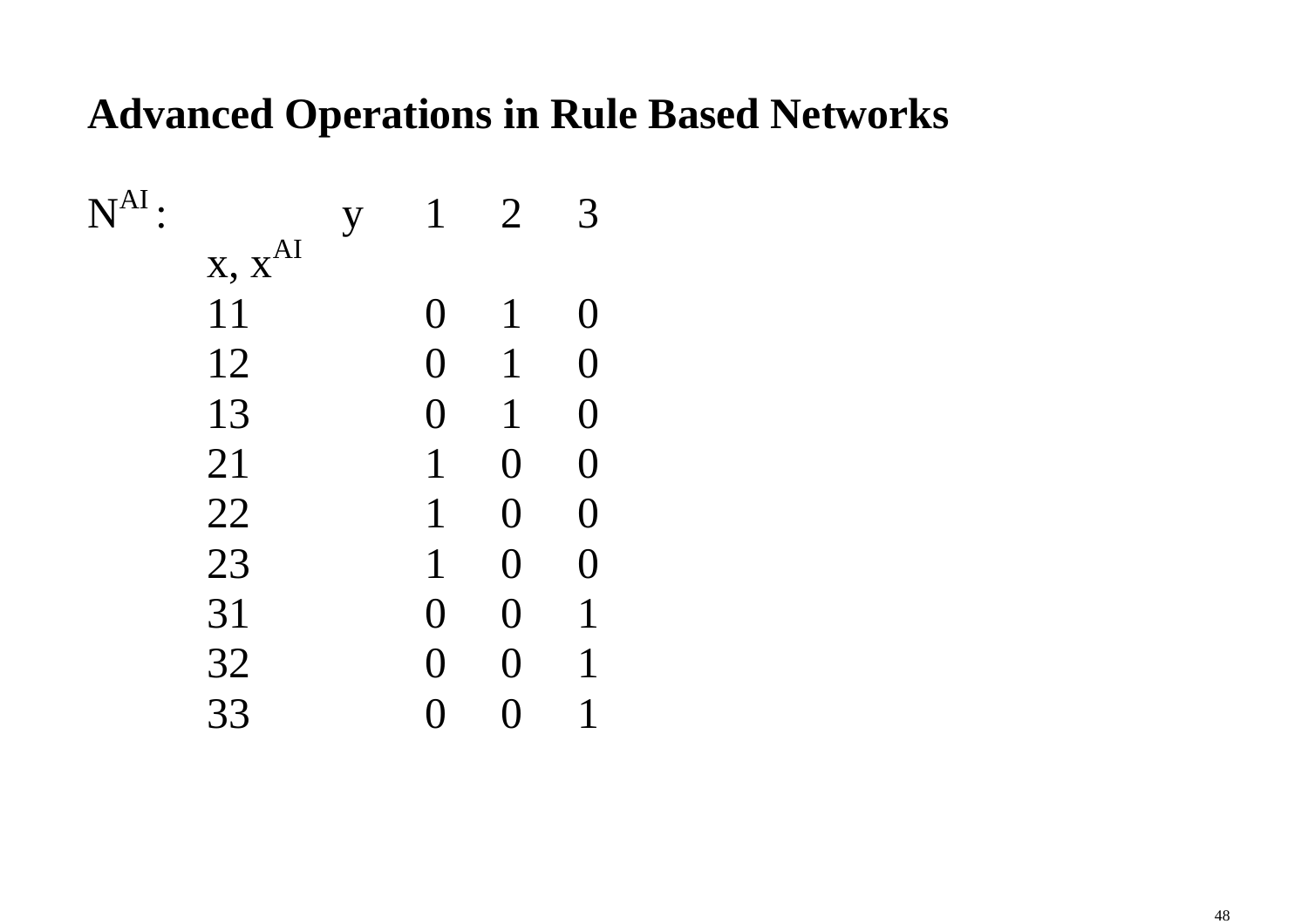Node Transformation in Output Permutation

[N] (x | <sup>y</sup>  $_1, y_2) \Rightarrow [N^{PO}] (x|y)$  $_2, y_1)$ 

|  | N: $y_1, y_2$ 11 12 13 21 22 23 31 32 33 |  |  |  |                                        |  |
|--|------------------------------------------|--|--|--|----------------------------------------|--|
|  |                                          |  |  |  |                                        |  |
|  |                                          |  |  |  | $0 \t 0 \t 0 \t 0 \t 1 \t 0 \t 0$      |  |
|  |                                          |  |  |  | $0 \t 0 \t 0 \t 0 \t 0 \t 1 \t 0 \t 0$ |  |
|  |                                          |  |  |  | $0 \t 1 \t 0 \t 0 \t 0 \t 0 \t 0 \t 0$ |  |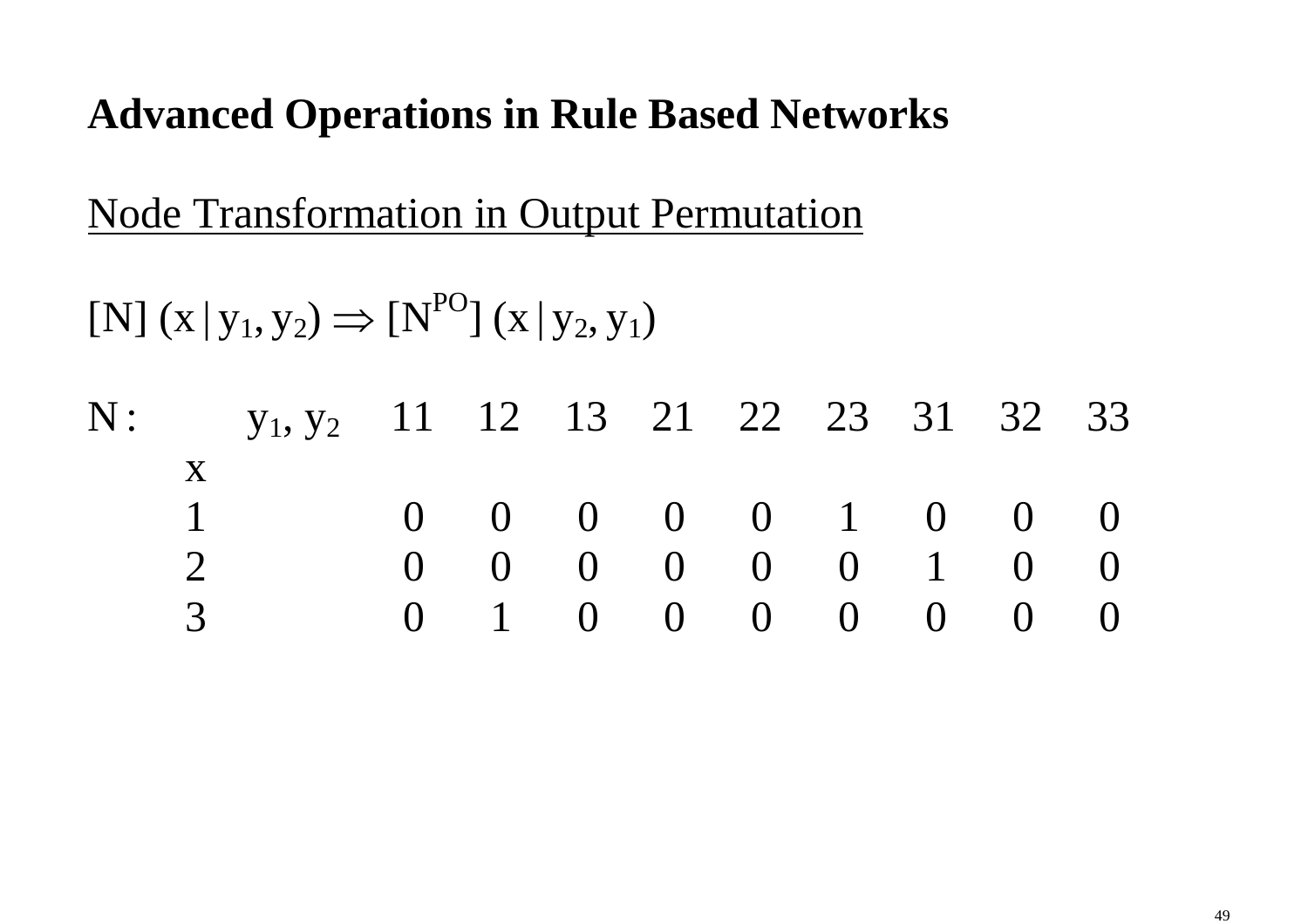|  | $N^{PO}$ : $y_2, y_1$ 11 12 13 21 22 23 31 32 33 |  |  |  |                                        |  |
|--|--------------------------------------------------|--|--|--|----------------------------------------|--|
|  |                                                  |  |  |  |                                        |  |
|  |                                                  |  |  |  | $0 \t 0 \t 0 \t 0 \t 0 \t 0 \t 1 \t 0$ |  |
|  |                                                  |  |  |  | $0 \t 0 \t 1 \t 0 \t 0 \t 0 \t 0 \t 0$ |  |
|  |                                                  |  |  |  | $0 \t 0 \t 0 \t 1 \t 0 \t 0 \t 0 \t 0$ |  |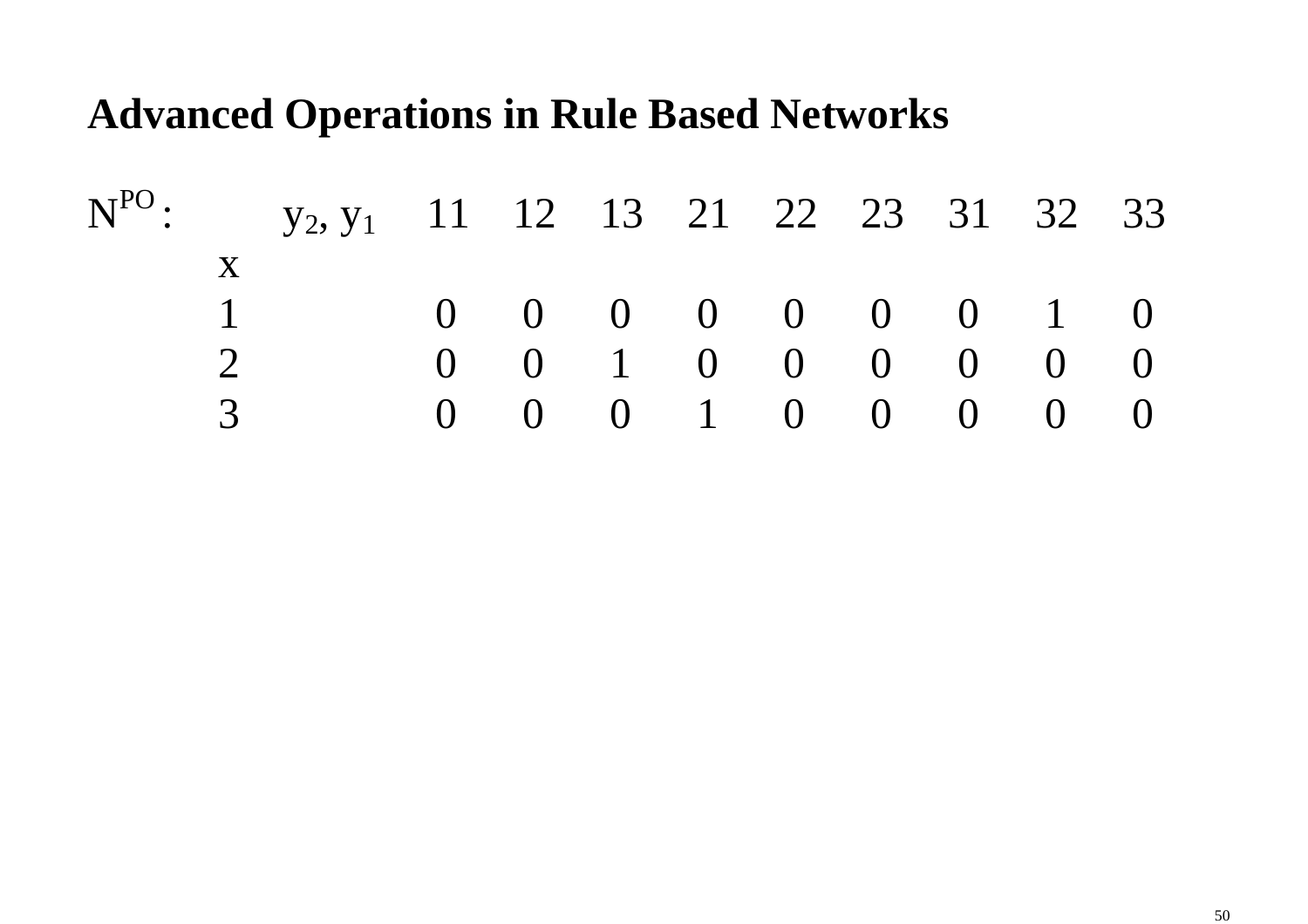Node Transformation in Feedback Equivalence

 $[N]$  (x, z | y, z)  $\Rightarrow$   $[N^{\text{EF}}]$  (x,  $X^{\text{EF}}$  | y,  $Y^{\text{EF}}$ )

N: y, z 11 12 21 22 x, z $\begin{array}{ccccccccc} & & & 11 & & & & ? & & ? & ? & ? \ & & 12 & & & ? & & ? & & ? \ & & 21 & & & ? & & ? & & ? & ? \ & & 22 & & & ? & & ? & & ? & ? \end{array}$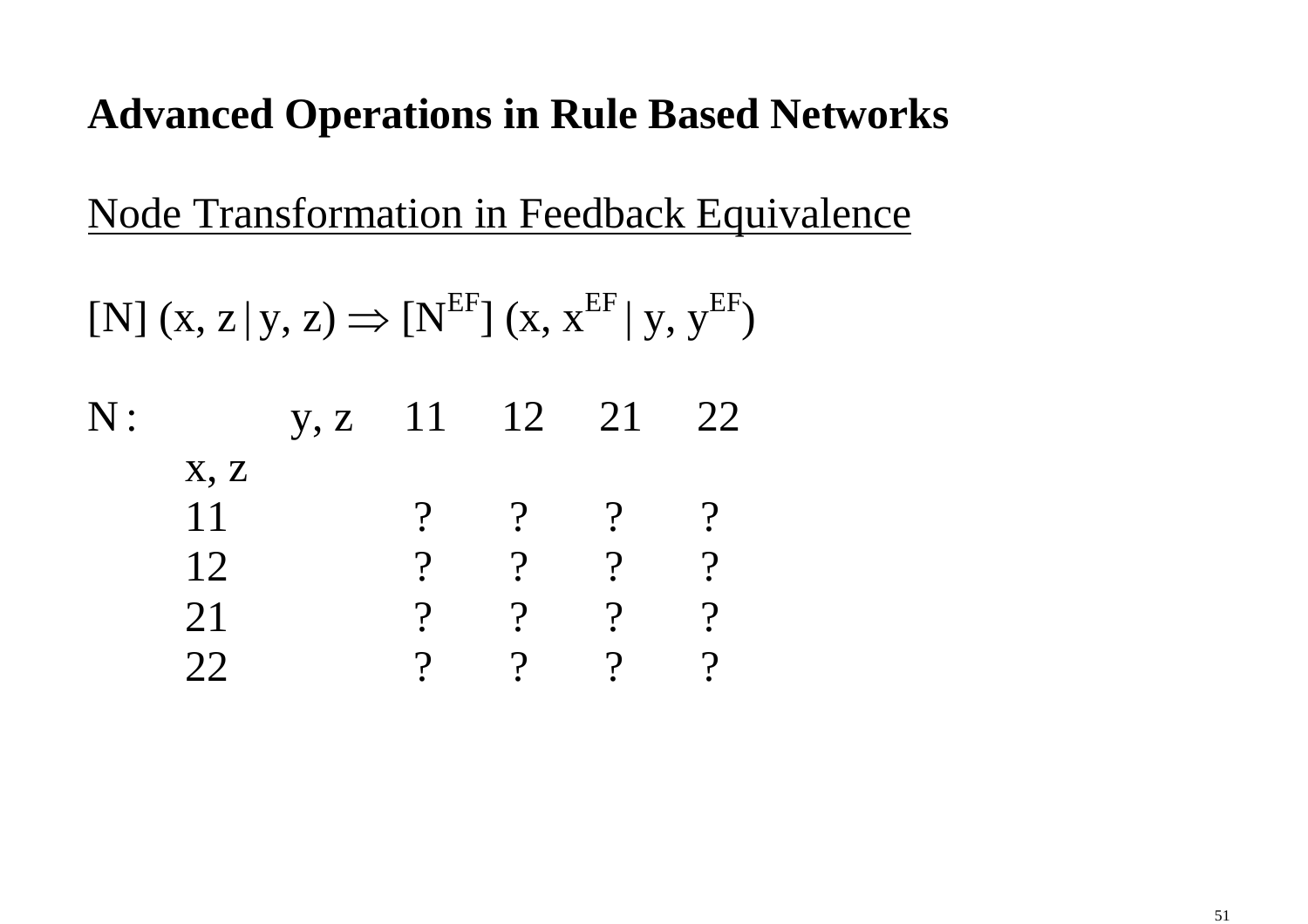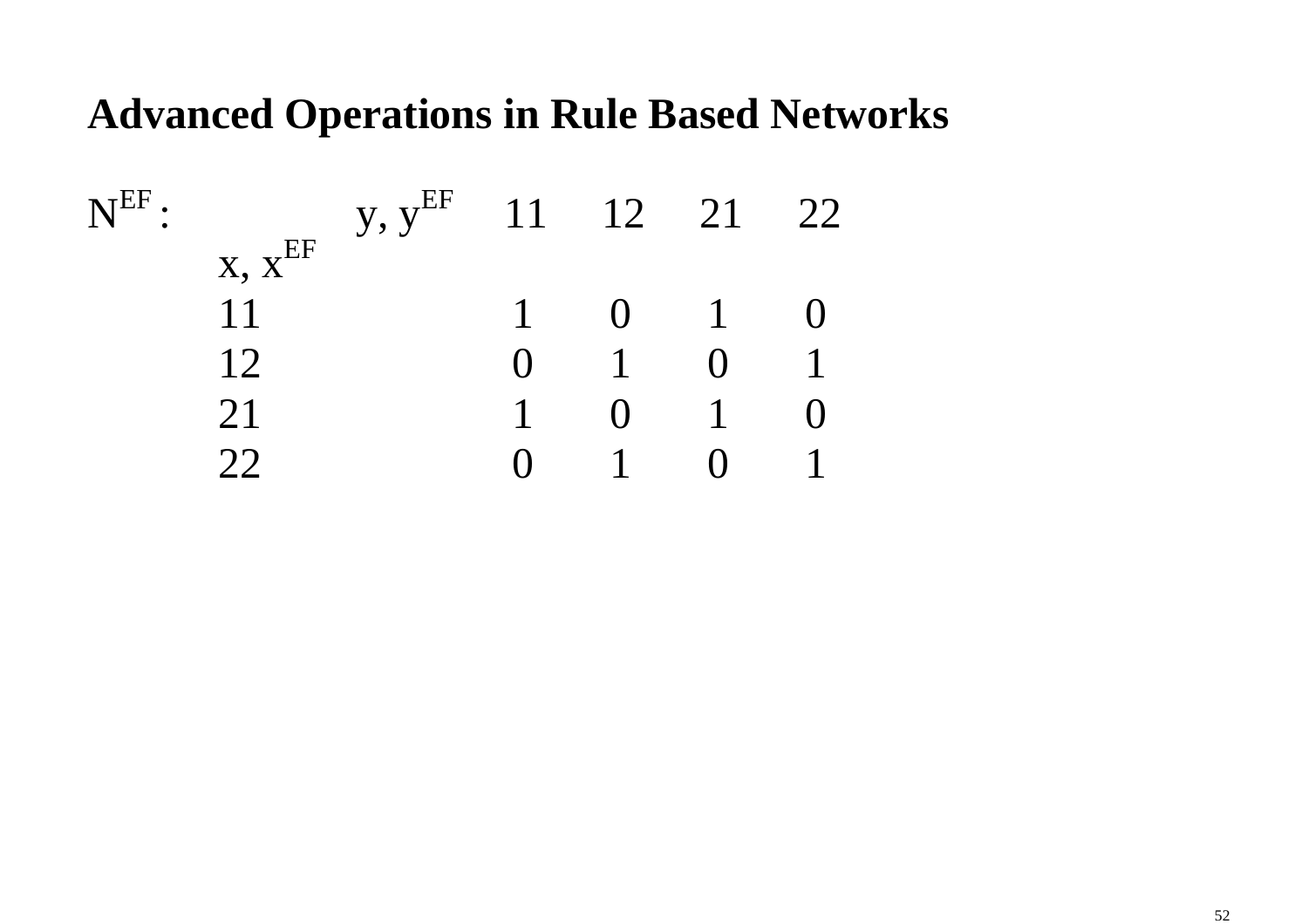Node Identification in Horizontal Merging

 $A * U = C$ 

A, C – known nodes, U – non-unique unknown node

 $A$  :  $z_{A,U}$  1 2 3  $X<sub>1A</sub>, X<sub>2A</sub>$ 1 1 0 0 12 1 0 0 21 0 0 1 22 0 0 1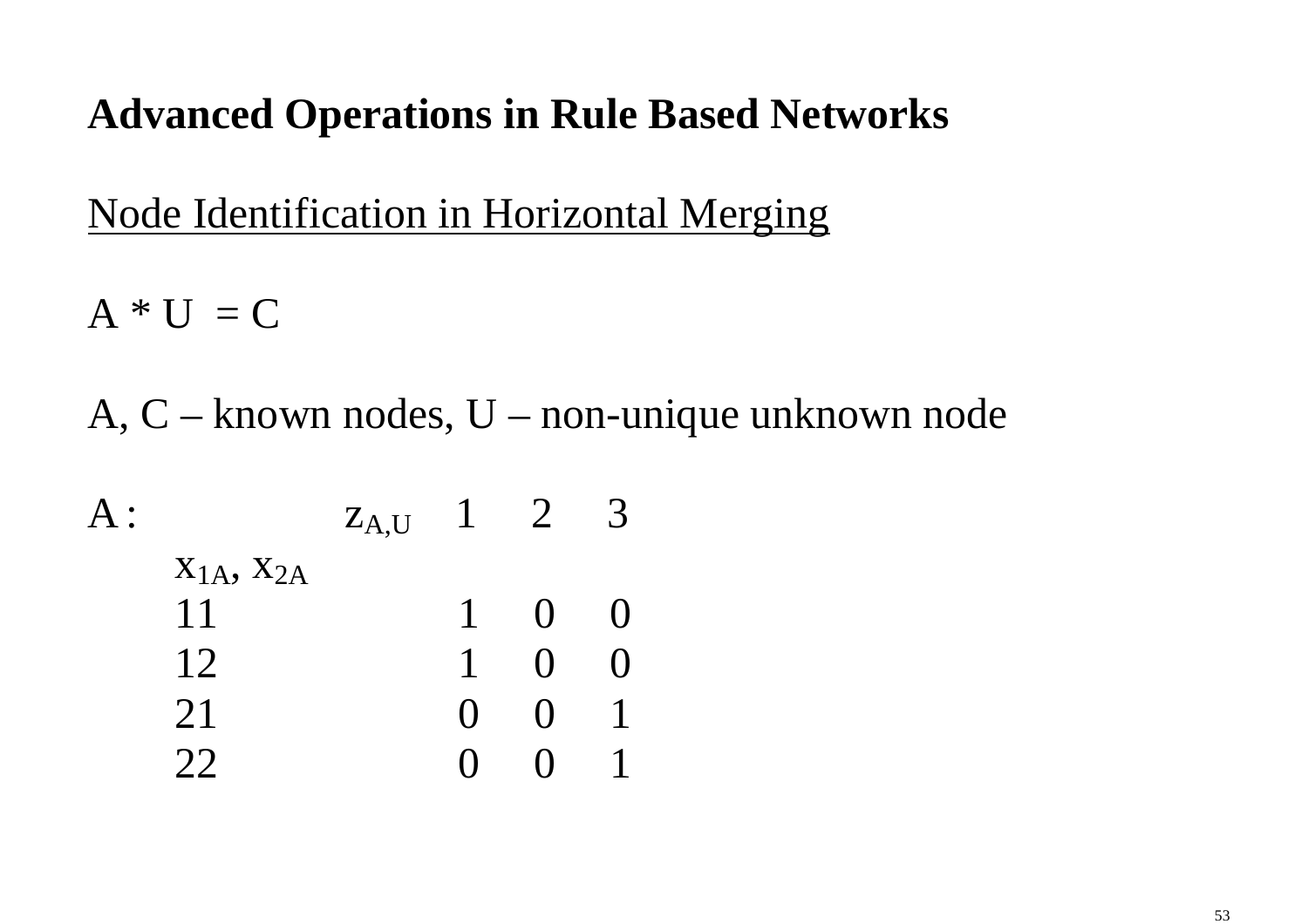| C: |                     | $y_{1U}$ , $y_{2U}$ | 11               |                   | 12 21             | 22                |
|----|---------------------|---------------------|------------------|-------------------|-------------------|-------------------|
|    | $X_{1A}$ , $X_{2A}$ |                     |                  |                   |                   |                   |
|    | 11                  |                     | $\left( \right)$ | $\left( \right)$  | $\left( \right)$  |                   |
|    | 12                  |                     | $\left( \right)$ | $\overline{0}$    | $\overline{0}$    |                   |
|    | 21                  |                     | $\mathbf{1}$     | $\Omega$          | $\overline{0}$    | $\left(\right)$   |
|    | 22                  |                     | $\mathbf{1}$     | $\Omega$          | $\left( \right)$  | $\bigcap$         |
| U: |                     | $y_{1U}$ , $y_{2U}$ | 11               | 12 21             |                   | 22                |
|    | $Z_{A,U}$           |                     |                  |                   |                   |                   |
|    | $\mathbf{1}$        |                     | 0                | $\left( \right)$  | $\mathbf{\Omega}$ |                   |
|    | $\overline{2}$      |                     | $\left( \right)$ | $\mathbf{\Omega}$ | $\left( \right)$  | $\mathbf{\Omega}$ |
|    | 3                   |                     | 1                |                   | $\left(\right)$   |                   |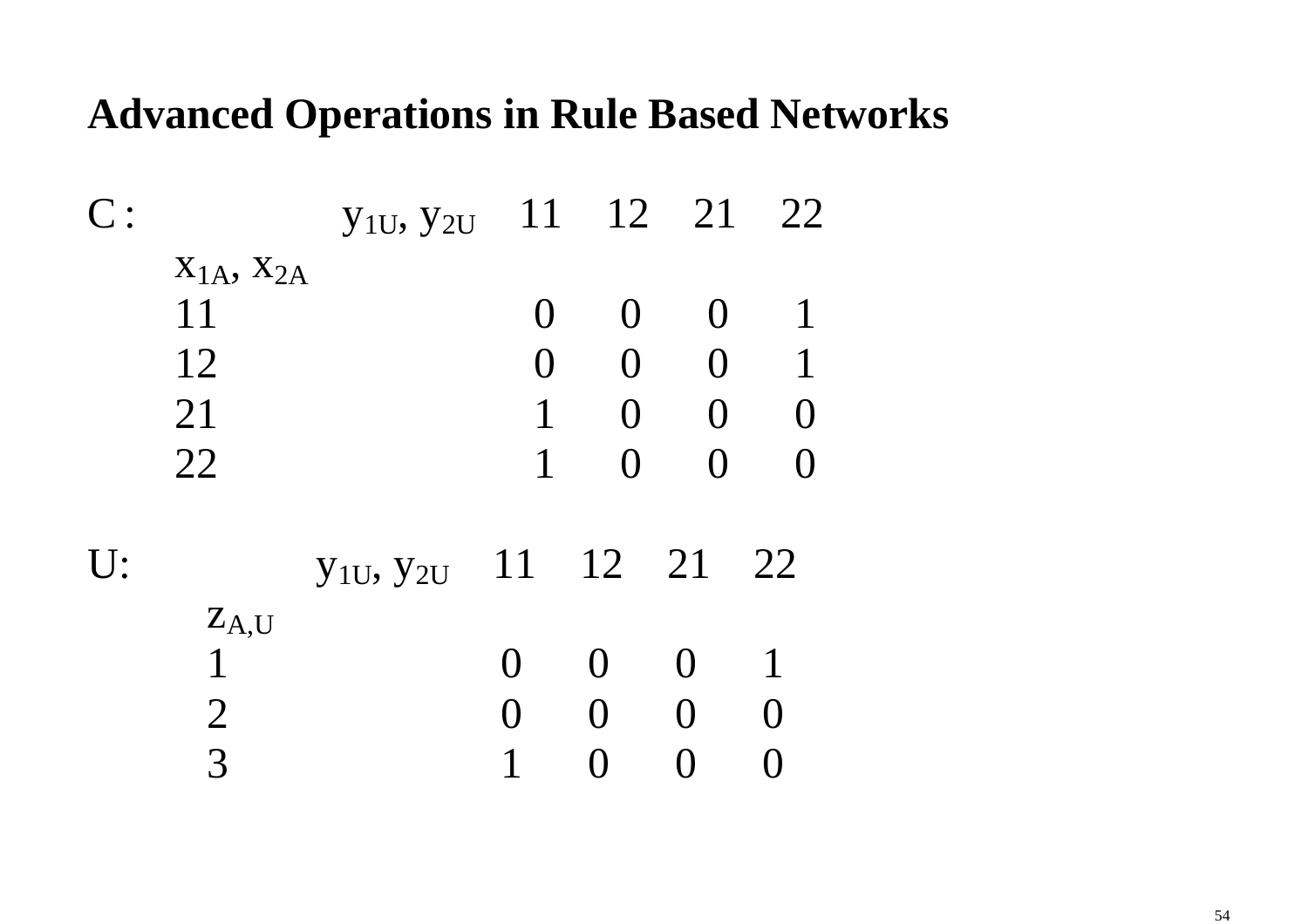$U * B = C$ 

B, C – known nodes, U – non-unique unknown node

| $\rm{B}$ : |           | Y <sub>1B</sub> , Y <sub>2B</sub> 11 12 21 22 |              |                   |  |
|------------|-----------|-----------------------------------------------|--------------|-------------------|--|
|            | $Z_{U,B}$ |                                               |              |                   |  |
|            |           |                                               | $\bigcap$    | $\left( \right)$  |  |
|            |           |                                               | $\mathbf{O}$ | $\mathbf{\Omega}$ |  |
|            |           |                                               |              | ( )               |  |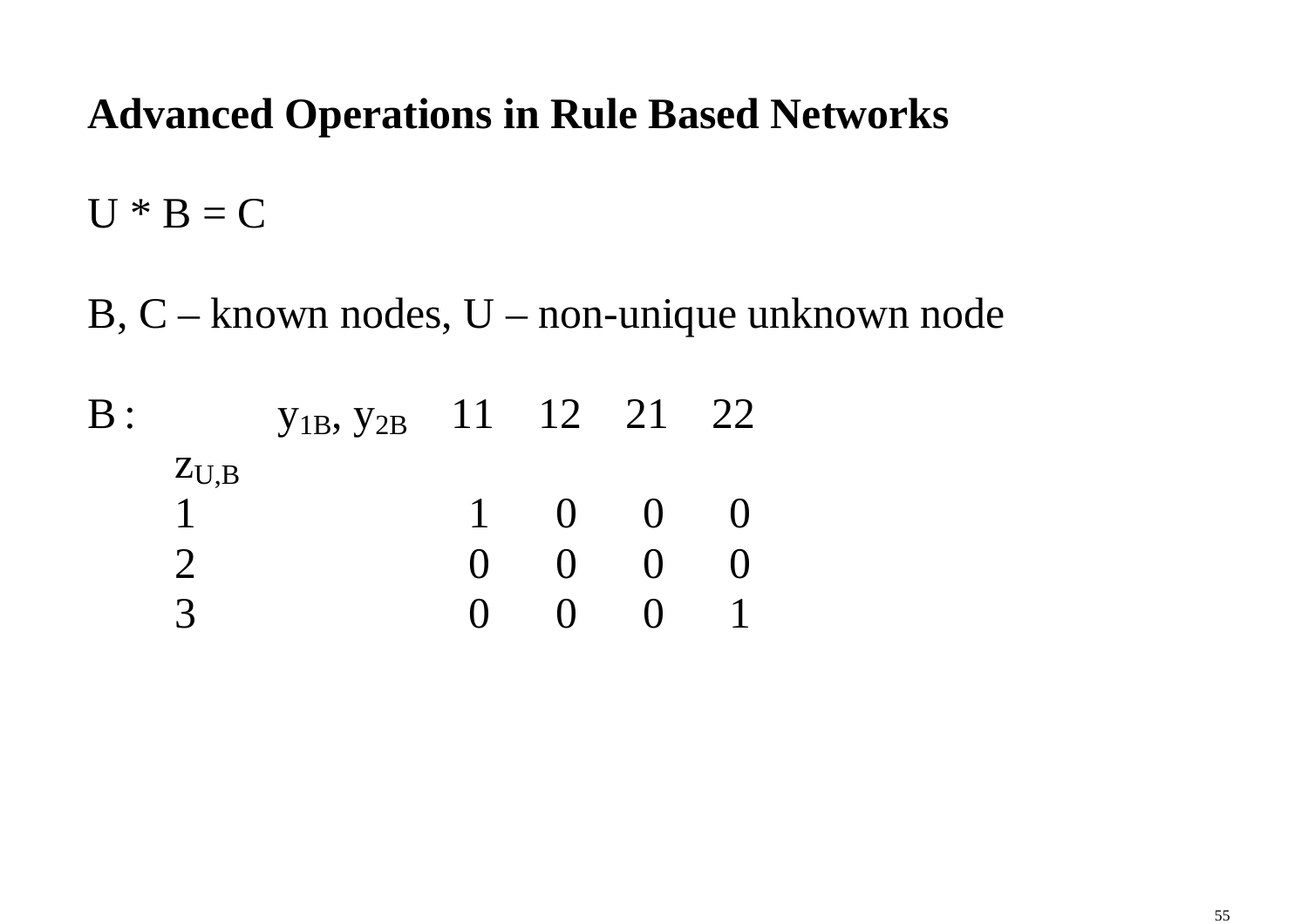|    |                     | $y_{1B}$ , $y_{2B}$ | 11                |                 |                       | 12 21            | 22                |
|----|---------------------|---------------------|-------------------|-----------------|-----------------------|------------------|-------------------|
|    | $X_{1U}$ , $X_{2U}$ |                     |                   |                 |                       |                  |                   |
|    | 11                  |                     | $\left( \right)$  |                 | $\overline{0}$        | $\left( \right)$ |                   |
|    | 12                  |                     | $\left( \right)$  |                 | $\overline{0}$        | $\Omega$         |                   |
|    | 21                  |                     | $\mathbf{1}$      |                 | $\overline{0}$        | $\Omega$         | $\mathbf{\Omega}$ |
|    | 22                  |                     | $\mathbf{1}$      |                 | $\overline{0}$        | $\left( \right)$ |                   |
|    |                     |                     |                   |                 |                       |                  |                   |
| U: |                     | $Z_{U,B}$           | $1 \quad 2$       |                 | $\overline{3}$        |                  |                   |
|    | $X_{1U}$ , $X_{2U}$ |                     |                   |                 |                       |                  |                   |
|    | 11                  |                     | $\mathbf{\Omega}$ | $\Omega$        | $\mathbf{1}$          |                  |                   |
|    | 12                  |                     | $\overline{()}$   | 0               |                       |                  |                   |
|    | 21                  |                     | 1                 | 0               | $\mathbf{\mathbf{I}}$ |                  |                   |
|    | 22                  |                     |                   | $\left(\right)$ |                       |                  |                   |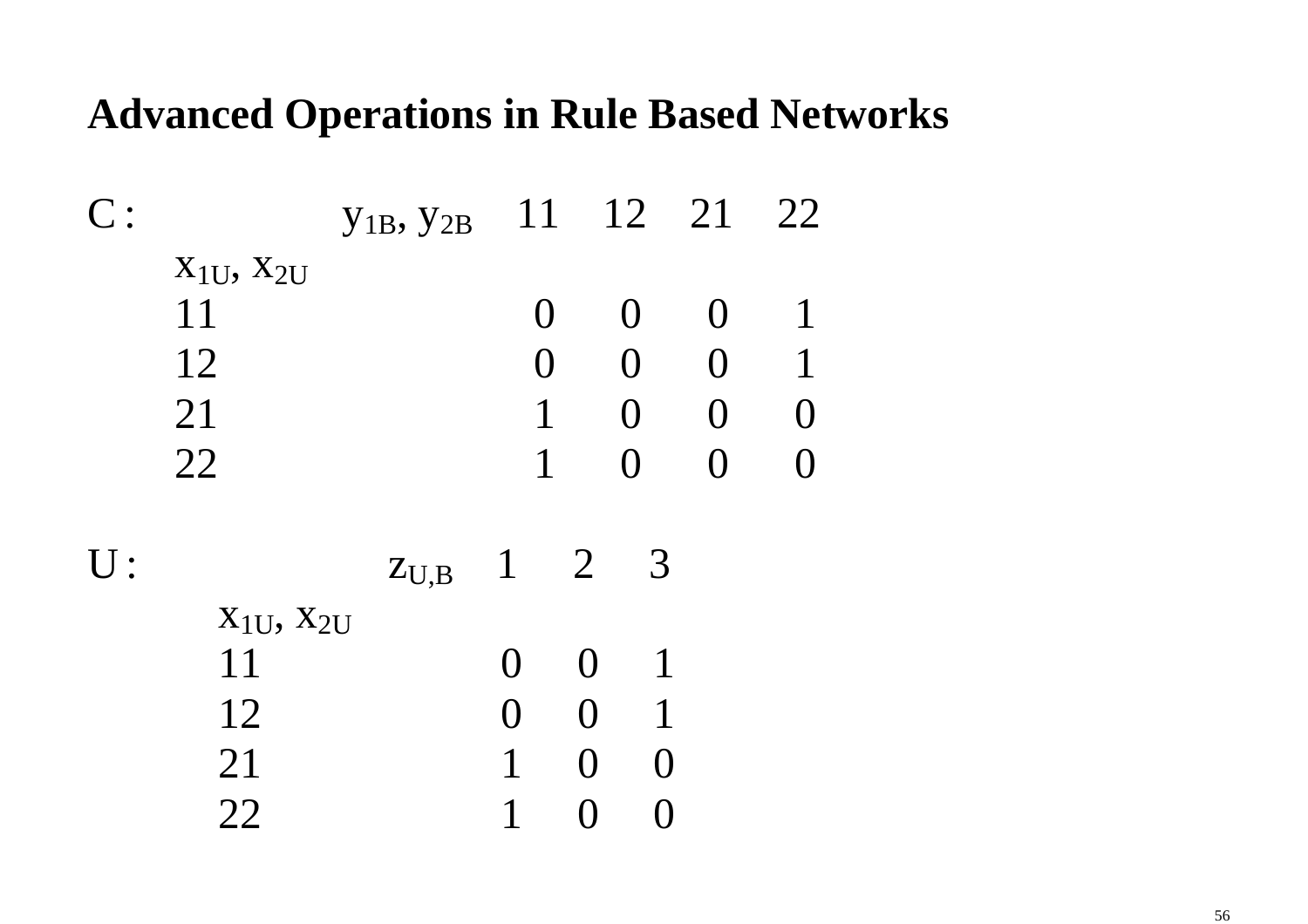$A * U * B = C$ 

A, B, C – known nodes, U – non-unique unknown node

 $A * U = D$  $D * B = C$ 

D – non-unique unknown node

 $U * B = E$  $A * E = C$ 

E – non-unique unknown node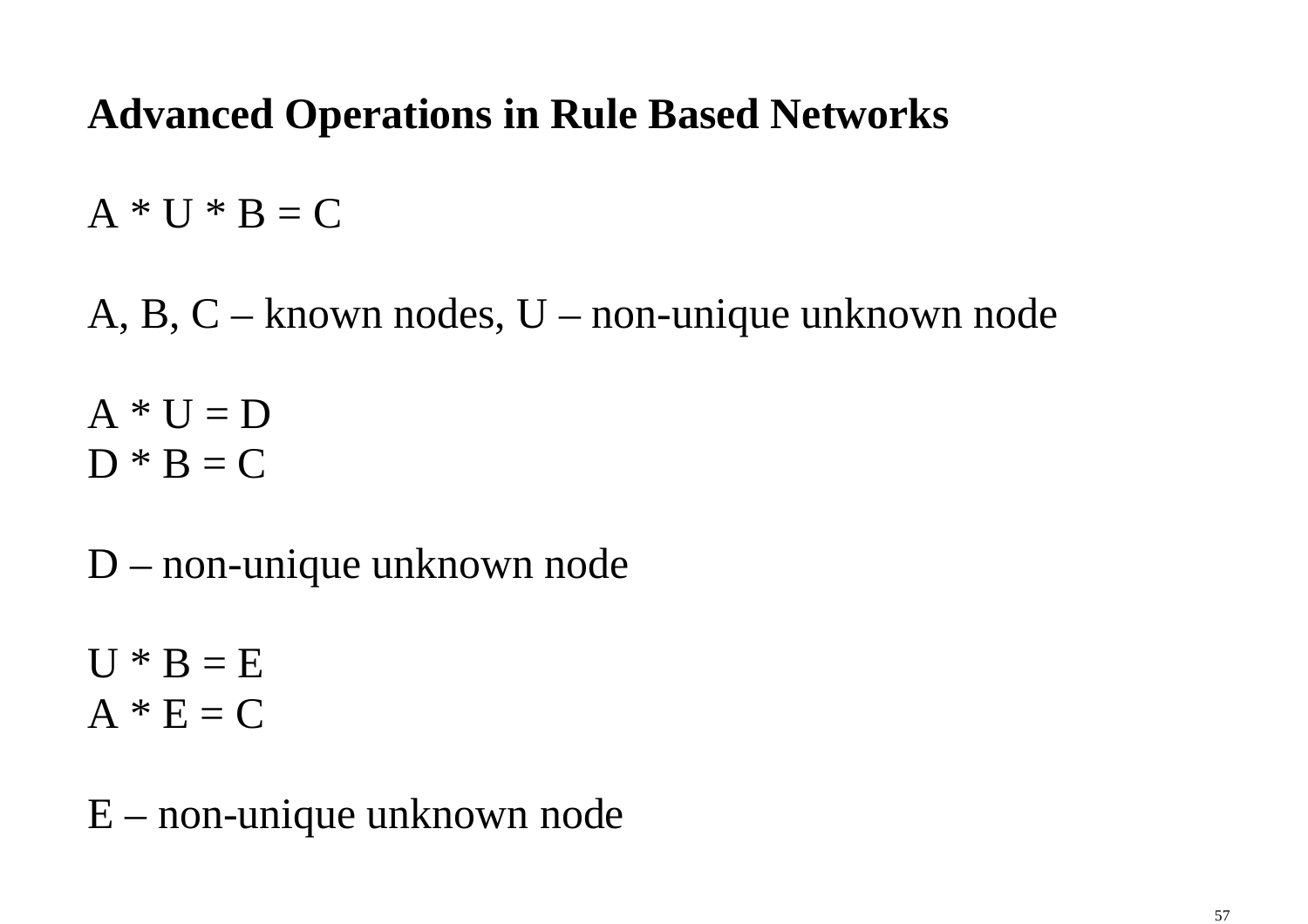Node Identification in Vertical Merging

 $A + U = C$ 

A, C – known nodes, U – unique unknown node

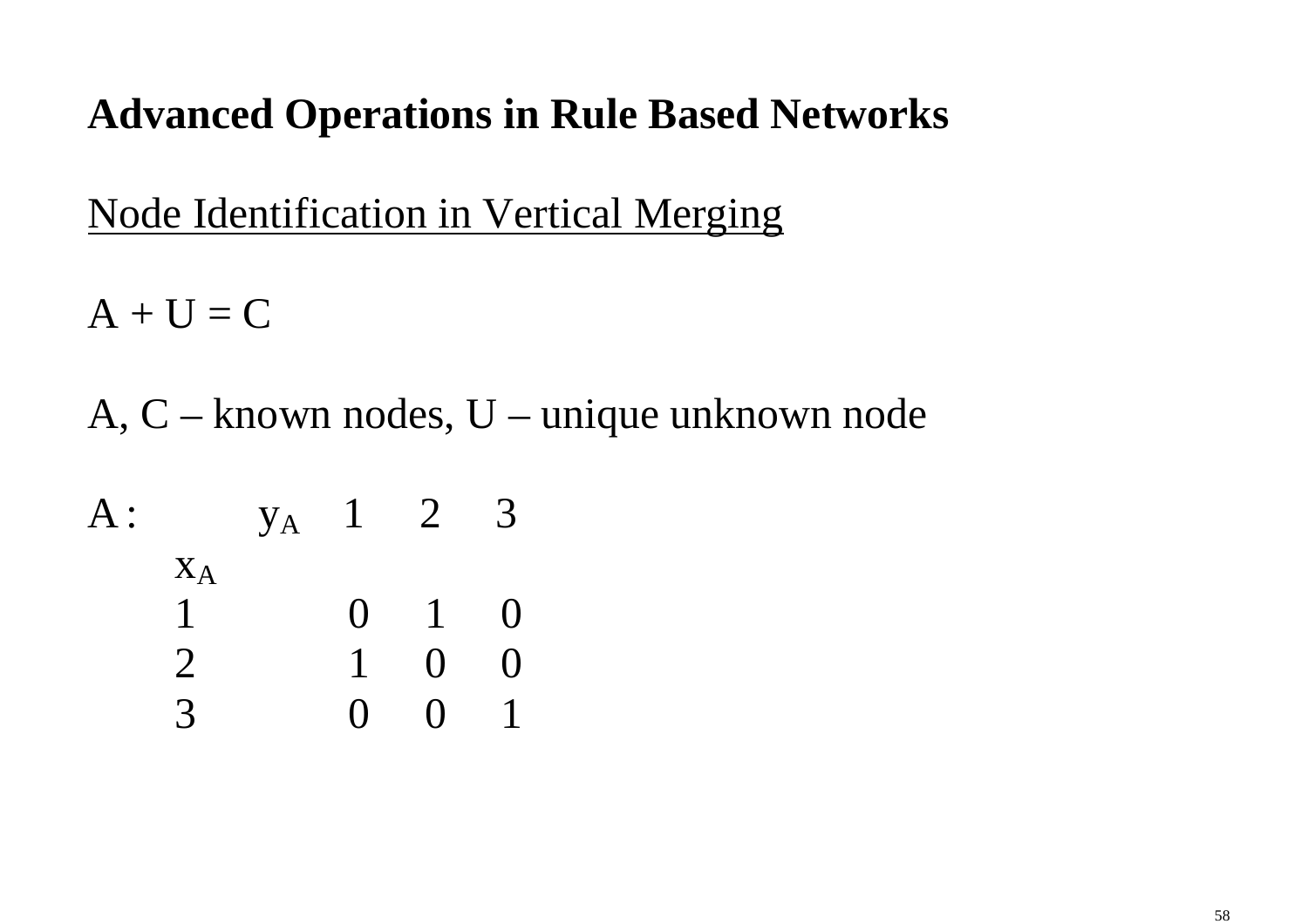| C:            | YA, YU | 11             | 12               | 13             | 21             | 22             | 23               | 31             | 32             | 33               |
|---------------|--------|----------------|------------------|----------------|----------------|----------------|------------------|----------------|----------------|------------------|
| $X_A$ , $X_U$ |        |                |                  |                |                |                |                  |                |                |                  |
| 11            |        |                | $\left( \right)$ | $\bf{0}$       |                | $\Omega$       | $\left( \right)$ |                | $\Omega$       |                  |
| 12            |        | O              | $\bigcup$        | $\bf{0}$       | $\bf{0}$       | $\overline{0}$ | 1                | $\bm{0}$       | $\overline{0}$ | $\left( \right)$ |
| 13            |        | O              | $\overline{0}$   | $\bm{0}$       | $\overline{0}$ |                | $\overline{0}$   | $\overline{0}$ | $\overline{0}$ | $\Omega$         |
| 21            |        |                | $\overline{0}$   | $\bf{0}$       | $\overline{0}$ | $\overline{0}$ | $\overline{0}$   | $\overline{0}$ | $\overline{0}$ | $\left( \right)$ |
| 22            |        | $\bm{O}$       | $\left( \right)$ |                | $\overline{0}$ | $\overline{0}$ | $\overline{0}$   | $\overline{0}$ | $\overline{0}$ | $\Omega$         |
| 23            |        | $\Omega$       |                  | $\bf{0}$       | $\overline{0}$ | $\overline{0}$ | $\overline{0}$   | $\overline{0}$ | $\overline{0}$ | $\Omega$         |
| 31            |        | $\overline{0}$ | $\bigcup$        | $\overline{0}$ | $\overline{0}$ | $\overline{0}$ | $\overline{0}$   |                | $\overline{0}$ | $\left( \right)$ |
| 32            |        | O              | $\Omega$         | $\overline{0}$ | $\overline{0}$ | $\Omega$       | $\overline{0}$   | $\Omega$       | $\Omega$       |                  |
| 33            |        | $\rm 0$        | $\overline{0}$   | $\overline{0}$ | $\overline{0}$ | $\overline{0}$ | $\overline{0}$   |                |                |                  |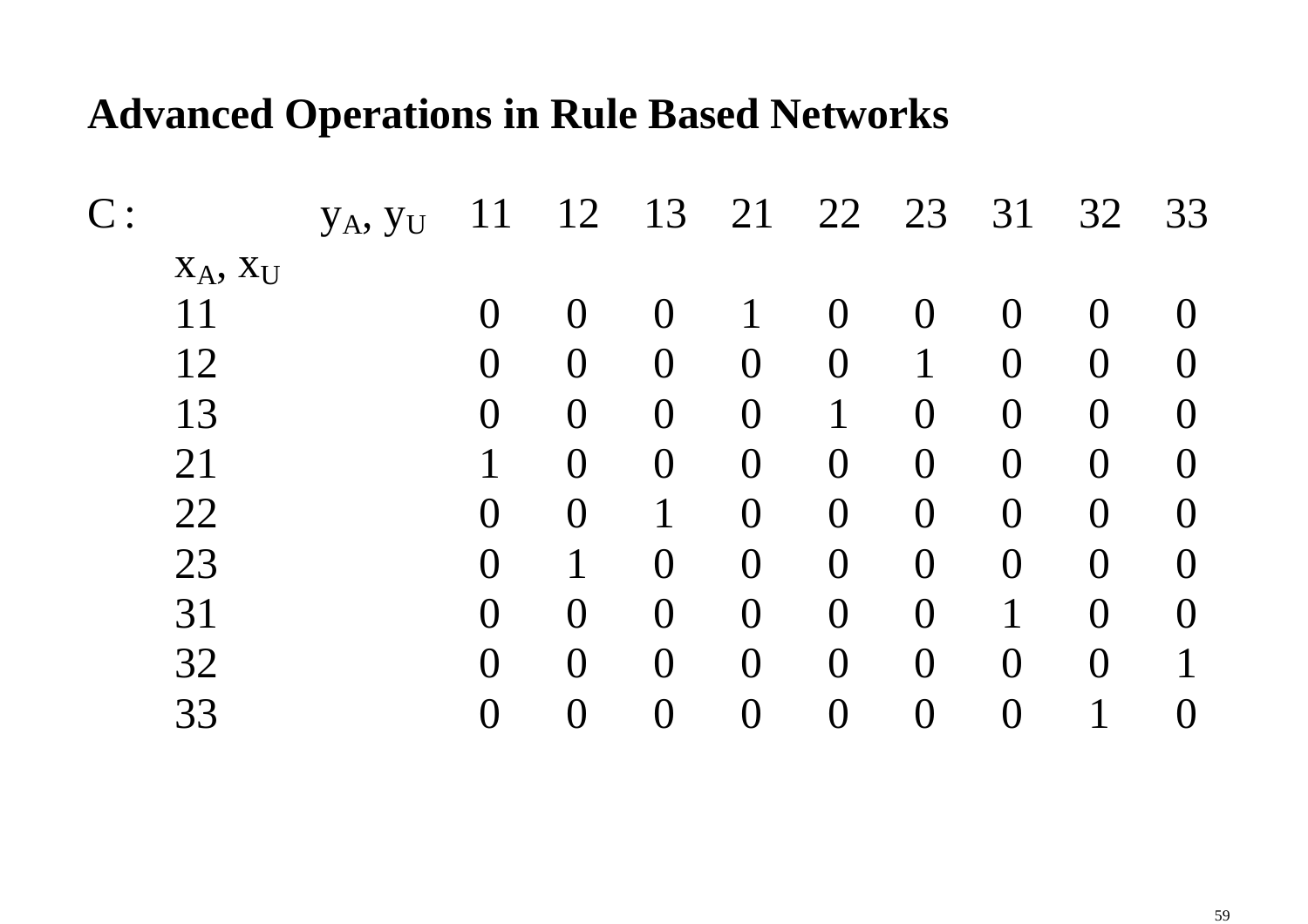$$
U: \begin{array}{cccccc} y_U & 1 & 2 & 3 \\ x_U & & & 1 & 0 & 0 \\ 1 & & 1 & 0 & 0 \\ 2 & & 0 & 0 & 1 \\ 3 & & 0 & 1 & 0 \end{array}
$$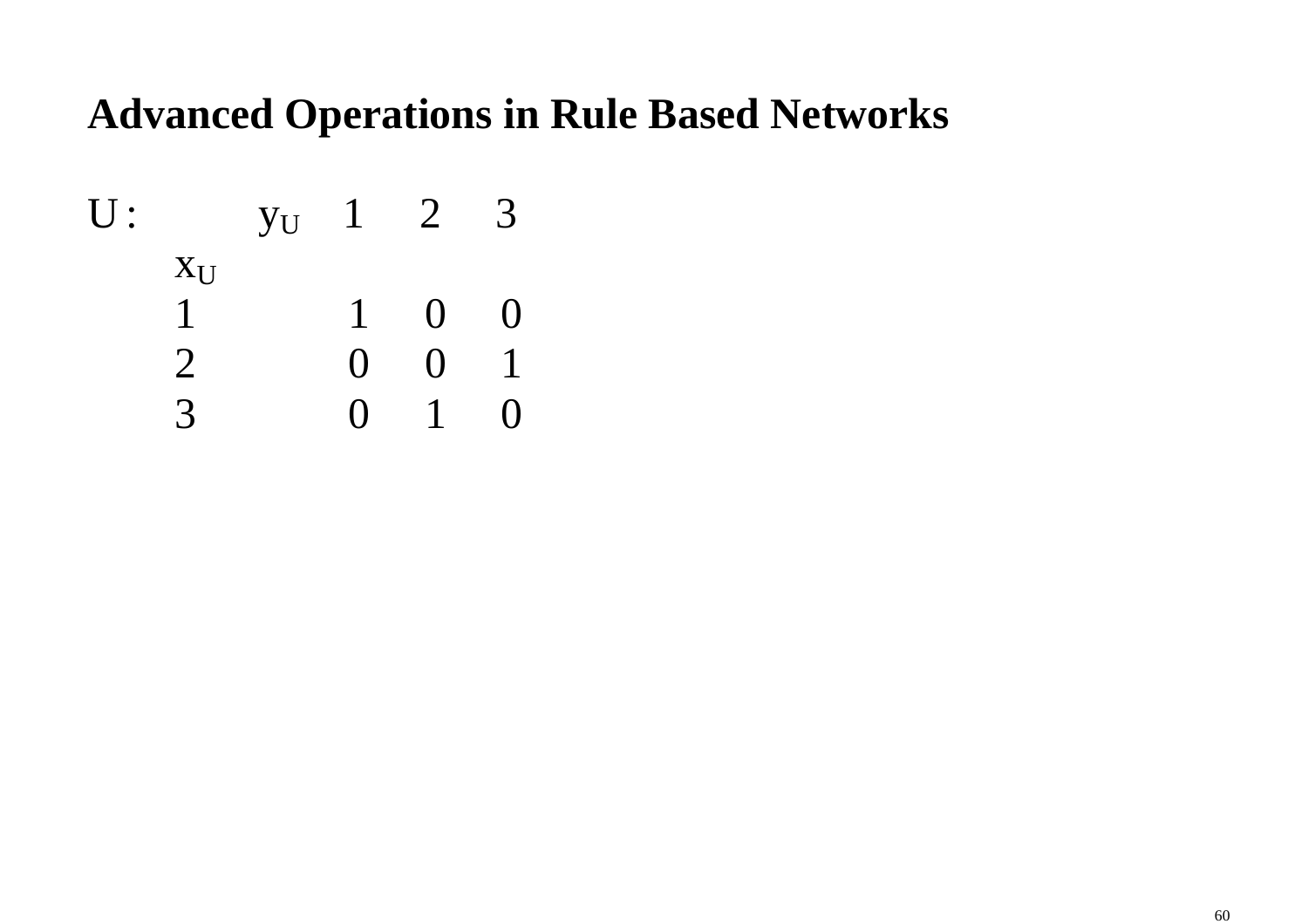$U + B = C$ 

B, C – known nodes, U – unique unknown node

| $\mathrm{B}$ : |                | <b>y</b> <sub>B</sub> |                    | $\overline{2}$    | 3               |
|----------------|----------------|-----------------------|--------------------|-------------------|-----------------|
|                | $X_B$          |                       |                    |                   |                 |
|                |                |                       | $\mathbf{\Omega}$  | 1                 | $\left(\right)$ |
|                | $\overline{2}$ |                       | $\left( \ \right)$ | $\mathbf{\Omega}$ |                 |
|                |                |                       |                    | l)                |                 |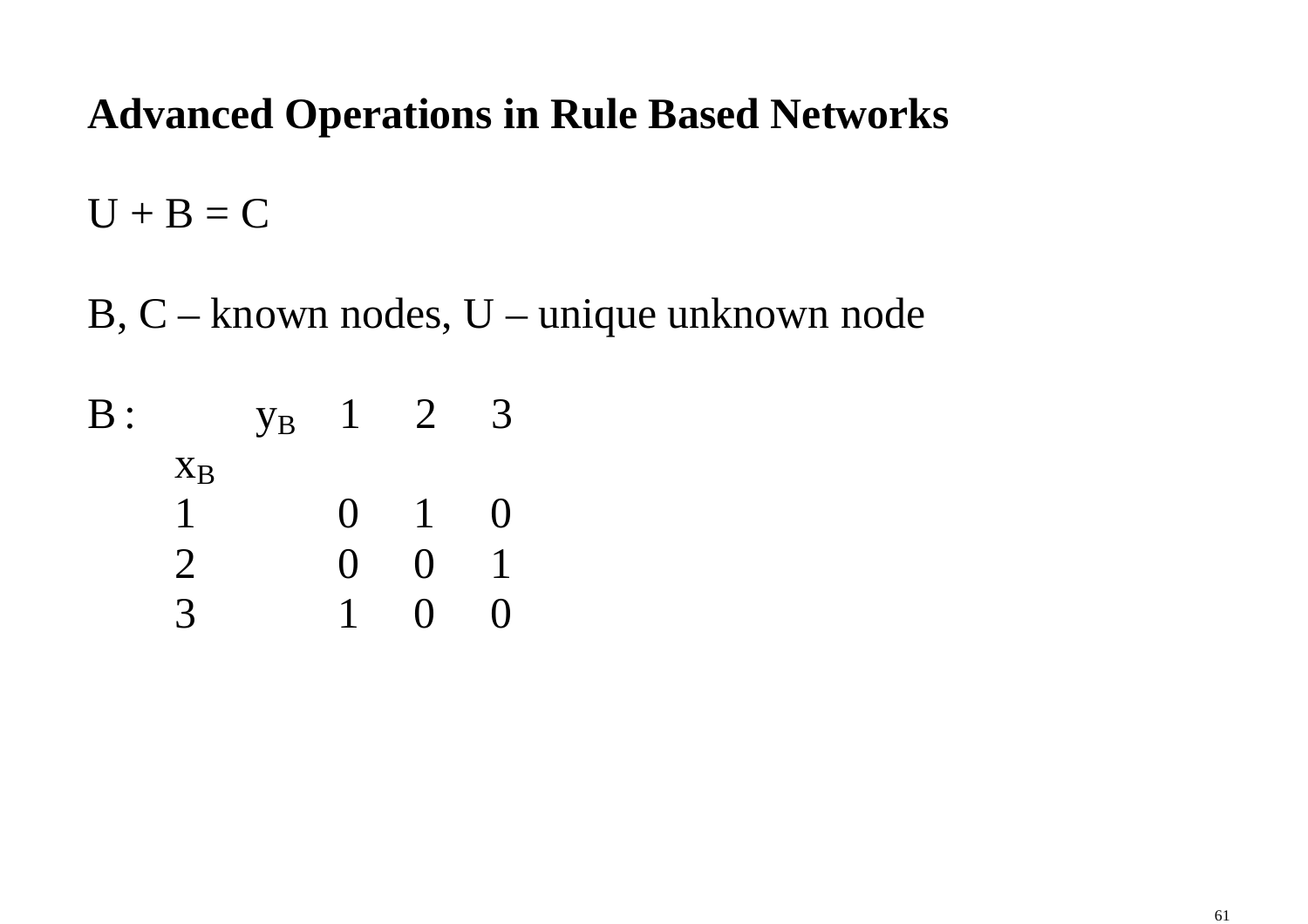| $C$ :         | YU, YB | 11      | 12               | 13             | 21             | 22             | 23               | 31             | 32                | 33                |
|---------------|--------|---------|------------------|----------------|----------------|----------------|------------------|----------------|-------------------|-------------------|
| $X_U$ , $X_B$ |        |         |                  |                |                |                |                  |                |                   |                   |
| 11            |        |         | $\bigcap$        |                | $\overline{0}$ | O              | $\left( \right)$ |                |                   |                   |
| 12            |        | O       | $\bigcup$        | Ő              | $\bf{0}$       | $\bm{0}$       | $\overline{0}$   | $\bf{0}$       | $\left( \right)$  |                   |
| 13            |        | O       | $\overline{0}$   | O              | $\overline{0}$ | O              | $\overline{0}$   |                | $\overline{0}$    | $\left(\right)$   |
| 21            |        | $\rm 0$ |                  | $\rm 0$        | $\overline{0}$ | $\overline{0}$ | $\overline{0}$   | $\rm 0$        | $\overline{0}$    | 0                 |
| 22            |        | $\rm 0$ | $\left( \right)$ |                | $\overline{0}$ | $\overline{0}$ | $\overline{0}$   | $\bf{0}$       | $\bigcup$         | $\mathbf{\Omega}$ |
| 23            |        |         | $\overline{0}$   | $\overline{0}$ | $\overline{0}$ | O              | $\overline{0}$   | $\overline{0}$ | $\overline{0}$    |                   |
| 31            |        | O       | $\overline{0}$   | $\bf{0}$       | $\overline{0}$ |                | $\overline{0}$   | $\bf{0}$       | $\overline{0}$    | $\bigcap$         |
| 32            |        | O       | $\Omega$         | O              | $\overline{0}$ | O              |                  | O              | $\bm{\mathrm{O}}$ |                   |
| 33            |        | $\rm 0$ | $\bigcup$        | $\rm 0$        |                | $\rm 0$        | $\overline{0}$   | ⋂              | $\left(\right)$   |                   |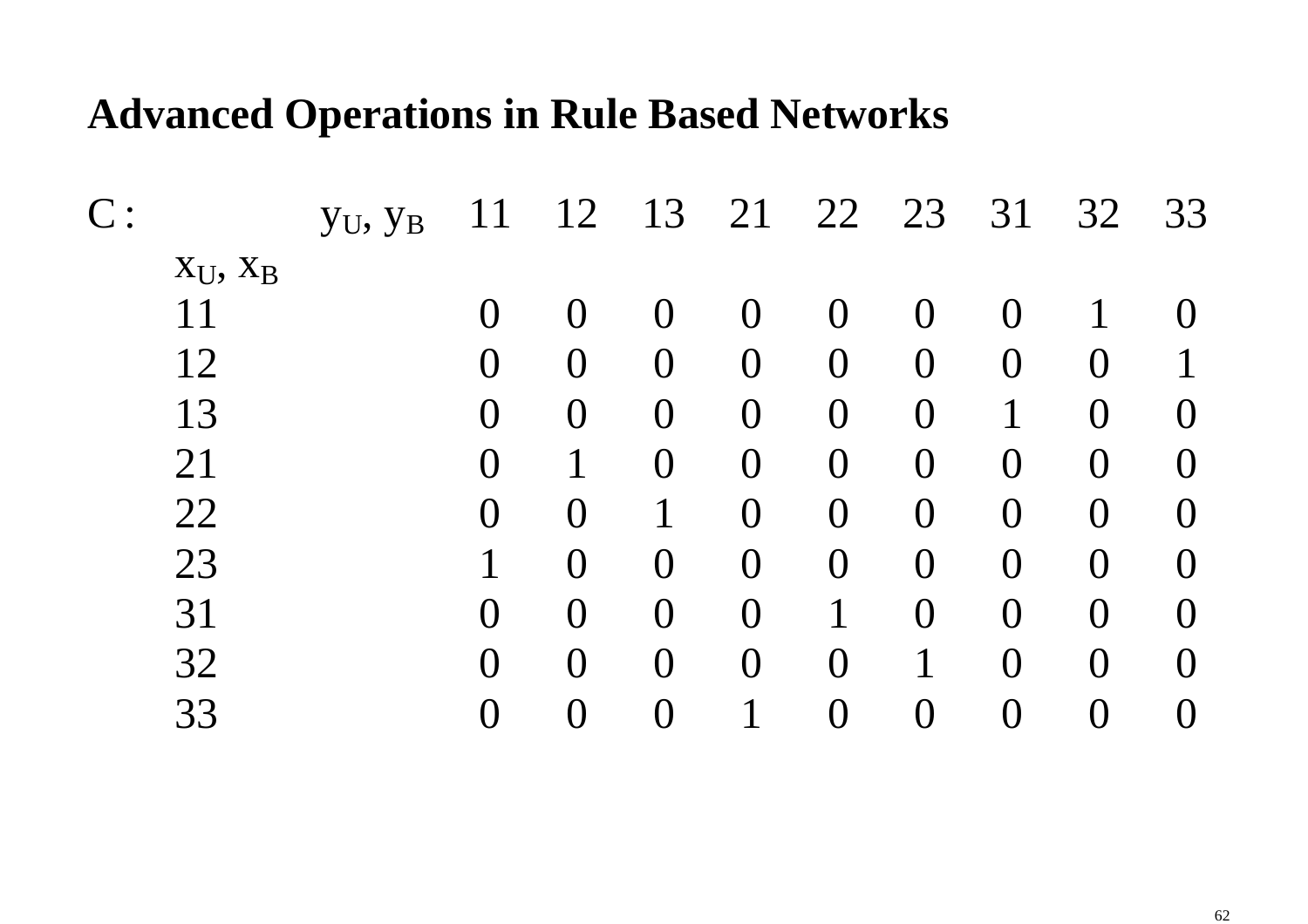$$
U: \begin{array}{cccccc} y_U & 1 & 2 & 3 \\ x_U & & & 0 & 0 & 1 \\ 1 & & 0 & 0 & 1 \\ 2 & & 1 & 0 & 0 \\ 3 & & 0 & 1 & 0 \end{array}
$$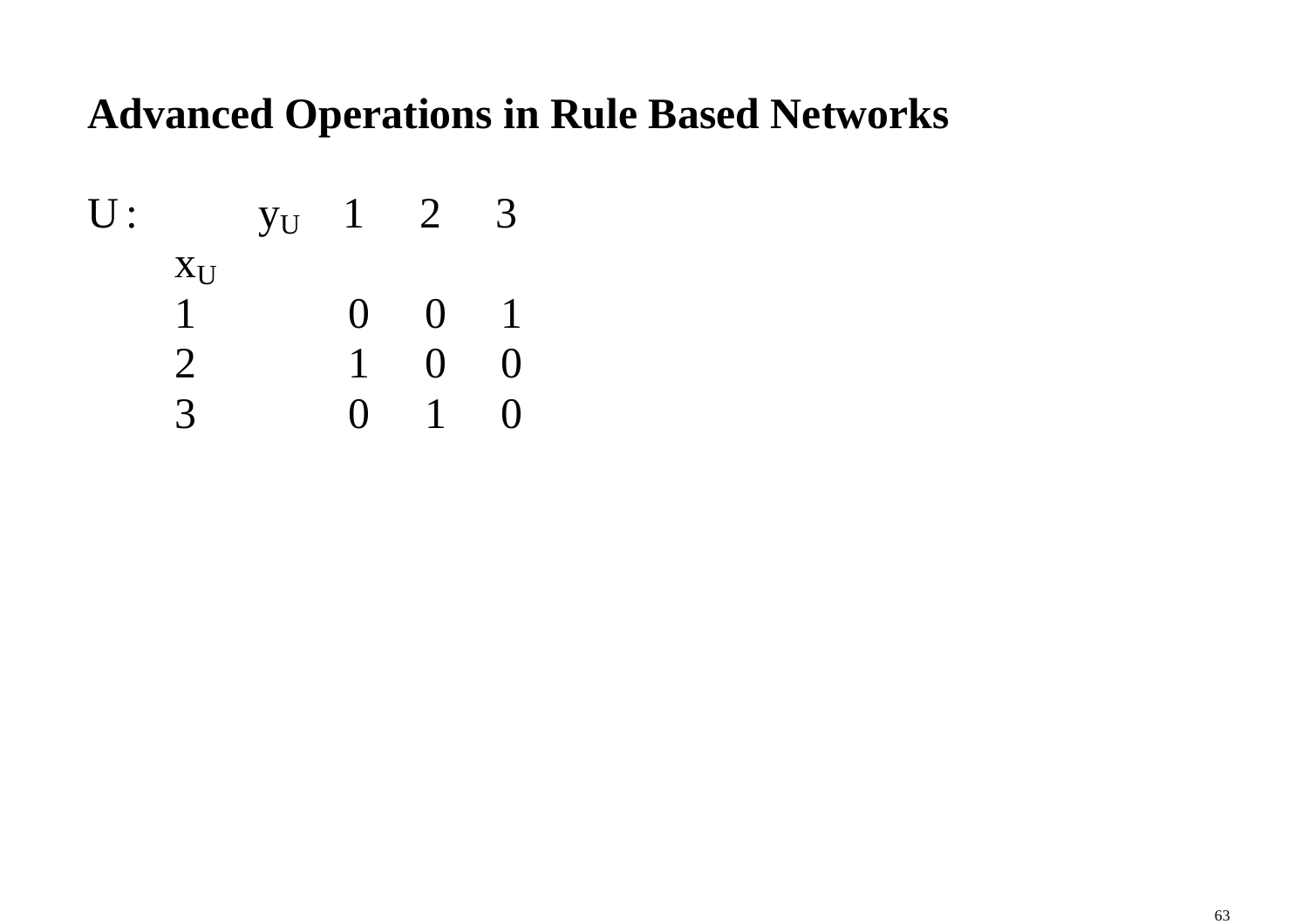$A + U + B = C$ 

A, B, C – known nodes, U – unique unknown node

 $A + U = D$  $D + B = C$ 

D – unique unknown node

 $U + B = E$  $A + E = C$ 

E – unique unknown node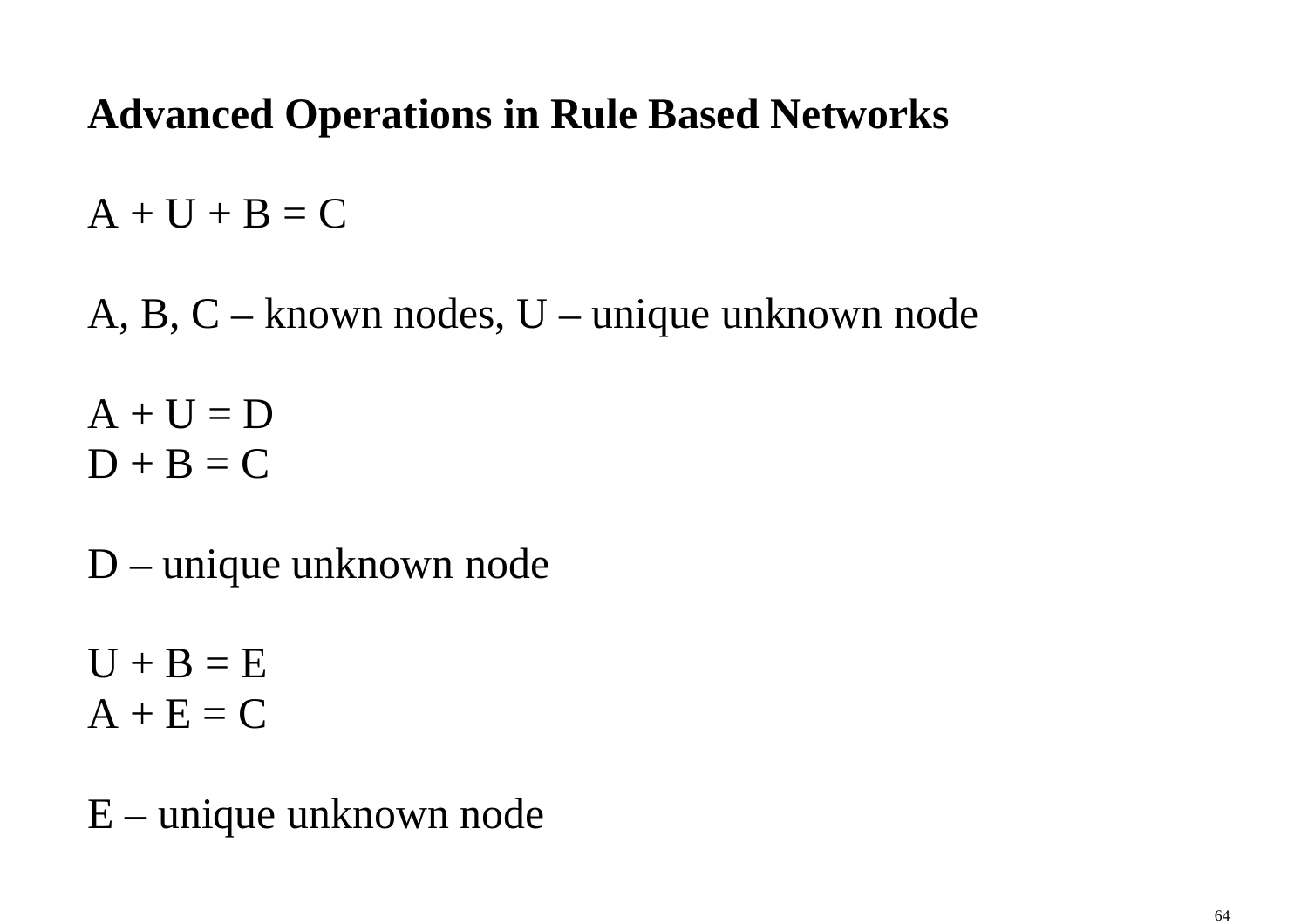Node Identification in Output Merging

 $A$ ;  $U = C$ 

A, C – known nodes, U – unique unknown node

A:  
\n
$$
\begin{array}{cccccc}\n & x_{A,U} & & 1 & 2 & 3 \\
1 & 0 & 1 & 0 & \\
2 & 1 & 0 & 0 & \\
3 & 0 & 0 & 1 & \\
\end{array}
$$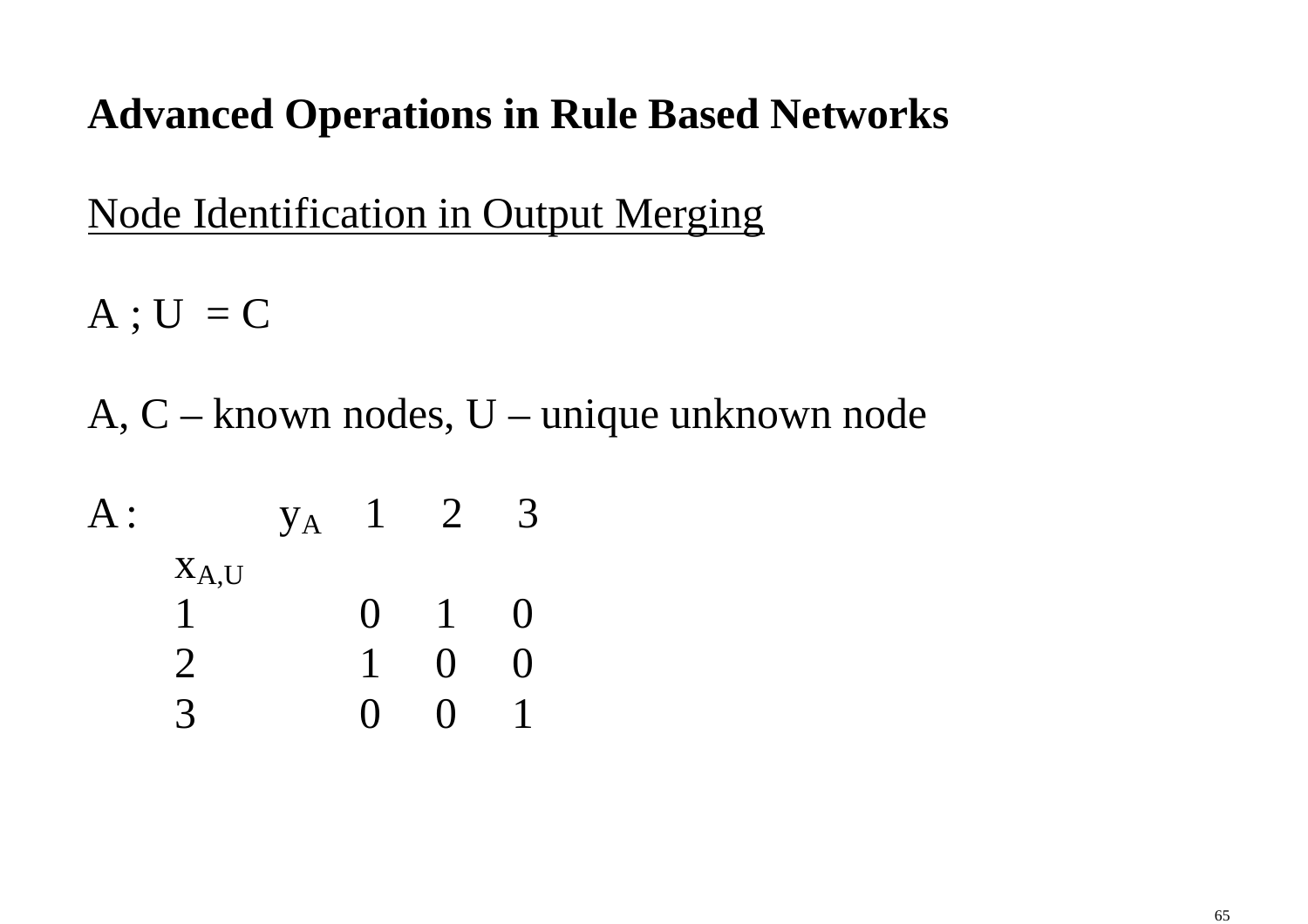|               | C: $y_A, y_U$ 11 12 13 21 22 23 31 32 33 |  |  |  |                                        |  |
|---------------|------------------------------------------|--|--|--|----------------------------------------|--|
| $X_{A,U}$     |                                          |  |  |  |                                        |  |
| $\sim$        |                                          |  |  |  | $0 \t 0 \t 0 \t 1 \t 0 \t 0 \t 0 \t 0$ |  |
| $\mathcal{D}$ |                                          |  |  |  | $0 \t 0 \t 1 \t 0 \t 0 \t 0 \t 0 \t 0$ |  |
| $\mathcal{R}$ |                                          |  |  |  | $0 \t 0 \t 0 \t 0 \t 0 \t 0 \t 1 \t 0$ |  |
|               |                                          |  |  |  |                                        |  |

U:  $U:$   $y_U$  $\sqrt{1}$  2 3 <sup>x</sup>A,U 1 1 0 0 2 0 0 1

3 0 1 0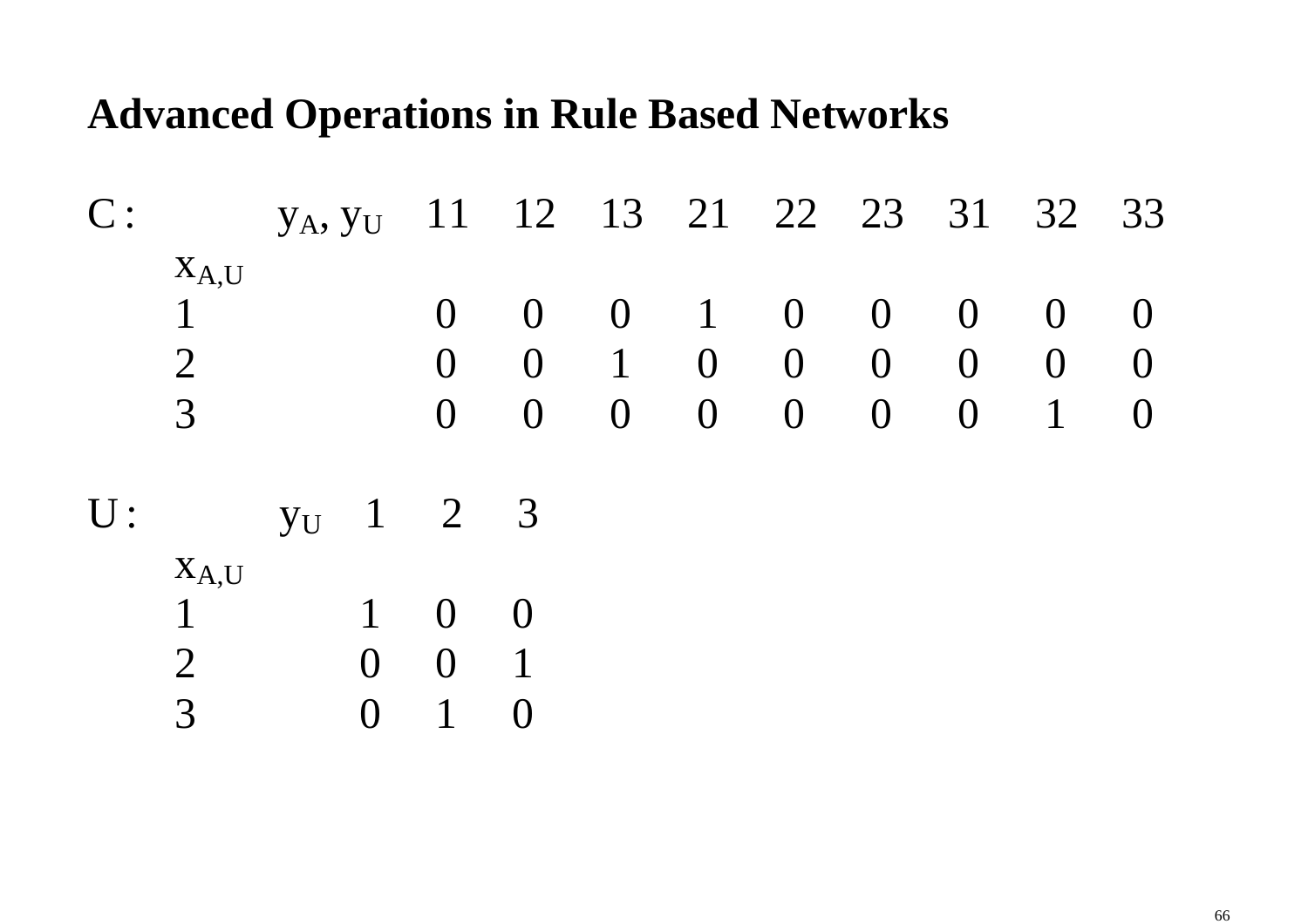$U$ ;  $B = C$ 

B, C – known nodes, U – unique unknown node

| $\mathrm{B}$ : |           | $\overline{y}_{B}$ | $\mathbf{I}$      | $\sum$                  | $\prec$       |
|----------------|-----------|--------------------|-------------------|-------------------------|---------------|
|                | $X_{U,B}$ |                    |                   |                         |               |
|                |           |                    | $\mathbf{\Omega}$ | $\overline{\mathbf{1}}$ | ( )           |
|                |           |                    | $\mathbf{\Omega}$ | ( )                     |               |
|                |           |                    |                   | l 1                     | $\mathcal{L}$ |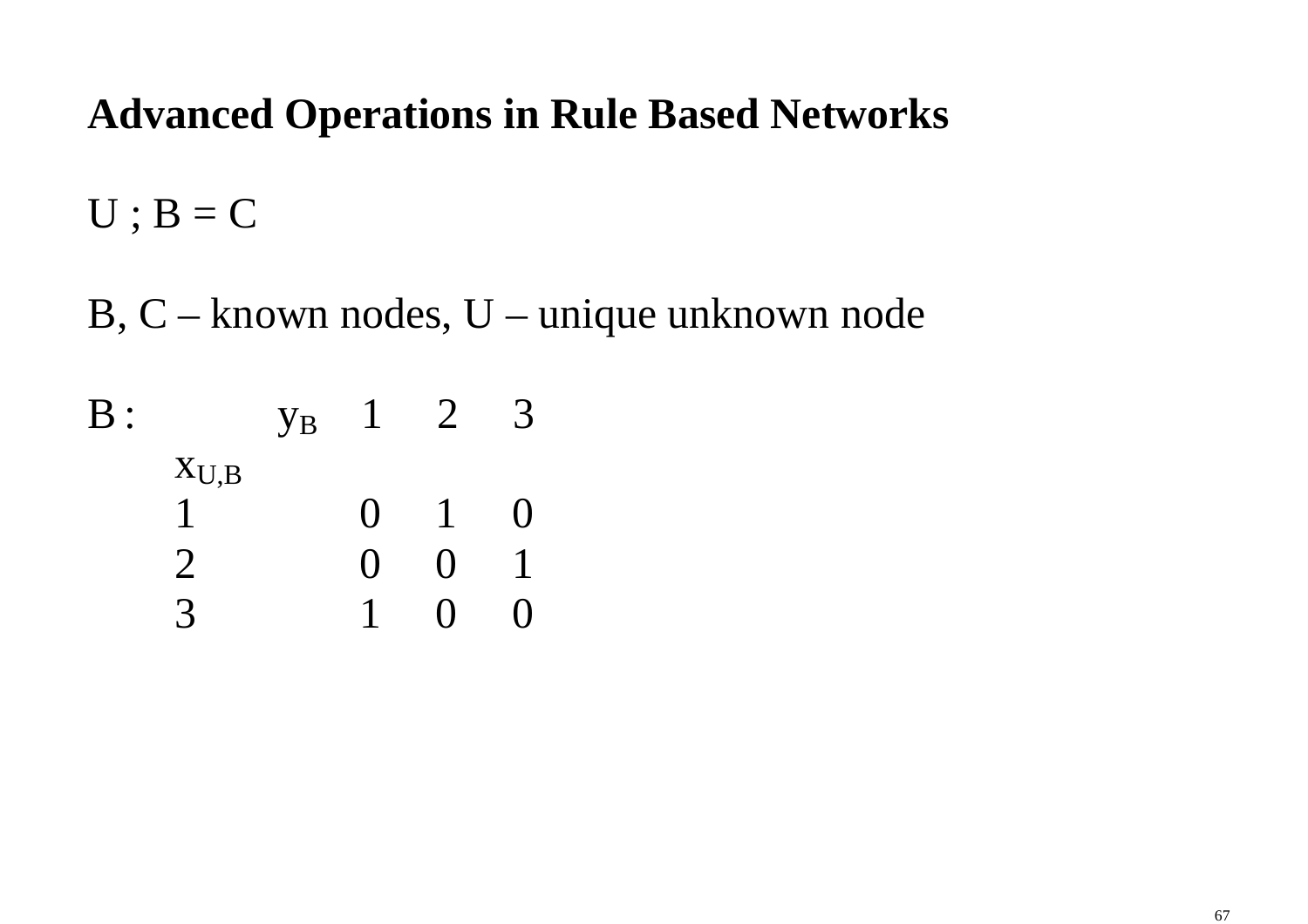| $X_{U,B}$     |  |  |  |  |                                                                                                                                                                        |
|---------------|--|--|--|--|------------------------------------------------------------------------------------------------------------------------------------------------------------------------|
| $\sim$        |  |  |  |  |                                                                                                                                                                        |
| $\mathcal{D}$ |  |  |  |  |                                                                                                                                                                        |
|               |  |  |  |  |                                                                                                                                                                        |
|               |  |  |  |  | C: $y_U, y_B$ 11 12 13 21 22 23 31 32 33<br>$0 \t 0 \t 0 \t 0 \t 0 \t 0 \t 1 \t 0$<br>$0 \t 0 \t 1 \t 0 \t 0 \t 0 \t 0 \t 0$<br>$0 \t 0 \t 0 \t 1 \t 0 \t 0 \t 0 \t 0$ |

 $U:$  y  $y_U$  1 2 3  $X_{U,B}$  1 0 0 1 2 1 0 0

3 0 1 0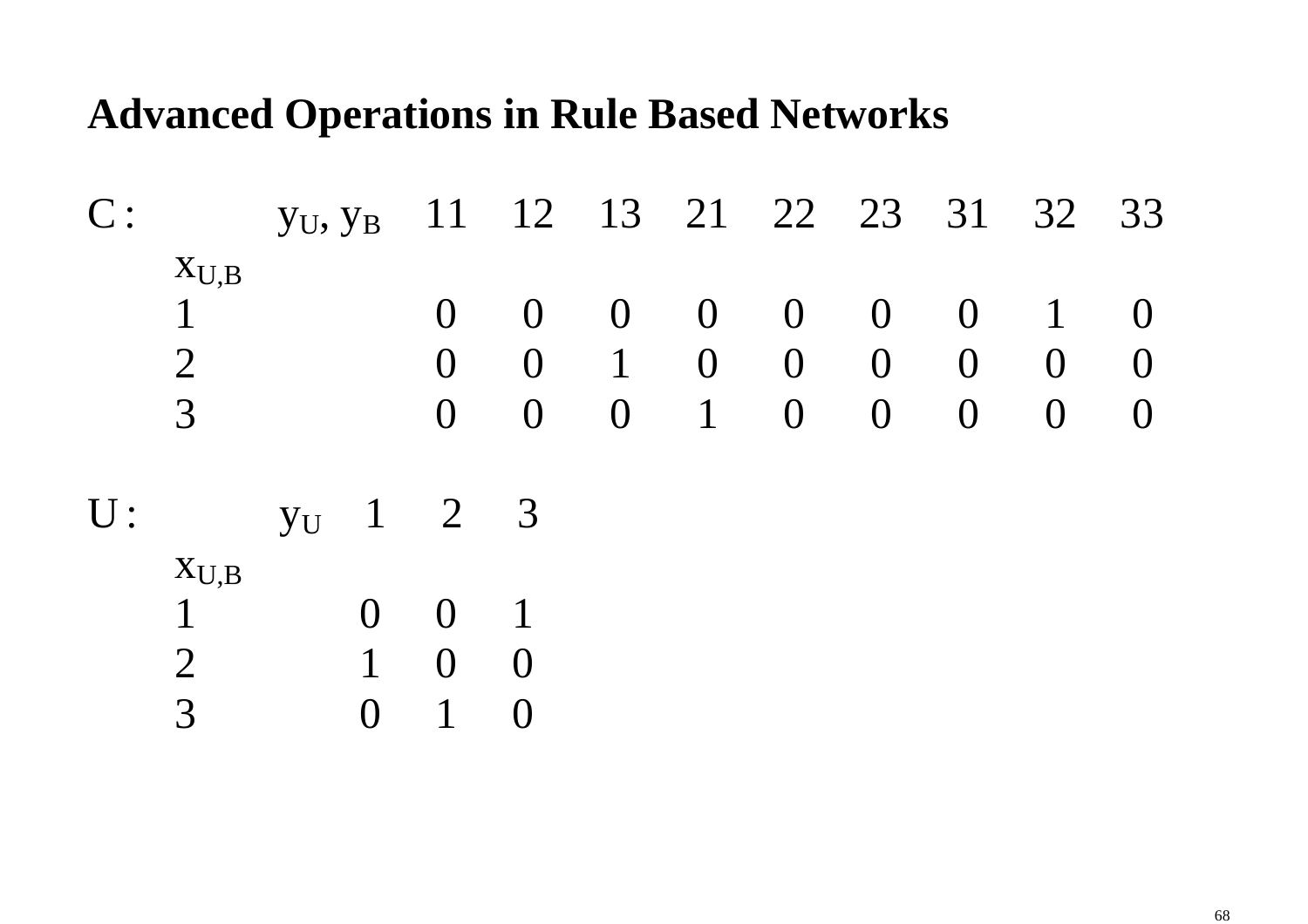$A$ ;  $U$ ;  $B = C$ 

A, B, C – known nodes, U – unique unknown node

 $A$ ;  $U = D$  $D$ ;  $B = C$ 

D – unique unknown node

 $U$ ;  $B = E$  $A$ ;  $E = C$ 

E – unique unknown node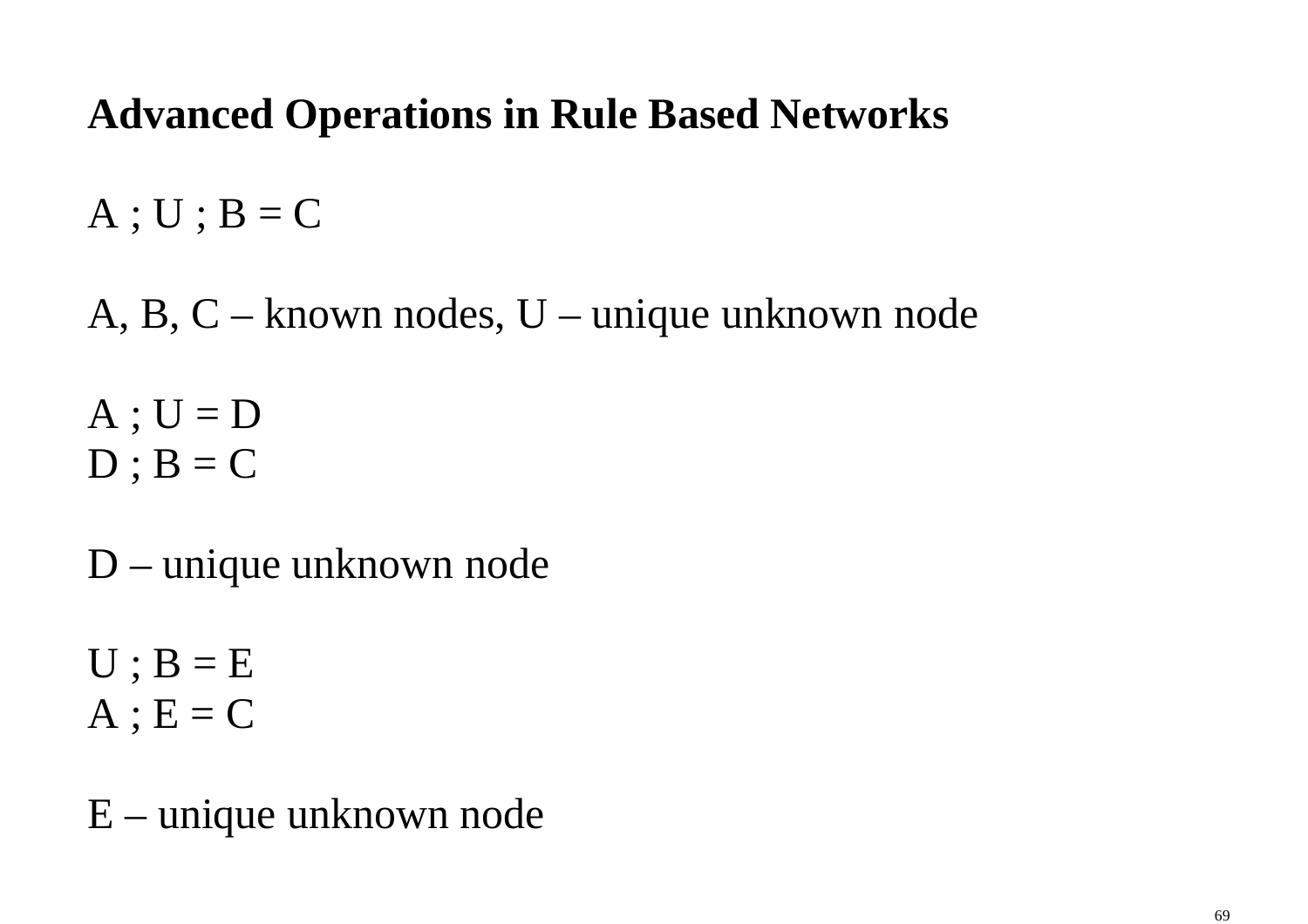## **Feedforward Rule Based Networks**

# Network with Single Level and Single Layer

• rule based system

# 1,1

# $[N_{11}] (x_{11} | y_{11})$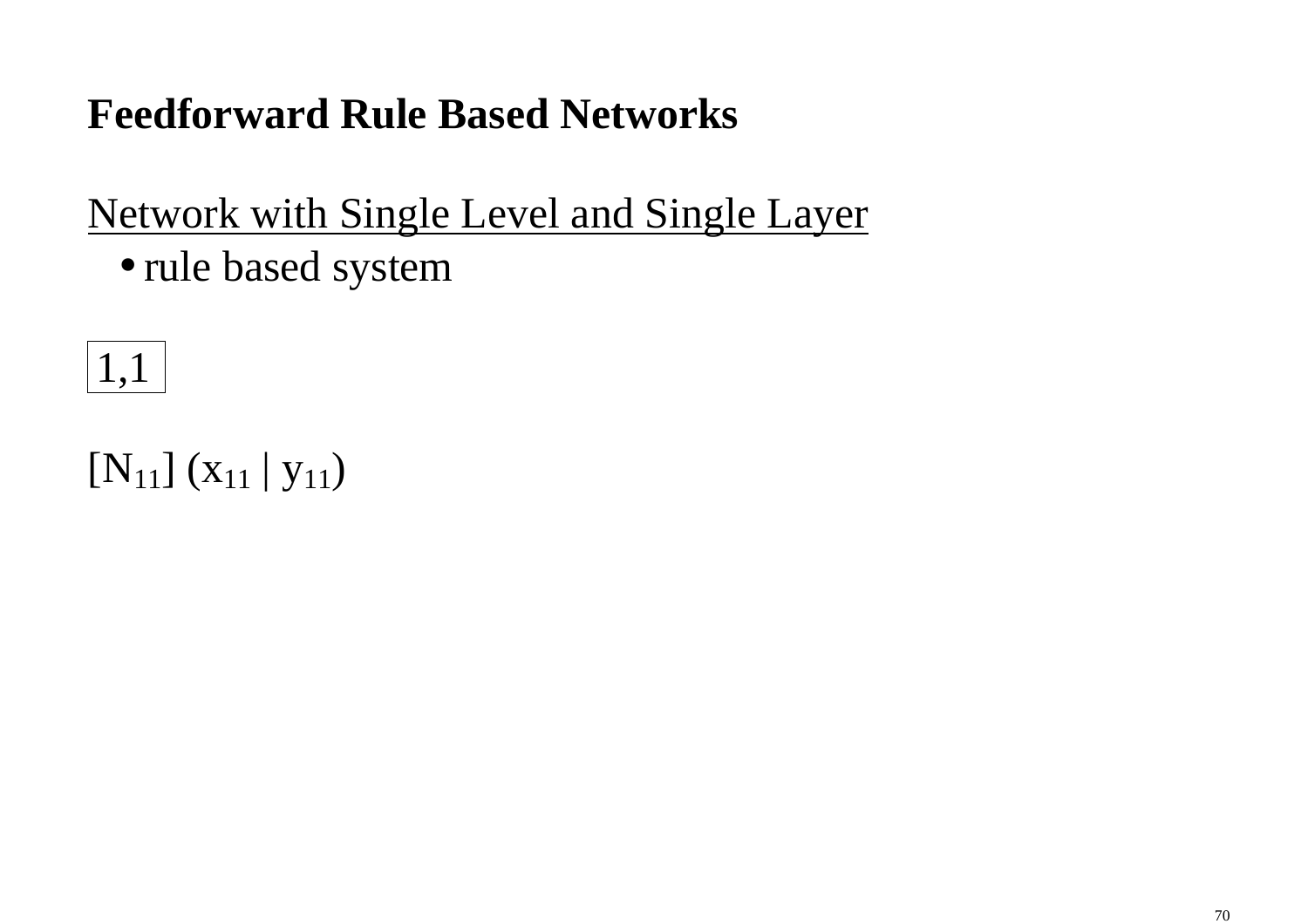## **Feedforward Rule Based Networks**

Network with Single Level and Multiple Layers• queue of 'n' rule based systems



*Example 1 (Network Analysis)* 

 $[N_{11}]$   $(X_{11} | Z_{11,12}^{1,2}, Z_{11,12}^{2,1})$  \*  $[N_{12}]$   $(Z_{11,12}^{2,1}, Z_{11,12}^{1,2} | Y_{12})$ ⇒

 $[N_{11}^{PQ}](x_{11} | z_{11,12}^{2,1}, z_{11,12}^{1,2}) * [N_{12}](z_{11,12}^{2,1}, z_{11,12}^{1,2} | y_{12})$ ⇒

 $[N_{11}^{PQ} * N_{12}] (x_{11} | y_{12}) \Rightarrow$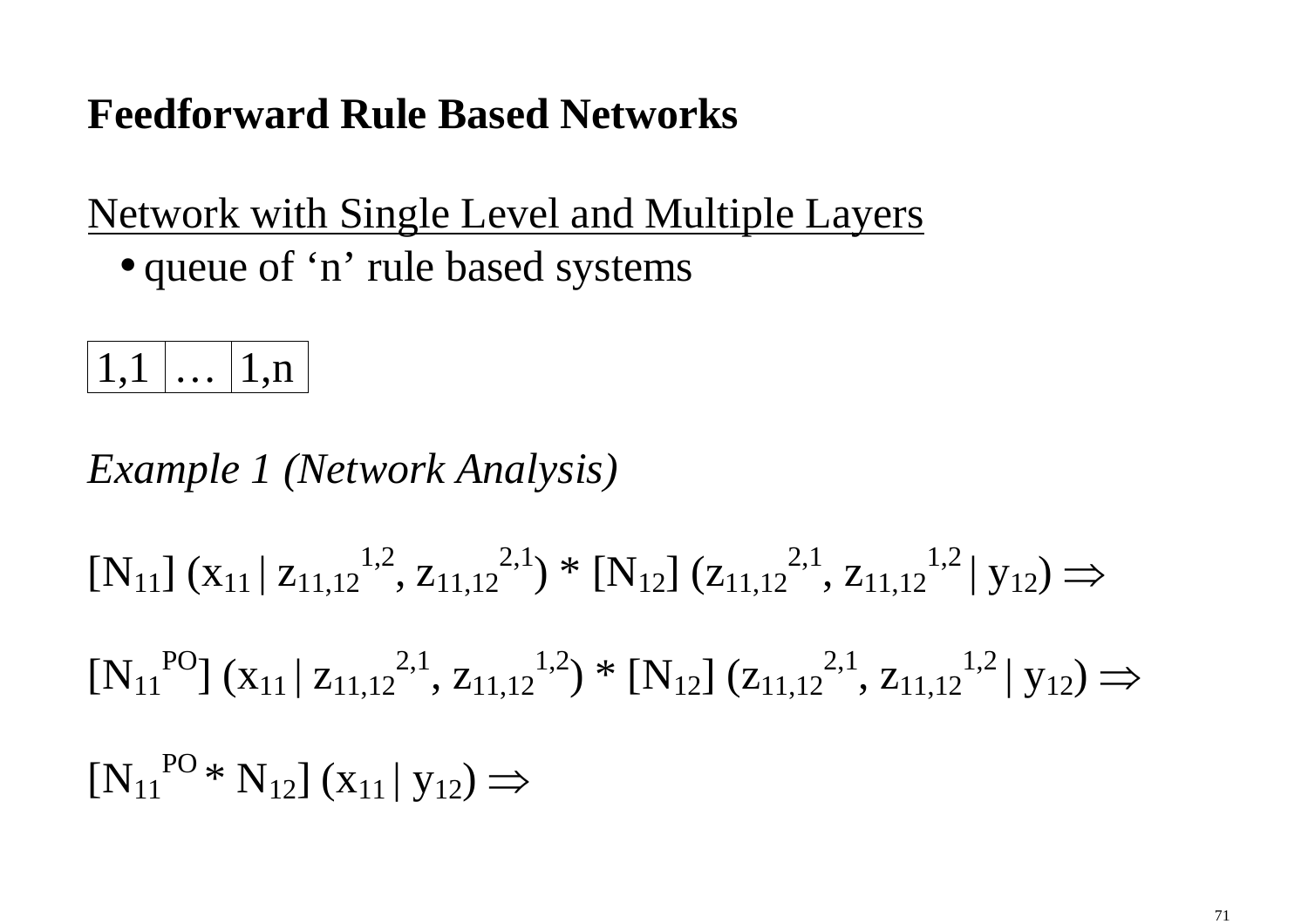## **Feedforward Rule Based Networks**

 $\mathrm{N_{E}=N_{11}}^{\mathrm{PO}\,*}\mathrm{N_{12}}$ 

*Algorithm 1.1 (Network Design)* 1. Define  $N_E$  and  $N_{12}$ . 2. Derive  $N_{11}^{PQ}$ , if possible.

3. Find  $N_{11}$  by inverse output permutation of  $N_{11}^{PQ}$ .

*Algorithm 1.2 (Network Design)* 

1. Define  $N_E$  and  $N_{11}$ .

2. Find  $N_{11}^{PO}$  by output permutation of  $N_{11}$ .

3. Derive  $N_{12}$ , if possible.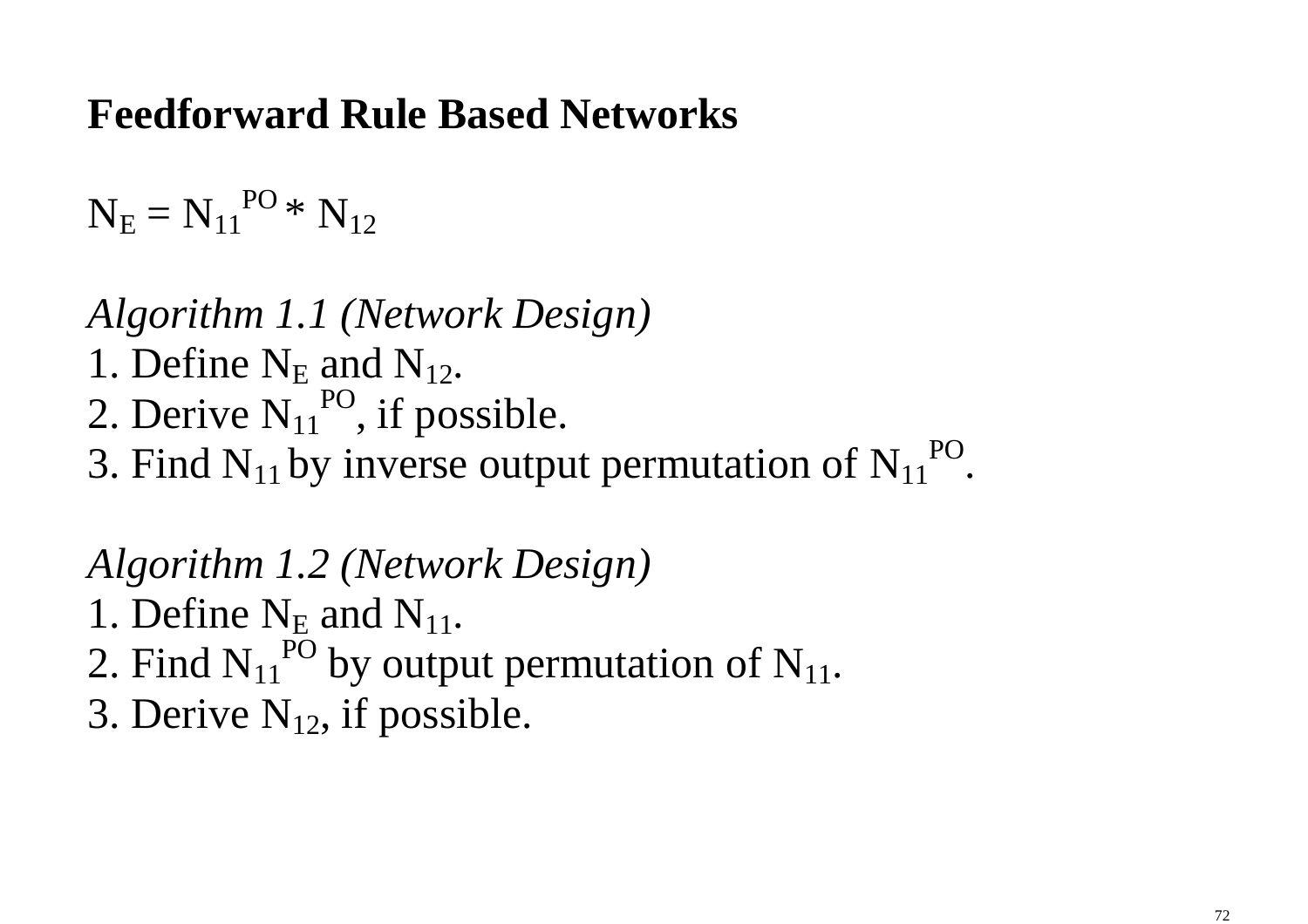Network with Multiple Levels and Single Layer

• stack of 'm' rule based systems



*Example 2 (Network Analysis)* 

 $[N_{11}]$   $(X_{11,21}^{1,1}, X_{11}^{2} | y_{11})$ ;  $[N_{21}]$   $(X_{11,21}^{1,1} | y_{21}) \Rightarrow$ 

 $[N_{11}]$   $(X_{11,21}^{1,1}, X_{11}^{2} | y_{11})$ ;  $[N_{21}^{Al}](X_{11,21}^{1,1}, X_{11}^{2} | y_{21}) \Rightarrow$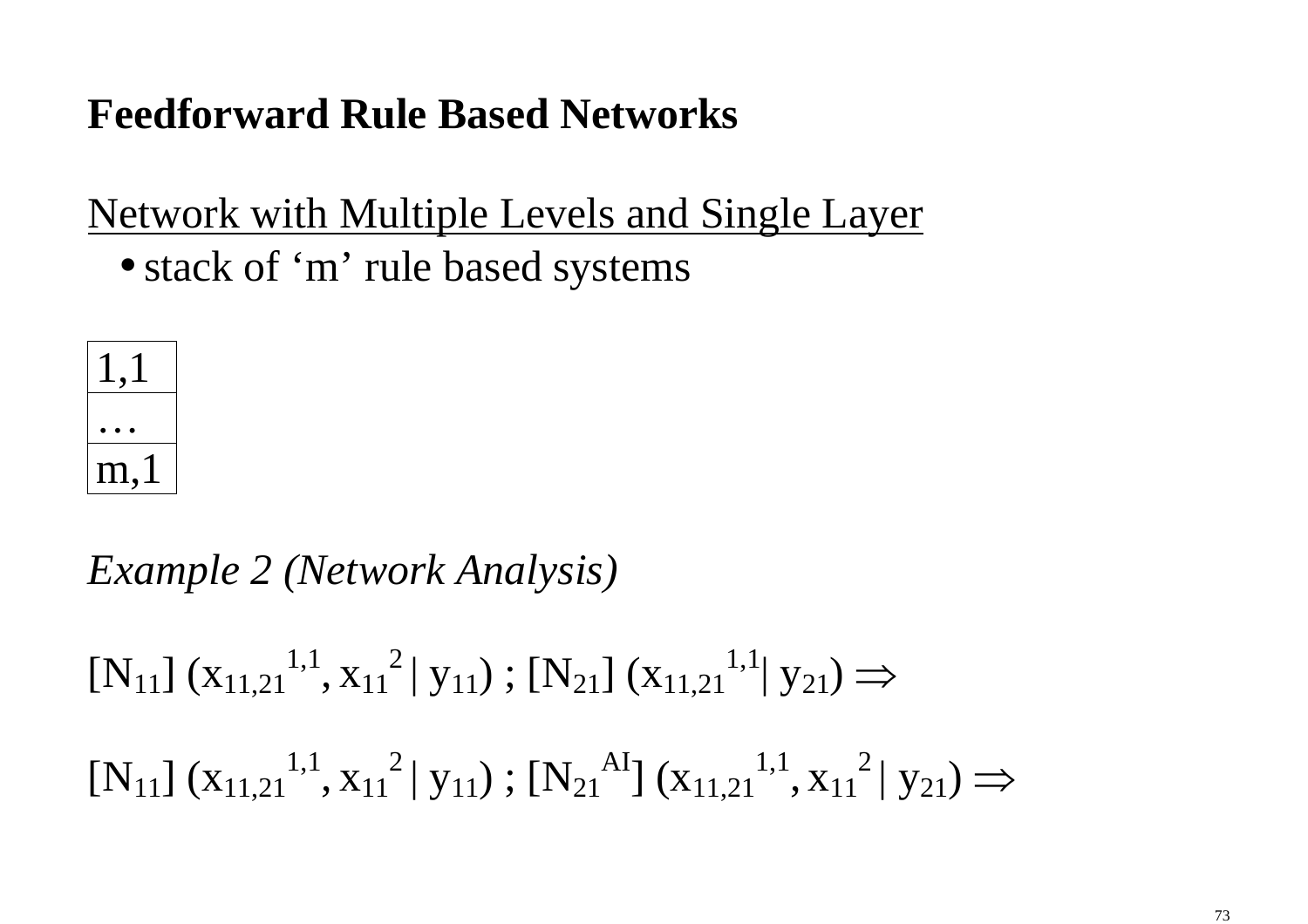$$
[N_{11}\,;\,N_{21}{}^{AI}]\;(x_{11,21}{}^{1,1},x_{11}{}^2\,|\;y_{11},y_{21})\Longrightarrow
$$

 $\mathrm{N_{E}=N_{11}:N_{21}}^{\mathrm{Al}}$ 

*Algorithm 2.1 (Network Design)* 1. Define  $N_E$  and  $N_{21}$ . 2. Find  $N_{21}^{AI}$  by input augmentation of  $N_{21}$ . 3. Derive  $N_{11}$ , if possible.

*Algorithm 2.2 (Network Design)* 1. Define  $N_E$  and  $N_{11}$ . 2. Derive  $N_{21}^{AI}$ , if possible. 3. Find  $N_{21}$  by inverse input augmentation of  $N_{21}^{Al}$ .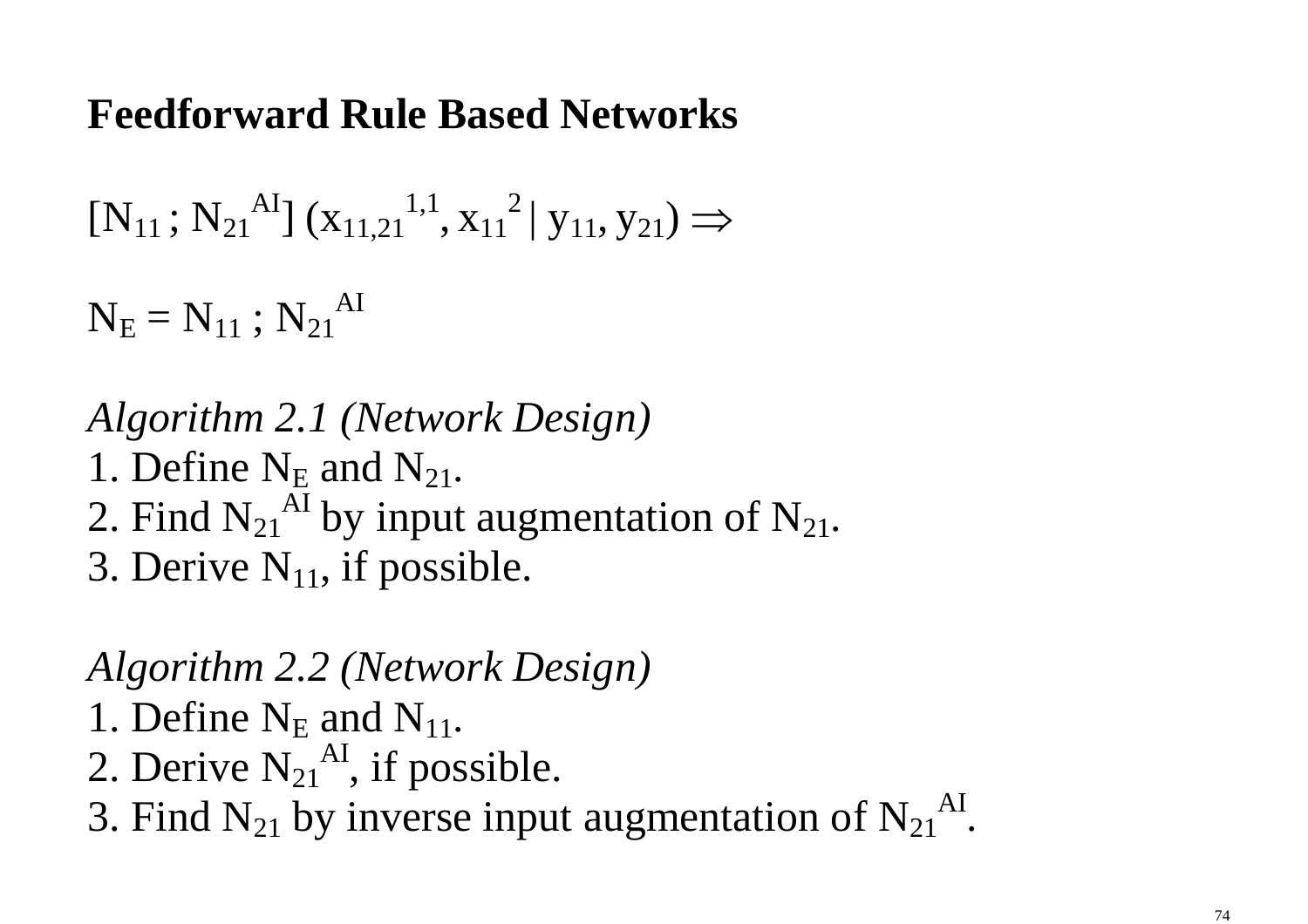Network with Multiple Levels and Multiple Layers

• grid of 'm by n' rule based systems

|      | 1, n |
|------|------|
|      |      |
| m, l | m,n  |
|      |      |

*Example 3 (Network Analysis)* 

 $\{[\mathbf{N}_{11}] (\mathbf{x}_{11} | \mathbf{z}_{11,12}^{1,1}, \mathbf{z}_{11,22}^{2,1}) + [\mathbf{N}_{21}] (\mathbf{x}_{21} | \mathbf{z}_{21,12}^{1,2})\}$ \*

 $\{[\mathbf{N}_{12}]$   $(\mathbf{z}_{11,12}^{1,1}, \mathbf{z}_{21,12}^{1,2} | \mathbf{y}_{12}) + [\mathbf{N}_{22}] (\mathbf{z}_{11,22}^{2,1} | \mathbf{y}_{22})\} \Rightarrow$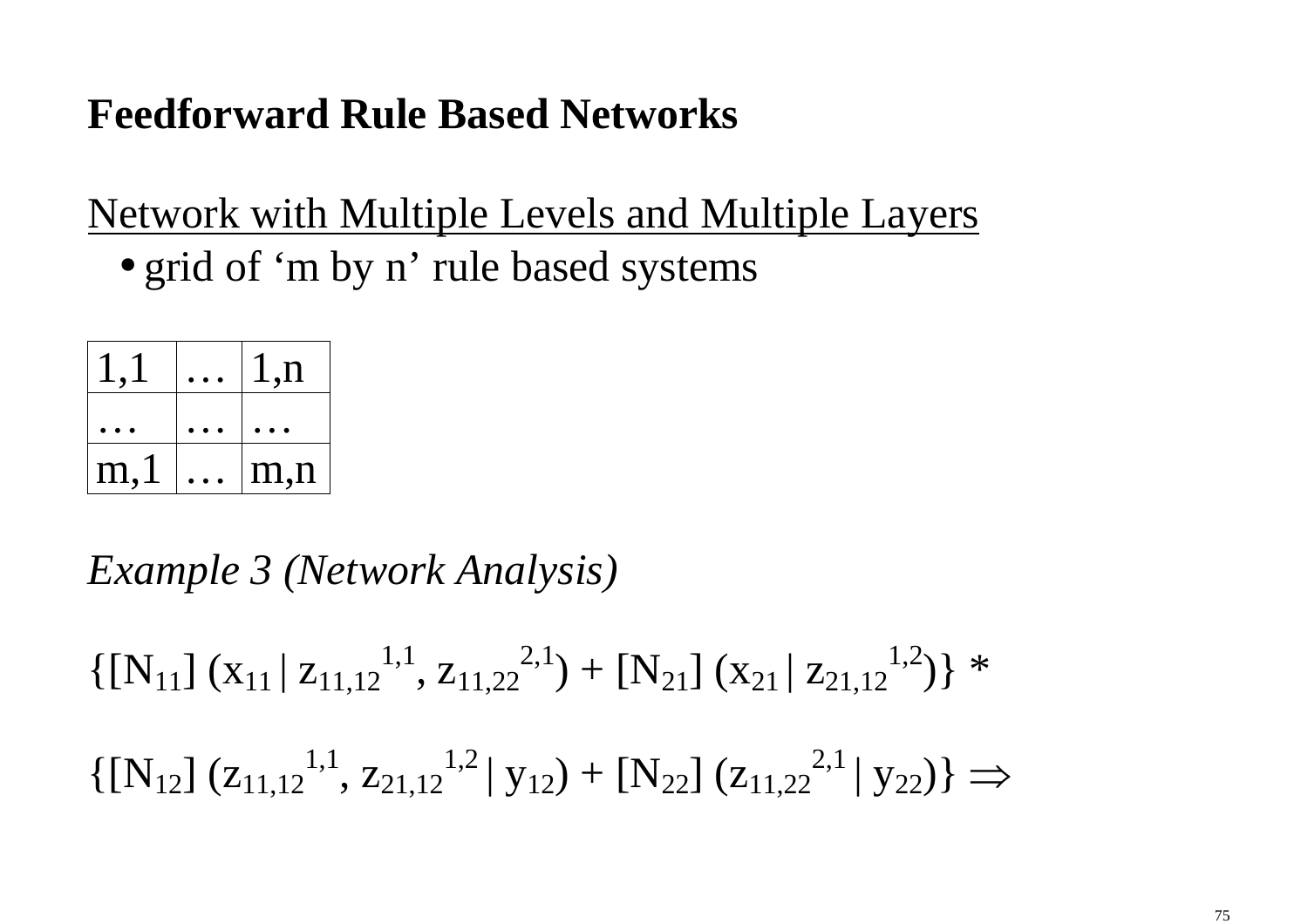$[N_{11} + N_{21}] (x_{11}, x_{21} | z_{11,12}^{1,1}, z_{11,22}^{2,1})$  $,\rm{Z_{21,12}}^{1,2})$  \*  $[N_{12} + N_{22}] (z_{11,12}^{1,1}, z_{21,12}^{1,2}, z_{11,22}^{2,1} | y_{12}, y_{22}) \Rightarrow$  $[(N_{11} + N_{21})^{PO}](x_{11}, x_{21} | z_{11,12}^{1,1})$  $, \mathsf{z}_{21,12}{}^{1,2}, \mathsf{z}_{11,22}{}^{2,1})$  \*  $[N_{12} + N_{22}] (z_{11,12}^{1,1}, z_{21,12}^{1,2}, z_{11,22}^{2,1} | y_{12}, y_{22}) \Rightarrow$  $[(N_{11} + N_{21})^{PO*} (N_{12} + N_{22})] (x_{11}, x_{21} | y_{12}, y_{22}) \Rightarrow$  $N_{E} = (N_{11} + N_{21})^{PO*} (N_{12} + N_{22})$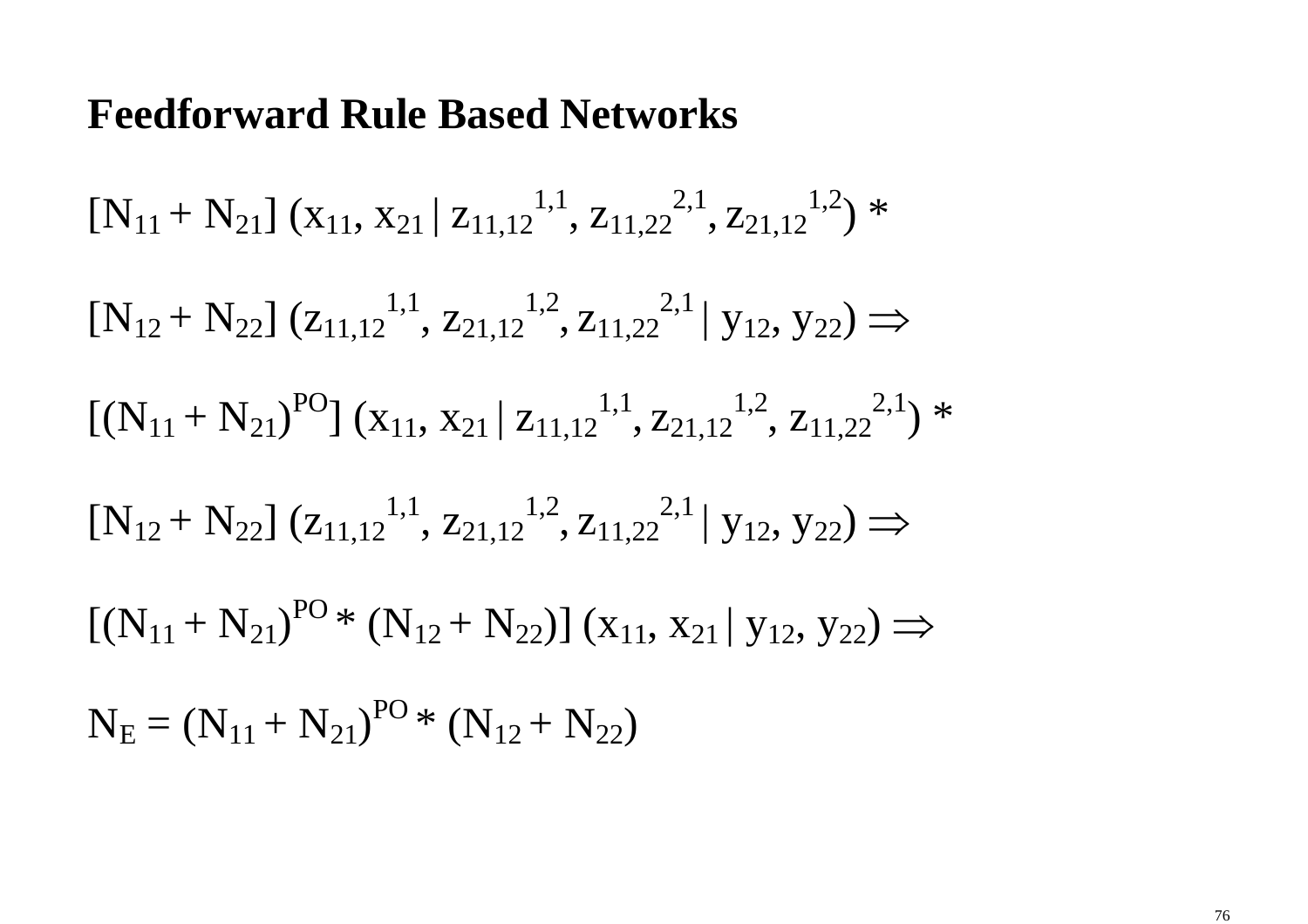*Algorithm 3.1 (Network Design)* 

- 1. Define  $N_E$ ,  $N_{21}$ ,  $N_{12}$  and  $N_{22}$ .
- 2. Find  $N_{12} + N_{22}$  by vertical merging of  $N_{12} + N_{22}$ .
- 3. Derive  $(N_{11} + N_{21})^{PO}$ , if possible.
- 4. Find  $N_{11} + N_{21}$  by inverse output permutation of  $(N_{11} + N_{21})^{PO}$ .
- 5. Derive  $N_{11}$  from  $N_{11} + N_{21}$ , if possible.

## *Algorithm 3.2 (Network Design)*

- 1. Define  $N_E$ ,  $N_{11}$ ,  $N_{12}$  and  $N_{22}$ .
- 2. Find  $N_{12} + N_{22}$  by vertical merging of  $N_{12} + N_{22}$ .
- 3. Derive  $(N_{11} + N_{21})^{PO}$ , if possible.
- 4. Find  $N_{11} + N_{21}$  by inverse output permutation of  $(N_{11} + N_{21})^{PO}$ .
- 5. Derive  $N_{21}$  from  $N_{11} + N_{21}$ , if possible.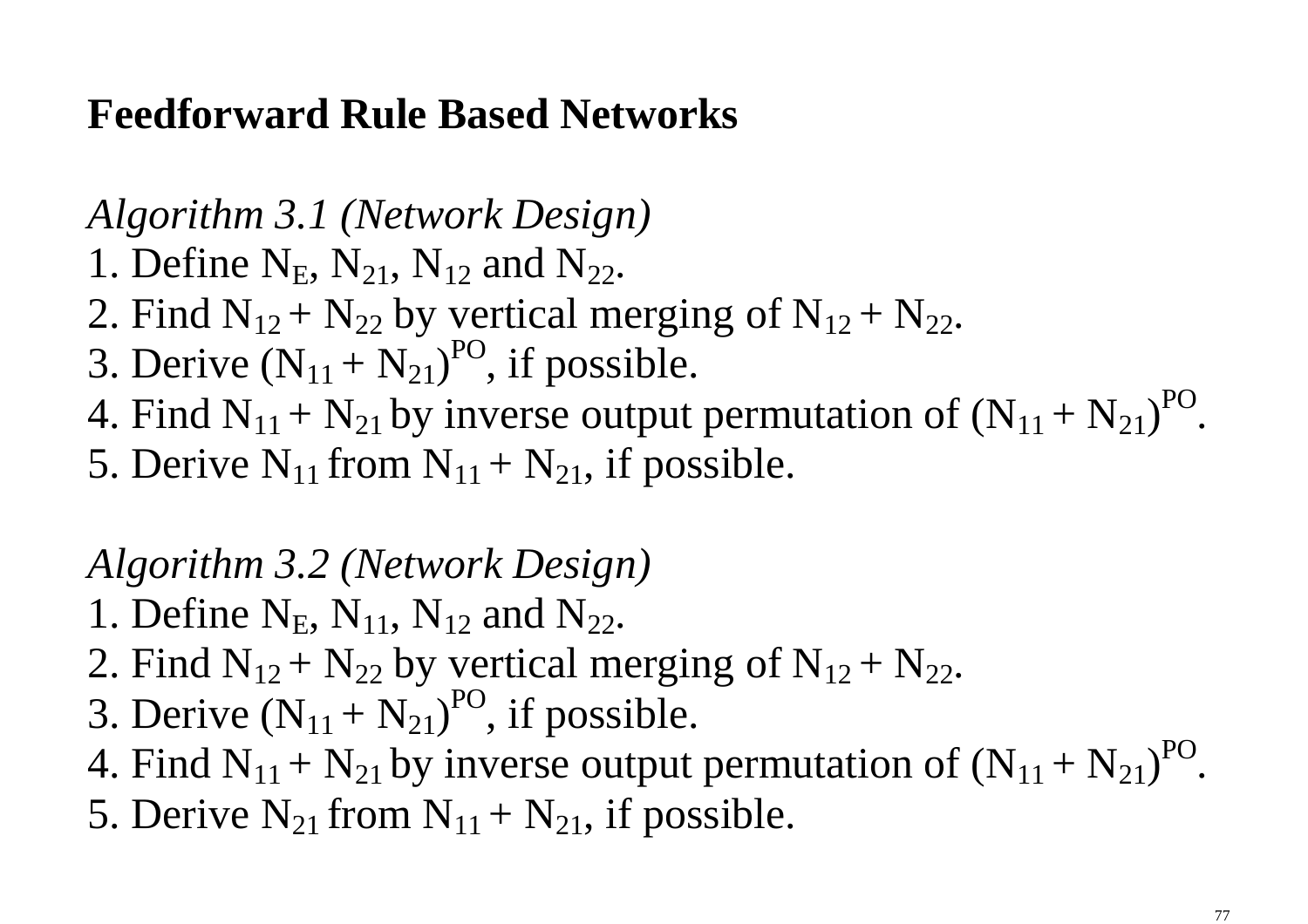- *Algorithm 3.3 (Network Design)*
- 1. Define  $N_E$ ,  $N_{11}$ ,  $N_{21}$  and  $N_{22}$ .
- 2. Find  $N_{11} + N_{21}$  by vertical merging of  $N_{11} + N_{21}$ .
- 3. Find  $(N_{11} + N_{21})^{PO}$  by output permutation of  $N_{11} + N_{21}$ .
- 4. Derive  $N_{12} + N_{22}$ , if possible.
- 5. Derive  $N_{12}$  from  $N_{12} + N_{22}$ , if possible.

## *Algorithm 3.4 (Network Design)*

- 1. Define  $N_E$ ,  $N_{11}$ ,  $N_{21}$  and  $N_{12}$ .
- 2. Find  $N_{11} + N_{21}$  by vertical merging of  $N_{11} + N_{21}$ .
- 3. Find  $(N_{11} + N_{21})^{PO}$  by output permutation of  $N_{11} + N_{21}$ .
- 4. Derive  $N_{12} + N_{22}$ , if possible.
- 5. Derive  $N_{22}$  from  $N_{12} + N_{22}$ , if possible.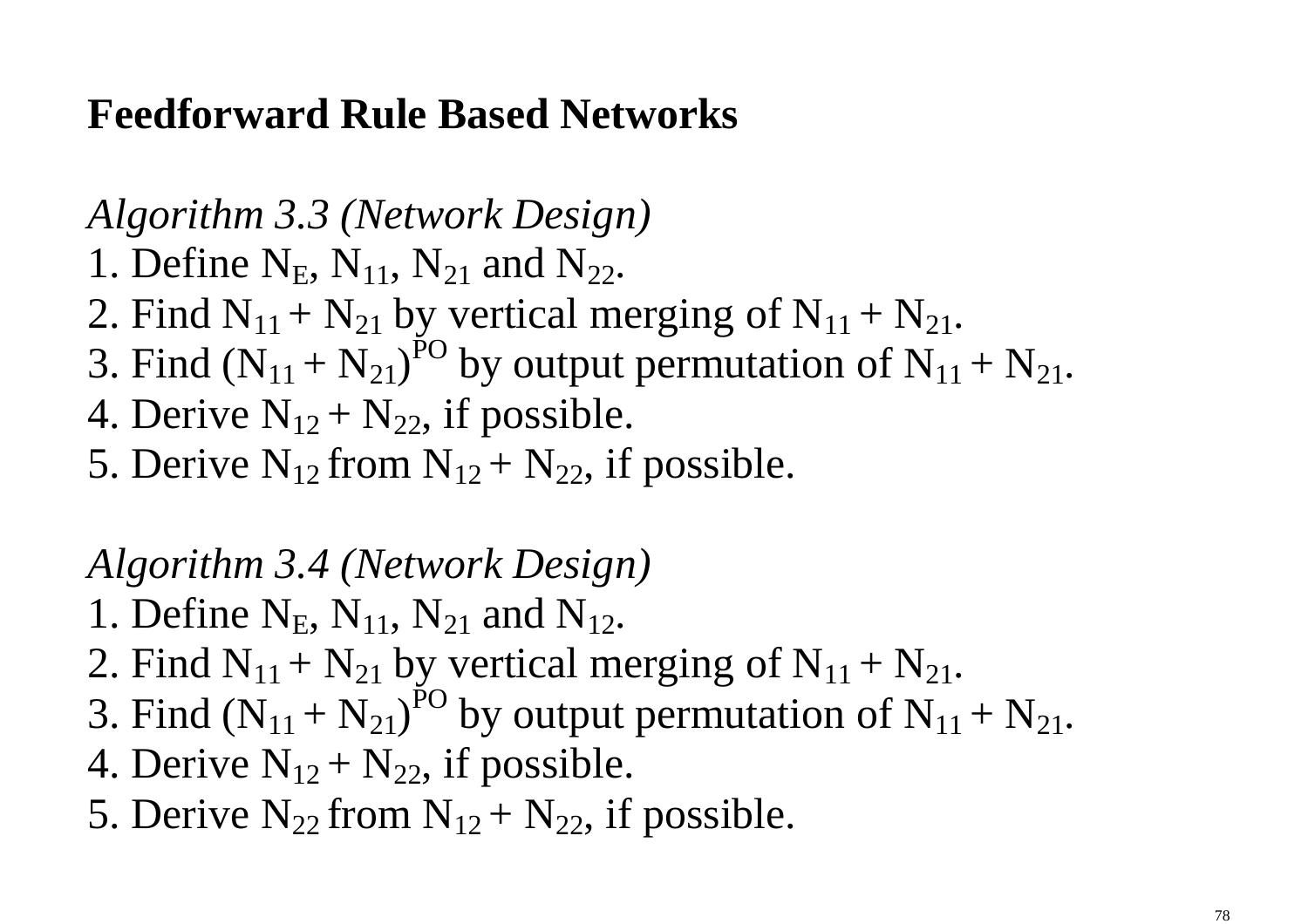Network with Single Local Feedback

• one node embraced by feedback





 $N(F)$  – node embraced by feedback N – nodes with no feedback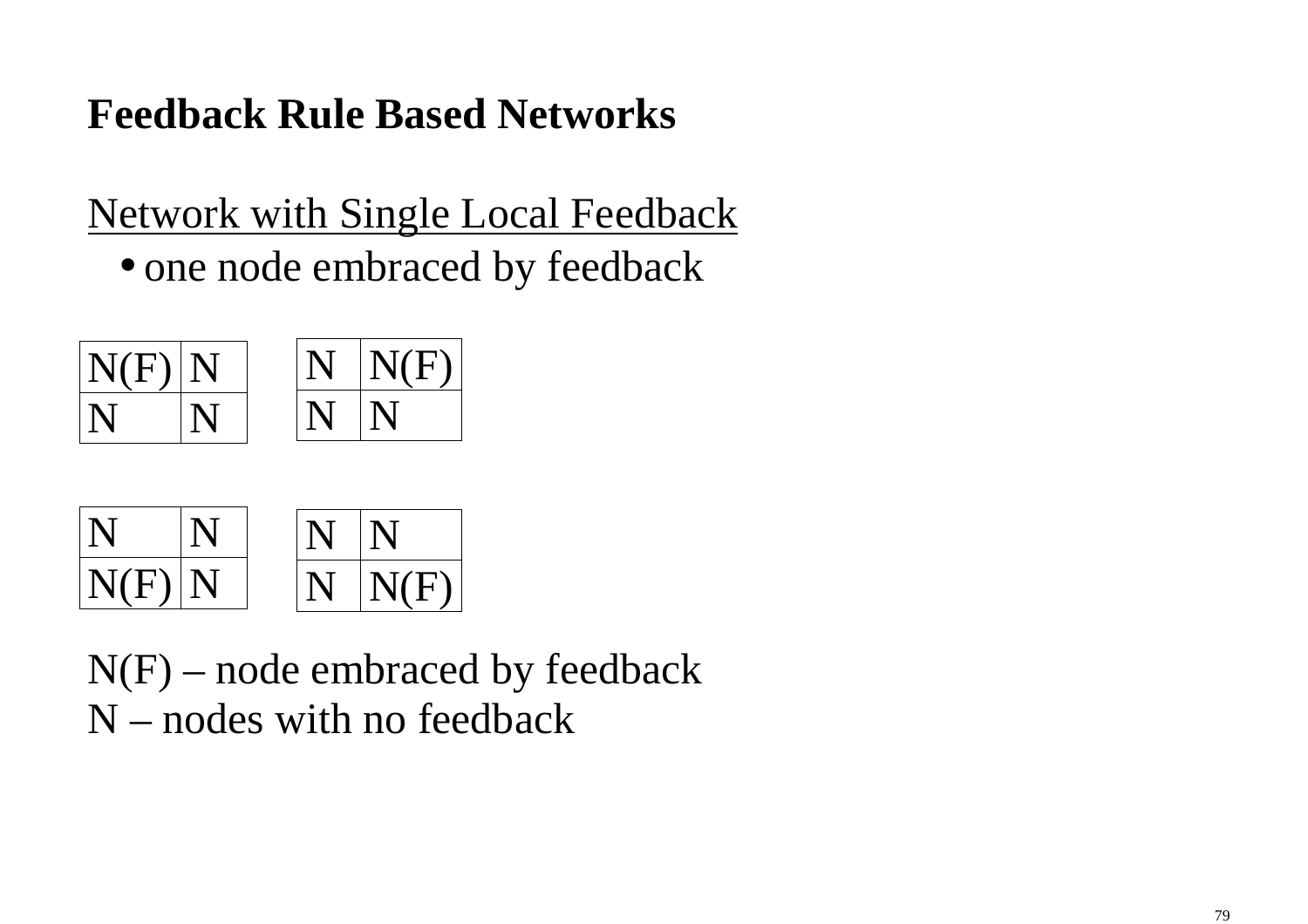*Example 4 (Network Analysis)* 

 $[N_{11}] (x_{11}, w_{11} | z_{11,12}^{2,1})$  $, v_{11}) * [N_{12}] (z_{11,12}^{1,1} | y_{12}),$  $[F_{11}]$   $(v_{11} | w_{11}) \Rightarrow$  $[N_{11}] (x_{11}, w_{11} | z_{11,12}^{2,1})$  $, {\rm v}_{11})$  \*  $\{[\mathbf{N}_{12}] (z_{11,12}^{1,1} | y_{12}) + [\mathbf{F}_{11}] (v_{11} | w_{11})\} \Rightarrow$  $[N_{11} * (N_{12} + F_{11})] (x_{11}, w_{11} | y_{12}, w_{11}) \Rightarrow$ 

 $[(N_{11} * (N_{12} + F_{11}))^{EF}](x_{11}, x^{EF} | y_{12}, y^{EF})$ ⇒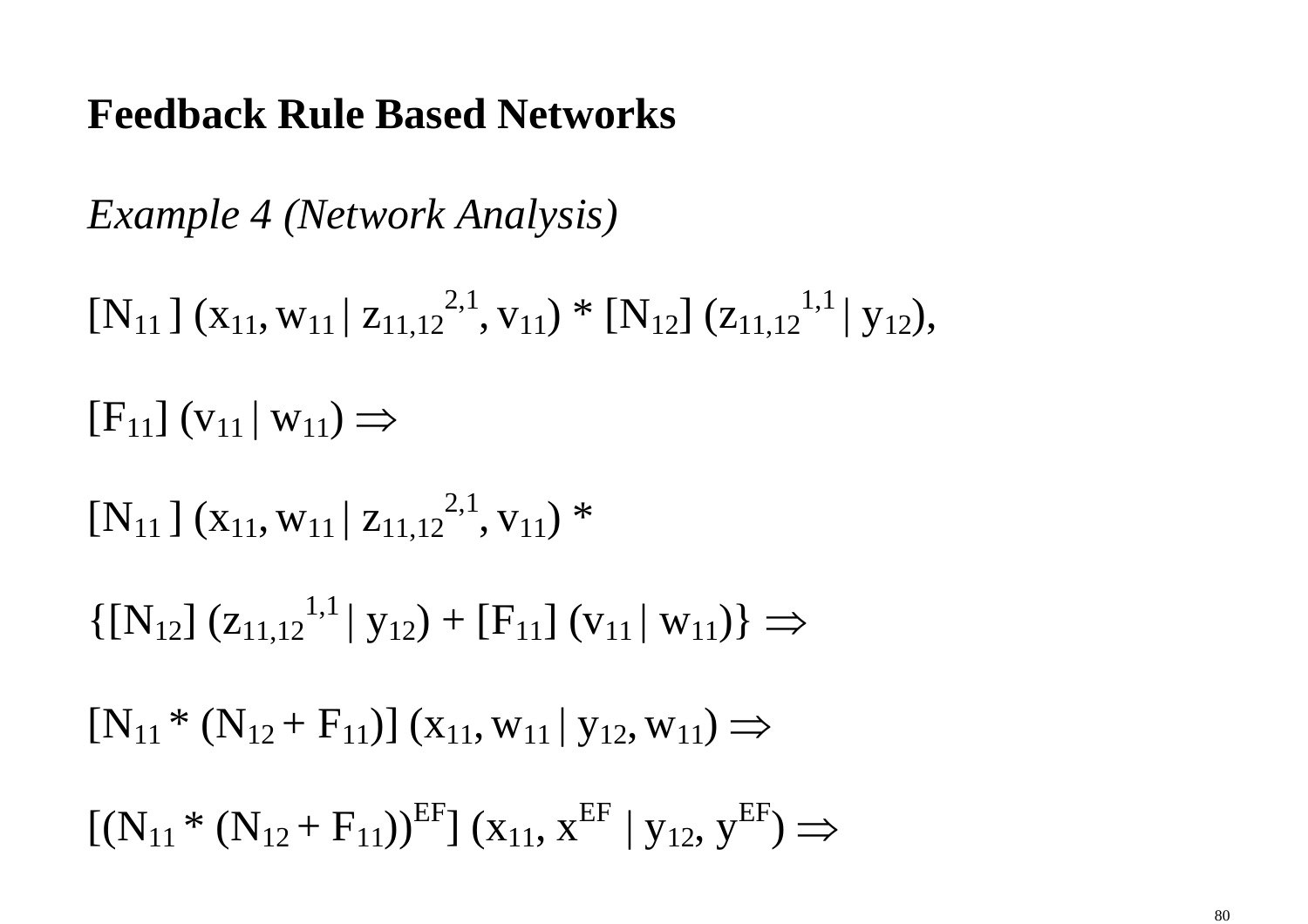$N_{E} = (N_{11} * (N_{12} + F_{11}))^{EF}$ 

 $F_{11}$  – feedback node

*Algorithm 4.1 (Network Design)* 

- 1. Define  $N_E$ ,  $N_{11}$  and  $N_{12}$ .
- 2. Confirm that  $N_E$  satisfies the feedback constraints, if possible.
- 3. Make  $\rm N_E$ equa  $E_{\rm E}$  equal to  $N_{11}$  \* ( $N_{12}$  +  $F_{11}$ ).
- 4. Derive  $N_{12} + F_{11}$  from  $N_E$ , if possible.
- 5. Derive  $F_{11}$  from  $N_{12} + F_{11}$ , if possible.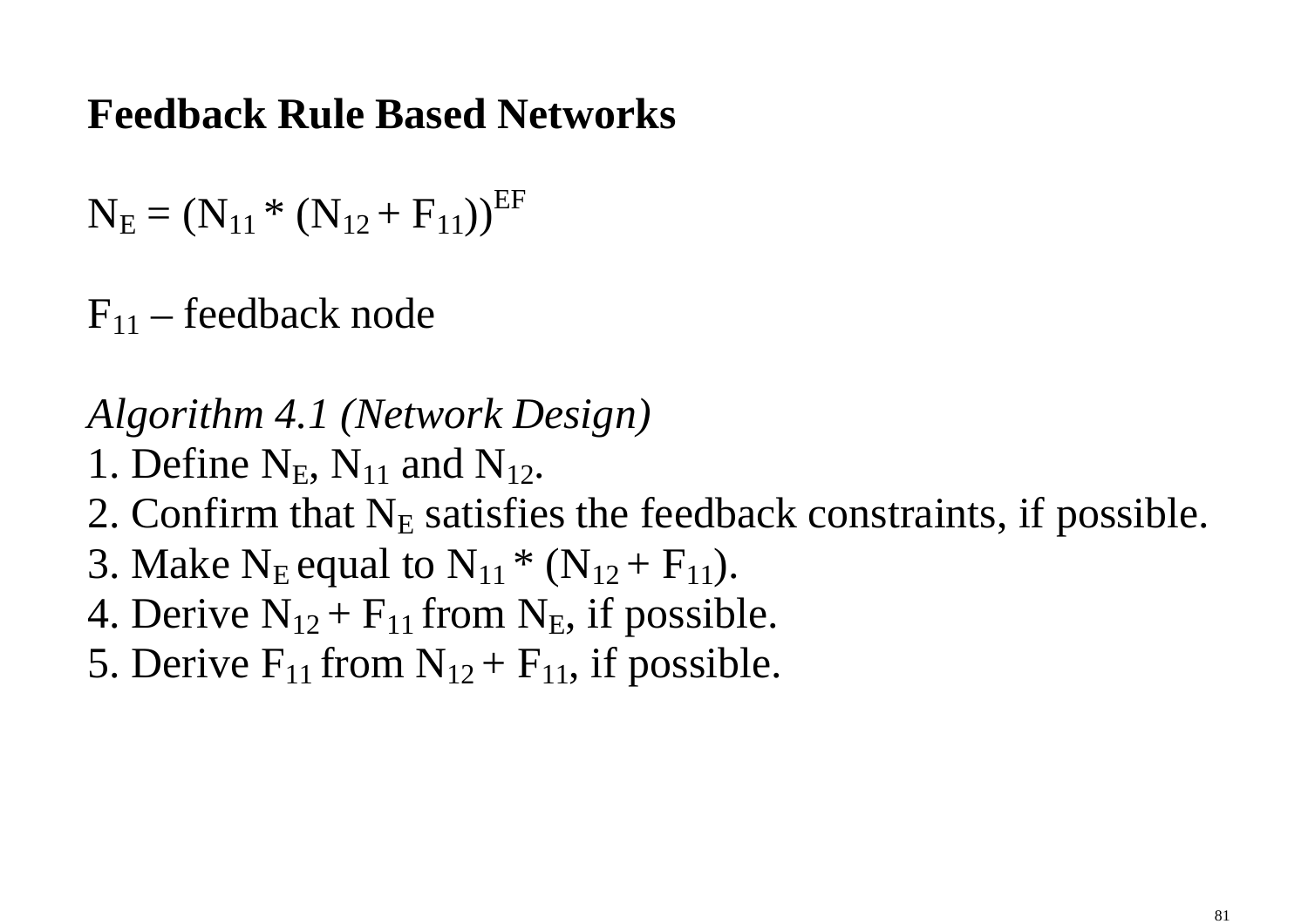## Network with Multiple Local Feedback

• at least two nodes embraced by separate feedback



 $N(F1)$ ,  $N(F2)$  – nodes embraced by separate feedback N – nodes with no feedback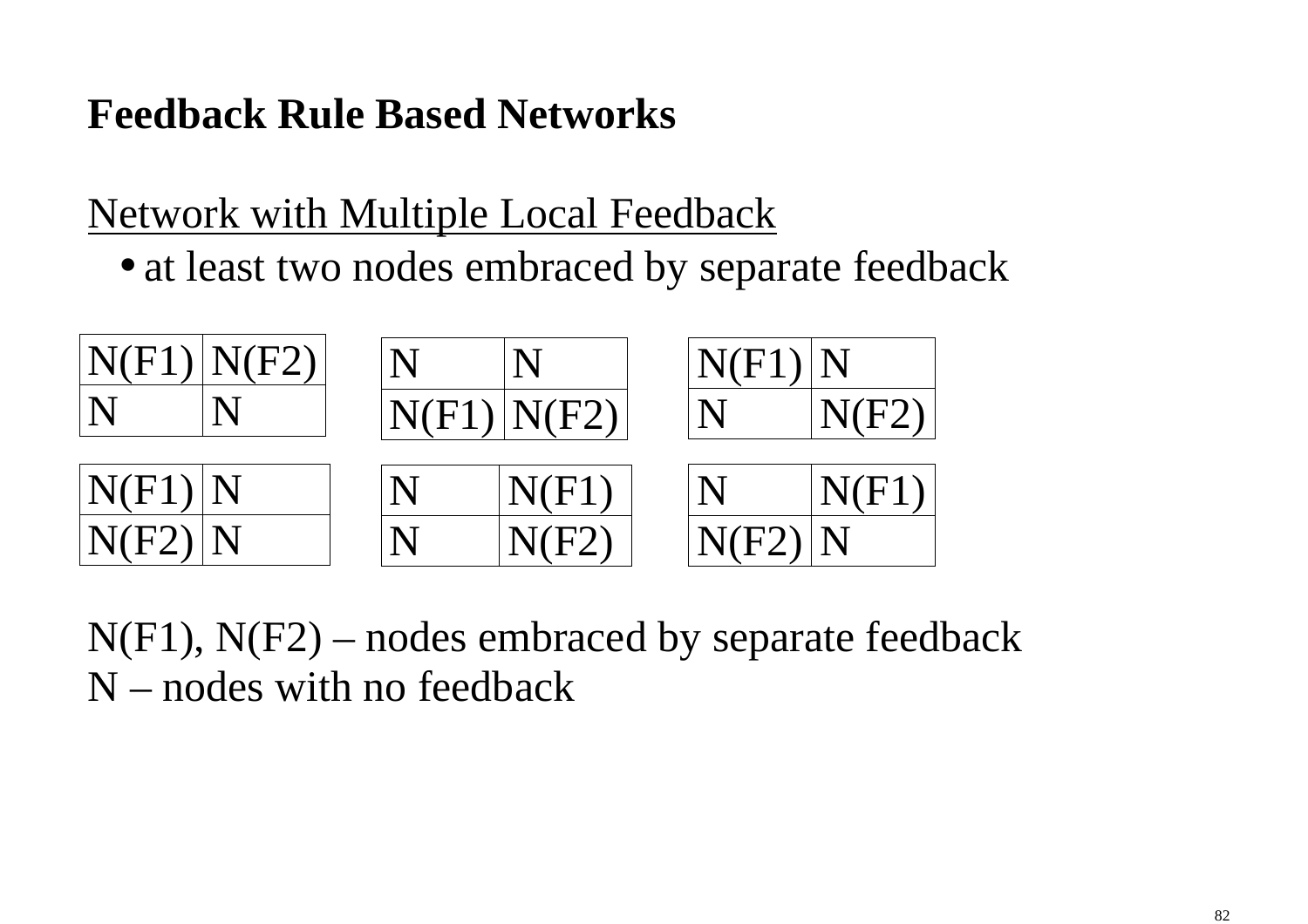*Example 5 (Network Analysis)* 

 $[N_{11}] (x_{11}, w_{11} | z_{11,12}^{1,1})$  $, v_{11}) * [N_{12}] (z_{11,12}^{1,1}, w_{12} | y_{12}, v_{12}),$  $[F_{11}]$  ( $v_{11}$  |  $w_{11}$ ),  $[F_{12}]$  ( $v_{12}$  |  $w_{12}$ )  $\Rightarrow$  $\left\{ \left[\mathbf{N}_{11}\right](\mathbf{x}_{11}, \mathbf{w}_{11} | \mathbf{z}_{11,12}^{1,1})\right\}$  $(v_{11}) + [I_{31}] (w_{12} | w_{12})$  \*  $\{[\mathbf{N}_{12}] (z_{11,12}^{1,1}, \mathbf{w}_{12} | \mathbf{y}_{12}, \mathbf{v}_{12}) + [\mathbf{F}_{11}] (\mathbf{v}_{11} | \mathbf{w}_{11}) \}$ \*  $\left\{ \left[ I_{13} \right] \left( y_{12} \right] y_{12} \right\} + \left[ F_{12} \right] \left( v_{12} \right] w_{12} \right\} + \left[ I_{33} \right] \left( w_{11} \right] w_{11} \right\} \Rightarrow$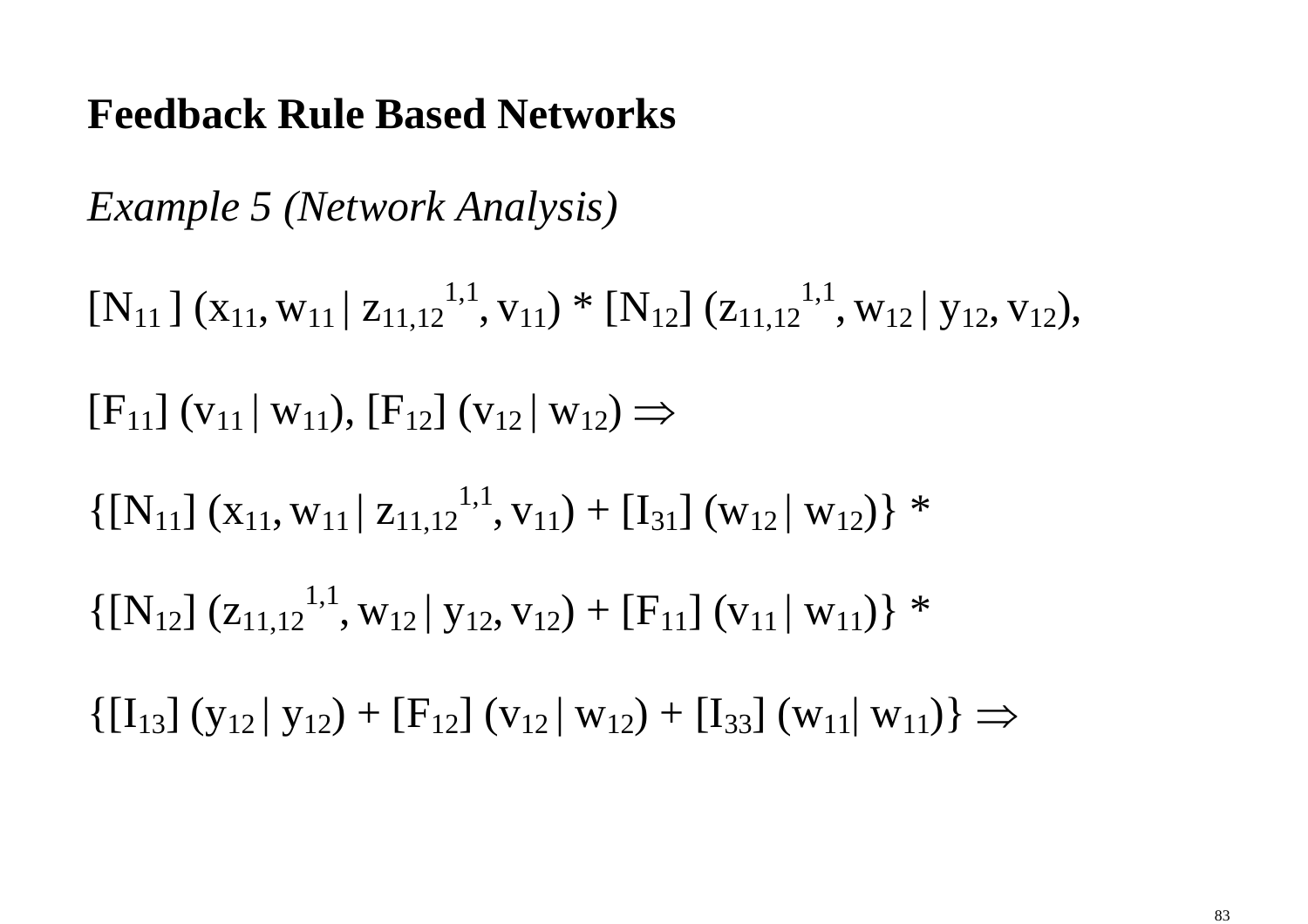$[N_{11} + I_{31}] (x_{11}, w_{11}, w_{12} | z_{11,12}^{1,1})$  $, {\rm V}_{11}, {\rm W}_{12})$  \*  $[N_{12} + F_{11}] (z_{11,12}^{1,1}, w_{12}, v_{11} | y_{12}, v_{12}, w_{11})$ \*  $[I_{13} + F_{12} + I_{33}]$  (y<sub>12</sub>, v<sub>12</sub>, w<sub>11</sub> | y<sub>12</sub>, w<sub>12</sub>, w<sub>11</sub>)  $\Rightarrow$  $[(N_{11} + I_{31})^{PO}](x_{11}, w_{11}, w_{12}| z_{11,12}^{1,1})$  $,$  W $_{12},$  V $_{11})$   $^*$  $[N_{12} + F_{11}] (z_{11,12}^{1,1}, w_{12}, v_{11} | y_{12}, v_{12}, w_{11})$ \*  $[I_{13} + F_{12} + I_{33}]$  (y<sub>12</sub>, v<sub>12</sub>, w<sub>11</sub> | y<sub>12</sub>, w<sub>12</sub>, w<sub>11</sub>)  $\Rightarrow$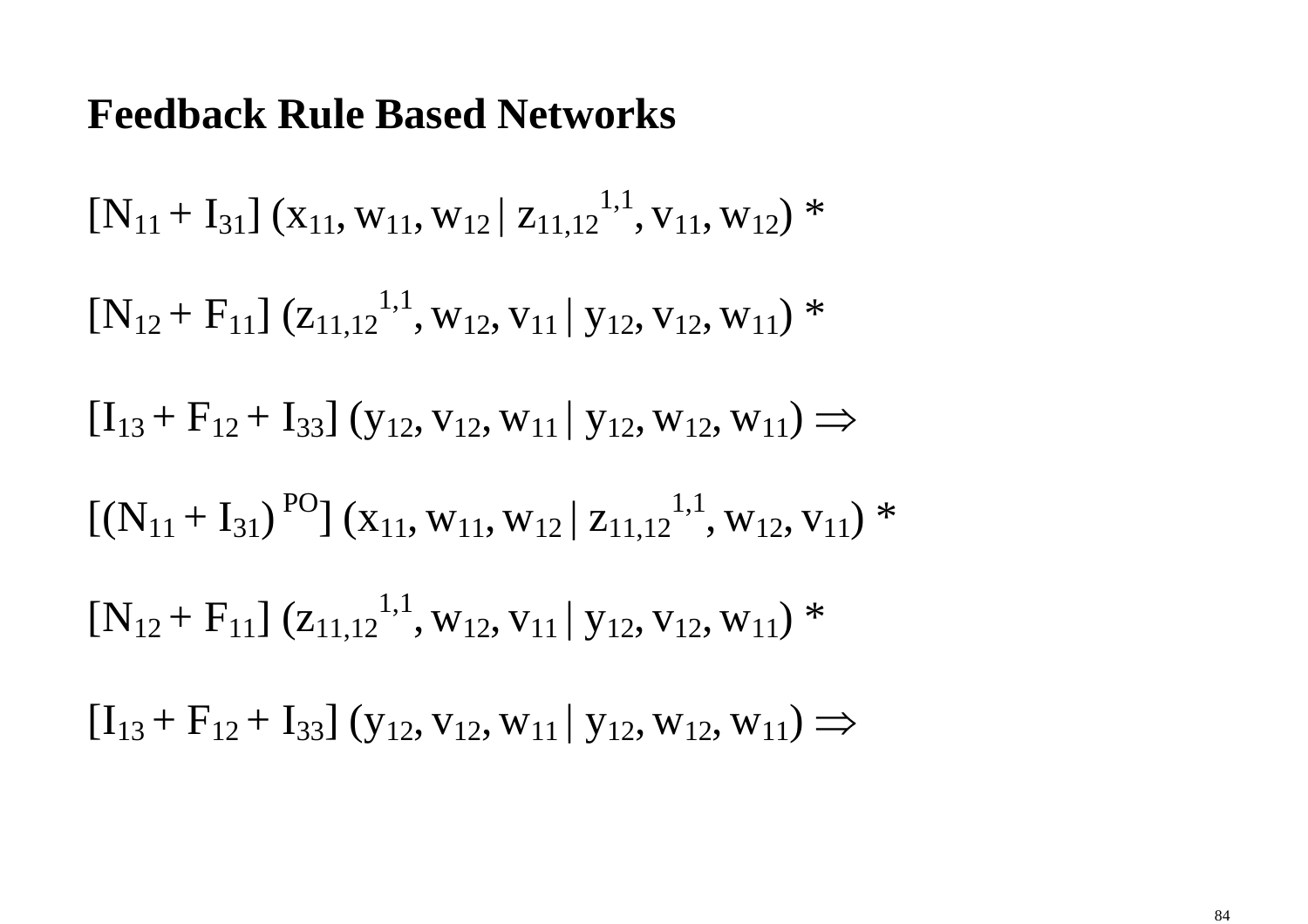$[(N_{11} + I_{31})^{PO} * (N_{12} + F_{11}) * (I_{13} + F_{12} + I_{33})]$ 

 $(X_{11}, W_{11}, W_{12} | y_{12}, W_{12}, W_{11}) \Rightarrow$ 

 $[(N_{11} + I_{31})^{PO} * (N_{12} + F_{11}) * (I_{13} + F_{12} + I_{33}))^{FE}]$ 

 $(\mathrm{x}_{11}, \mathrm{x}_{1}$ FE $,\mathbf{K}_2$ <sup>FE</sup> | **y**<sub>12</sub>, **y**<sub>2</sub> FE $\mathcal{F}, {\rm y_1}^{\rm FE}) \Rightarrow$ 

 $N_{E} = ((N_{11} + I_{31})^{PO} * (N_{12} + F_{11}) * (I_{13} + F_{12} + I_{33}))^{FE}$ 

 $F_{11}$ ,  $F_{12}$  – feedback nodes  $I_{31}$ ,  $I_{13}$ ,  $I_{33}$  – identity nodes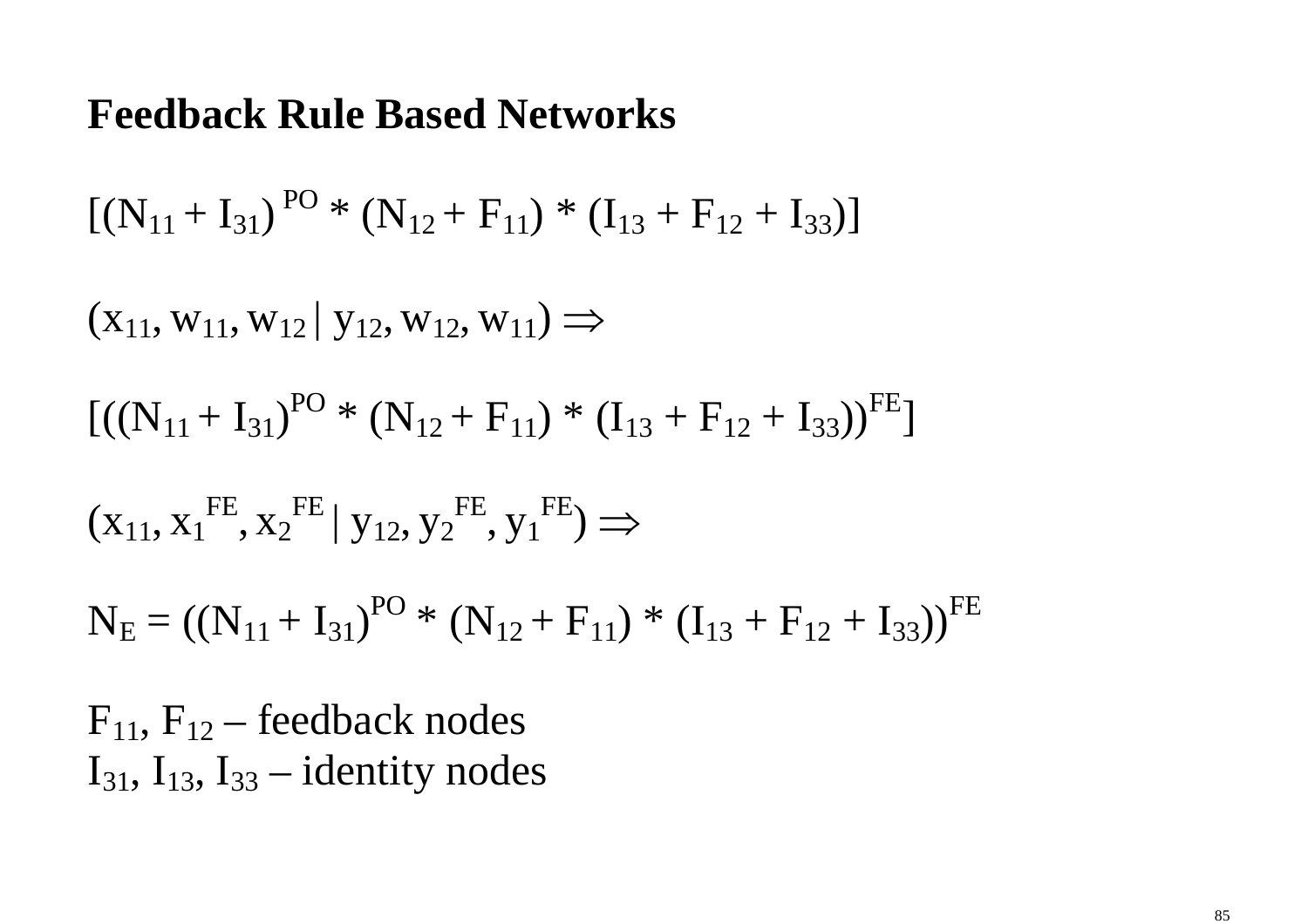*Algorithm 5.1 (Network Design)* 

- 1. Define  $N_E$ ,  $N_{11}$ ,  $N_{12}$ ,  $I_{31}$ ,  $I_{13}$ ,  $I_{33}$  and  $F_{12}$ .
- 2. Confirm that  $N_E$  satisfies the feedback constraints, if possible.
- 3. Make  $\rm N_E$ equa E equal to  $(N_{11} + I_{31})^{PO} * (N_{12} + F_{11}) * (I_{13} + F_{12} + I_{33}).$
- 4. Find  $N_{11} + I_{31}$  by vertical merging of  $N_{11}$  and  $I_{31}$ .
- 5. Find  $(N_{11} + I_{31})^{PO}$  by output permutation of  $N_{11} + I_{31}$ .
- 6. Find  $I_{13} + F_{12} + I_{33}$  by vertical merging of  $I_{13}$ ,  $F_{12}$  and  $I_{33}$ .
- 7. Derive  $N_{12} + F_{11}$  from  $N_E$ , if possible.
- 8. Derive  $F_{11}$  from  $N_{12} + F_{11}$ , if possible.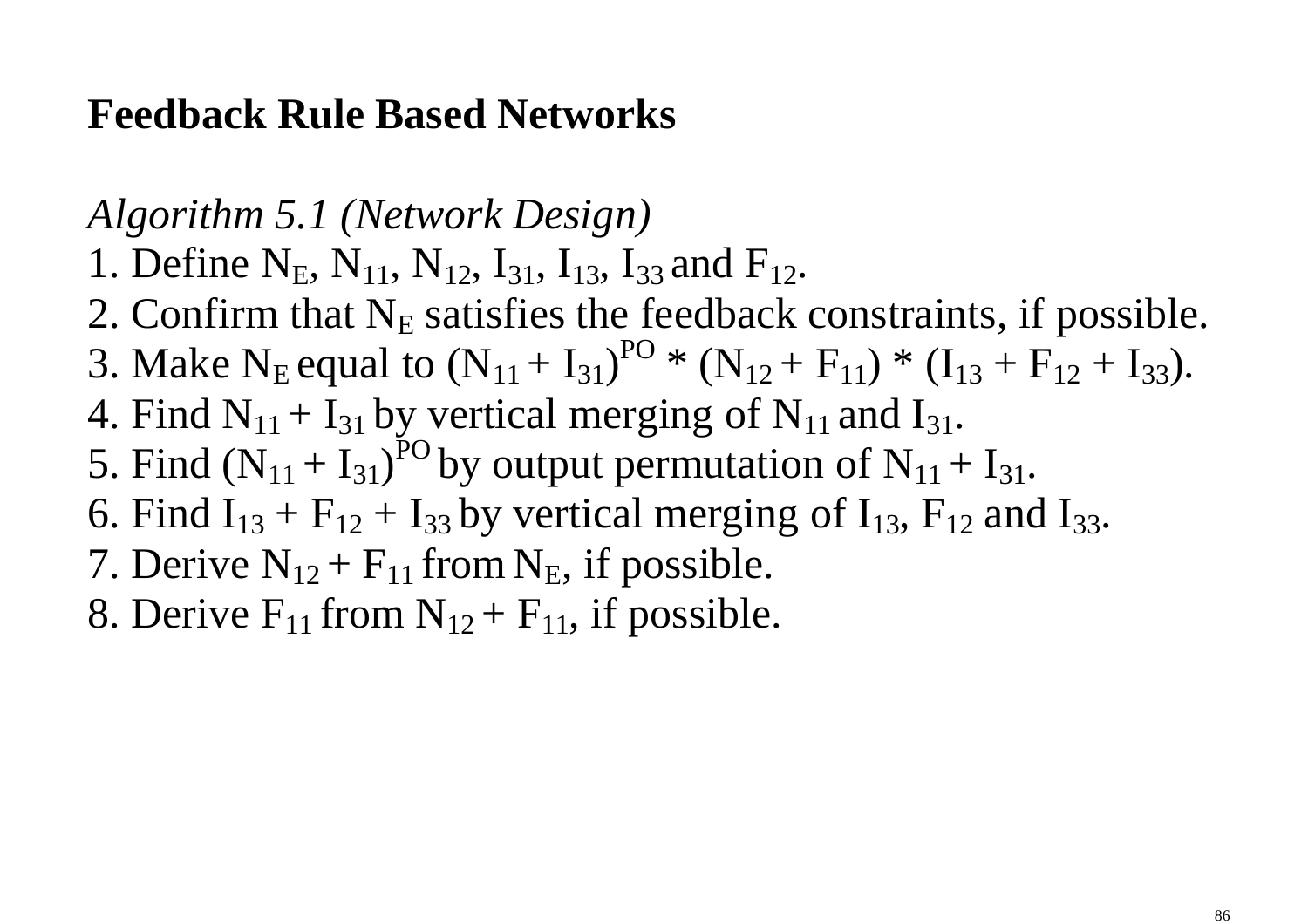*Algorithm 5.2 (Network Design)* 

- 1. Define  $N_E$ ,  $N_{11}$ ,  $N_{12}$ ,  $I_{31}$ ,  $I_{13}$ ,  $I_{33}$  and  $F_{11}$ .
- 2. Confirm that  $N_E$  satisfies the feedback constraints, if possible.
- 3. Make  $\rm N_E$ equa E equal to  $(N_{11} + I_{31})^{PO} * (N_{12} + F_{11}) * (I_{13} + F_{12} + I_{33}).$
- 4. Find  $N_{11} + I_{31}$  by vertical merging of  $N_{11}$  and  $I_{31}$ .
- 5. Find  $(N_{11} + I_{31})^{PO}$  by output permutation of  $N_{11} + I_{31}$ .
- 6. Find  $N_{12}$  +  $F_{11}$  by vertical merging of  $N_{12}$  and  $F_{11}$ .
- 7. Find  $(N_{11} + I_{31})^{PO*}$  (N<sub>12</sub> + F<sub>11</sub>) by horizontal merging of  $(N_{11} + I_{31})^{PO}$  and  $(N_{12} + F_{11})$ .
- 8. Derive  $I_{13} + F_{12} + I_{33}$  from  $N_E$ , if possible.
- 9. Derive  $F_{12}$  from  $I_{13} + F_{12} + I_{33}$ , if possible.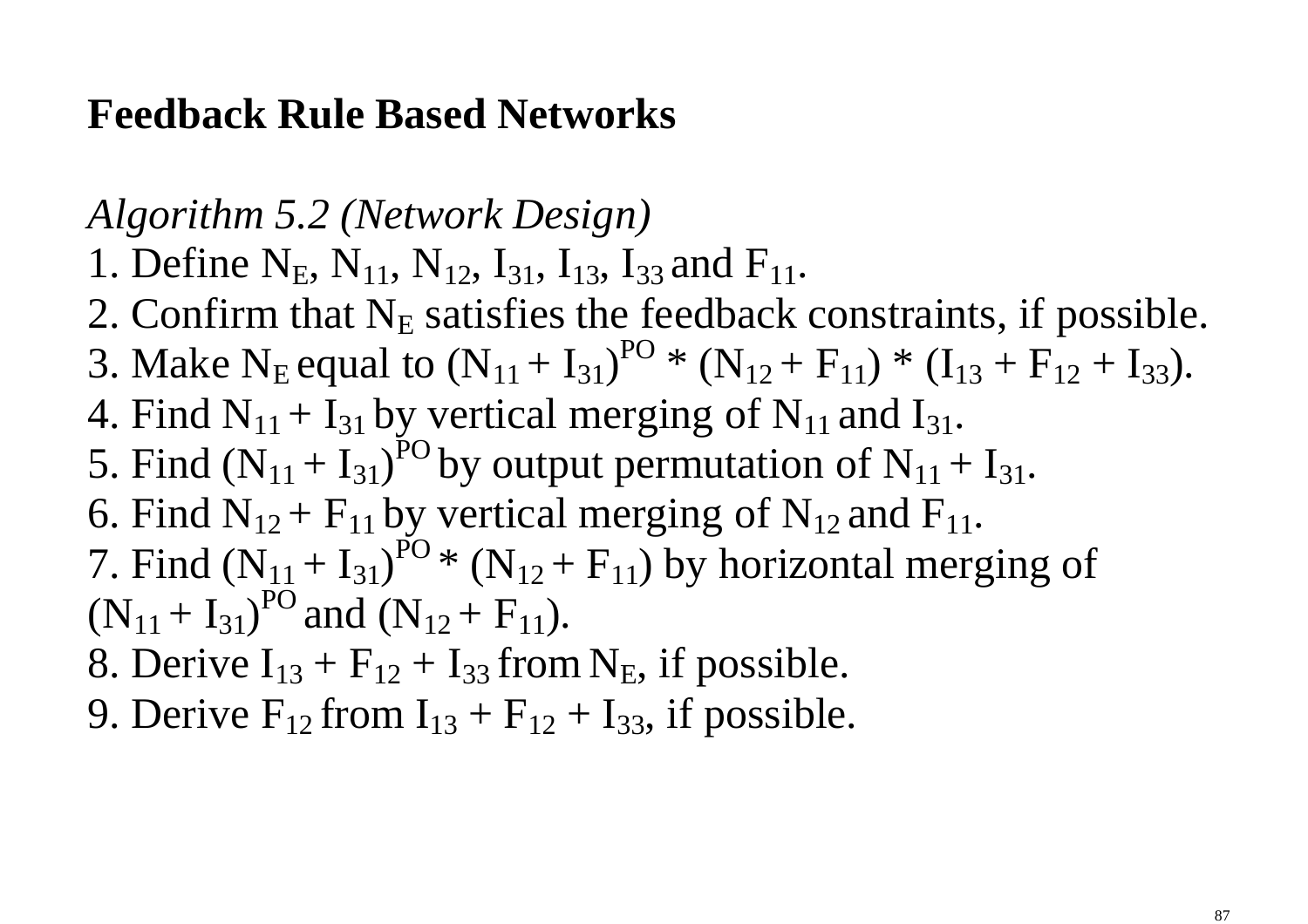## Network with Single Global Feedback

• one set of at least two adjacent nodes embraced by feedback



| N1(F) N | N1(F) |
|---------|-------|
| N2(F) N | N2(F) |

 ${N1(F), N2(F)}$  – set of nodes embraced by feedback N – nodes with no feedback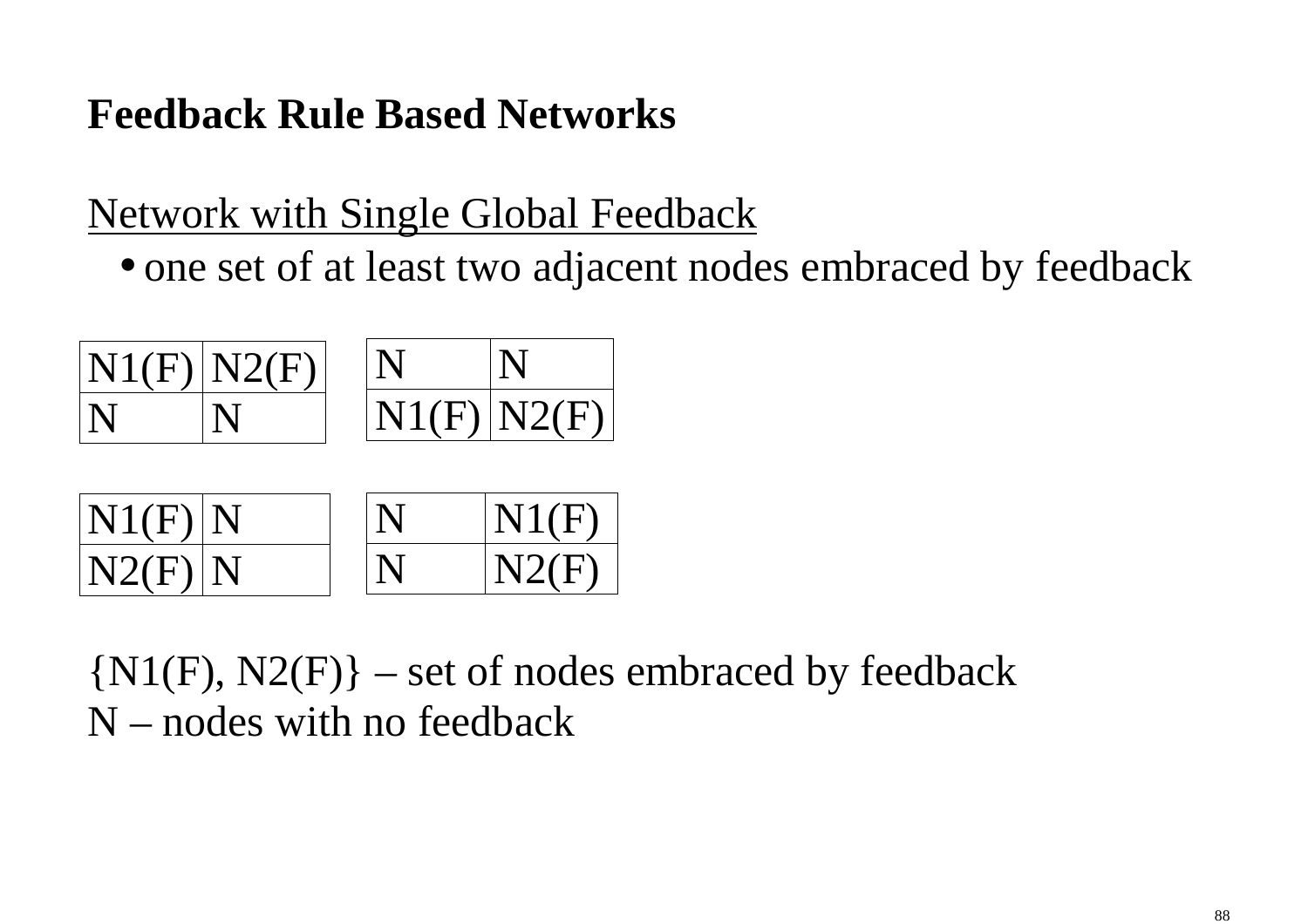*Example 6 (Network Analysis)* 

 $[N_{11}] (x_{11}, w_{12,11} | z_{11,12}^{1,1}) * [N_{12}] (z_{11,12}^{1,1} | y_{12}, v_{12,11}),$  $[F_{12,11}]$  ( $V_{12,11}$  |  $W_{12,11}$ )  $\Rightarrow$  $[N_{11}] (x_{11}, w_{12,11} | z_{11,12}^{1,1}) * [N_{12}] (z_{11,12}^{1,1} | y_{12}, v_{12,11}) *$  $\left\{ \left[ I_{13} \right] \left( y_{12} \right] y_{12} \right\} + \left[ F_{12,11} \right] \left( y_{12}, v_{12,11} \right] y_{12}, w_{12,11} \right) \right\} \Rightarrow$  $[N_{11} * N_{12} * (I_{13} + F_{12,11})] (x_{11}, w_{12,11} | y_{12}, w_{12,11})$  $[(N_{11} * N_{12} * (I_{13} + F_{12,11}))^{EF}](x_{11}, x^{EF} | y_{12}, y^{EF})$ ⇒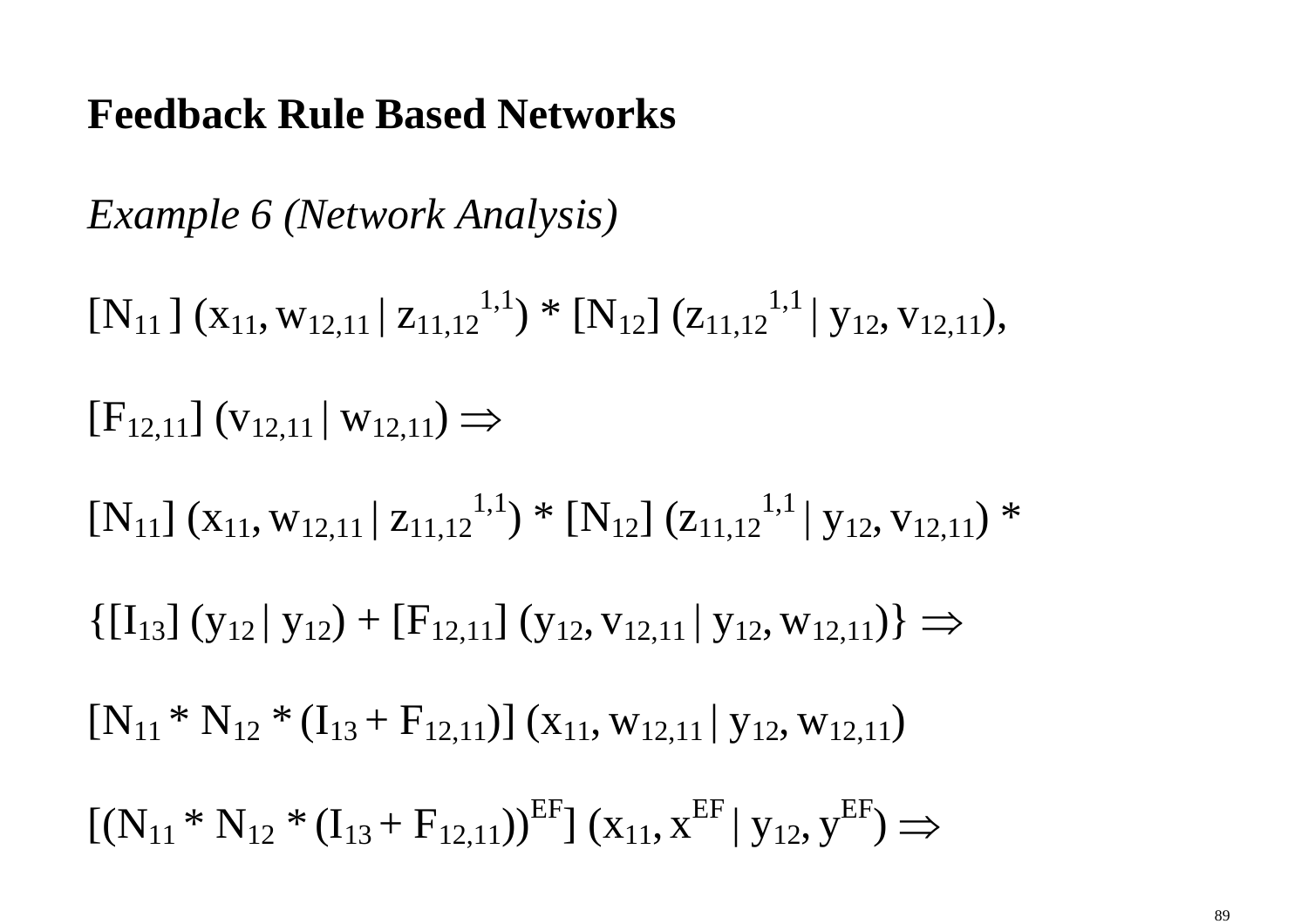$N_{E} = (N_{11} * N_{12} * (I_{13} + F_{12,11}))^{EF}$ 

 $F_{12,11}$  – feedback node  $I_{13}$  – identity node

*Algorithm 6.1 (Network Design)* 

- 1. Define  $N_E$ ,  $N_{11}$ ,  $N_{12}$ ,  $I_{13}$  and  $F_{12,11}$ .
- 2. Confirm that  $N_E$  satisfies the feedback constraints, if possible.
- 3. Make  $\rm N_E$ equa  $_{E}$  equal to  $N_{11} * N_{12} * (I_{13} + F_{12,11}).$
- 4. Find  $N_{11} * N_{12}$  by horizontal merging of  $N_{11}$  and  $N_{12}$ .
- 5. Derive  $I_{13}$  +  $F_{12,11}$  from  $N_E$ , if possible.
- 6. Derive  $F_{12,11}$  from  $I_{13} + F_{12,11}$ , if possible.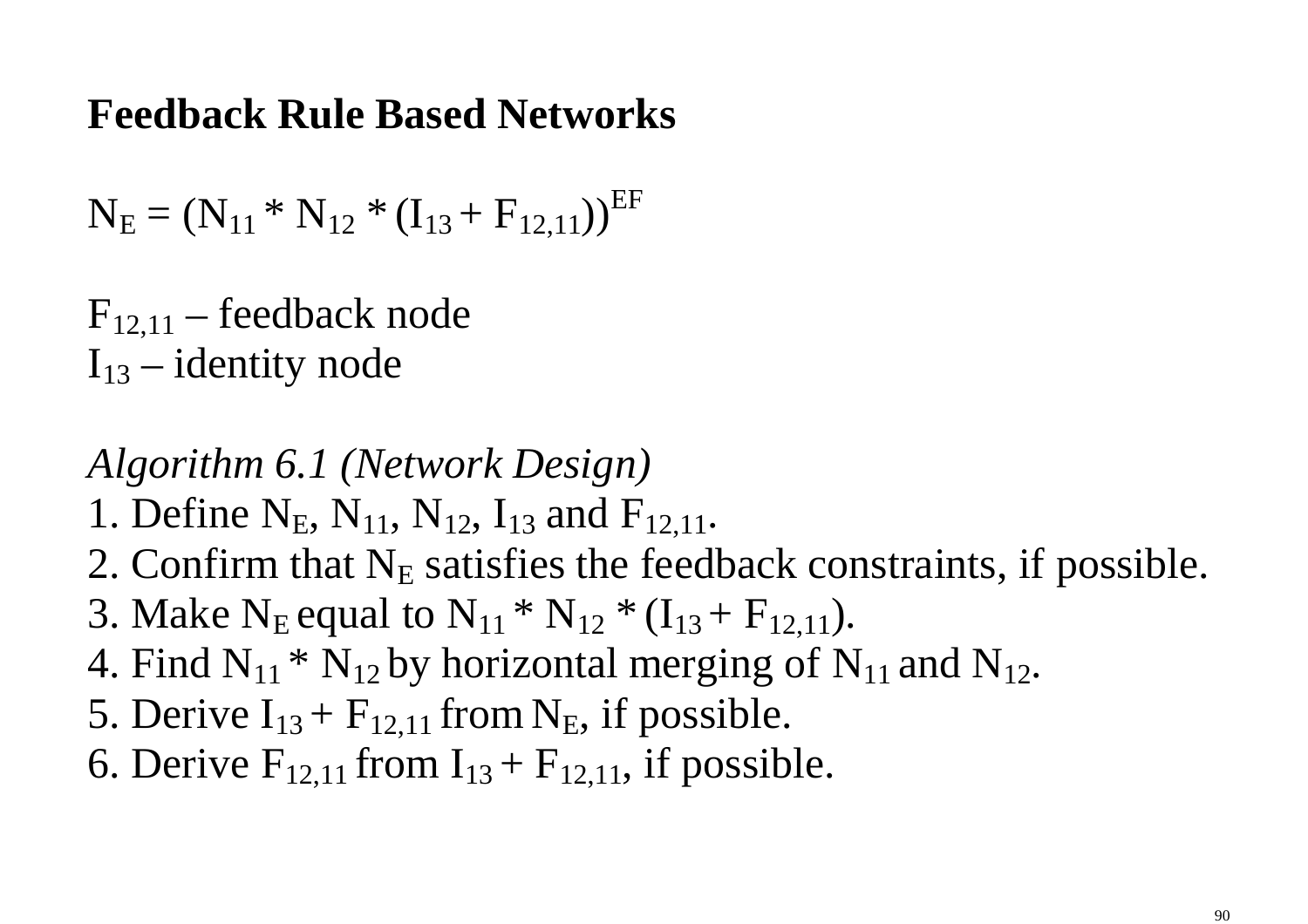Network with Multiple Global Feedback

 • at least two sets of nodes embraced by separate feedback with at least two adjacent nodes in each set





 $\{N1(F1), N2(F1)\}, \{N1(F2), N2(F2)\}$  – sets of nodes embraced by separate feedback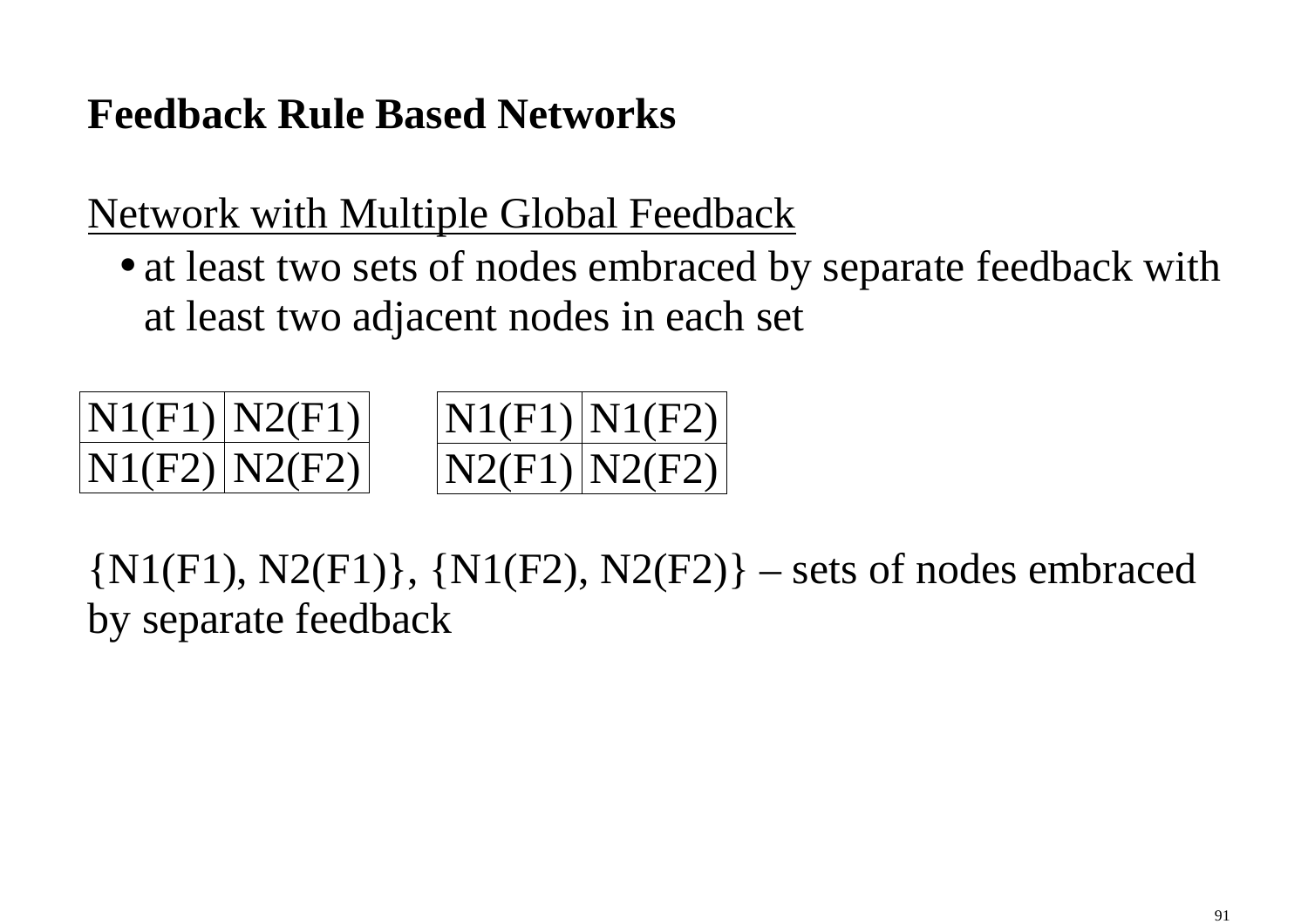*Example 7 (Network Analysis)* 

 $[N_{11}] (x_{11}, w_{12,11} | z_{11,12}^{1,1}) * [N_{12}] (z_{11,12}^{1,1})$  $, w_{13,12} | z_{12,13}^{1,1}$  $,$  V<sub>12,11</sub>) \*  $[N_{13}]$   $(Z_{12,13}^{1,1} | Y_{13}, V_{13,12}),$ 

 $[F_{12,11}]$  ( $V_{12,11}$  |  $W_{12,11}$ ),  $[F_{13,12}]$  ( $V_{13,12}$  |  $W_{13,12}$ )  $\Rightarrow$ 

 $\{[\mathbf{N}_{11}](\mathbf{x}_{11}, \mathbf{w}_{12,11} | \mathbf{z}_{11,12}^{1,1}) + [\mathbf{I}_{31}](\mathbf{w}_{13,12} | \mathbf{w}_{13,12})\}$ \*

 $[N_{12}] (z_{11,12}^{1,1}, w_{13,12} | z_{12,13}^{1,1})$  $,$  V<sub>12,11</sub>) \*

 $\{[\mathbf{N}_{13}]$   $(\mathbf{z}_{12,13}^{1,1} | \mathbf{y}_{13}, \mathbf{v}_{13,12}) + [\mathbf{I}_{33}] (\mathbf{v}_{12,11} | \mathbf{v}_{12,11})\}$ \*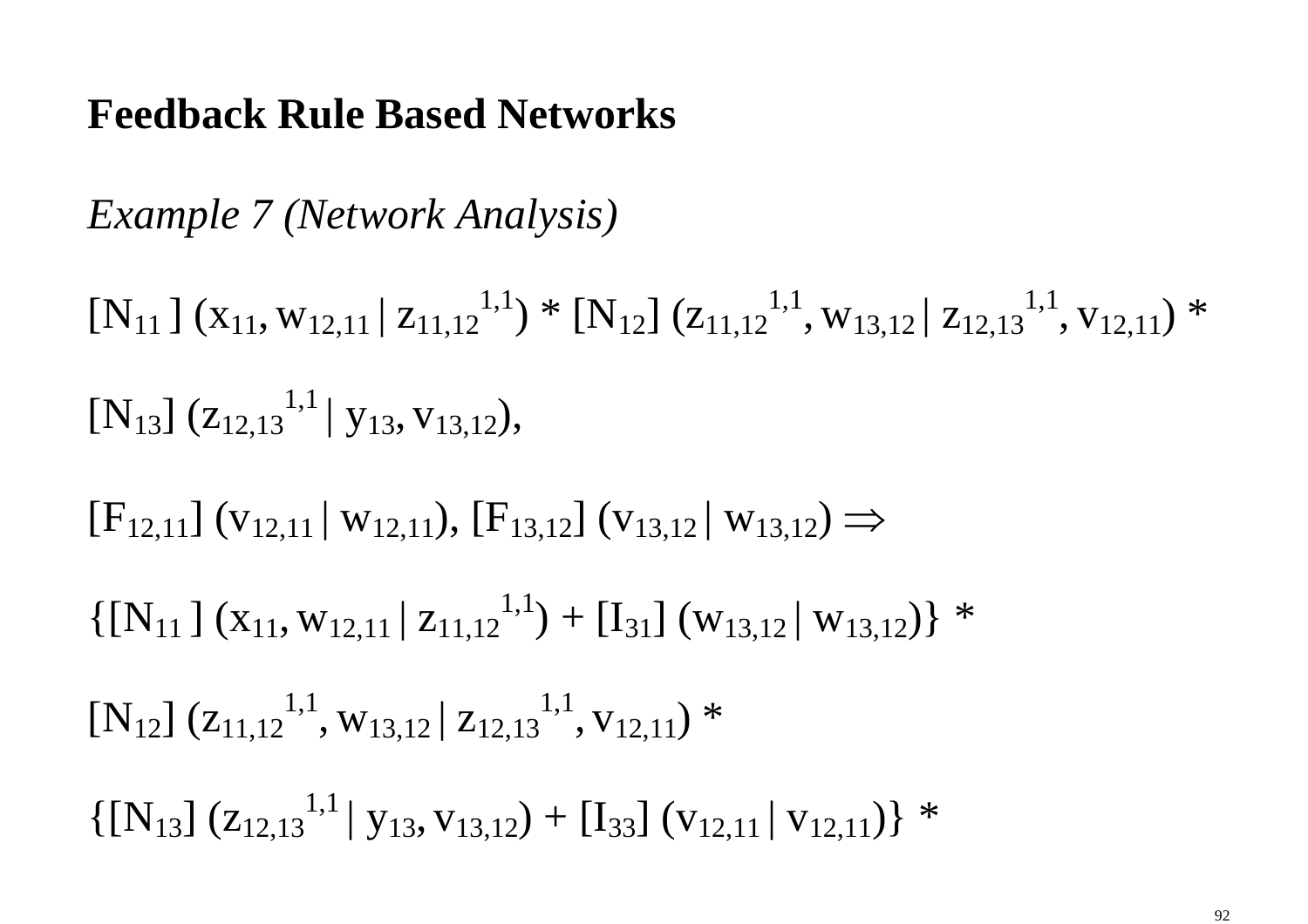$\left\{ \left[ I_{14} \right] \left( y_{13} \right] y_{13} \right\} + \left[ F_{13,12} \right] \left( v_{13,12} \right] w_{13,12} \right) +$ 

 $[F_{12,11}]$  ( $V_{12,11}$  |  $W_{12,11}$ ) }  $\Rightarrow$ 

 $[(N_{11} + I_{31}) * N_{12} * (N_{13} + I_{33}) * (I_{14} + F_{13,12} + F_{12,11})]$ 

 $(X_{11}, W_{11}, W_{12} | y_{12}, W_{12}, W_{11}) \Rightarrow$ 

 $[(N_{11} + I_{31}) * N_{12} * (N_{13} + I_{33}) * (I_{14} + F_{13,12} + F_{12,11}))^{FE}]$ 

 $(\mathrm{x}_{11}, \mathrm{x}_{1}$ FE $,\mathbf{K}_2$ <sup>FE</sup> | **y**<sub>12</sub>, **y**<sub>2</sub> FE $\mathcal{F}, {\rm y_1}^{\rm FE}) \Rightarrow$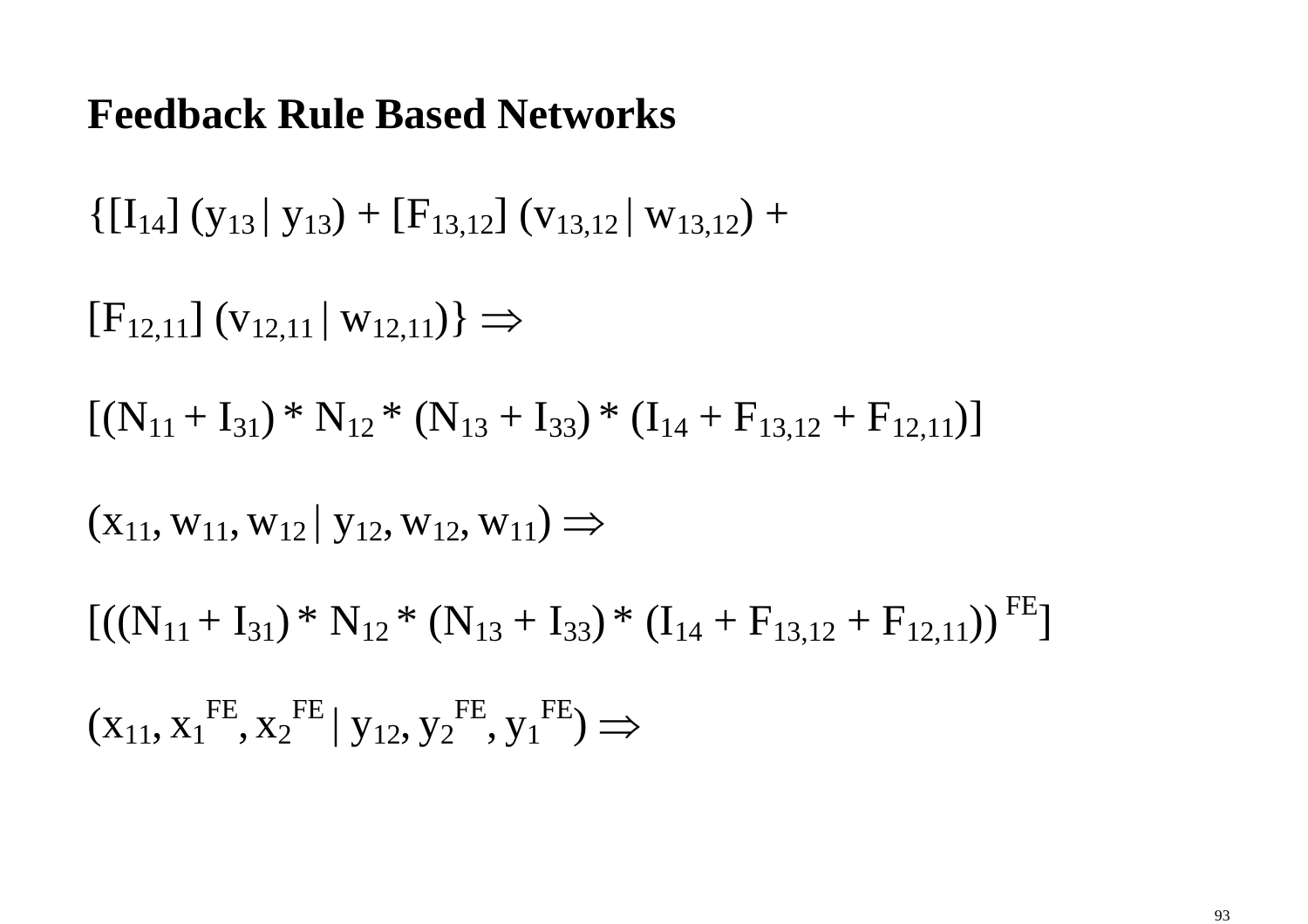$N_{E} = ((N_{11} + I_{31}) * N_{12} * (N_{13} + I_{33}) * (I_{14} + F_{13,12} + F_{12,11}))^{FE}$ 

 $F_{12,11}$ ,  $F_{13,12}$  – feedback nodes  $I_{31}$ ,  $I_{33}$ ,  $I_{14}$  – identity nodes

*Algorithm 7.1 (Network Design)* 

1. Define  $N_E$ ,  $N_{11}$ ,  $N_{12}$ ,  $N_{13}$ ,  $I_{14}$ ,  $I_{31}$ ,  $I_{33}$  and  $F_{13,12}$ .

2. Confirm that  $N_E$  satisfies the feedback constraints, if possible. 3. Make  $\rm N_E$ equa  $E$  equal to

 $(N_{11} + I_{31}) * N_{12} * (N_{13} + I_{33}) * (I_{14} + F_{13,12} + F_{12,11}).$ 

4. Find  $N_{11} + I_{31}$  by vertical merging of  $N_{11}$  and  $I_{31}$ .

5. Find  $(N_{11} + I_{31})$ <sup>\*</sup> N<sub>12</sub> by horizontal merging of  $(N_{11} + I_{31})$  and  $N_{12}$ .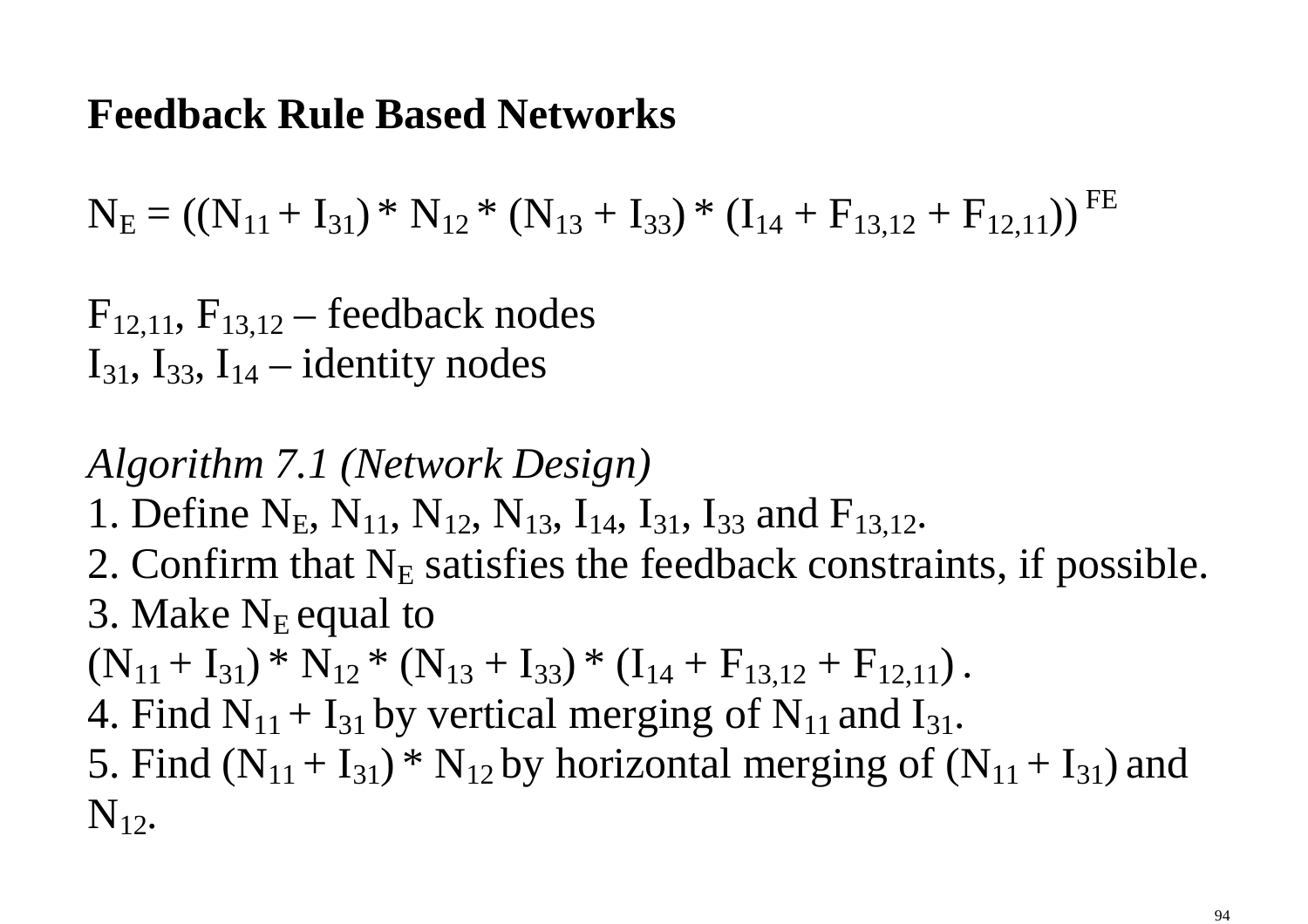6. Find  $N_{13}$  + I<sub>33</sub> by vertical merging of  $N_{13}$  and I<sub>33</sub>. 7. Find  $(N_{11} + I_{31}) * N_{12} * (N_{13} + I_{33})$  by horizontal merging of  $(N_{11} + I_{31}) * N_{12}$  and  $(N_{13} + I_{33})$ . 8. Derive  $I_{14} + F_{13,12} + F_{12,11}$  from  $N_E$ , if possible. 9. Find  $I_{14} + F_{13,12}$  by vertical merging of  $I_{14}$  and  $F_{13,12}$ . 10. Derive  $F_{12,11}$  from  $I_{14} + F_{13,12} + F_{12,11}$ , if possible.

### *Algorithm 7.2 (Network Design)*

- 1. Define  $N_E$ ,  $N_{11}$ ,  $N_{12}$ ,  $N_{13}$ ,  $I_{14}$ ,  $I_{31}$ ,  $I_{33}$  and  $F_{11,12}$ .
- 2. Confirm that  $N_E$  satisfies the feedback constraints, if possible. 3. Make  $\rm N_E$ equa  $E$  equal to
- $(N_{11} + I_{31}) * N_{12} * (N_{13} + I_{33}) * (I_{14} + F_{13,12} + F_{12,11}).$
- 4. Find  $N_{11} + I_{31}$  by vertical merging of  $N_{11}$  and  $I_{31}$ .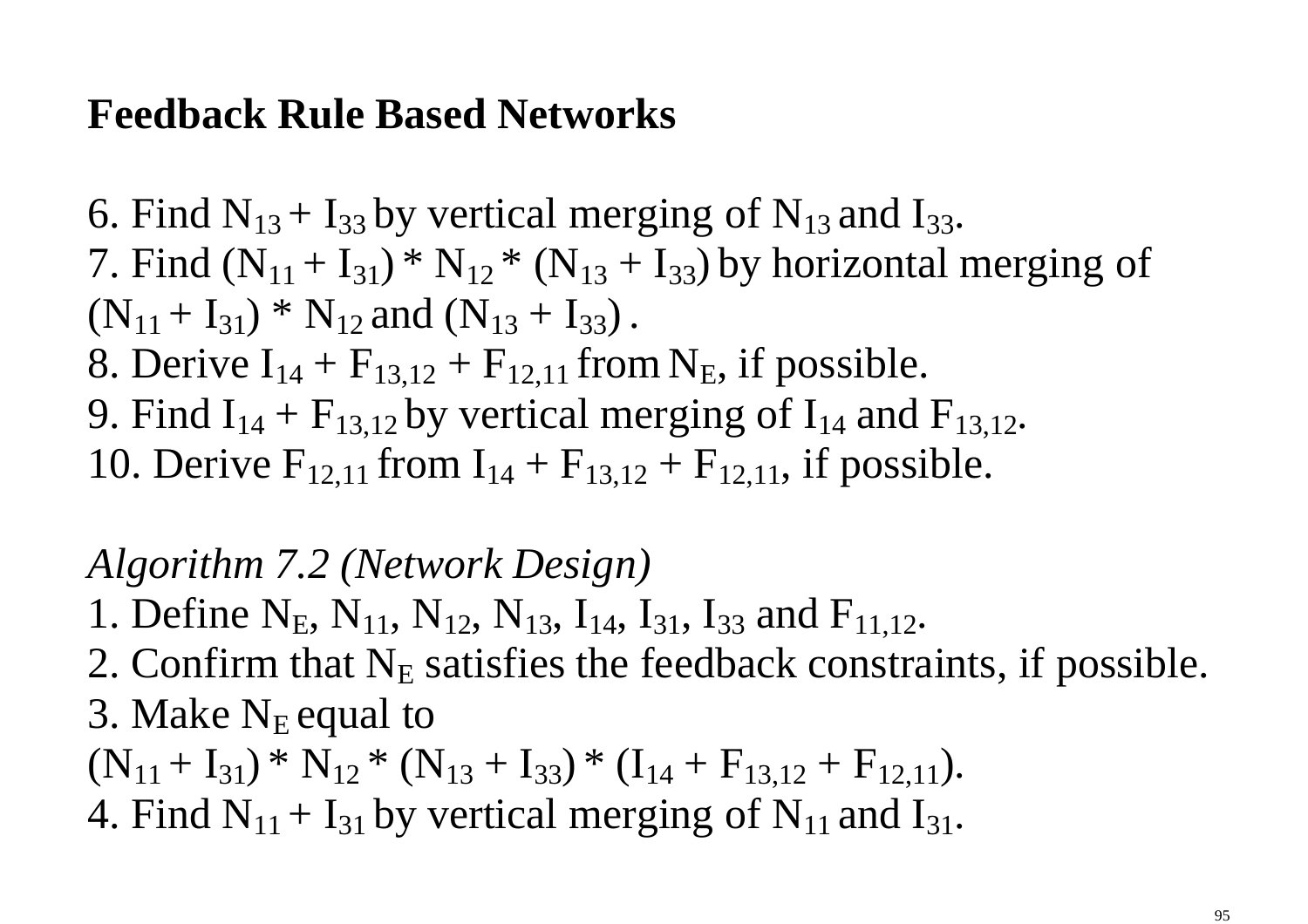5. Find  $(N_{11} + I_{31})$ <sup>\*</sup> N<sub>12</sub> by horizontal merging of  $(N_{11} + I_{31})$  and  $N_{12}$ .

6. Find  $N_{13}$  + I<sub>33</sub> by vertical merging of  $N_{13}$  and I<sub>33</sub>.

7. Find  $(N_{11} + I_{31}) * N_{12} * (N_{13} + I_{33})$  by horizontal merging of  $(N_{11} + I_{31}) * N_{12}$  and  $(N_{13} + I_{33})$ .

8. Derive  $I_{14} + F_{13,12} + F_{12,11}$  from  $N_E$ , if possible.

9. Derive  $F_{13,12}$  from  $I_{14} + F_{13,12} + F_{12,11}$ , if possible.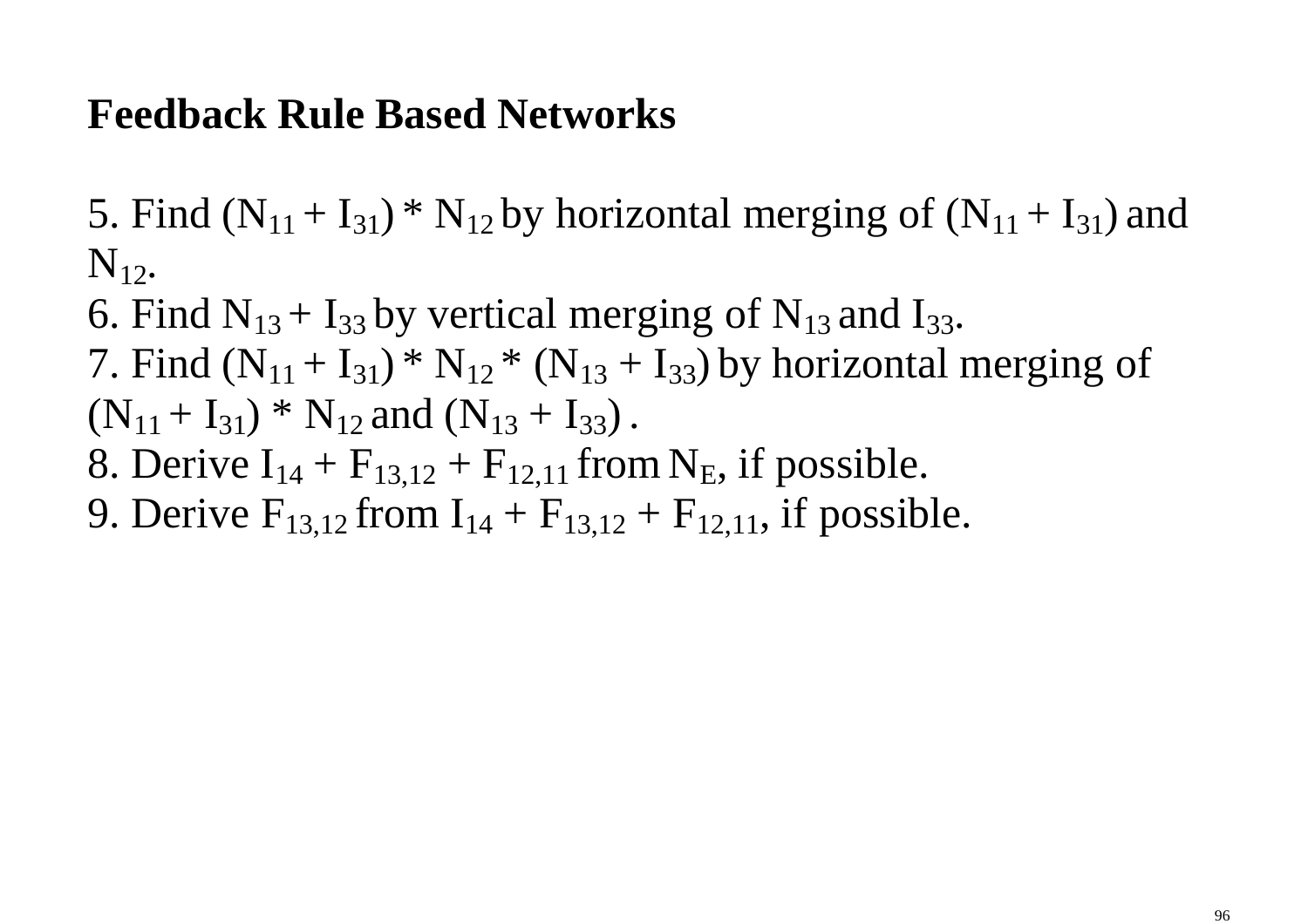## Structural Evaluation Metrics

- number of non-identity network nodes
- number of non-identity network connections
- overall number of cells in grid structure
- number of populated cells in grid structure
- average path length from first layer nodes to last layer nodes
- average path depth from first level nodes to last level nodes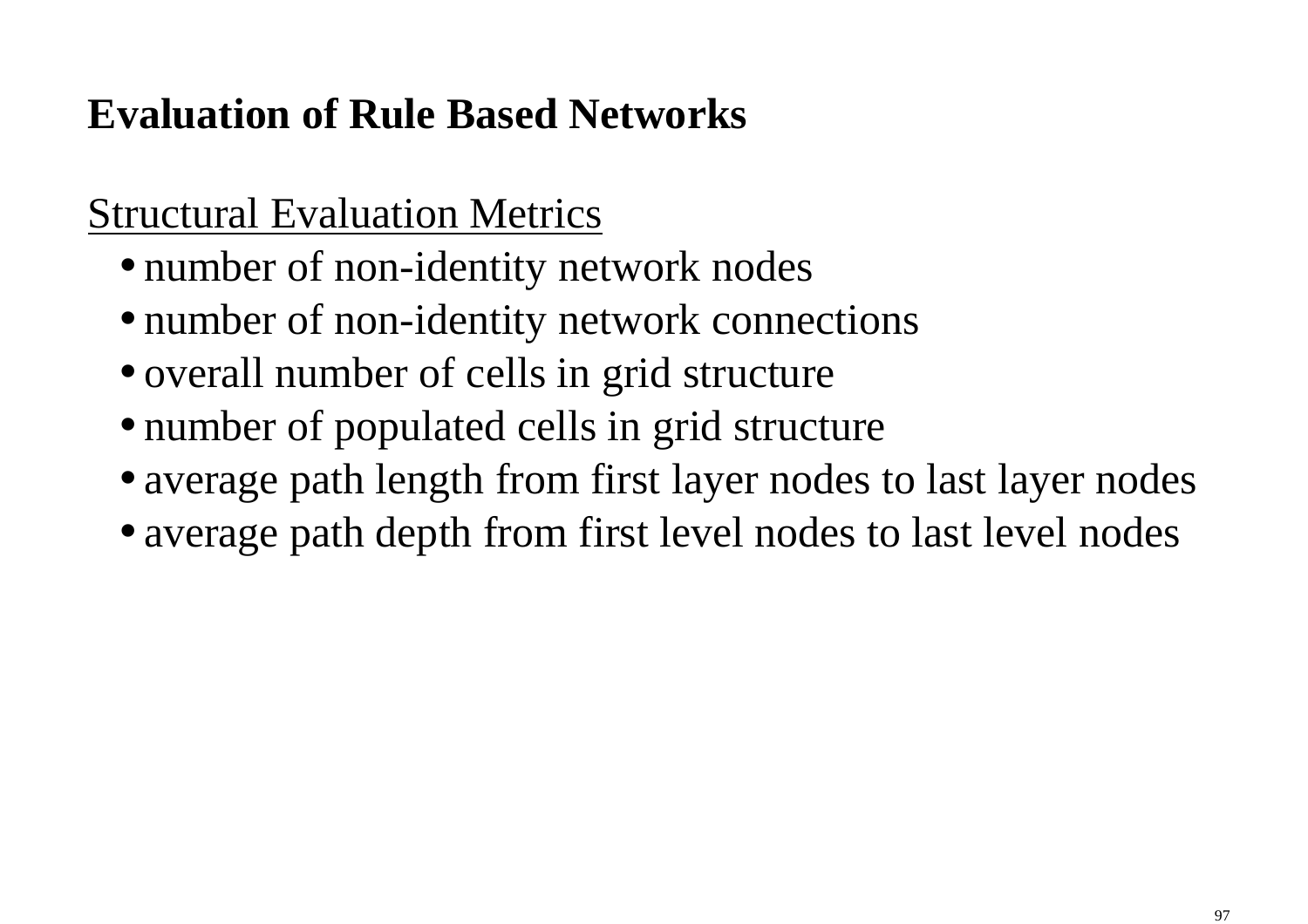## Linguistic Evaluation Metrics

- composing hierarchical into standard rule based systems
- decomposing standard into hierarchical rule based systems

*Composition Formula* 

$$
N_{E,x} = *_{p=1}^{x-1} (N_{1,p} + +_{q=p+1}^{x-1} I_{q,p})
$$

 $N_{E,x}$  – equivalent node for a rule based network with x inputs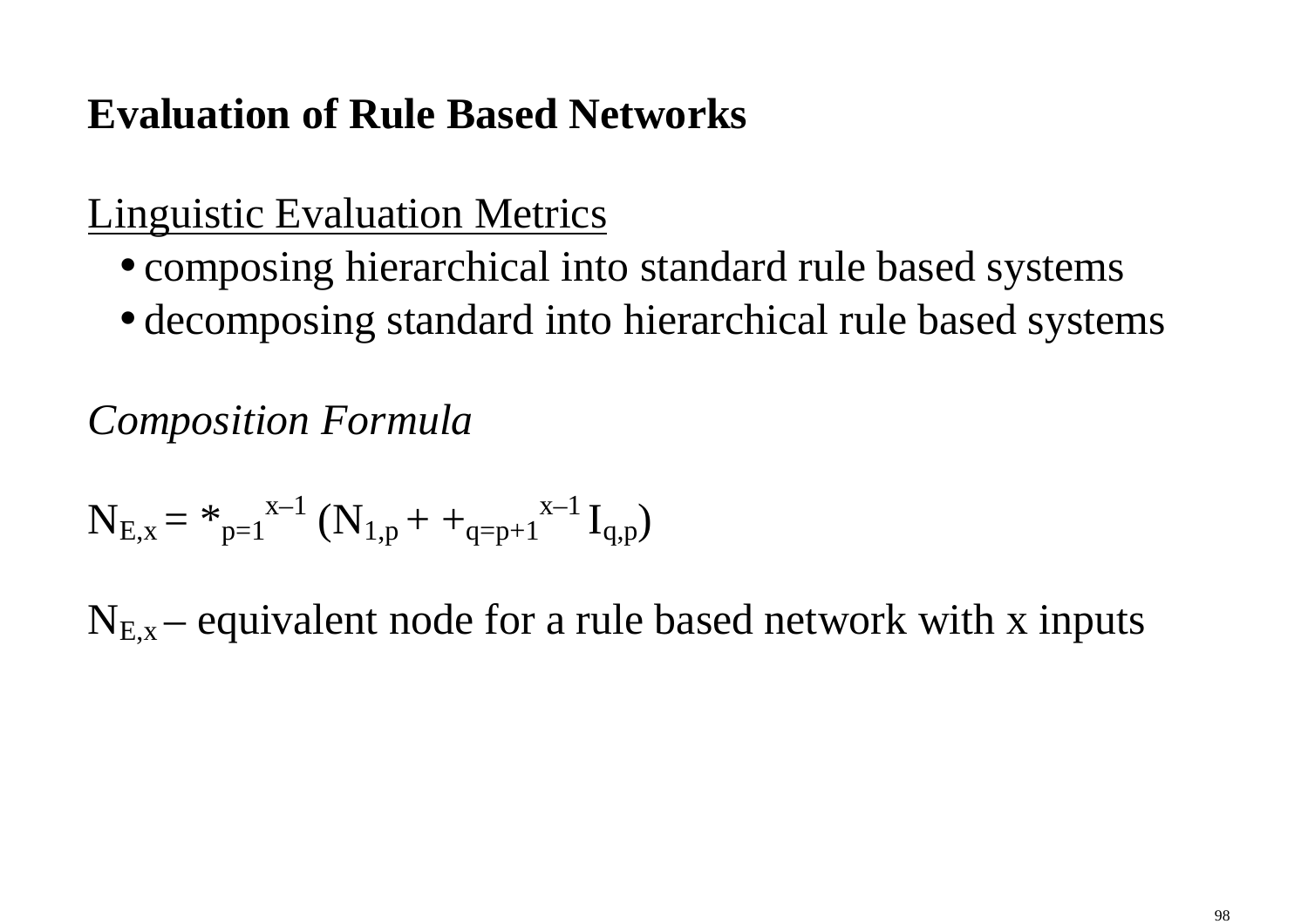*Decomposition Algorithm* 

- 1. Find  $N_{1,1}$  from the first two inputs and the output.
- 2. If  $x=2$ , go to step 9.
- 3. Set k=3.
- 4. While k≤x, do steps 5-7.
- 5. Find  $N_{E,k}$  from the first k inputs and the output.
- 6. Derive  $N_{1,k-1}$  from the formula for  $N_{E,k}$ , if possible.
- 7. Set k=k+1.
- 8. Endwhile.
- 9. End.

 $N_{E,k}$  – equivalent node for a rule based network with first k inputs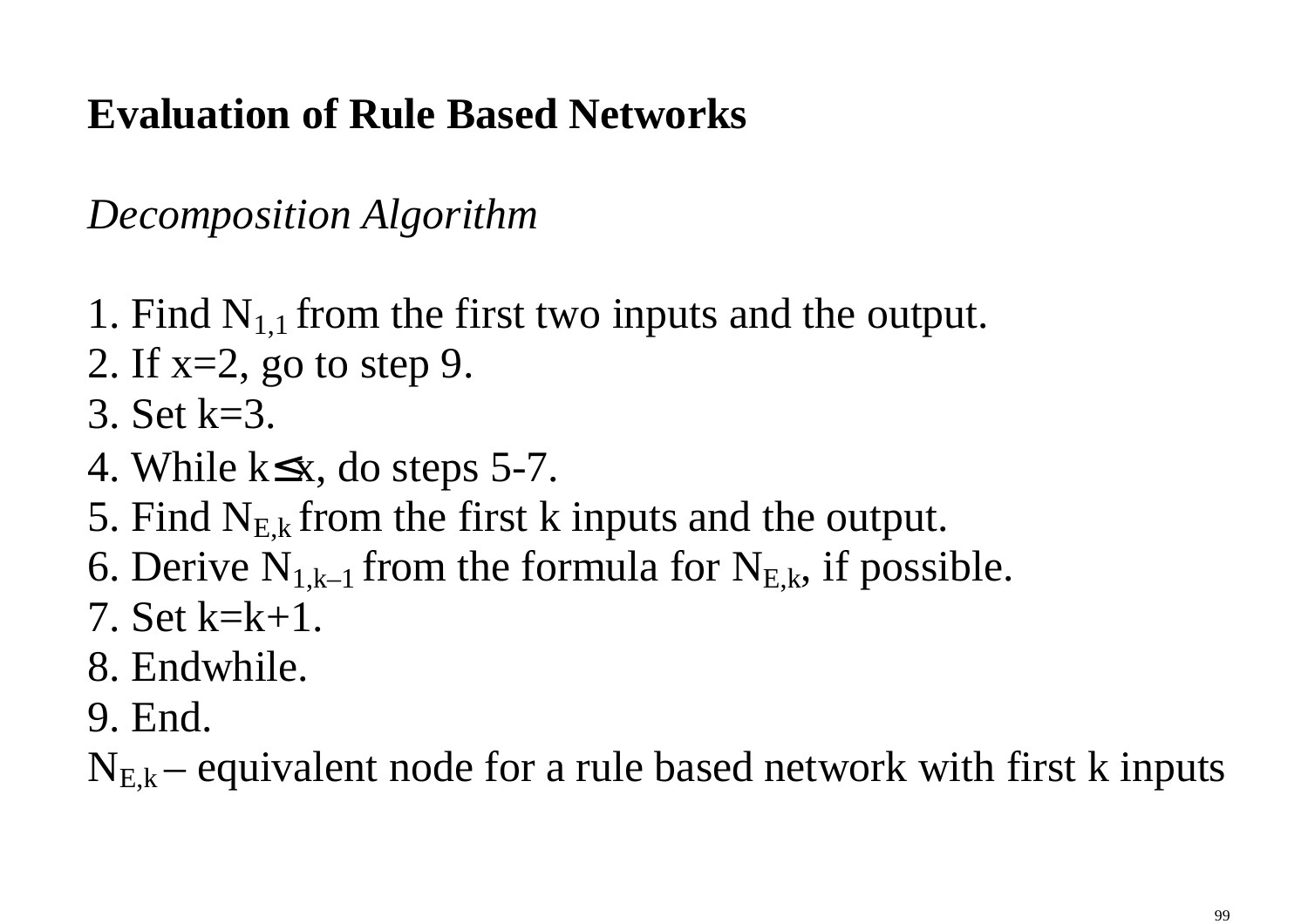## Functional Evaluation Metrics

- model performance indicators
- applications to case studies

*Feasibility Index (FI)* 

 $FI = sum_{i=1}^{n}(p_i / n)$ 

n – number of non-identity nodes  $p_i$  – number of inputs to the *i*-th non-identity node lower  $FI \Rightarrow$  better feasibility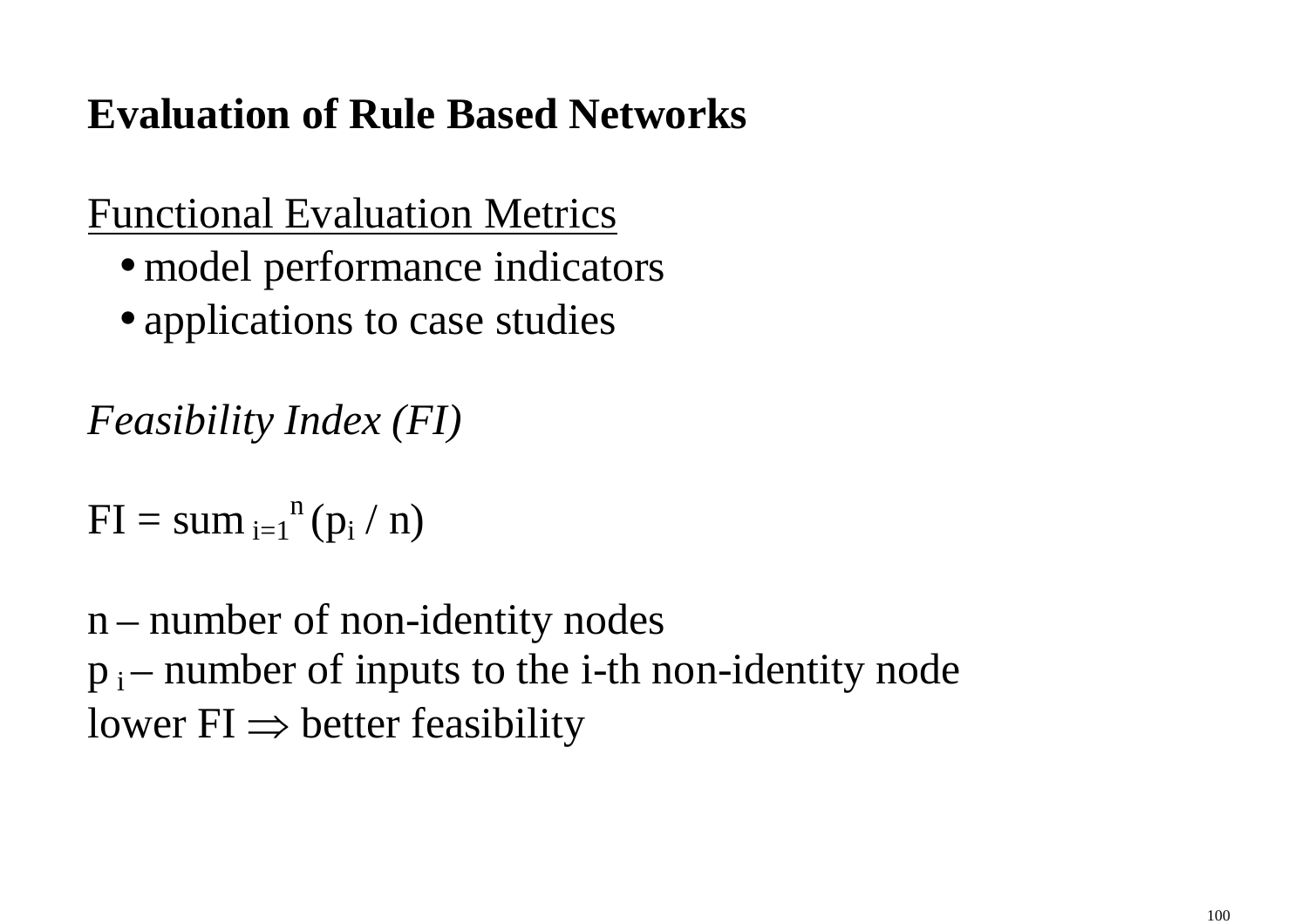*Accuracy Index (AI)* 

 $AI = sum_{i=1}^{nl} sum_{j=1}^{qil} sum_{k=1}^{vji} (|y_{ji}^k - d_{ji}^k| / vij)$ 

nl – number of nodes in the last layer qil – number of outputs from the i-th node in the last layer vji – number of discrete values for the j-th output from the i-th node in the last layer

 $y_{ji}^k$ ,  $d_{ji}^k$  – simulated and measured k-th discrete value for the j-th output from the i-th node in the last layer

lower AI  $\Rightarrow$  better accuracy  $\blacksquare$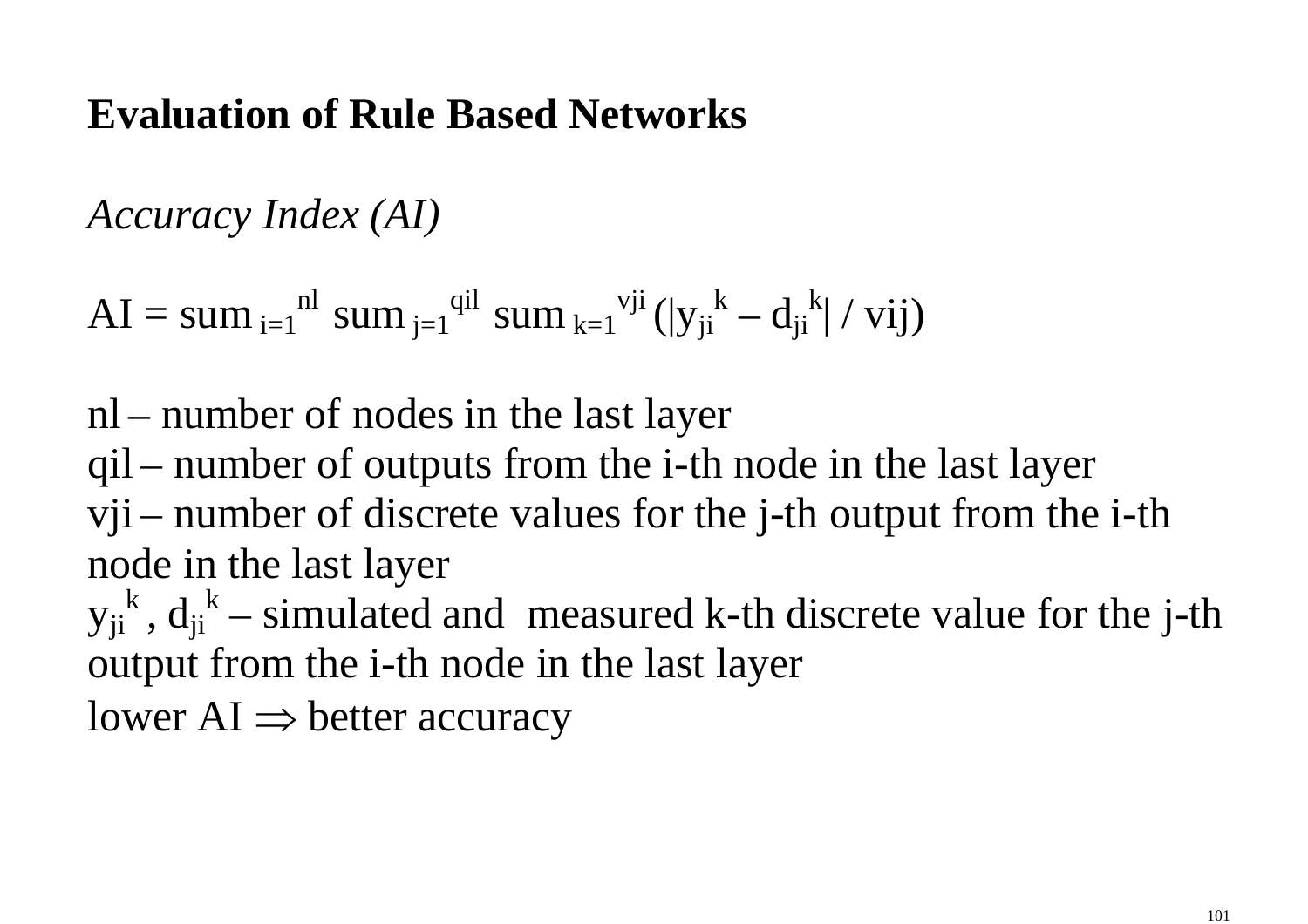*Efficiency Index (EI)* 

 $EI = sum_{i=1}^{n} (q_i^{IOM} \cdot r_i^{IOM})$ 

n – number of non-identity nodes

IOM – input output mapping

 $q_i^{\text{ION}}$  – number of outputs from the i-th non-identity node with an associated IOM

 $r_i^{\text{IOM}}$  – number of rules for the i-th non-identity node with an associated IOM

lower  $EI \Rightarrow$  better efficiency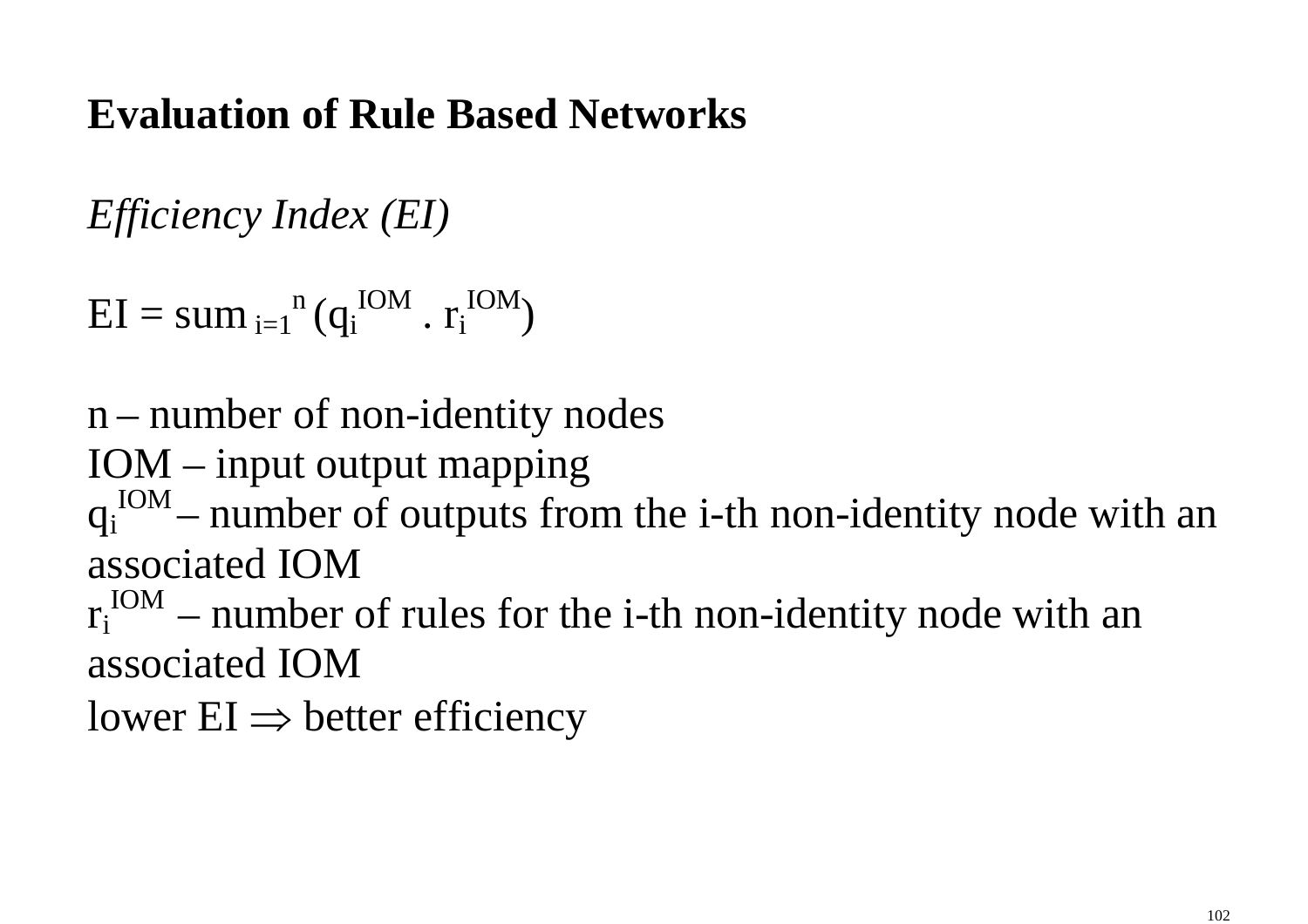*Transparency Index (TI)* 

 $TI = (p + q)/(n + m)$ 

p – overall number of inputs q – overall number of outputs n – number of non-identity nodes m – number of non-identity connections lower TI  $\Rightarrow$  better transparency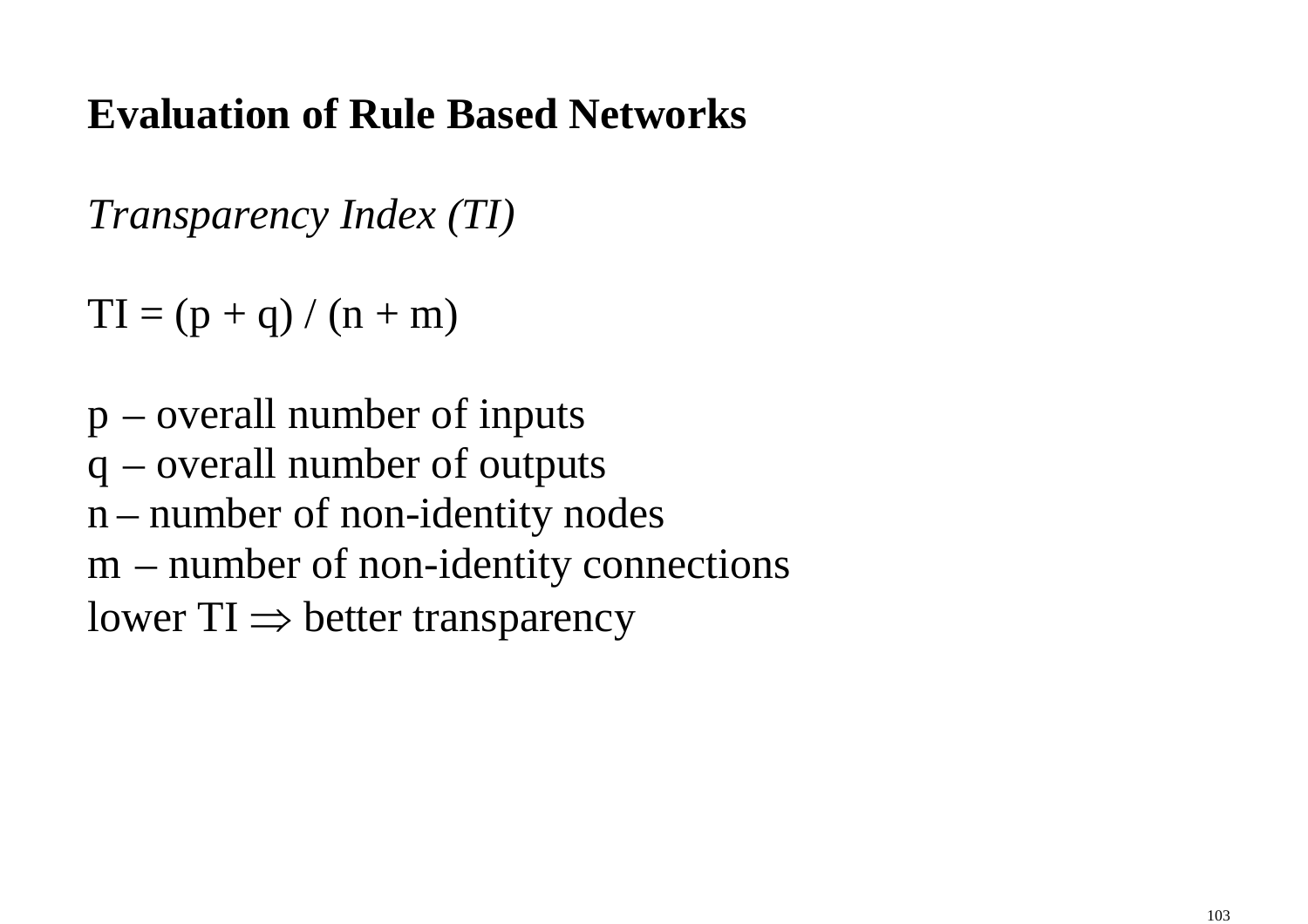*Case Study 1 (Ore Flotation)* 

Inputs:

- $x_1$  copper concentration in ore pulp
- $x_2$  iron concentration in ore pulp
- $x_3$  debit of ore pulp

Output:

y – new copper concentration in ore pulp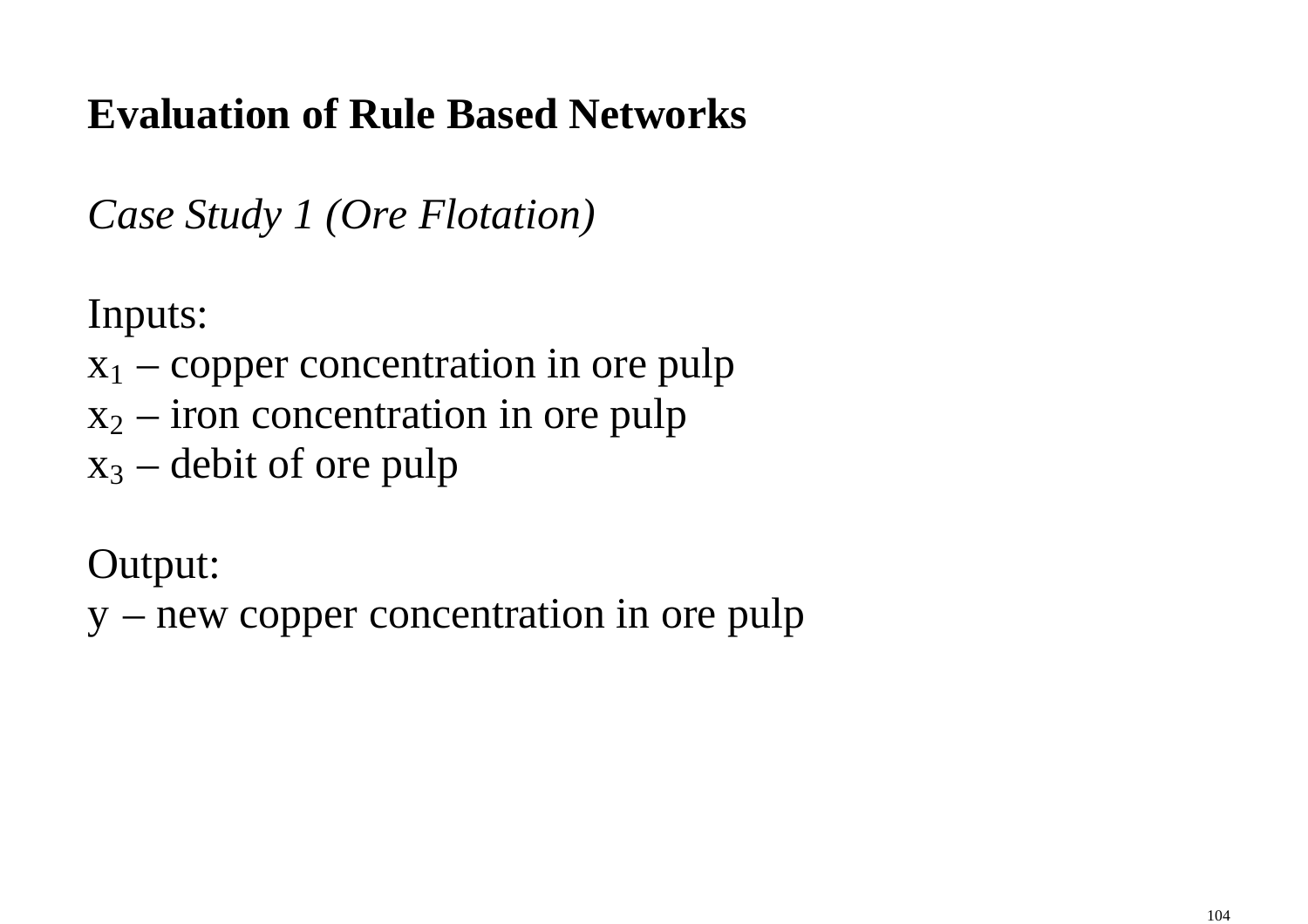

Figure 4: Standard rule based system for case study 1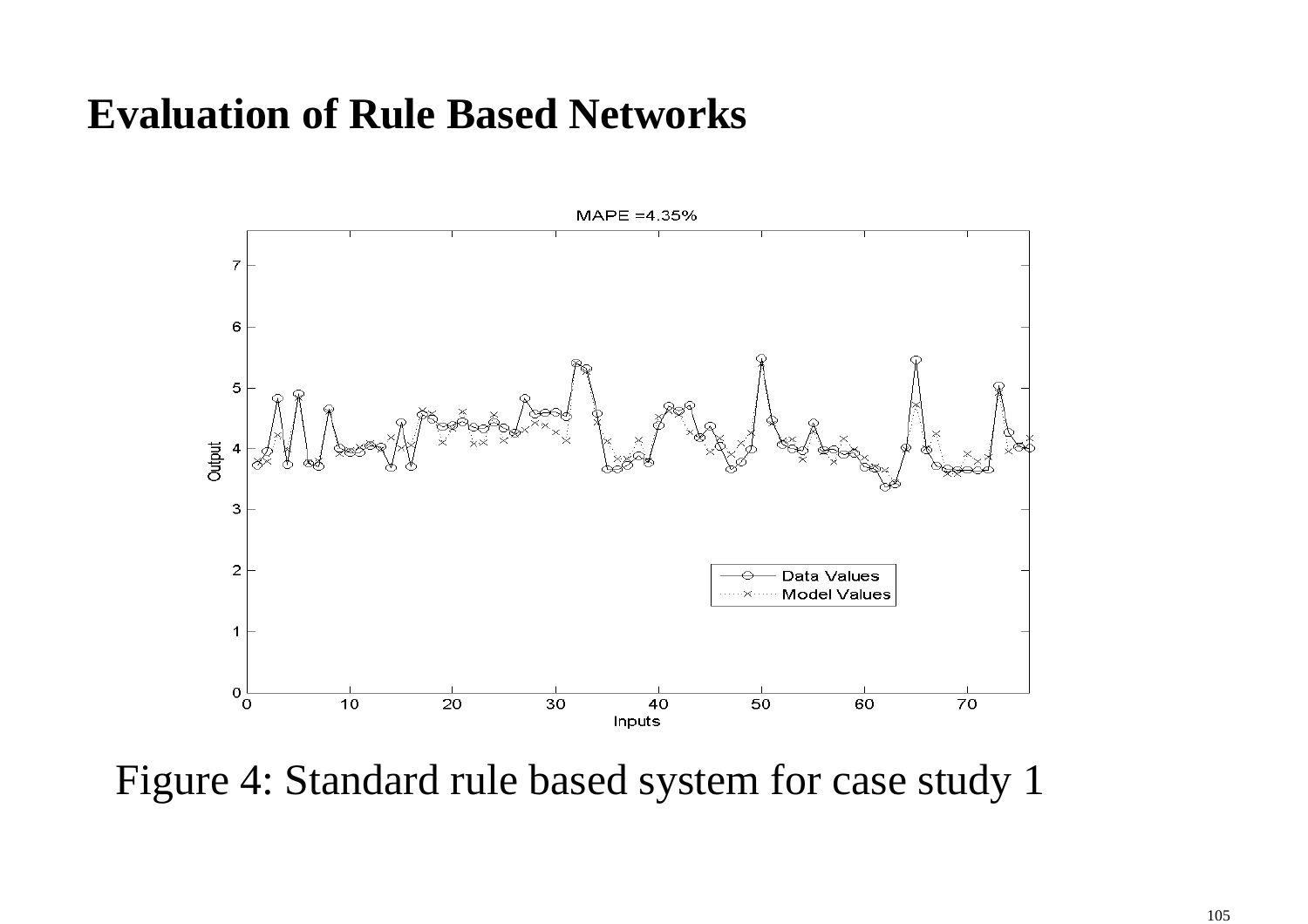

Figure 5: Hierarchical rule based system for case study 1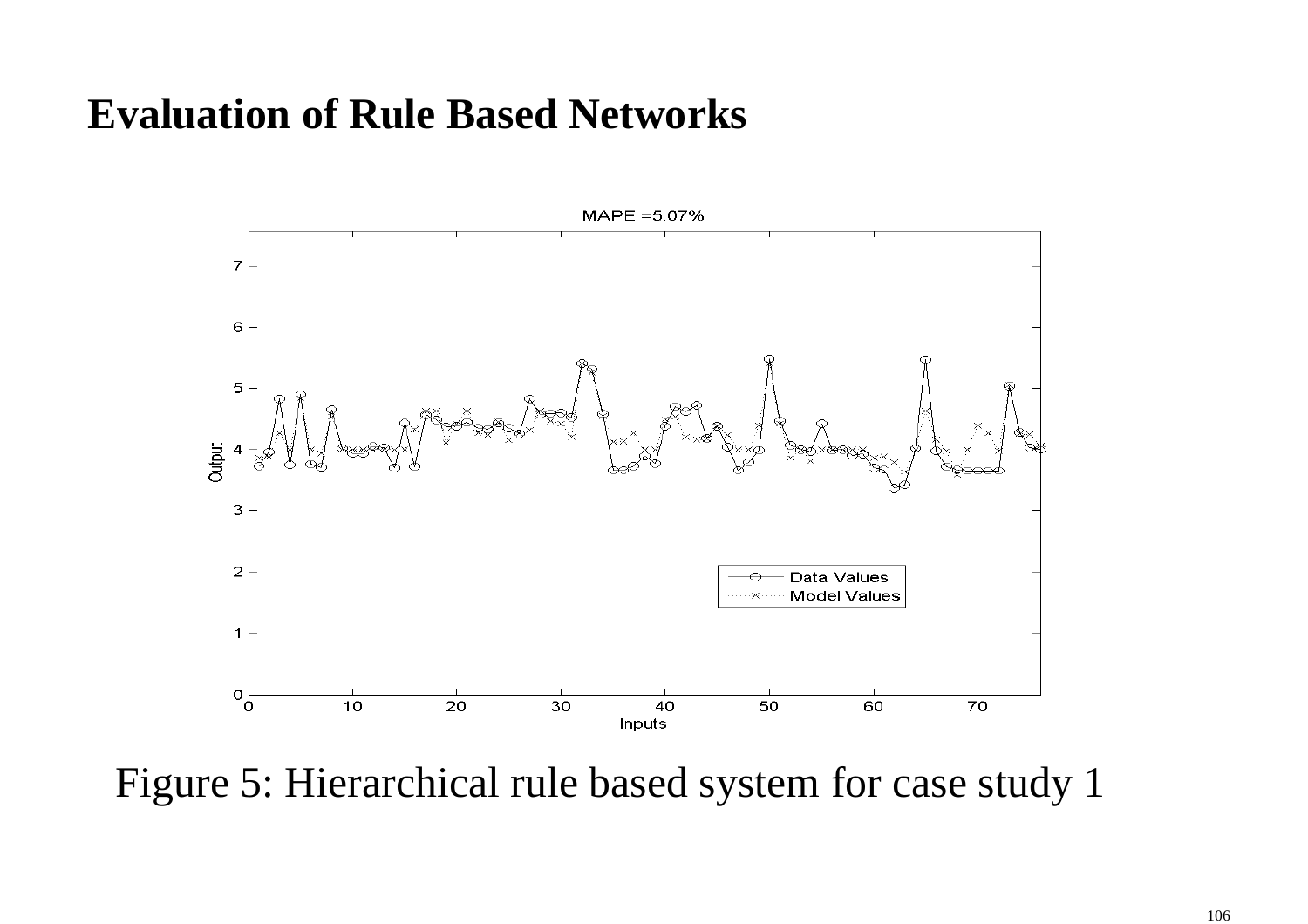

Figure 6: Rule based network for case study 1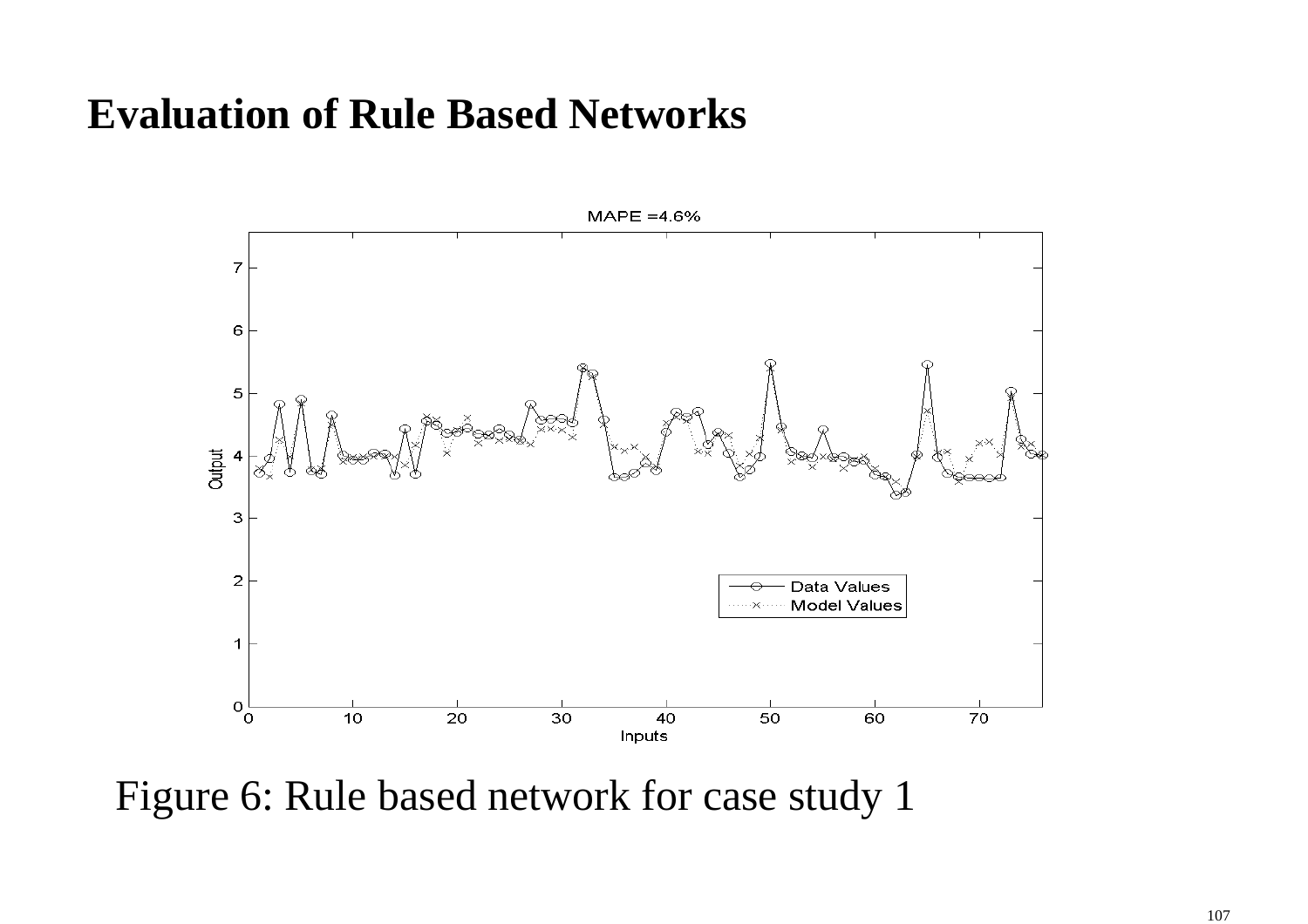Table 1: Models performance for case study 1

|              |                           | Index / Model Standard rule Hierarchical rule Rule based |         |
|--------------|---------------------------|----------------------------------------------------------|---------|
|              | based system based system |                                                          | network |
| Feasibility  |                           |                                                          |         |
| Accuracy     | 4.35                      | 4.76                                                     | 4.60    |
| Efficiency   | 1331                      | 242                                                      | 1331    |
| Transparency | $\overline{4}$            | 1.33                                                     | 1.33    |

FI – RBN superior to SRBS and equivalent to HRBS AI – RBN inferior to SRBS and superior to HRBS EI – RBN equivalent to SRBS and inferior to HRBS TI – RBN superior to SRBS and equivalent to HRBS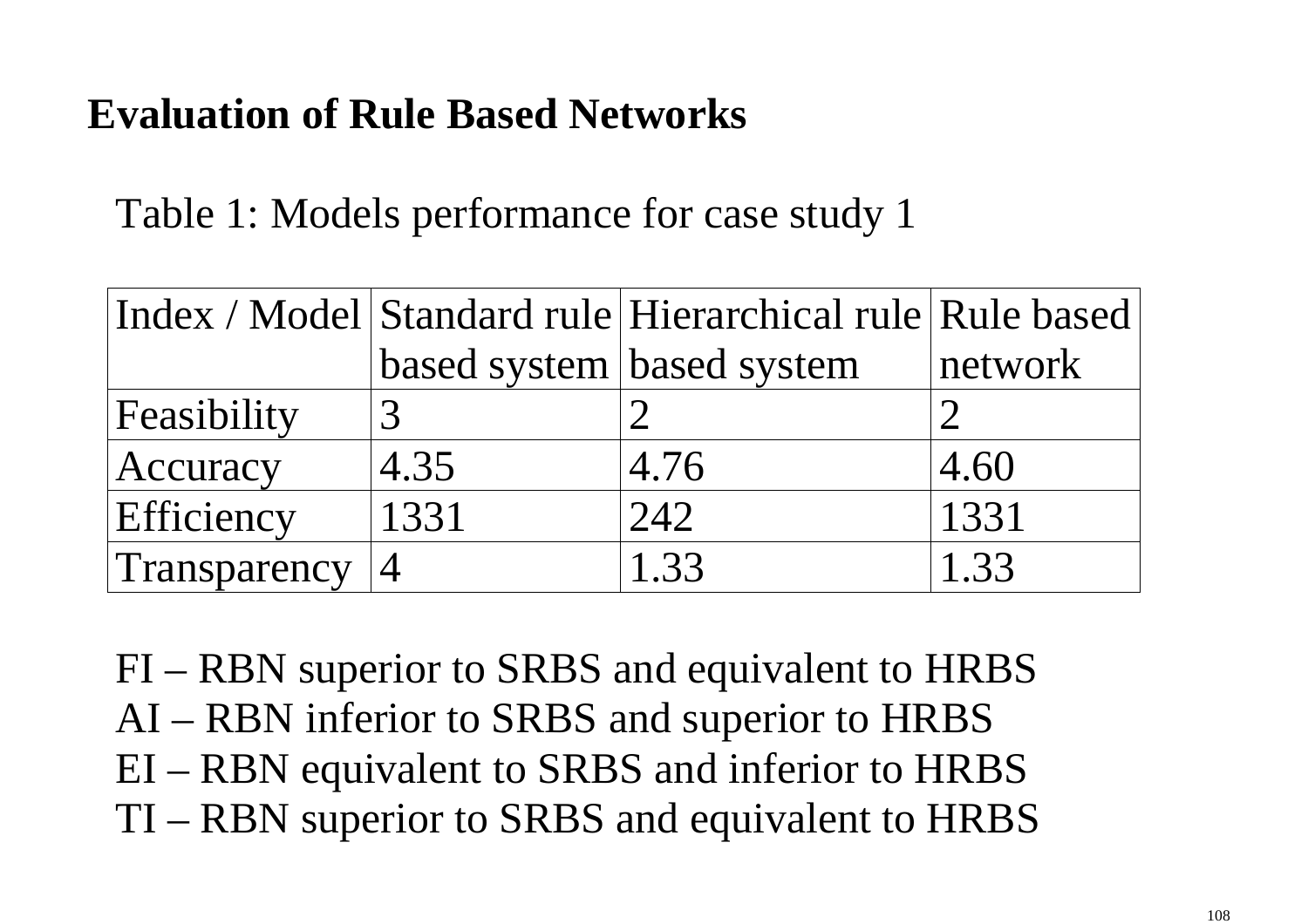*Case Study 2 (Retail Pricing)* 

Inputs:

- $x_1$  expected selling price for retail product
- $x_2$  difference between selling price and cost for retail product
- $x_3$  expected percentage to be sold from retail product

Output:

y – maximum cost for retail product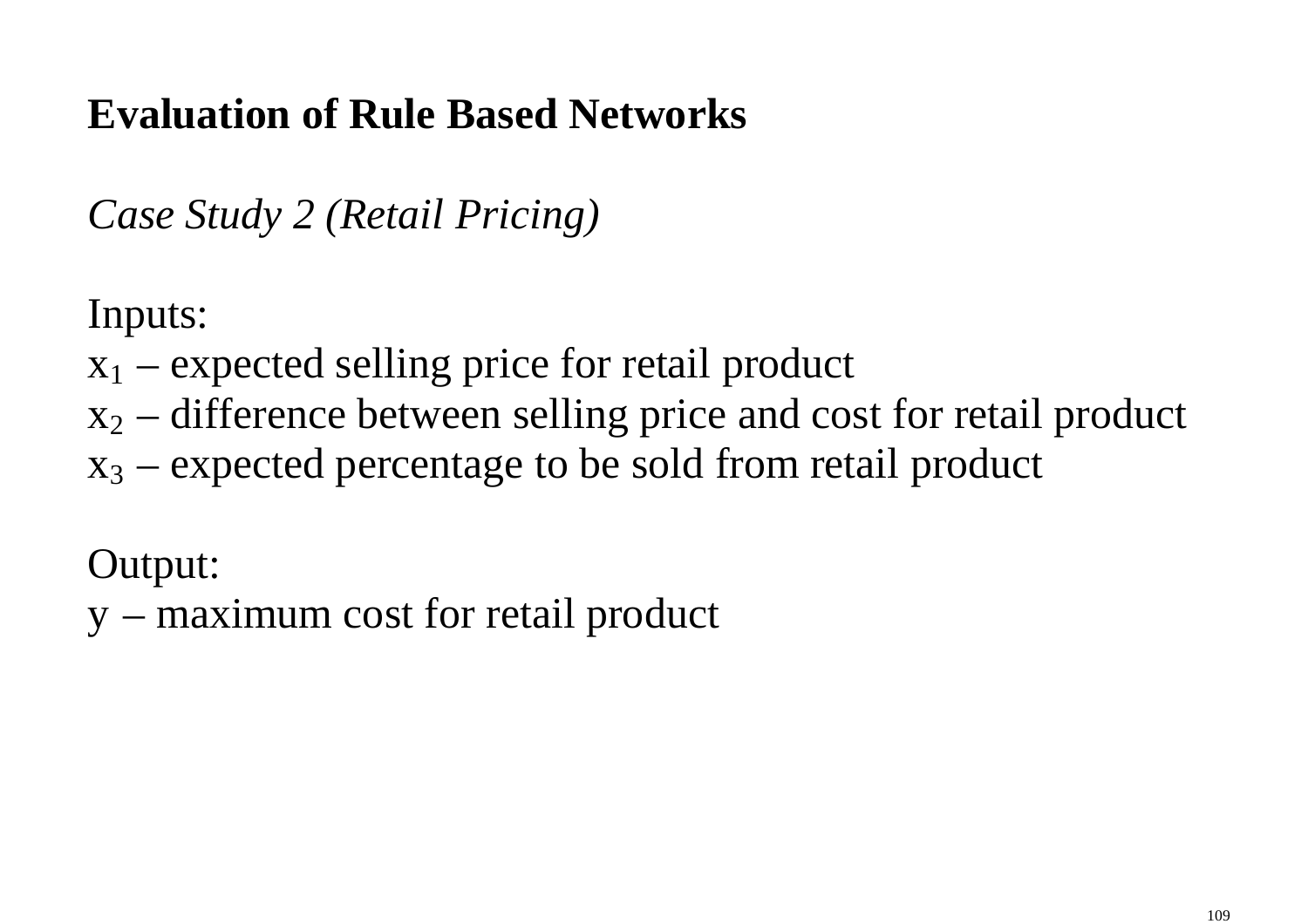

Figure 7: Standard rule based system for case study 2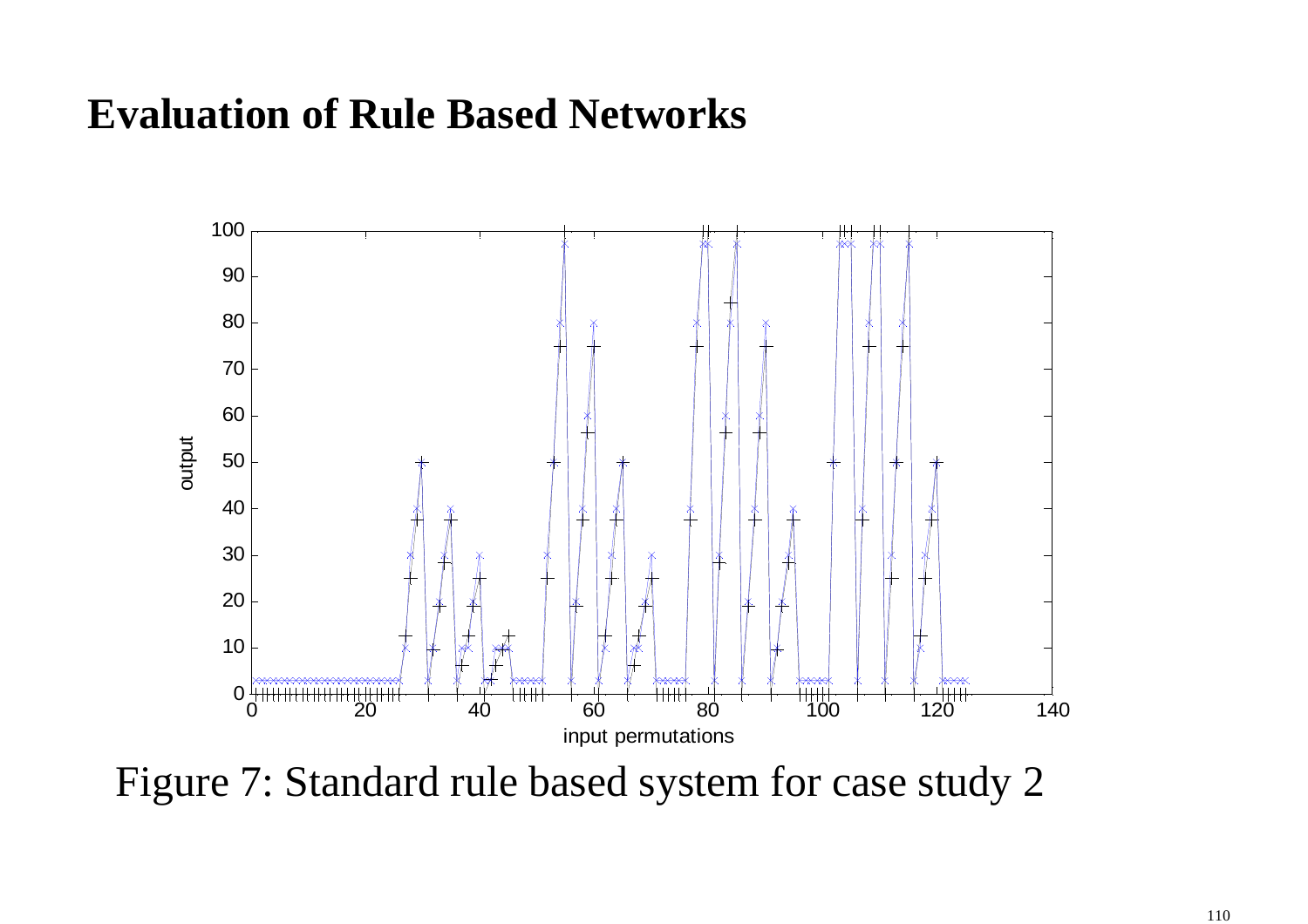

Figure 8: Hierarchical rule based system for case study 2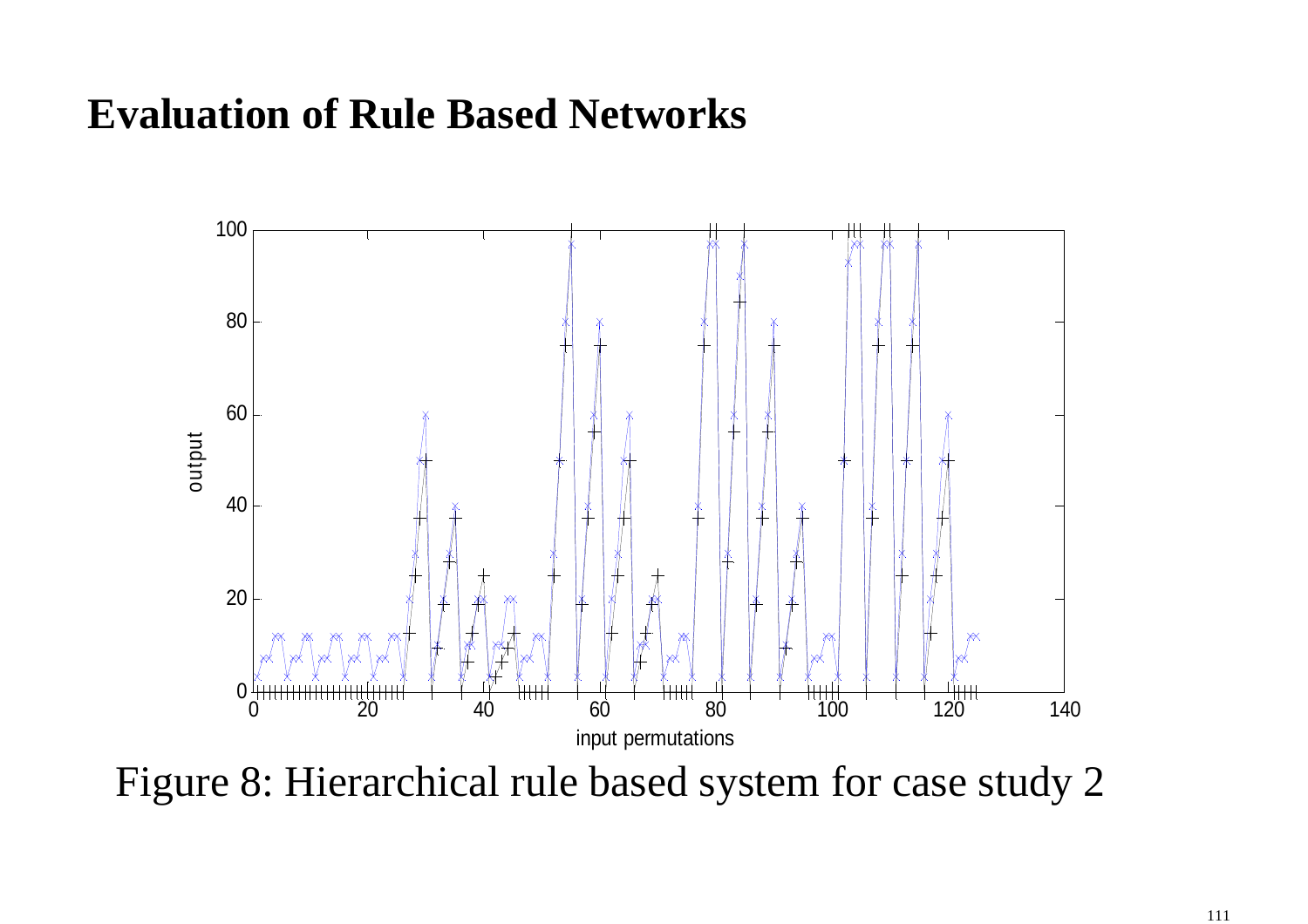

Figure 9: Rule based network for case study 2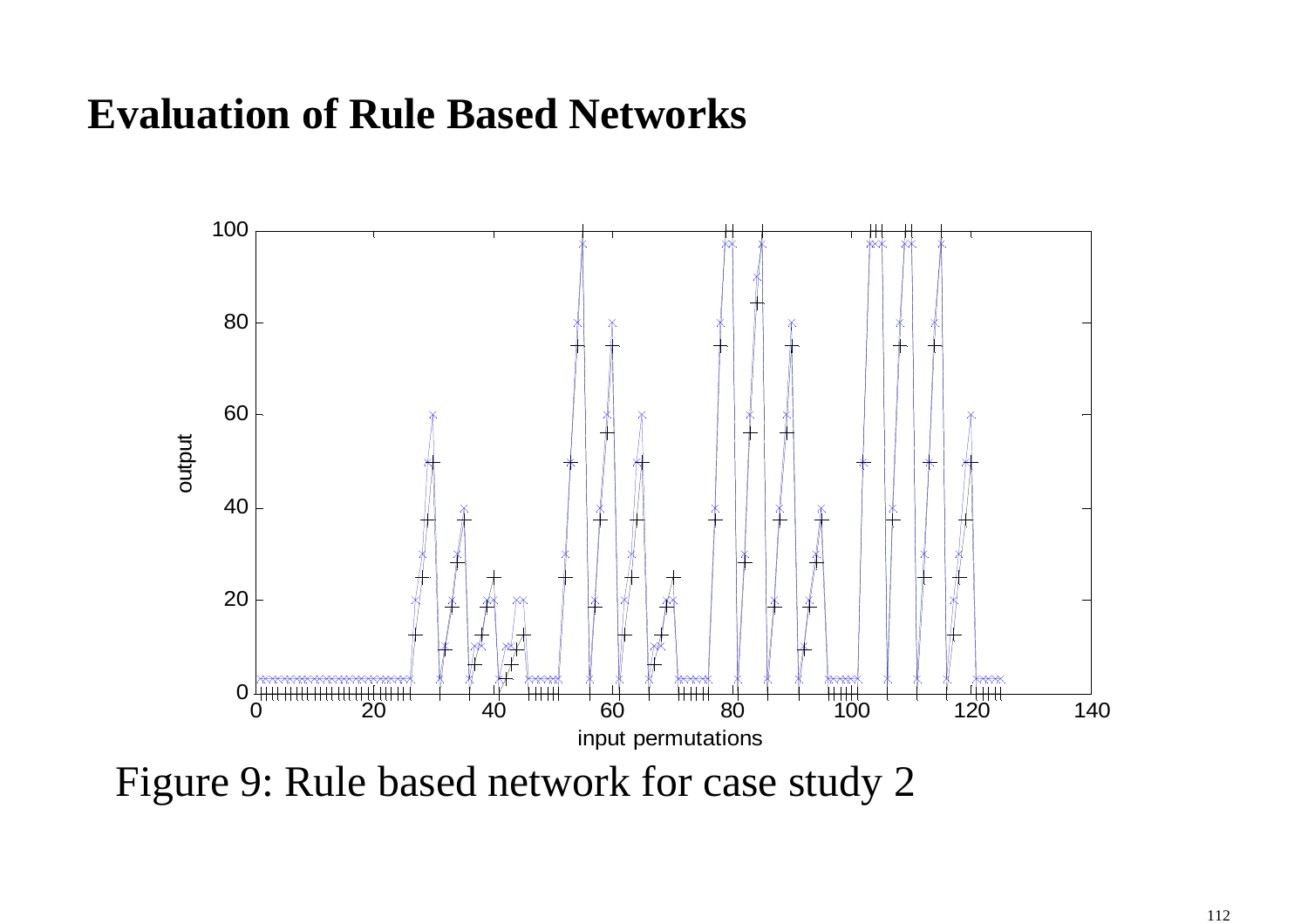Table 2: Models performance for case study 2

|              |                           | Index / Model Standard rule Hierarchical based Rule based |         |
|--------------|---------------------------|-----------------------------------------------------------|---------|
|              | based system based system |                                                           | network |
| Feasibility  |                           |                                                           |         |
| Accuracy     | 2.86                      | 5.57                                                      | 3.64    |
| Efficiency   | 125                       | 80                                                        | 125     |
| Transparency |                           | 1.33                                                      | 1.33    |

FI – RBN superior to SRBS and equivalent to HRBS AI – RBN inferior to SRBS and superior to HRBS EI – RBN equivalent to SRBS and inferior to HRBS TI – RBN superior to SRBS and equivalent to HRBS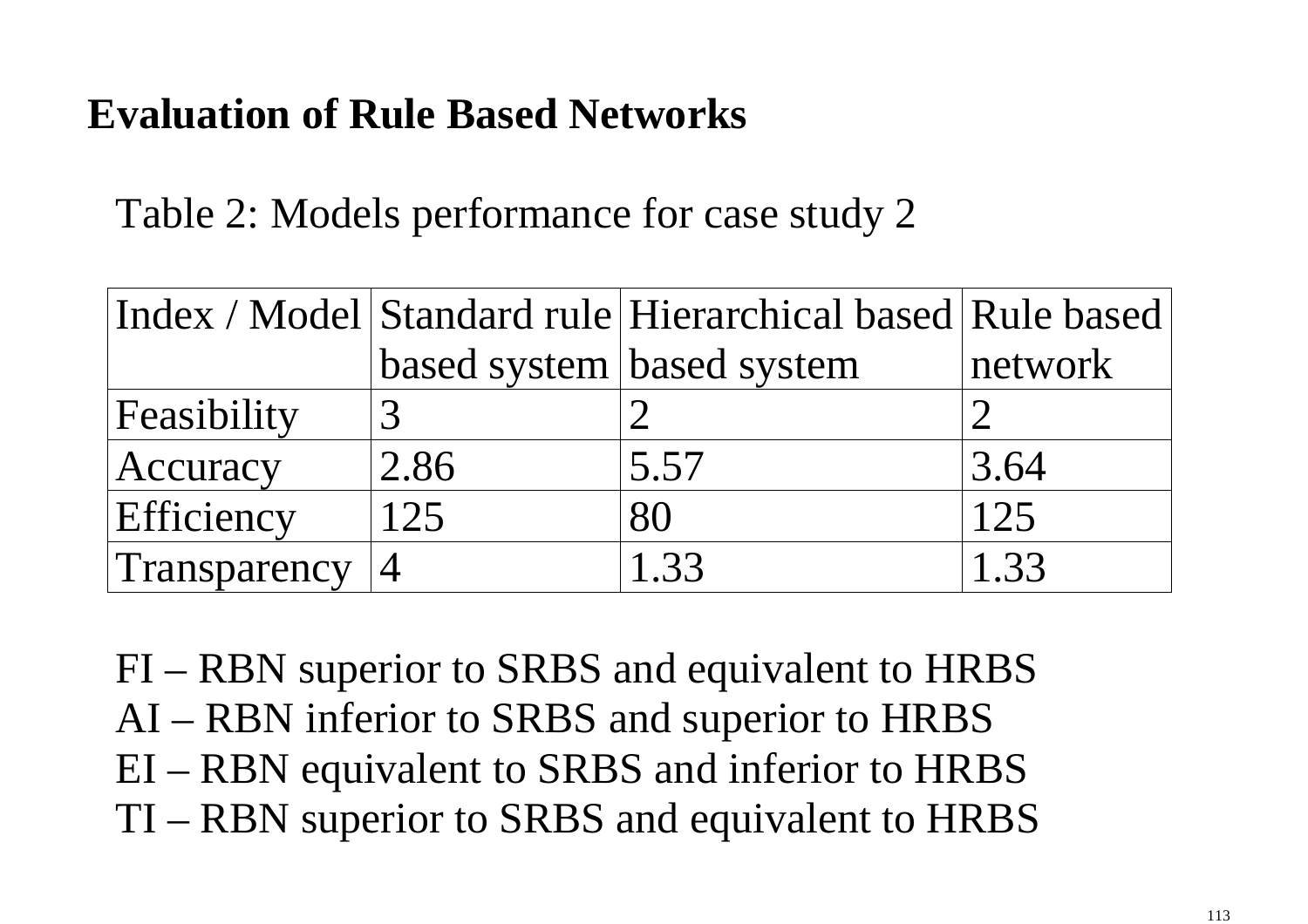Composition of Hierarchical into Standard Rule Based System

- full preservation of model feasibility
- maximal improvement of model accuracy
- fixed loss of model efficiency
- full preservation of model transparency

Decomposition of Standard into Hierarchical Rule Based System

- no change of model feasibility
- minimal loss of model accuracy
- fixed improvement of model efficiency
- no change of model transparency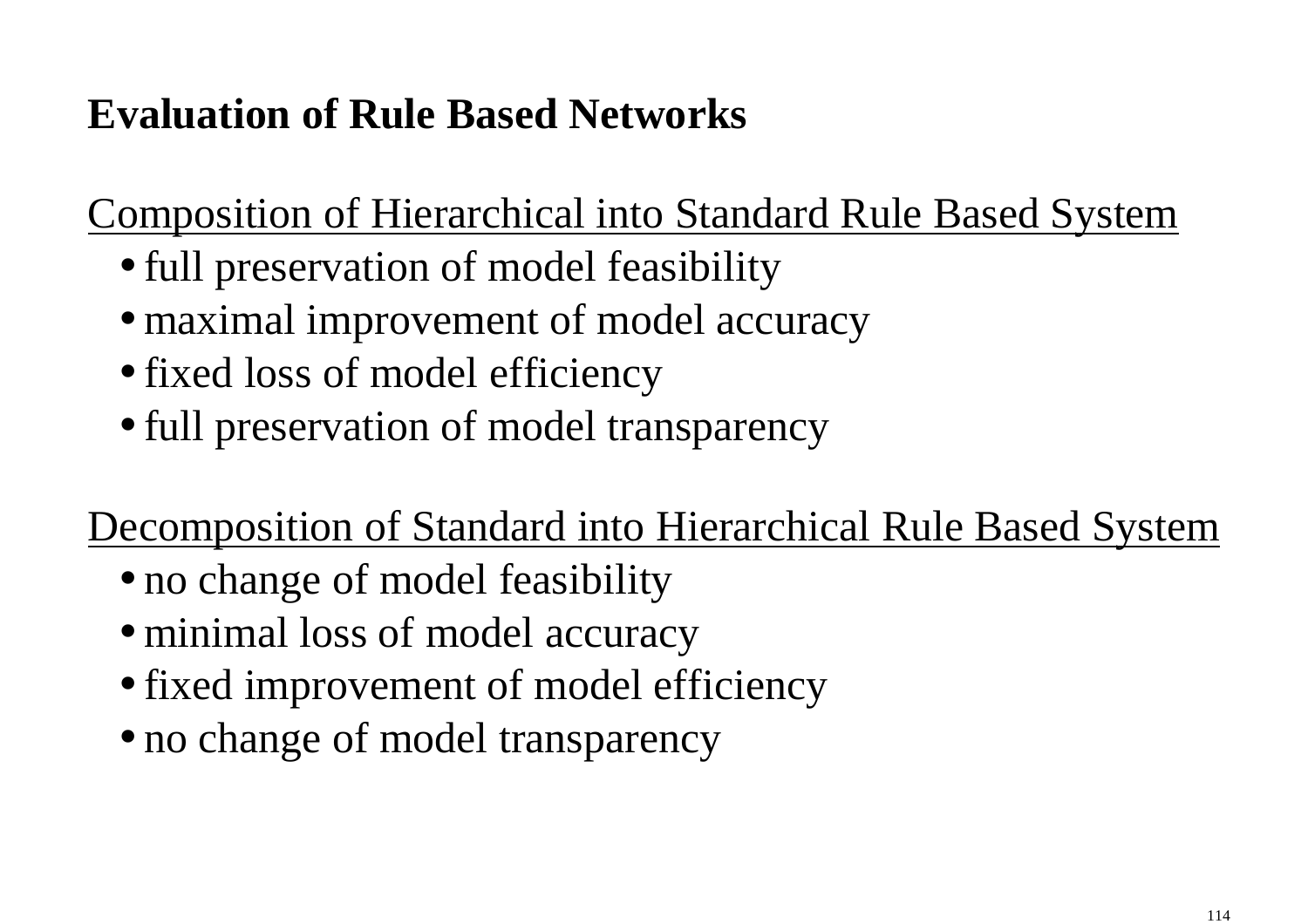# **Rule Based Network Toolbox**

#### Details

- developed by Erasmus and project students
- implemented in the Matlab environment
- downloadable from the Mathworks web site
- visible from the Springer web site

# Structure

- Matlab files for basic operations on nodes
- Matlab files for advanced operations on nodes
- Matlab files for auxiliary operations
- Word files with illustration examples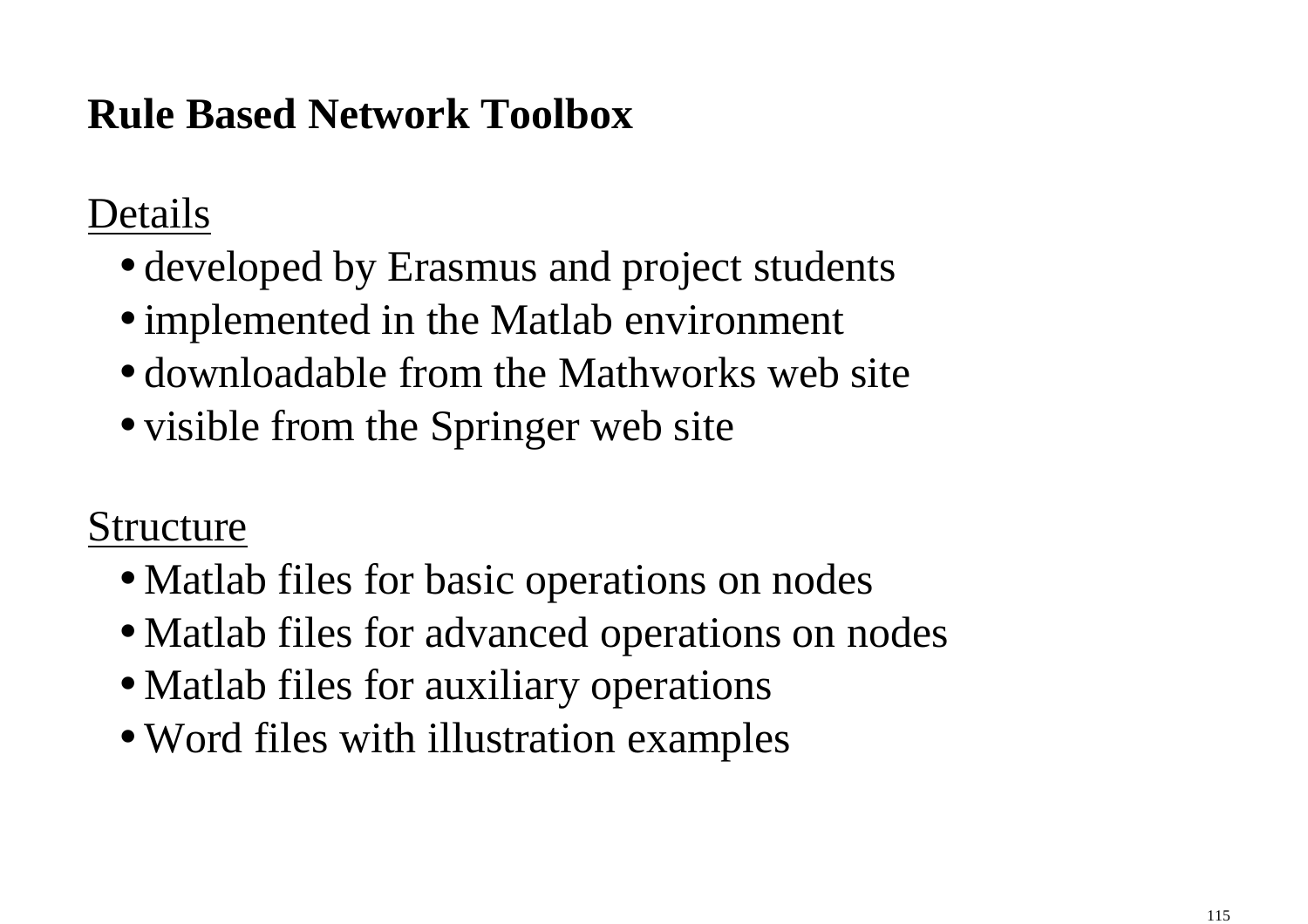# **Conclusion**

### Theoretical Significance of Rule Based Networks

- novel application of discrete mathematics and control theory
- detailed validation by test examples and case studies

# Methodological Impact of Rule Based Networks

- extension of standard and hierarchical rule based systems
- bridge between standard and hierarchical rule based systems
- novel framework for different types of rule based systems

#### Application Areas of Rule Based Networks

- modelling and simulation in the mining industry
- modelling and simulation in the retail industry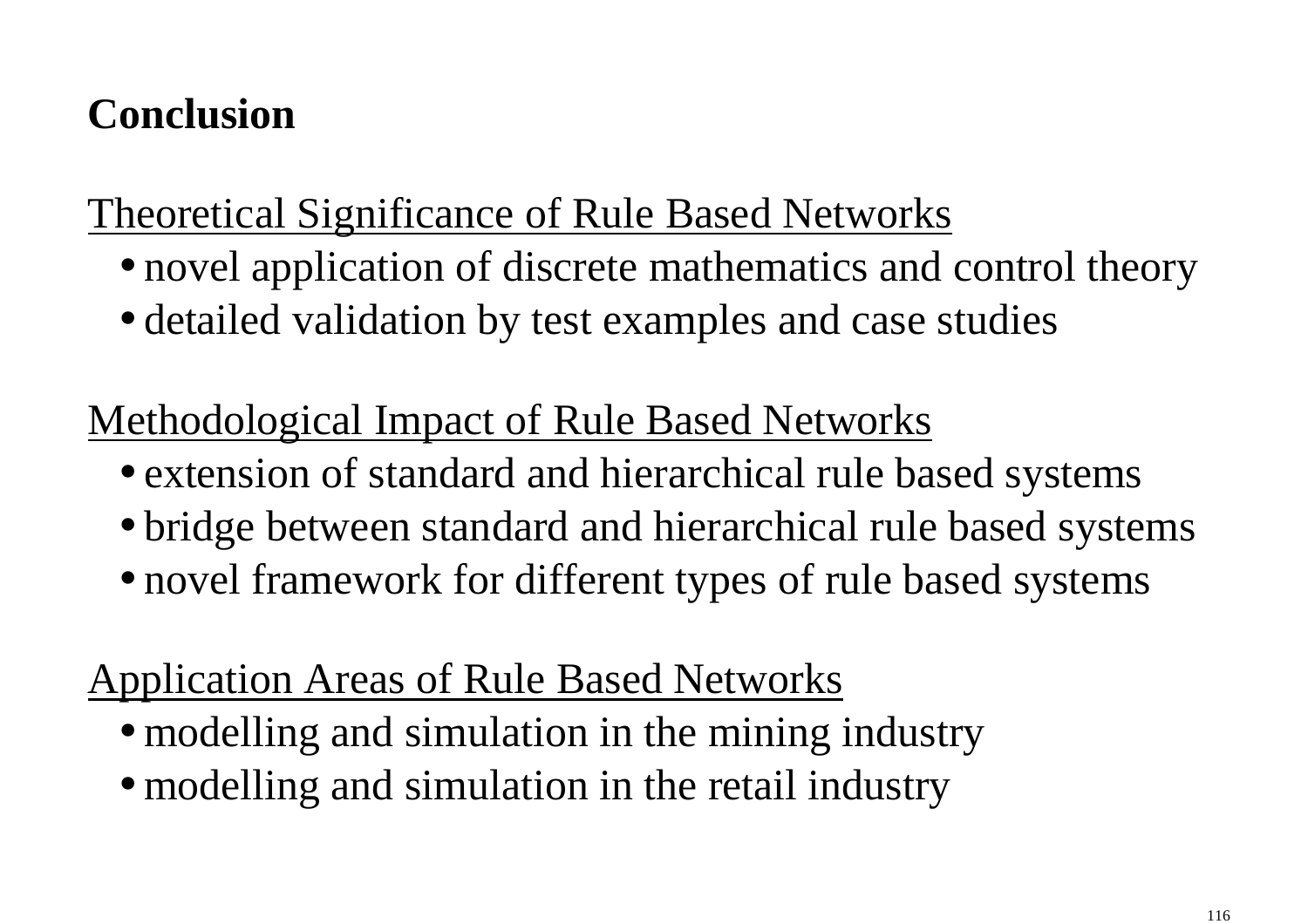# **Conclusion**

### Other Applications of Rule Based Networks

- finance (mortgage evaluation)
- healthcare (patient management)
- transport (commuter modelling)
- robotics (path planning)
- construction (crane control)
- football (score prediction)
- hospitality (rice cooking)
- navigation (boat sailing)
- environment (weather forecasting)
- business (risk analysis)